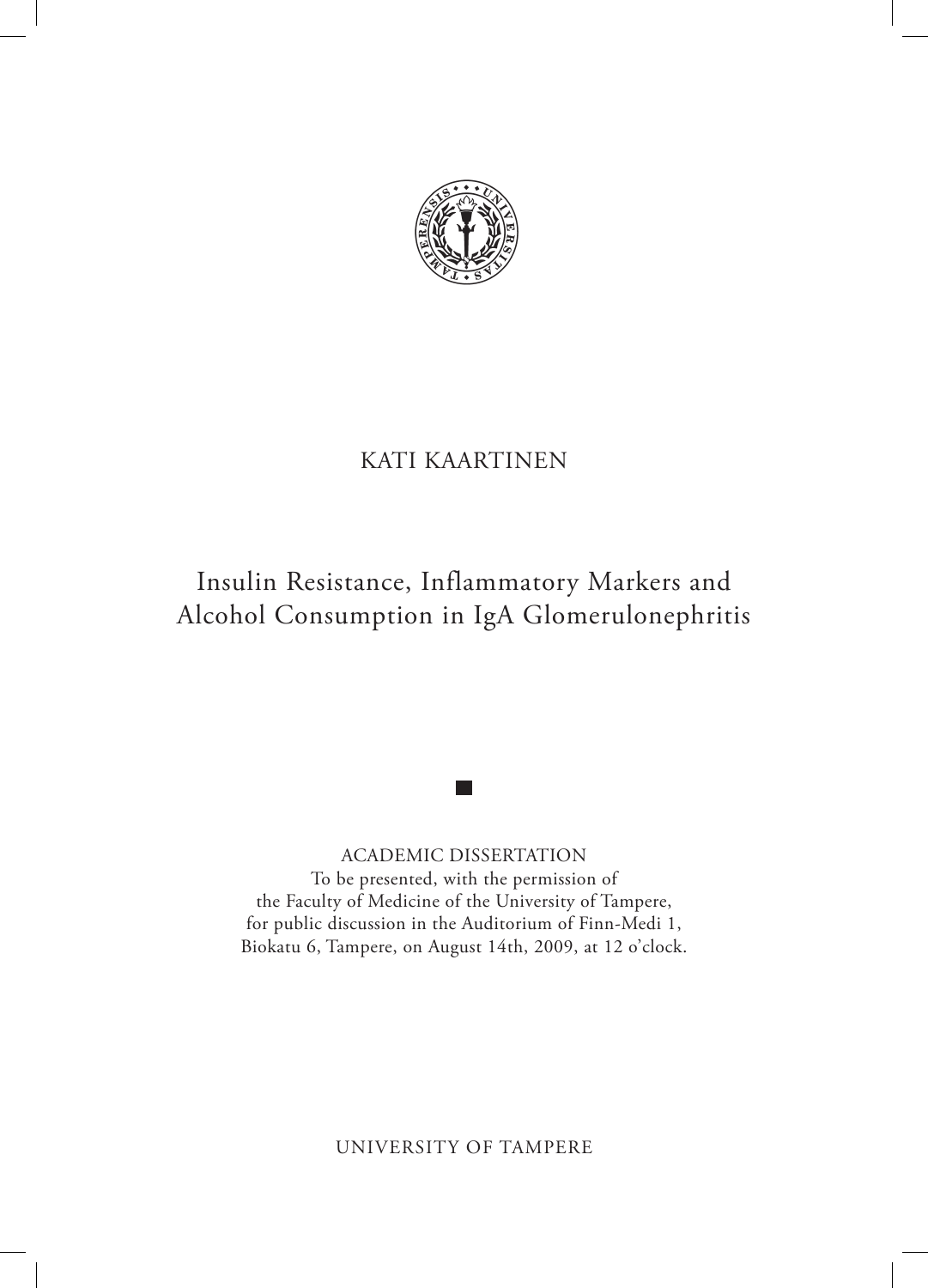ACADEMIC DISSERTATION University of Tampere, Medical School Tampere University Hospital, Department of Internal Medicine Finland

*Supervised by* Professor Jukka Mustonen University of Tampere Finland

*Reviewed by* Docent Risto Ikäheimo University of Oulu Finland Professor (h. c.) Pekka Pikkarainen University of Tampere Finland

Distribution Bookshop TAJU P.O. Box 617 33014 University of Tampere Finland

Tel. +358 3 3551 6055 Fax +358 3 3551 7685 taju@uta.fi www.uta.fi/taju http://granum.uta.fi

Cover design by Juha Siro

Acta Universitatis Tamperensis 1427 ISBN 978-951-44-7759-1 (print) ISSN-L 1455-1616 ISSN 1455-1616

Acta Electronica Universitatis Tamperensis 857 ISBN 978-951-44-7760-7 (pdf) ISSN 1456-954X http://acta.uta.fi

Tampereen Yliopistopaino Oy – Juvenes Print Tampere 2009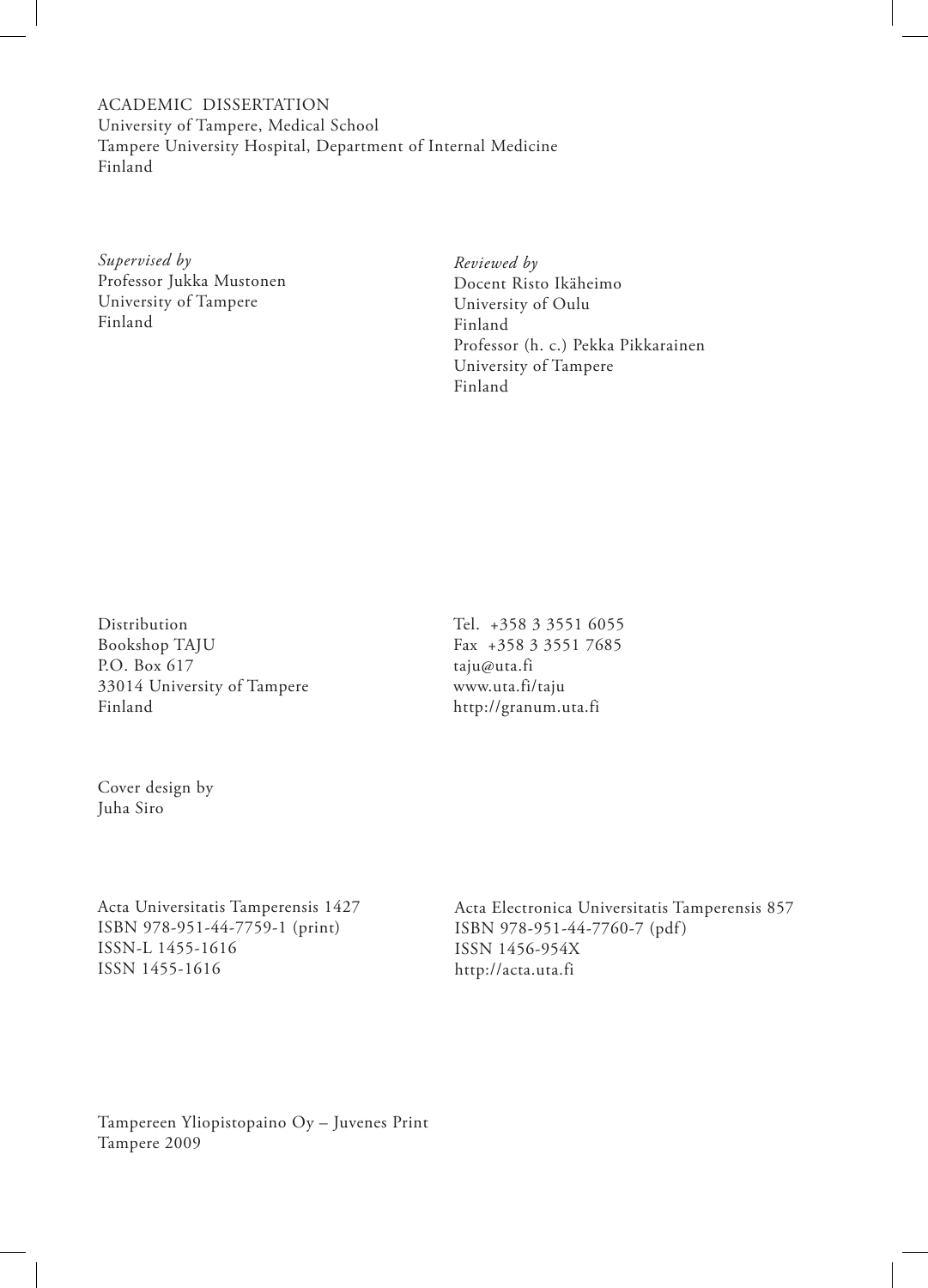*To Ritva and Vesa*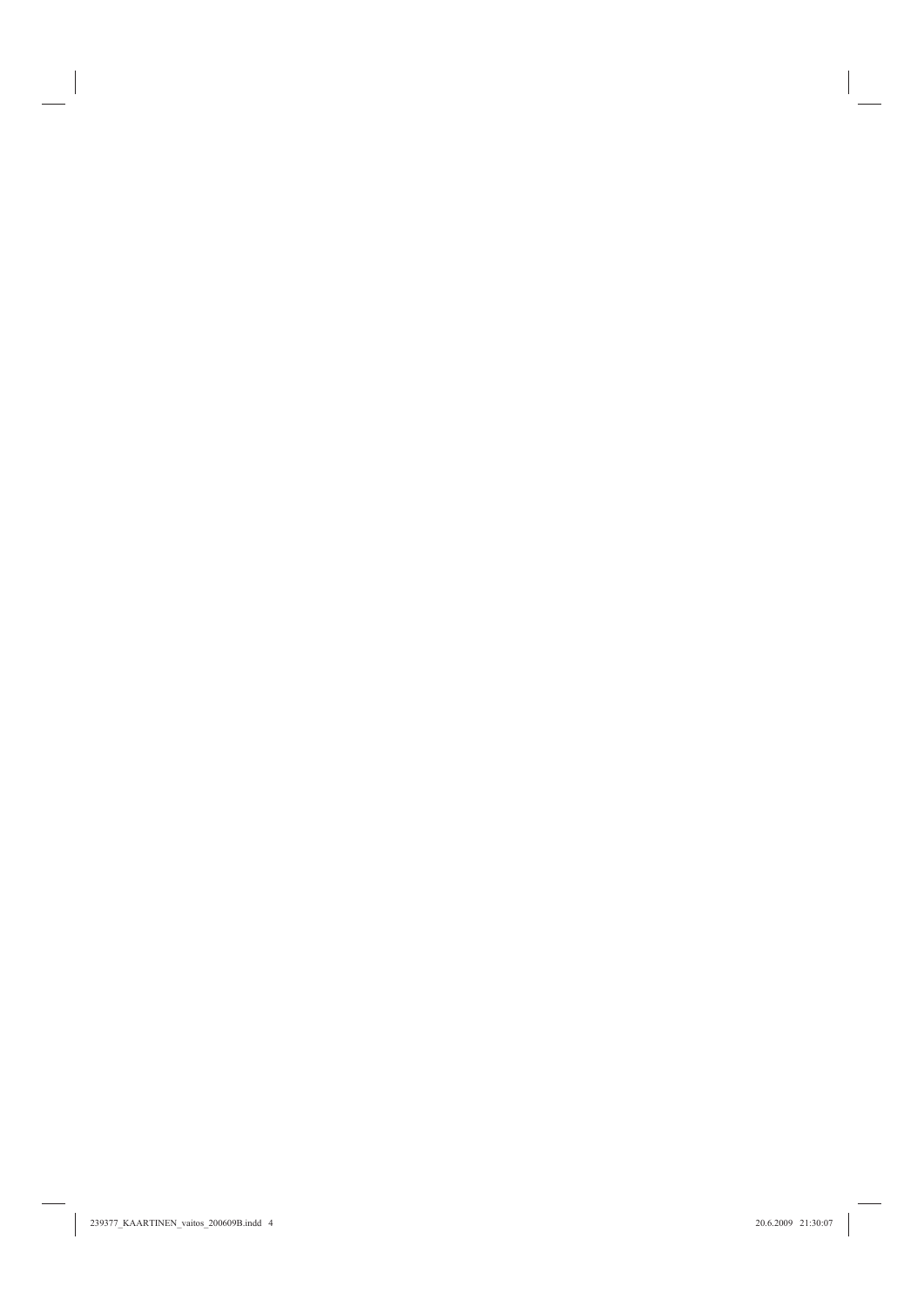# **Contents**

| 2.1. History and epidemiology of IgA glomerulonephritis  16        |
|--------------------------------------------------------------------|
| 2.2. Etiology and pathogenesis of IgA glomerulonephritis  16       |
| 2.3. Diagnosis and clinical features of IgA glomerulonephritis  18 |
| 2.4. Silent and secondary IgA glomerulonephritis 19                |
|                                                                    |
|                                                                    |
|                                                                    |
|                                                                    |
|                                                                    |
|                                                                    |
|                                                                    |
|                                                                    |
|                                                                    |
|                                                                    |
| 2.7.6. Hyperuricemia, hypertriglyceridemia and weight 25           |
| 2.7.7. Genetic markers of progression  26                          |
|                                                                    |
|                                                                    |
|                                                                    |
|                                                                    |
| 2.8.3. Kidneys and glucose homeostasis  27                         |
| 2.8.4. Effect of insulin resistance on renal function  28          |
|                                                                    |
| 2.8.6. Insulin resistance in IgA glomerulonephritis  30            |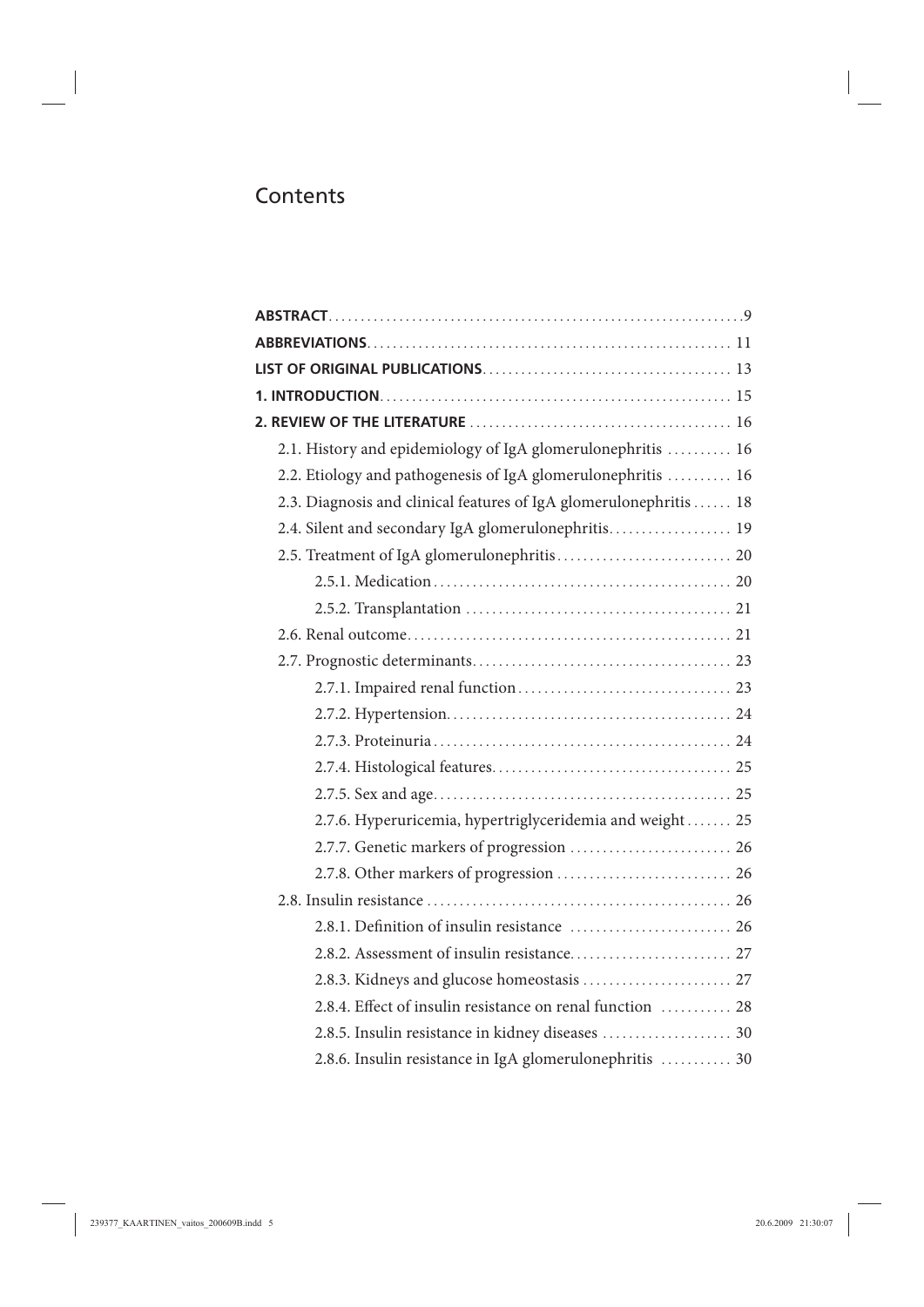| 2.9.2. Causes of inflammation in kidney diseases 32                |
|--------------------------------------------------------------------|
| 2.9.3. Effect of inflammation on renal function 32                 |
|                                                                    |
| 2.9.5. Inflammation in IgA glomerulonephritis 35                   |
|                                                                    |
| 2.10.1. Alcohol consumption and cardiovascular diseases  37        |
| 2.10.2. Alcohol consumption and kidney function  38                |
| 2.10.3. Alcohol consumption and IgA glomerulonephritis  39         |
| 2.10.4. Evaluation and markers of alcohol consumption  40          |
|                                                                    |
|                                                                    |
|                                                                    |
|                                                                    |
|                                                                    |
|                                                                    |
|                                                                    |
|                                                                    |
|                                                                    |
|                                                                    |
|                                                                    |
| 4.2.2.2. Definition of progression of IgA<br>glomerulonephritis 46 |
| 4.2.2.3. Insulin concentration and HOMA-IR  47                     |
| 4.2.2.4. Inflammatory markers 47                                   |
| 4.2.2.5. Alcohol consumption markers and liver                     |
| 4.2.2.6. Other laboratory variables  48                            |
|                                                                    |
|                                                                    |
|                                                                    |
| 5.1. Kidney function and progression of IgA glomerulonephritis  50 |
| 5.2. Comparison between progressive and stable patients (I,II)  50 |
| 5.3. Insulin resistance in IgA glomerulonephritis (I)  51          |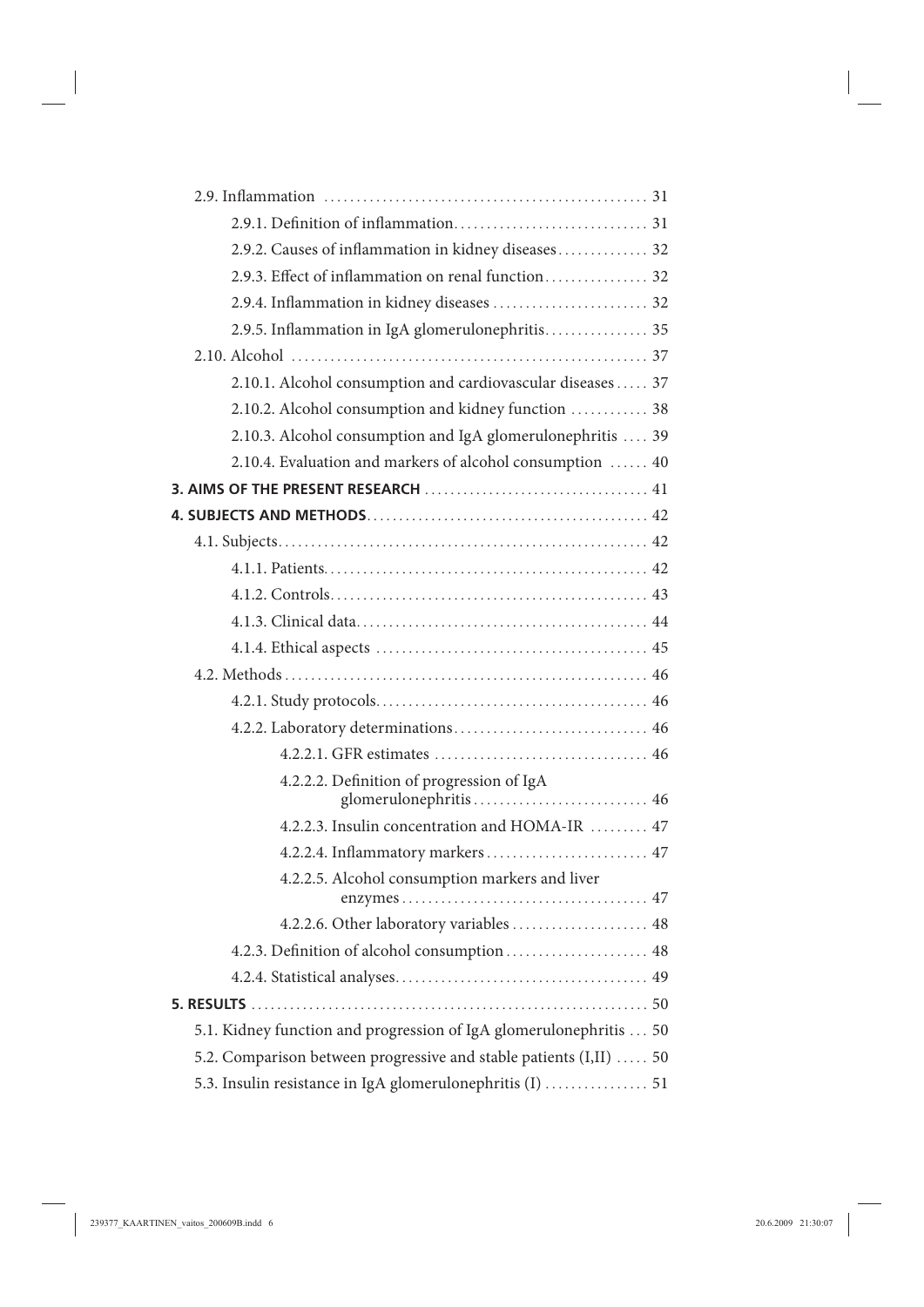| 5.4. Inflammatory markers in IgA glomerulonephritis (II)  52        |
|---------------------------------------------------------------------|
| 5.5. Alcohol consumption in IgA glomerulonephritis (III)  54        |
| 5.5.1. Clinical and laboratory variables in different alcohol       |
| 5.5.2. Alcohol consumption and kidney function 54                   |
| 5.5.3. Alcohol consumption and kidney function in univariate        |
| 5.6. Alcohol consumption markers in IgA glomerulonephritis (IV). 58 |
|                                                                     |
|                                                                     |
|                                                                     |
| 6.2.1. Definition of progression and rate of progression  61        |
|                                                                     |
|                                                                     |
|                                                                     |
| 6.4.2. Serum albumin in IgA glomerulonephritis 64                   |
| 6.4.3. Serum IL-6 in IgA glomerulonephritis  64                     |
|                                                                     |
| 6.5. Effect of alcohol consumption in IgA glomerulonephritis  65    |
| 6.6. Assessments of alcohol consumption in IgA                      |
| 6.7. Influence of gender on alcohol studies in IgA                  |
|                                                                     |
|                                                                     |
|                                                                     |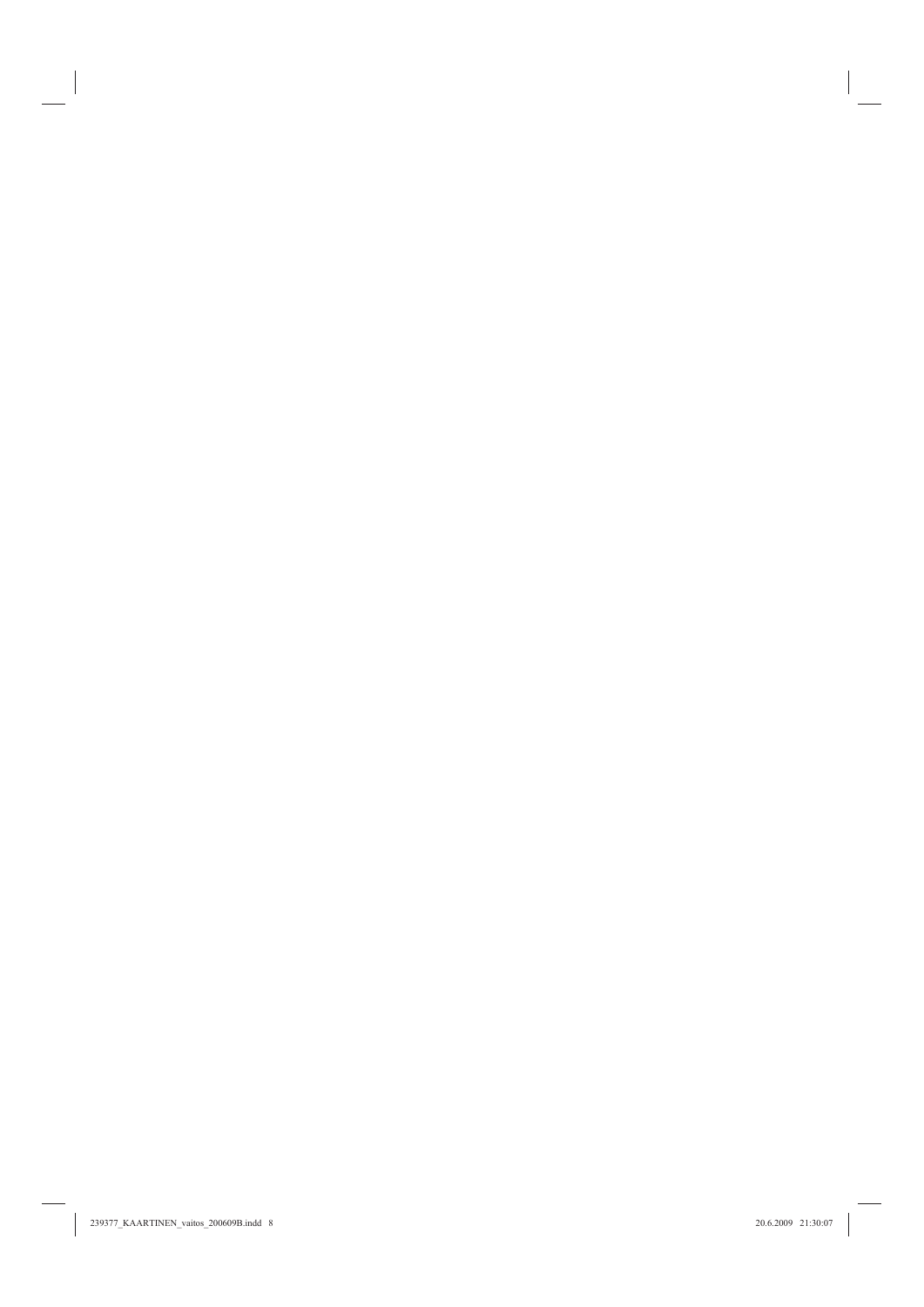# <span id="page-8-0"></span>**ABSTRACT**

IgA glomerulonephritis (IgAGN) is one of the most common forms of primary glomerulonephritis worldwide, accounting for 25–50 % of all patients with primary glomerulopathy. The hallmark for diagnosis is the deposition of immunoglobulin A (IgA) in the glomerular mesangium, leading to histological damage of various degrees. A broad spectrum of clinical presentation and variable prognosis is typical for the disease and approximately 25–30 % of patients eventually develop end-stage renal disease (ESRD).

After the description of the disease in the late 1960s a considerable body of information has accumulated especially on the prognostic features and etiology of IgAGN. The classical risk factors for poorer prognosis comprise kidney insufficiency, urinary protein excretion above 1g/24 h, prevalence of hypertension and certain histopathological changes at the time of the biopsy. Novel risk factors include hyperuricemia, hypertriglyceridemia and several gene polymorphisms. The current understanding of the etiology relies on observed aberrant glycosylation in the IgA1 molecule, leading to subsequent accumulation in the mesangium.

Reports from population studies and kidney patients with varying degrees of renal insufficiency have shown insulin resistance and inflammatory parameters to be associated with renal function. Whether these cause kidney insufficiency or simply act as markers of reduced glomerular filtration rate (GFR) is not well established. Furthermore, some population studies have shown that moderate alcohol consumption can prevent kidney insufficiency. Previous studies with alcoholic patients have reported alcohol consumption to be linked with the development of secondary IgAGN, but no information is available on the impact of alcohol in established IgAGN.

The purpose of the present series was to further investigate the prognostic role of insulin resistance, inflammatory markers and alcohol consumption and to gather data on the use of the biomarkers available in evaluating alcohol consumption in patients with IgAGN.

The original study population consisted of 223 patients in whom IgAGN had been diagnosed. From this retrospective group a cohort were invited to attend physician's appointment twice. The median time from the diagnostic renal biopsy was 11 years on the first visit and the second took place approximately 6 years thereafter. ESRD had developed in 7 % of the patients by the time of the second visit and IgAGN was classified as progressive in 19.5 % as assessed by cystatin-C and 30.8 % as assessed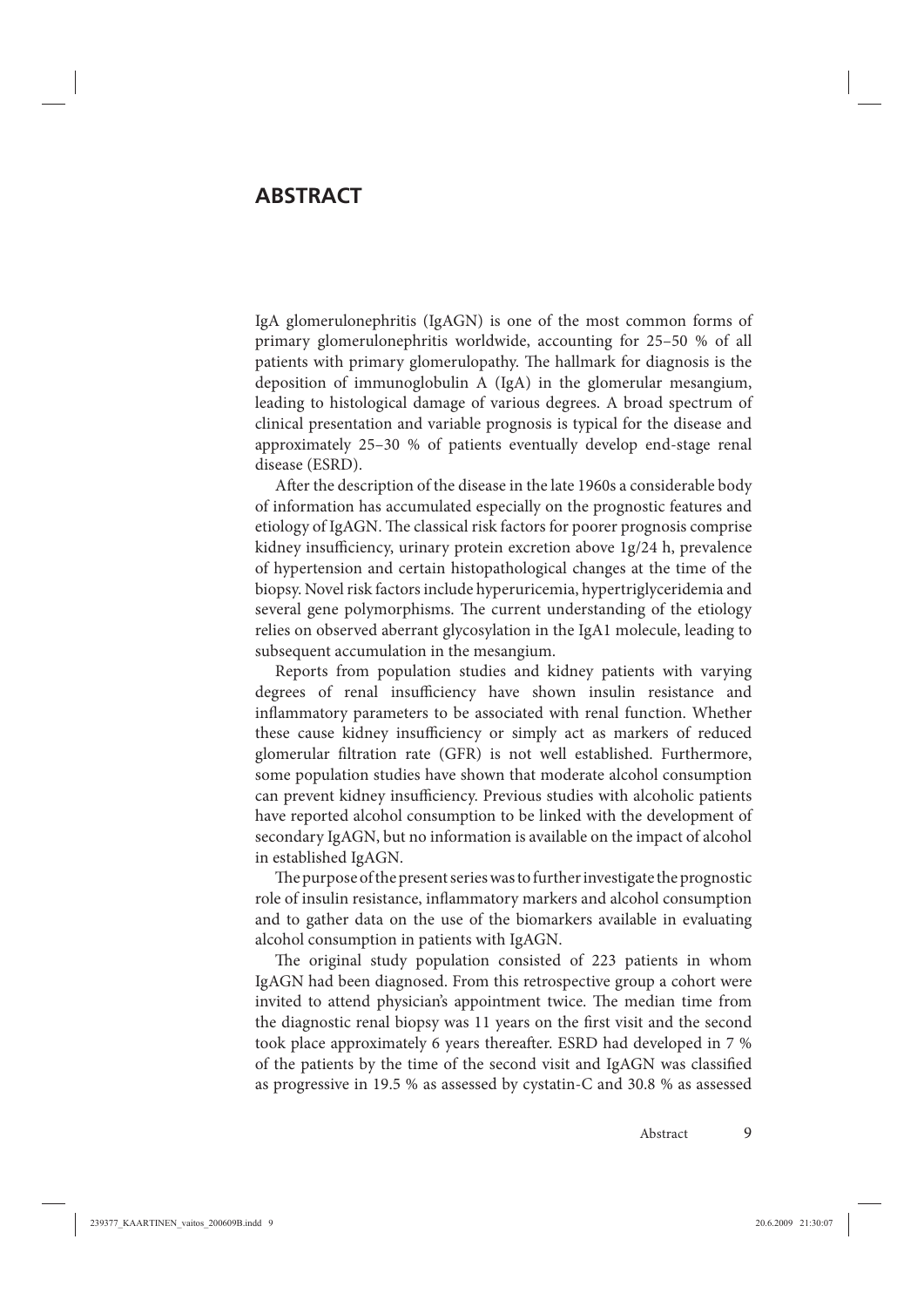by GFR estimated by the MDRD equation eGFR(MDRD). Serum insulin level, homeostasis model assessment of insulin resistance (HOMA-IR), C-reactive protein (CRP), serum albumin and total leucocyte count (WBC) at the first visit showed significant associations with subsequent progression of IgAGN. The patients in the progressive group had higher insulin, HOMA-IR, CRP and WBC levels and lower serum albumin levels than stable subjects.

Detailed information on alcohol consumption was obtained at the first visit and biomarkers evaluating the use of alcohol were obtained simultaneously. ESRD patients were excluded from both alcohol studies. Both cross-sectional and longitudinal data were analysed in the alcohol consumption study and only a cross-sectional approach was utilized in the biomarker study. Moderate drinkers were found to have the best kidney function regardless of mode of measurement. Light drinkers among women and moderate drinkers among men evinced the best kidney function. In multivariate analyses of the whole population, adjusted by hypertension and 24-h urinary protein excretion, moderate alcohol consumption was a significant factor in better kidney function when analysed both crosssectionally and longitudinally.

Serum carbohydrate-deficient transferrin (CDT), gamma glutamyl transferase (GGT), alanine aminotransferase (ALT), aspartate aminotransferase (AST) and alkaline phosphatase (ALP), a combination marker mathematically derived from GGT and CDT (gamma-CDT) and a novel alcohol consumption marker IgA antibody against acetaldehydemodified hemoglobin (anti-adduct IgA) were used to evaluate the use of alcohol and liver function. Serum levels of anti-adduct IgA were higher in IgAGN patients than in healthy controls and were elevated in 63 % of IgAGN patients. Moreover, the levels were not associated with alcohol consumption, as was the case in the male control population. CDT, MCV and gamma-CDT seemed to be the most useful consumption markers in the IgAGN population.

In conclusion, insulin resistance and inflammatory markers are associated with the progression of IgAGN and could be useful in establishing the prognosis. Whether they have an independent prognostic role remains to be elucidated in future prospective studies. Moderate alcohol consumption might be beneficial in protecting against kidney function decline and the protective level might vary according to gender. The most useful parameters for evaluating alcohol consumption in these patients seem to be markers other than anti-adduct IgA.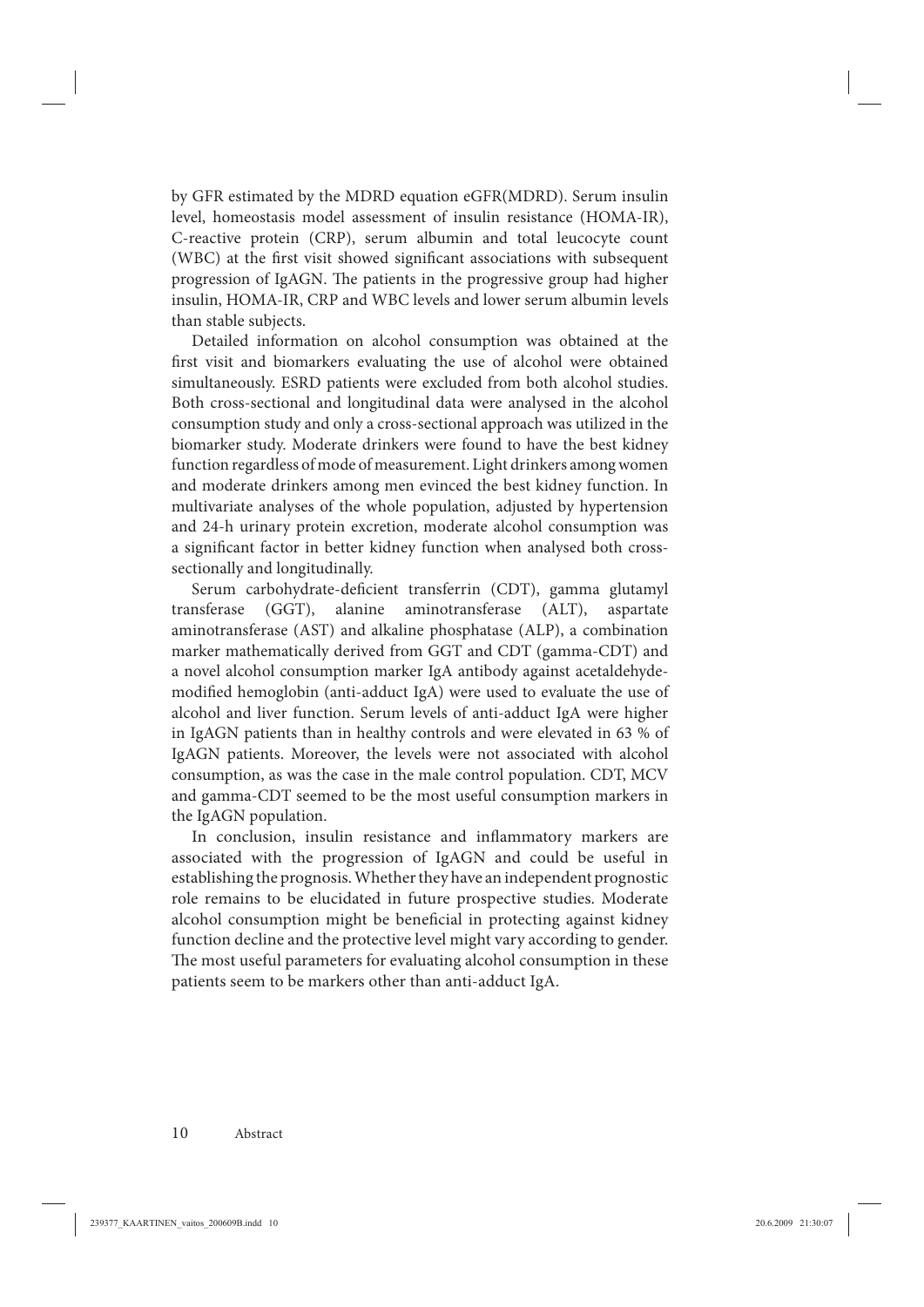# <span id="page-10-0"></span>**ABBREVIATIONS**

| <b>ACE</b>      | Angiotensin-converting enzyme                           |
|-----------------|---------------------------------------------------------|
| <b>ACEI</b>     | Angiotensin-converting enzyme inhibitors                |
| <b>AGE</b>      | Advanced glycation end products                         |
| ALT             | Alanine aminotransferase                                |
| ALP             | Alkaline phosphatase                                    |
| Anti-adduct IgA | IgA antibody against acetaldehyde-modified              |
|                 | hemoglobin                                              |
| <b>ARB</b>      | Angiotensin II type 1 receptor blocker                  |
| <b>AST</b>      | Aspartate aminotransferase                              |
| BMI             | Body mass index                                         |
| C1q             | Complement C1q                                          |
| C <sub>3</sub>  | Complement 3                                            |
| Ccr             | Creatinine clearance                                    |
| <b>CDT</b>      | Carbohydrate-deficient transferrin                      |
| CD3             | CD3 positive cells                                      |
| C3d             | Complement C3d                                          |
| CI              | Confidence interval                                     |
| <b>CKD</b>      | Chronic kidney disease                                  |
| Cl              | Clearance                                               |
| <b>CRP</b>      | C-reactive protein                                      |
| <b>DBP</b>      | Diastolic blood pressure                                |
| eGFR(MDRD)      | Estimated glomerular filtration rate by MDRD            |
|                 | equation                                                |
| $eGFR(C-G)$     | Estimated glomerular filtration rate by Cockcroft-Gault |
|                 | equation                                                |
| eNOS            | Endothelial nitric oxide synthase                       |
| <b>ESR</b>      | Erythrocyte sedimentation rate                          |
| <b>ESRD</b>     | End-stage renal disease                                 |
| <b>FSIVGT</b>   | Frequently sampled intravenous glucose tolerance test   |
| Gamma-CDT       | Combination marker derived from GGT and CDT             |
| GFR             | Glomerular filtration rate                              |
| GGT             | Gamma-glutamyl transferase                              |
| G/I             | Glucose/insulin                                         |
| <b>CIGMA</b>    | Continuous infusion of glucose with model               |
|                 | assessment                                              |
| <b>GMP-17</b>   | Granule membrane protein of 17 kDalton                  |
| HD              | Hemodialysis                                            |
| HDL             | High density lipoprotein                                |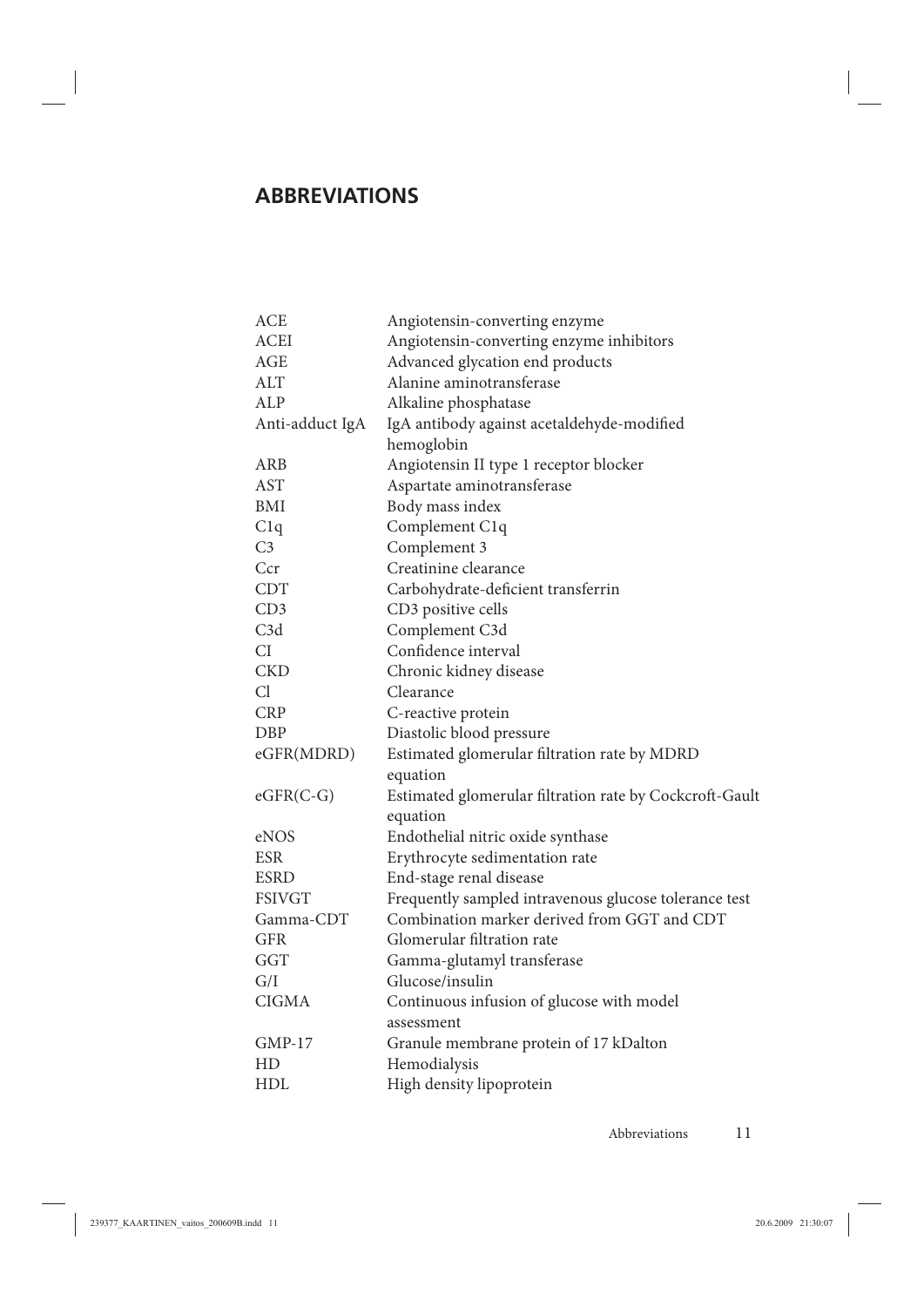| HLA           | Human leucocyte antigen                            |
|---------------|----------------------------------------------------|
| HOMA-IR       | Homeostasis model assessment of insulin resistance |
| IF- $\gamma$  | Interferon- $\gamma$                               |
| IgA           | Immunoglobulin A                                   |
| IgAGN         | Immunoglobulin A glomerulonephritis                |
| IgG           | Immunoglobulin G                                   |
| IgM           | Immunoglobulin M                                   |
| $IL-1$        | Interleukin-1                                      |
| $IL-4$        | Interleukin-4                                      |
| $IL-6$        | Interleukin-6                                      |
| $IL-10$       | Interleukin-10                                     |
| <b>ITT</b>    | Insulin tolerance test                             |
| <b>LDL</b>    | Low density lipoprotein                            |
| <b>MCV</b>    | Mean corpuscular volume                            |
| <b>MDRD</b>   | Modification of diet in renal disease              |
| $MP-9$        | Metalloproteinase-9                                |
| <b>OD</b>     | Optical density                                    |
| OGTT          | Oral glucose tolerance test                        |
| <b>OR</b>     | Odds ratio                                         |
| p             | Probability value                                  |
| PAF           | Platelet activating factor                         |
| <b>PD</b>     | Peritoneal dialysis                                |
| PTH           | Parathyroid hormone                                |
| <b>QUICKI</b> | Quantitative insulin sensitivity check index       |
| <b>RAS</b>    | Renin-angiotensin system                           |
| rP            | Pearson correlation coefficient                    |
| rS            | Spearman correlation coefficient                   |
| <b>SBP</b>    | Systolic blood pressure                            |
| SD.           | Standard deviation                                 |
| <b>SLE</b>    | Systemic lupus erythematosus                       |
| TG            | Triglycerides                                      |
| TLR-9         | Toll-like receptor-9                               |
| $TNF-\alpha$  | Tumor necrosis factor-a                            |
| <b>VEGF</b>   | Vascular endothelial growth factor                 |
| <b>WBC</b>    | Blood leucocyte count                              |
|               |                                                    |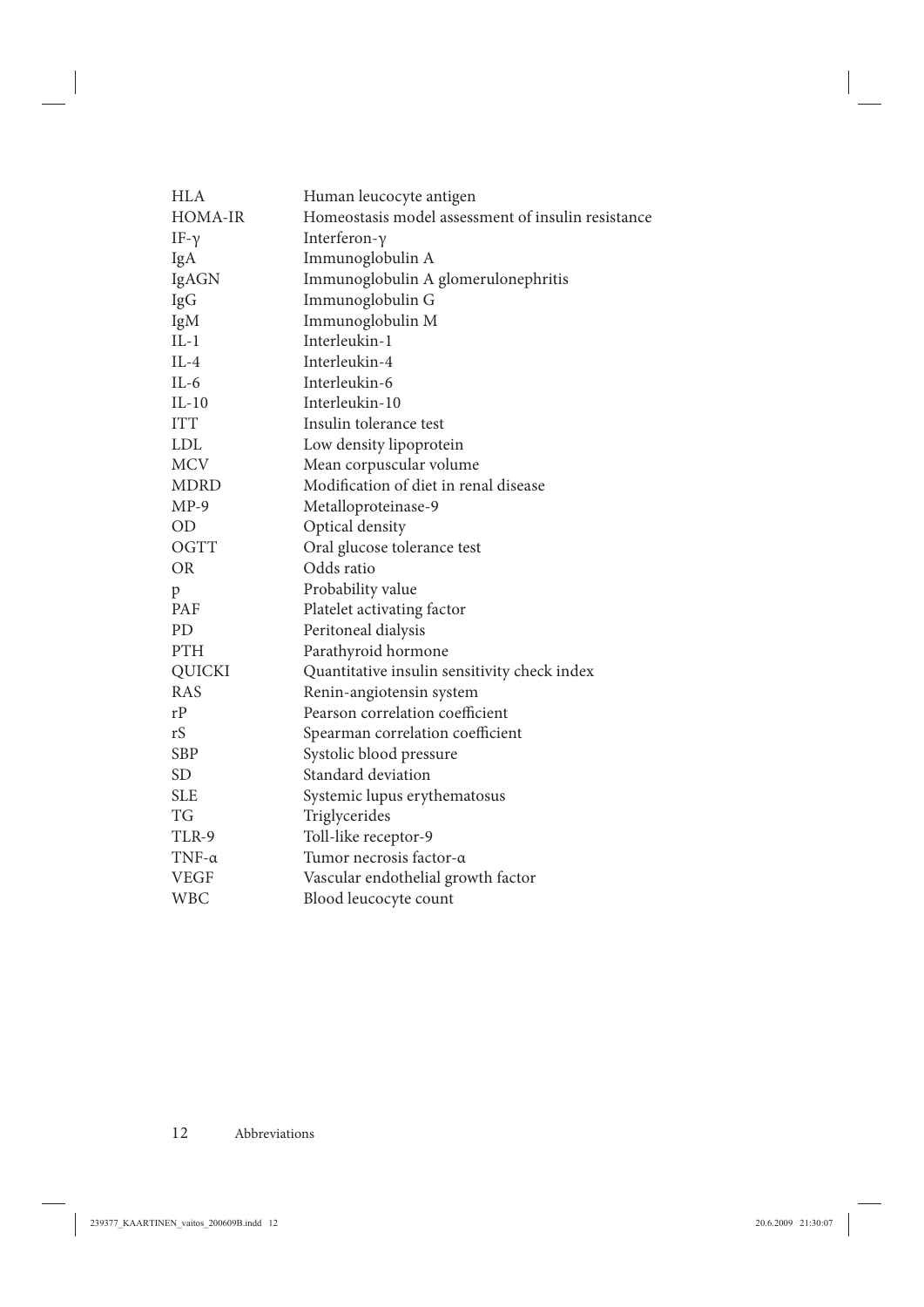# <span id="page-12-0"></span>**LIST OF ORIGINAL PUBLICATIONS**

This thesis is based on the following original publications, referred to in the text by their roman numerals (I–IV). In addition some unpublished data are presented.

I. K. Kaartinen, J. Syrjänen, I. Pörsti, A. Harmoinen, A. Pasternack, H. Huhtala, O. Niemelä and J. Mustonen: Insulin resistance and the progression of IgA glomerulonephritis. Nephrol Dial Transplant 2007; 22(3): 778–83

II. K. Kaartinen, J. Syrjänen, I. Pörsti, M. Hurme, A. Harmoinen, A. Pasternack, H. Huhtala and J. Mustonen: Inflammatory markers and the progression of IgA glomerulonephritis. Nephrol Dial Transplant 2008; 23(4): 1285–90

III. K. Kaartinen, O. Niemelä, J. Syrjänen, I. Pörsti, A. Harmoinen, A. Pasternack, H. Huhtala, and J. Mustonen: Alcohol consumption and kidney function in IgA glomerulonephritis. Nephron Clin Pract 2009; 112: c86–93.

IV. K. Kaartinen, O. Niemelä, J. Syrjänen, P. Alatalo, I. Pörsti, A. Harmoinen, A. Pasternack, H. Huhtala, and J. Mustonen: IgA immune responses against acetaldehyde adducts and biomarkers of alcohol consumption in patients with IgA glomerulonephritis. Alcohol Clin Exp Res 2009; 33(7): 1231–37

The original publications are reproduced in this thesis with the permission of the copyright holders.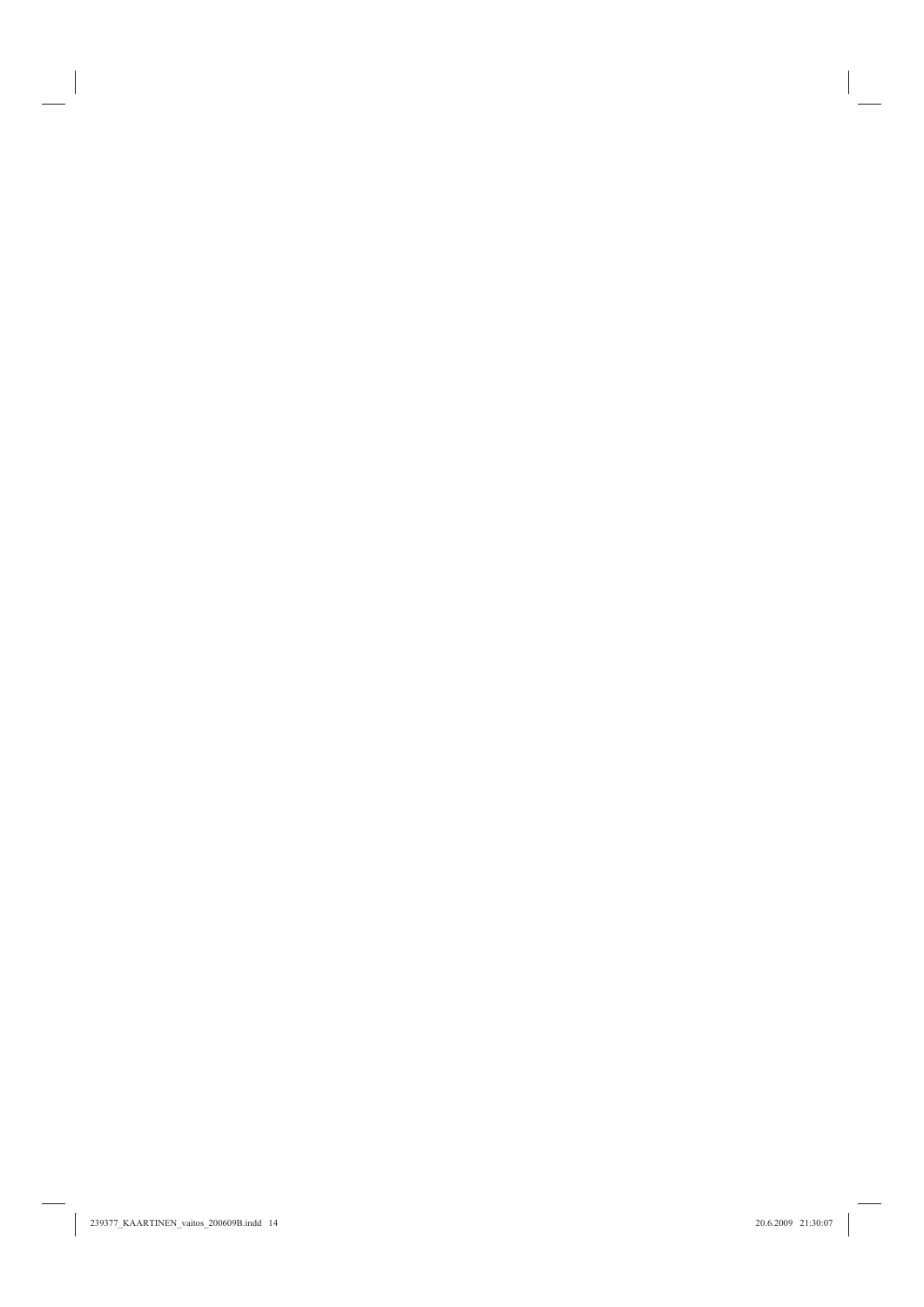# <span id="page-14-0"></span>**1. INTRODUCTION**

Since the 1960s, when IgA glomerulonephritis (IgAGN) was first described (Berger and Hinglais 1968), many attempts have been made to clarify its epidemiology, pathogenesis, prognostic factors and treatment. Despite a substantial body of literature covering different aspects of the disease, a considerable number of issues remain to be addressed (Glassock 2008).

IgAGN is currently the most common form of primary glomerular disease worldwide (Barratt and Feehally 2005). Most cases are sporadic, but familial forms have been described and are believed to account for up to 14 % of all cases (Scolari et al. 1999). IgAGN associated with liver disease is the commonest form of secondary IgAGN (Pouria and Feehally 1999), but dozens of other diseases and pathogens have been linked to the development of IgAGN (Pouria and Barratt 2008). The relatively high frequency of silent IgA deposits and subclinical IgAGN in supposedly healthy populations would imply that the chance of a clinical association between IgAGN and other conditions, related or unrelated, is also higher.

The prognosis and clinical spectrum of the disease are variable and approximately 25–30 % of patients eventually develop end-stage renal disease (ESRD) (Barratt and Feehally 2006). The condition is more common in males and can occur at any age, the usual clinical onset falling in the second and third decades of life (Chan and Trachtman 2006, Berthoux et al. 2008). The most common clinical course is a slow progression to renal insufficiency (D'Amico 2004), but resolution of all urinary abnormalities can take place in almost 10 % of all patients even without treatment (Barratt and Feehally 2006).

The search for prognostic determinants has been one of the most important investigative fields with different trends during recent years. Most of the focus in the past decade has been on histology and urinanalysis and to a greater extent on genotyping (Ballardie and Cowley 2008). However, the factors most consistently relevant to prognosis are apparently not specific to IgAGN, as proteinuria and hypertension are key determinants of outcome in the great majority of chronic renal diseases (Feehally 2001).

The purpose of the present series was to investigate certain novel prognostic determinants with a focus on insulin resistance, inflammatory markers and alcohol consumption, and to study alcohol consumption markers in IgAGN patients.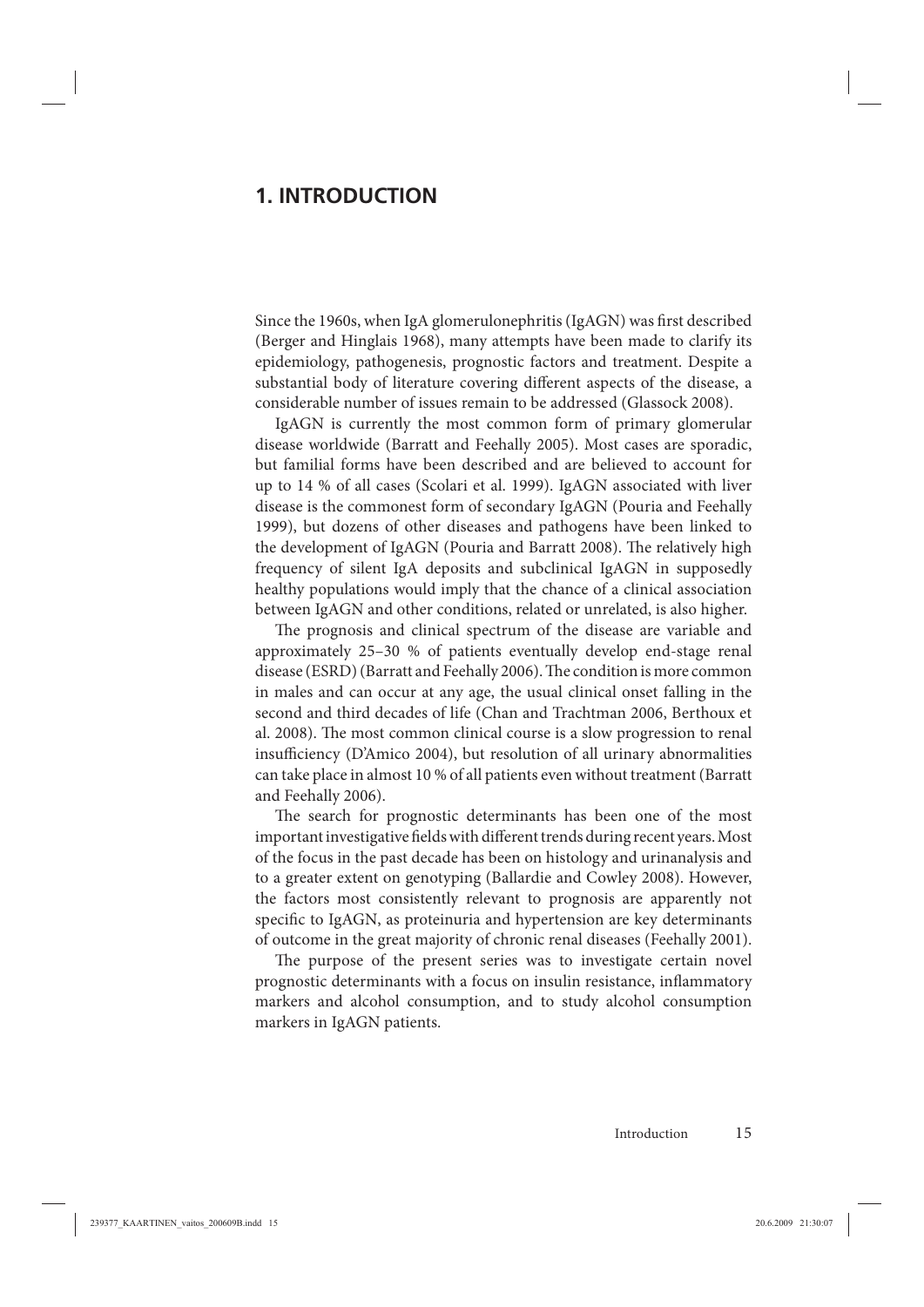# <span id="page-15-0"></span>**2. REVIEW OF THE LITERATURE**

## 2.1. History and epidemiology of IgA glomerulonephritis

IgAGN was first described by French pathologists forty years ago characterizing a group of patients with diffuse mesangial IgA deposits (Berger and Hinglais 1968). The disease was originally named after the investigator who first identified it, "Berger's disease", but has long been universally known as IgA glomerulonephritis or IgA nephropathy (Feehally and Barratt 2008).

IgAGN is the most common form of glomerulonephritis identified worldwide in places where renal biopsy is widely practised (Barratt and Feehally 2005). The true population incidences are unknown, as the diagnosis requires renal biopsy and policies governing the procedure vary from country to country and even within the same country (Hsu 2008). Worldwide biopsy practice is becoming increasingly uniform (Barratt and Feehally 2005) and one might therefore expect the latest incidence figures to be more reliable. Variability is clearly evident among recent European annual IgAGN incidence rates per population: in France 2.6/100 000 (Simon et al. 2004), in the Czech Republic 1.1/100 000 (Rychlik et al. 2004), in Spain 0.8/100 000 (Rivera et al. 2002) and in Finland 5/100 000 (Wirta et al. 2008). Differences between races also prevail, although this could be at least partly explained by the different biopsy policies. IgAGN has been reported to be uncommon in blacks living in the United States (Jennette et al. 1985, Hall et al. 2004), whereas in Japan it is the most common renal disease (Honma et al. 2008) with an incidence as high as 14.3/100 000 (Yamagata et al. 2002). Approximately 16 % of all renal donor allografts have silent mesangial IgA deposits, this reflecting their incidence in the general Japanese population (Suzuki et al. 2003). In Australia the annual incidence has likewise been reported to be as high as 10.5/100 000 (Briganti et al. 2001).

## 2.2. Etiology and pathogenesis of IgA glomerulonephritis

While the etiology has been a focus of intensive research, the cause of primary IgAGN remains unknown (Narita and Gejyo 2008). The initiating event in the pathogenesis of IgAGN is the mesangial deposit of IgA immunoglobulin, which constitutes predominantly polymeric IgA1. Codeposits of other molecules (such as IgG and C3) are often identified, but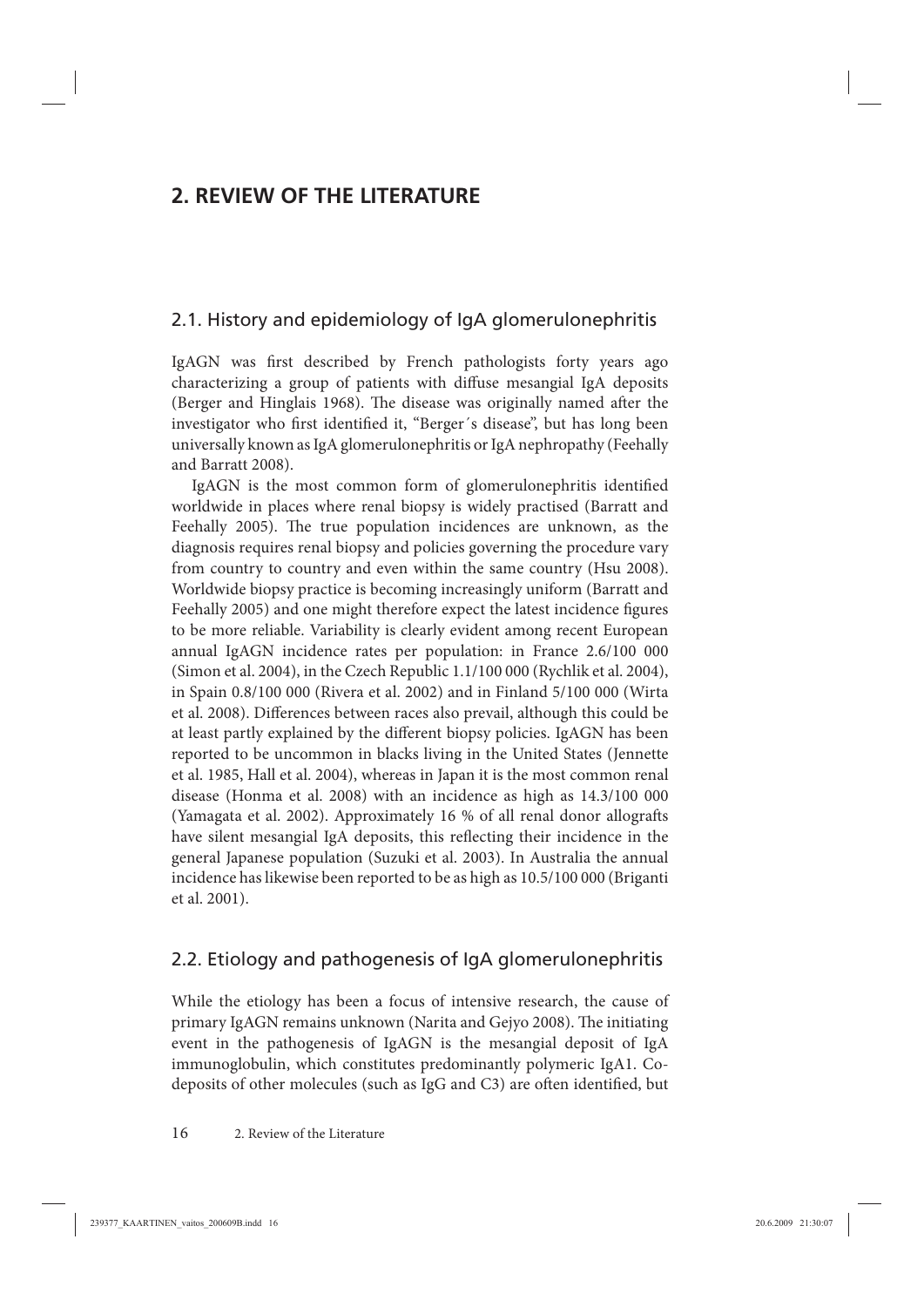they are not essential to disease activity or progression, nor does their presence correlate with clinical outcome (Barratt et al. 2007b).

It has recently been demonstrated in a subset of IgAGN patients that mesangial polymeric IgA1 consists of secretory IgA, the dominant immunoglobulin in external mucosal secretions (Oortwijn et al. 2007). It has been reported that mesangial IgA deposits disappear after kidney transplantation from an IgAGN-positive donor into an IgAGN-negative recipient (Silva et al. 1982). After successful kidney transplantation, the recurrence of IgAGN leads to graft dysfunction in approximately 13 % and graft loss in 5 % of patients five years after the transplantation (Floege 2004). Together these observations would suggest that the fundamental abnormality lies within the IgA immune system rather than within the kidney itself.

A variety of factors seem to contribute to the development of IgAGN, among them the composition and nature of the IgA molecule, dysregulation of the IgA immune system and changes in the clearance of IgA from the circulation (Barratt et al. 2004). Based on different study techniques (lectin binding, mass spectrometry and chromatography) it has become evident that properties of the IgA molecule differ between normal subjects and IgAGN patients (Barratt et al. 2007b, Novak et al. 2008, Suzuki and Tomino 2008). IgAGN patients evince modestly increased serum IgA, anionic net IgA charge and sialylation as well as galactosylation defects (Barratt et al. 2007b, Suzuki and Tomino 2008). The principal O-glycosylation abnormality found is reduced galactosylation of the hinge-region O-glycans in the IgA1 molecule (Barratt et al. 2007a). However, only a small proportion of IgA1-producing B lymphocytes synthesize this abnormal IgA1 and a large portion of serum IgA1 is normally galactosylated even in patients with IgAGN (Hiki et al. 1998, Tarelli et al. 2004, Eijgenraam and van Kooten 2008). Patients with IgAGN have, however, increased serum levels of galactose-deficient IgA1 compared to healthy controls (Moldoveanu et al. 2007).

The IgA deposited in the mesangium has the same abnormal properties as serum IgA in patients with IgAGN, but mesangial IgA seems to be enriched in respect of these abnormalities (Barratt et al. 2007b). Whether the bone marrow or mucosal tissue is the origin of IgA1 in circulating immune complexes and in the mesangial deposits in IgAGN patients is a matter of controversy (Novak et al. 2008). On the basis of increasing evidence it has been proposed that displacement of IgA-secreting plasma cells from mucosal to systemic sites may reflect a mishoming of mucosally primed B cells to sites such as the bone marrow in IgAGN. These displaced cells then secrete their mucosal pIgA1 glycoforms into the systemic circulation and are eventually deposited in the mesangium (Barratt et al. 2007a, Smith et al. 2008). Recent articles have thoroughly covered the possible mechanisms whereby IgA deposits lead to immunological glomerular injury (Lai and Lai 2005, van der Boog et al. 2005, Novak et al. 2007, Moura et al. 2008).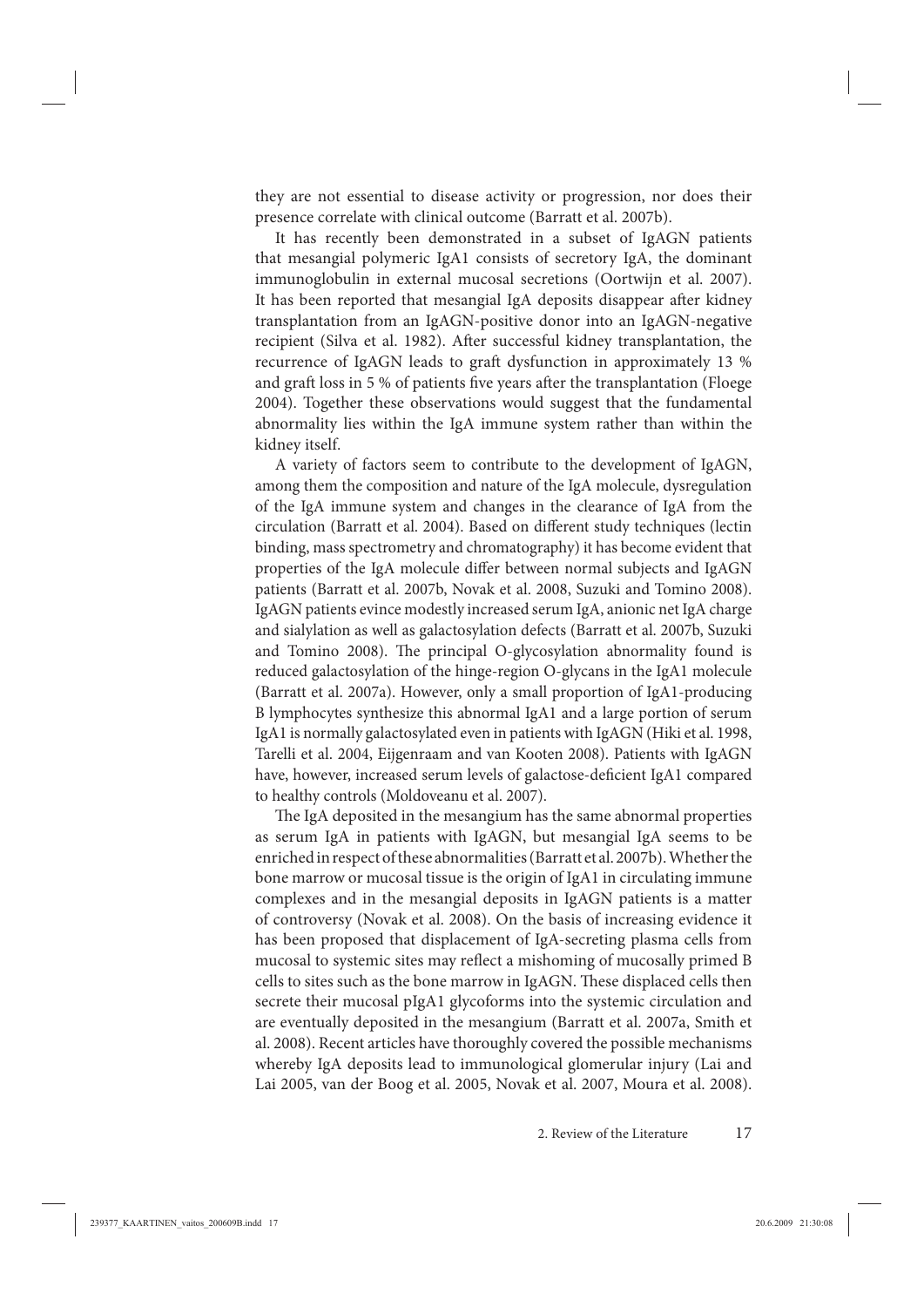<span id="page-17-0"></span>In short, the process involves the interactions between the deposited IgA1 and mesangial IgA receptors, and disease progression via the combined action of mesangial and leucocyte cell activation, which in turn may involve several inflammatory pathways (Monteiro 2007, Moura et al. 2008). The final result is the glomerular injury of various stages characteristic of IgAGN.

The role of genetic factors in the development of IgAGN has been intensively investigated, but so far results have confirmed no single, uniform genetic defect. Studies have identified several IgAGN susceptibility loci for familial forms of the disease, but the contribution of genes to the development of sporadic forms of IgAGN has been less clearly defined (Gharavi et al. 2000, Takei et al. 2002, Obara et al. 2003, Lai and Lai 2005, Bisceglia et al. 2006, Beerman et al. 2007, Paterson et al. 2007) . Nonetheless, autosomal dominant inheritance with incomplete penetrance is a likely mode of transmission in families with IgAGN (Beerman et al. 2007). It has recently been reported that aberrant IgA1 galactosylation was inherited in both familial and sporadic forms of IgAGN, suggesting the presence of a major dominant gene on a polygenic background (Gharavi et al. 2008).

# 2.3. Diagnosis and clinical features of IgA glomerulonephritis

Despite efforts to devise non-invasive means of diagnosing IgAGN (Maeda et al. 2003, Haubitz et al. 2005), the diagnosis still requires renal biopsy (Donadio and Grande 2002, Julian and Novak 2004, Cook 2007). By definition IgAGN has a predominant deposition of IgA in the glomerular mesangium analysed on a semiquantitative scale (0, trace, 1+,2+,3+) under immunofluorescence. The deposits are granular, global and diffuse and codeposits with other immunoglobulins or C3 can also be seen (Berthoux et al. 2008). IgA is the sole immunoglobulin in 26 % of biopsies, 25 % have IgA, IgG and IgM, and C3 is present in 95 %. C1q is present in only 12 % of biopsies and if prominent should raise suspicion of systemic lupus erythematosis (SLE) (Cook 2007). Light- microscopy findings can vary from minimal glomerular alterations to severe mesangial proliferation, sclerosis and crescents (Ferrario et al. 1999). No international consensus has been reached on the pathological or clinical classification of IgAGN, although a project is currently under way (Feehally et al. 2007).

A modest level of proteinuria with or without renal insufficiency is the most common presentation of clinical significance in IgAGN (Philibert et al. 2008). Proteinuria >  $3g/24$  h is seen in 1-33 % of patients (D'Amico 2004). Urinary abnormalities characterized by persistent microscopic hematuria associated with proteinuria can be the presenting clinical sign in up to 80 % of cases in some patients cohorts (Syrjänen et al. 2000), and microscopic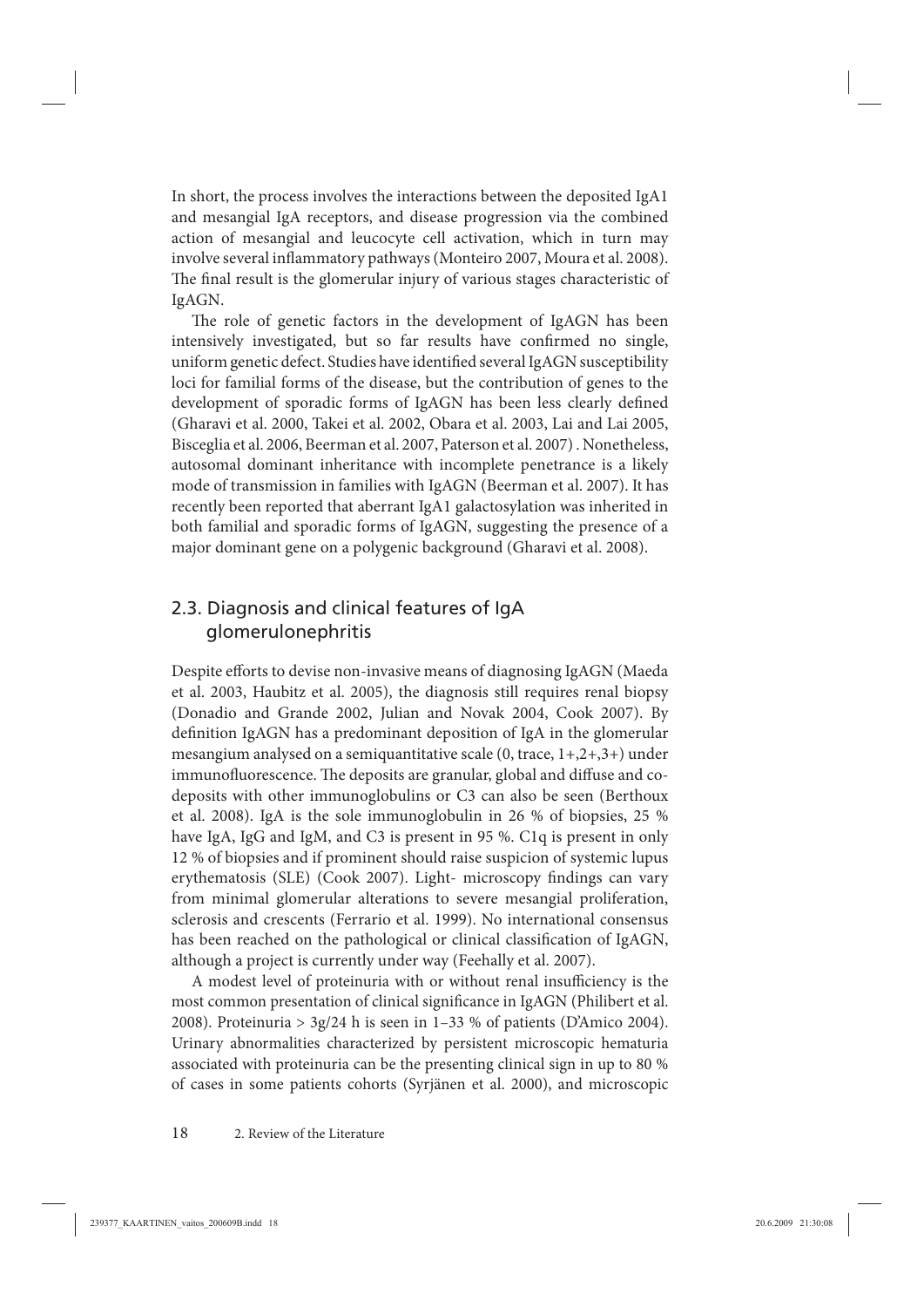<span id="page-18-0"></span>hematuria without proteinuria is seen in approximately 10–13 % (Syrjänen et al. 2000, D'Amico 2004). The typical acute presentation is macroscopic hematuria at the time of upper respiratory tract infection or gastroenteritis in 28–40 % of cases (Syrjänen et al. 2000, Lv et al. 2008), but different figures (20–78 %) have also been published (D'Amico 2004). Usually hematuria recurs with new infectious events (Berthoux et al. 2008). Impaired renal function of any stage at time of diagnosis is seen in 2–59 % of patients depending on the study (Woo et al. 1987, Syrjänen et al. 2000, Rauta et al. 2002, D'Amico 2004, Chacko et al. 2005). Nephrotic syndrome occurs in approximately 5 % of cases and acute renal failure may result from acute tubular necrosis as a consequence of macroscopic hematuria or superimposed crescentic nephritis in less than 5 % (Barratt and Feehally 2006).

The disease is more common in males, with a ratio of male to female ranging from 2:1 to 6:1 (Chan and Trachtman 2006). The prevalence of hypertension is between 6–53 % at the time of the renal biopsy (D'Amico 2004, Nagy et al. 2005). IgAGN occurs at all ages, the usual age at clinical onset being in the second and third decades of life (Donadio 2001, Berthoux et al. 2008).

## 2.4. Silent and secondary IgA glomerulonephritis

From necropsy studies it has become evident that silent mesangial IgA deposits without clinical renal findings are discovered in 4-5.6 % of subjects (Sinniah 1983, Varis et al. 1993). The histological population prevalence of IgAGN (those with mesangial IgA deposits and clinical renal findings **or** light microscopy changes) has been estimated to be 1.3 % (Varis et al. 1993). Furthermore, approximately 16 % of all renal donor allografts in the general Japanese population (both living donor and cadaveric) have silent mesangial IgA deposits (Suzuki et al. 2003). Such a relatively high frequency of silent IgA deposits and subclinical IgAGN in supposedly healthy populations would imply that the chance of a clinical association between IgAGN and other unrelated conditions is also higher (Pouria and Barratt 2008).

Henoch-Schönlein purpura is defined as a vasculitis of small vessels characterized by IgA immune deposits and it involves skin, gut, joints and glomeruli (Jennette et al. 1994). The glomerulonephritis here is indistinguishable from that in primary IgAGN and could therefore be a systemic form of the same disease, representing two variants of the same pathologic process (Waldo 1988, Donadio and Grande 2002). Features of the disease vary between different patients and renal involvement is encountered in some 60 % of cases (Rieu and Noël 1999).

Mesangial IgA deposits have been described as a secondary phenomenon in various conditions (Donadio and Grande 2002). IgAGN associated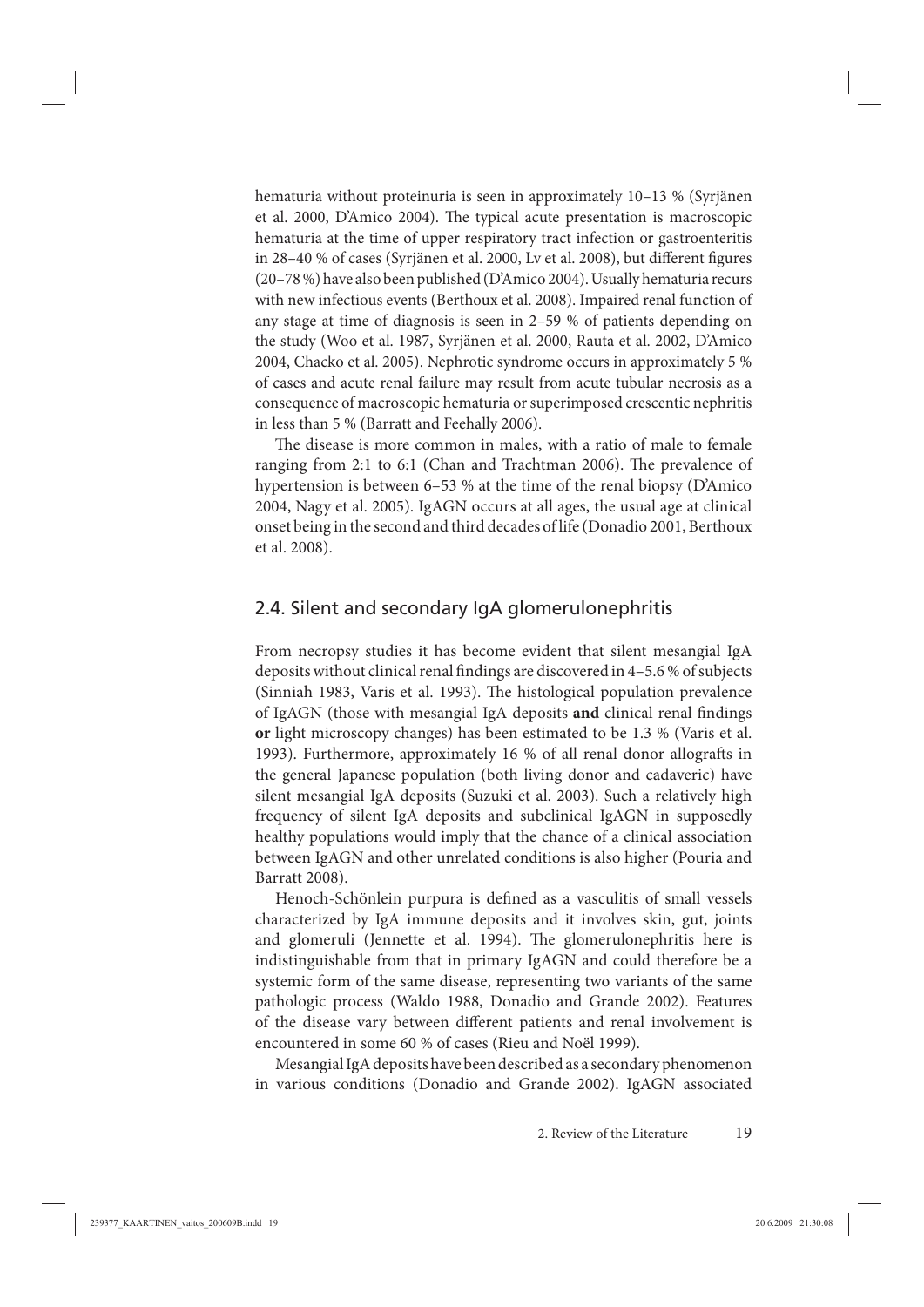<span id="page-19-0"></span>with liver disease is the commonest form of secondary IgAGN (Pouria and Feehally 1999), but dozens of other different diseases and pathogens have been linked to the development of IgAGN, as described in a recent excellent review (Pouria and Barratt 2008). Forms of secondary IgAGN have been described in association with celiac disease (Collin et al. 2002), inflammatory bowel disease (de Moura et al. 2006) and different connective tissue disorders (Sato et al. 1988, de Moura et al. 2006, Corrado et al. 2007) as well as with neoplastic diseases (Mustonen 1984, Mustonen et al. 1984, Cherubini et al. 2001).

## 2.5. Treatment of IgA glomerulonephritis

#### **2.5.1. Medication**

As the pathogenesis of IgAGN is still unknown, specific treatment cannot be directed at the cause of the disease (Narita and Gejyo 2008). Some researchers encourage the use of immunosuppressive agents in cases of proteinuria and declining GFR (Ballardie 2007), while others reserve immunosuppressive medication for severe cases and those with failing supportive approach and progressive loss of renal function (Chan and Trachtman 2006, Floege and Eitner 2008).

According to some recent publications patients with recurrent macroscopic hematuria with preserved renal function or with microscopic hematuria and proteinuria < 1g/24 h require no treatment and those with nephrotic syndrome and minimal change seen on renal biopsy should be managed with steroids for which the earliest publication dates back to the beginning of 1980s (Mustonen et al. 1983). Those with crescentic glomerulonephritis in the absence of significant histologic injury should be managed similarly to renal small-vessel vasculitis with the exception of plasma exchange, for which evidence is lacking (Barratt and Feehally 2005, Barratt and Feehally 2006). Patients at greatest risk of progressive renal impairment (those with hypertension, proteinuria  $> 1g/24h$  and reduced GFR at diagnosis) should be treated up to a blood pressure of 125/75 mmHg with dual blockade of the renin-angiotensin system (RAS). Corticosteroids are to be considered in cases with strict blood pressure control (<125/75 mmHg) and maximal RAS blockade and nevertheless ongoing proteinuria > 1g/24h. For other treatment modalities the current knowledge is insufficient to encourage their use (Barratt and Feehally 2006).

In the future the response to angiotensin-converting enzyme (ACE) -inhibitors (ACEI) and angiotensin II type 1 receptor blockers (ARB) could possibly be predicted on the basis of urine proteome analysis (Rocchetti et al. 2008) or ACE genotyping (Narita et al. 2003, Woo et al. 2007). ACEI/ARB therapy should also be initiated for normotensive patients to reduce proteinuria < 0.5g/24h, but whether normotensive patients with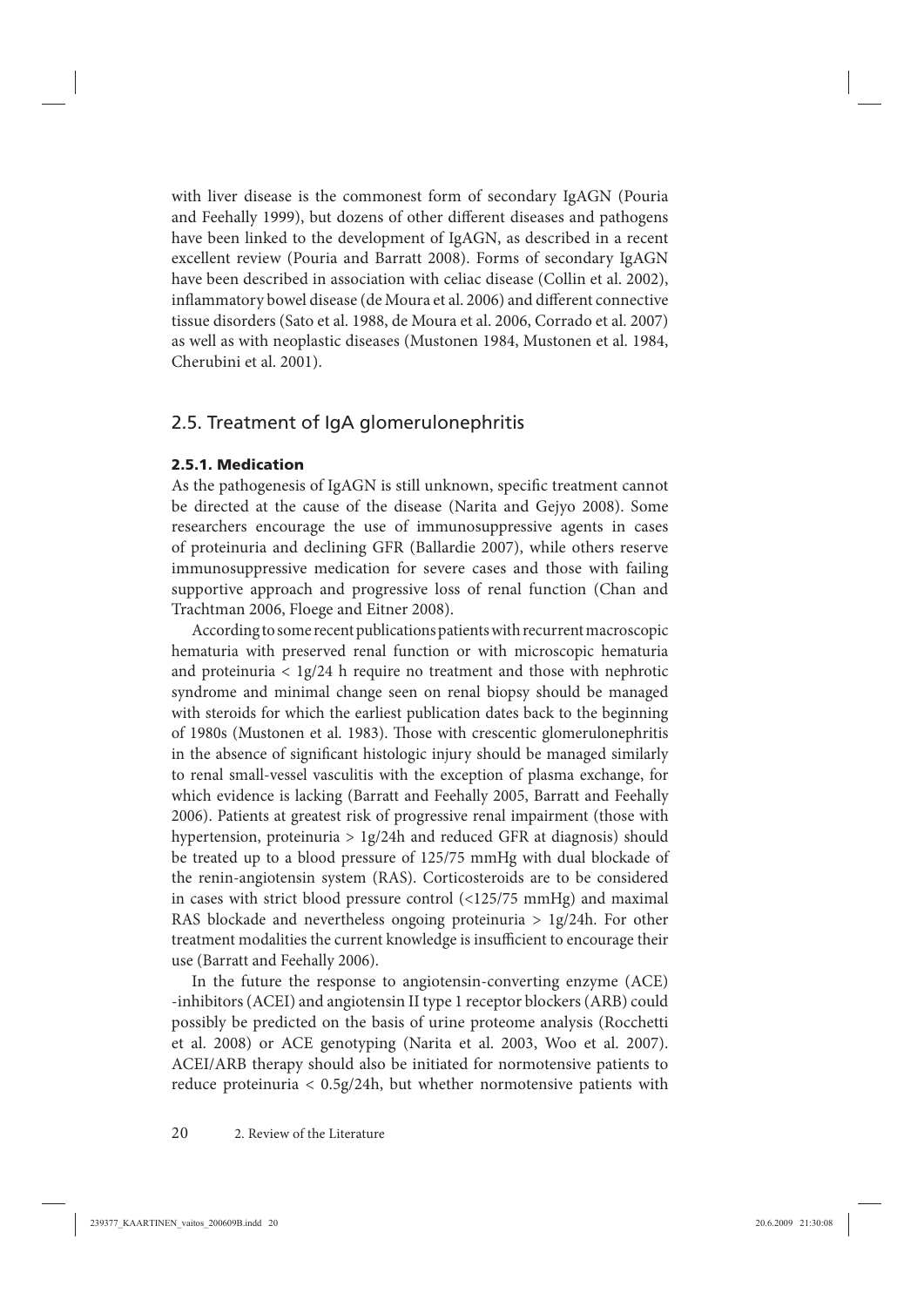<span id="page-20-0"></span>less proteinuria should be treated is not clear (Julian and Novak 2004). The therapy is apparently well tolerated and effective in terms of reducing proteinuria in normotensive patients (Shimizu et al. 2008). Opinions in opposition to treating minor proteinuria have also been published (Barratt and Feehally 2006).

A trial is under way to establish whether immunosuppression added to optimized supportive therapy confers any benefit in persistent proteinuria (Floege and Eitner 2008). According to a recent pilot study steroid treatment combined with ACEI therapy might be more effective than ACEI therapy alone in preventing kidney function decline (Lv et al. 2009).

A beneficial effect of intravenous immunoglobulin therapy in retarding kidney insufficiency and reducing proteinuria in IgAGN has recently been reported (Rasche et al. 2006). Meta-analysis of antiplatelet therapy has resulted in reduced proteinuria and protected renal function with an emphasis on dipyridamole (Taji et al. 2006). Tonsillectomy has been a popular therapy mode especially in Japan (Komatsu et al. 2008), but conflicting results have been published. Omega-3-fatty acids in patients with higher grades of proteinuria have been suggested in attempts to slow the progression of renal insufficiency (Tumlin et al. 2007).

#### **2.5.2. Transplantation**

IgAGN recurs in the transplanted kidney in some 50–60 % of cases 2–4 years after the transplantation (Berger et al. 1984, Berger 1988, Odum et al. 1994, Kiattisunthorn et al. 2008). If protocol biopsies are performed, some patients are found to have only histological recurrence (Floege 2004). Contemporary immunosuppressive regimens have not altered the recurrency rate and the suppression of RAS seems therefore tempting in the light of its well-established benefits in non-transplanted IgAGN patients (Julian and Novak 2004). The five-year graft survival in IgAGN appears comparable to that of other glomerulopathies, being around 81 % (Soler et al. 2005). Somewhat different figures have also been reported, graft dysfunction and loss occurring in approximately 13 % and 5 % of patients five years after the transplantation, respectively, (Floege 2004), 10year graft survival being 51–75 % (Jeong et al. 2008).

#### 2.6. Renal outcome

The most common clinical course is that of a slow progression to renal insufficiency, but a small percentage of cases may evince prolonged remission of all clinical signs of the disease even without treatment (D'Amico 2004). Resolution of all urinary abnormalities occurs in less than 10 % of all patients (Barratt and Feehally 2006). Previously it was thought that in spite of clinical remission, no concomitant spontaneous disappearance of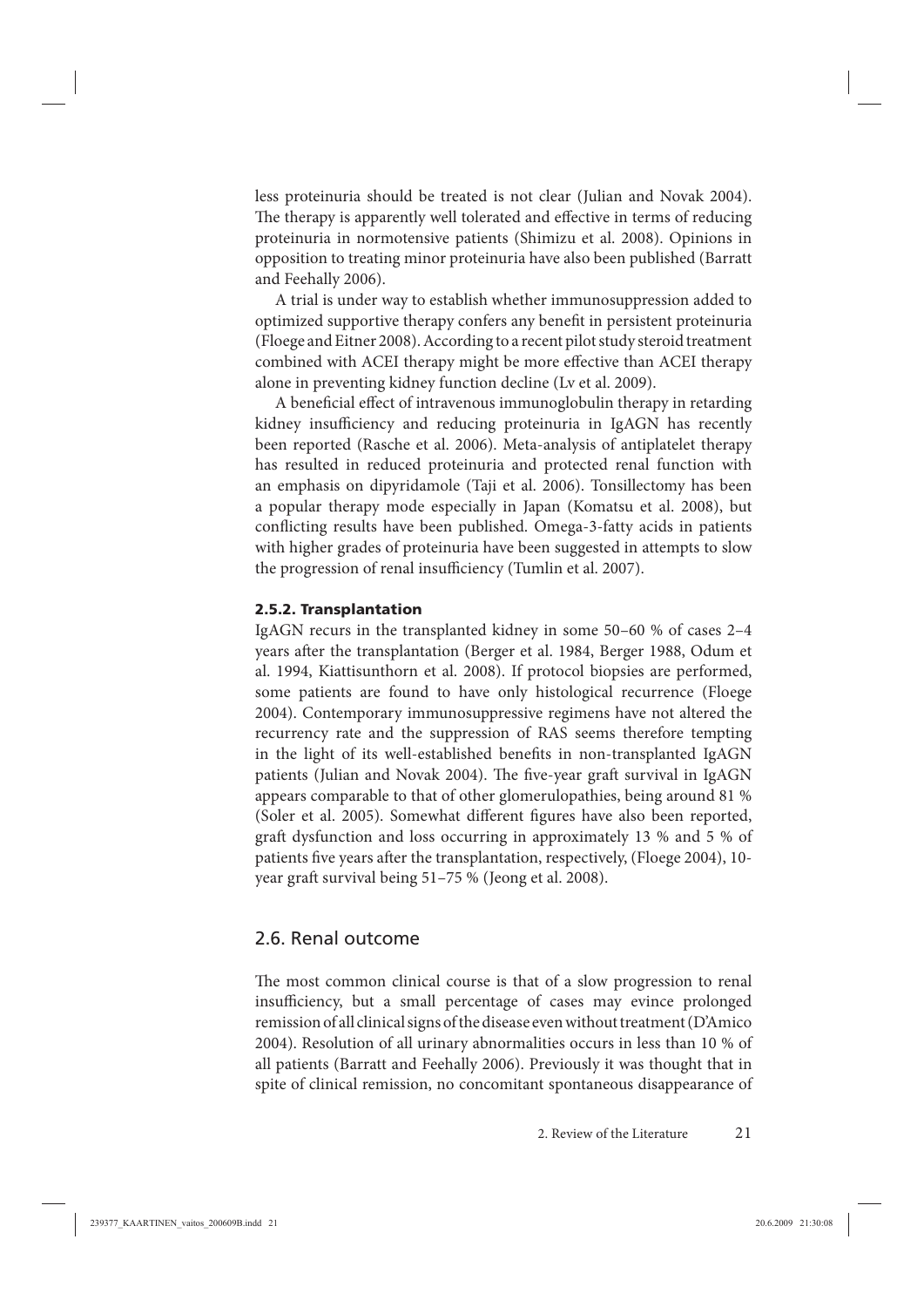mesangial IgA deposits occurred (Costa et al. 1987, Alamartine et al. 1990, Ibels and Györy 1994), but histological regression along with complete disappearance of IgA deposits has since been reported (Hotta et al. 2002).

Three types of disease course have been described: a stable chronic course with constantly normal or minimally elevated serum creatinine lasting for years, a progressive course with continuously increasing serum creatinine, and an early acute course with a short-term increase in serum creatinine rapidly returning to normal range. A point of no return has been proposed after serum creatinine level exceed 265 μmol/l (3 mg/dl) (Schöll et al. 1999). Patients with macroscopic hematuria bouts and related acute tubular necrosis with renal insufficiency usually regain their original renal function, but in 25 % of cases this does not take place after the resolution of hematuria. Risk factors for incomplete recovery of renal function are the duration of macroscopic hematuria > 10 days, age > 50 years, decreased baseline GFR, absence of previous macroscopic hematuria bouts and the severity of tubular necrosis (Gutiérrez et al. 2007).

Approximately 25–30 % of any cohort develop ESRD within 20–25 years of presentation and 1.5 % of patients have been calculated to reach ESRD annually from the first symptoms of IgAGN (Barratt and Feehally 2005, Barratt and Feehally 2006). In a review of 21 publications actuarial 10-year renal survival rates were reported to vary between 57–94 % with a mean of 81 % (D'Amico 2004). Considerably worse figures have also been reported, with a 10-year cumulative probability of renal survival of 33 % (Chacko et al. 2005). One of the latest reports showed 77 % renal survival 10 years after biopsy (Lv et al. 2008). Ten-year renal survival rate from Finland has been 96 % (Geddes et al. 2003) and the latest figure of 89 % was obtained after a mean of 19 years from the clinical onset of the disease (Ronkainen et al. 2006).

When IgAGN patients with seemingly benign presentation (normal renal function, no hypertension and minimal proteinuria  $\leq 0.4g/24h$ ) have been evaluated, 38 % developed hypertension, 24 % developed renal insufficiency and 46 % had an increasing trend towards proteinuria in a follow-up of a mean period of 9 years (Shen et al. 2008). In another study with similar patient characteristics, proteinuria > 1g/24 h had developed in 33 %, hypertension in 26 %, impaired renal function in 7 % in a follow-up of a median of 7 years (Szeto et al. 2001). With only isolated microscopic hematuria at presentation, hypertension, renal insufficiency and proteinuria developed in 32 %, 20 % and 29 % of cases, respectively, in another follow-up of a mean of 8 years (Shen et al. 2007).

The reported rates of decline in GFR have varied between 0 and 7.1 ml/min/year (Rekola et al. 1991, Donadio et al. 1994, Bartosik et al. 2001, Geddes et al. 2003, Lemley et al. 2008).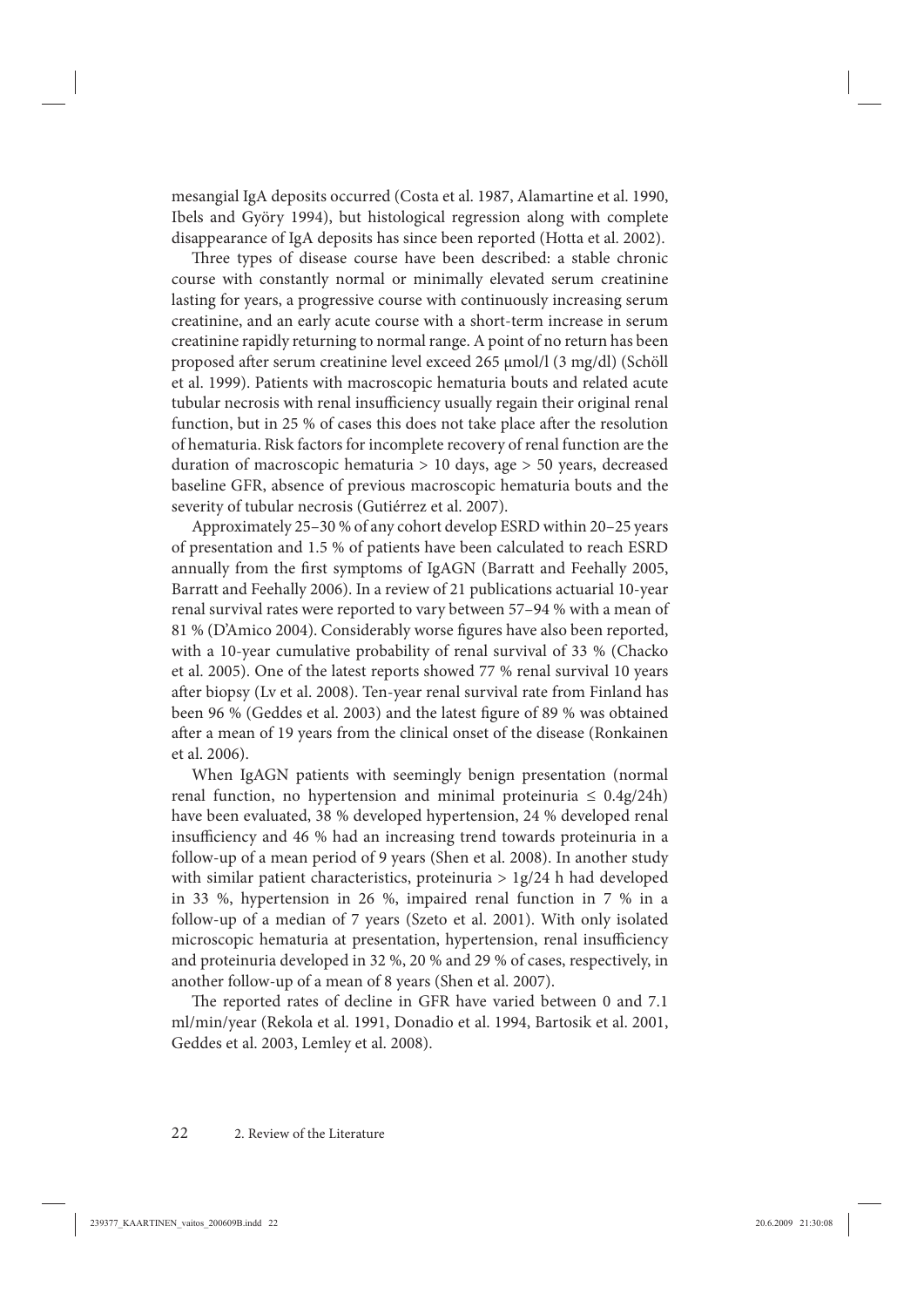## <span id="page-22-0"></span>2.7. Prognostic determinants

The search for prognostic determinants remains central and constitutes one of the most important investigative fields in IgAGN (Ballardie and Cowley 2008). In the course of time different trends in research topics have emerged, most of the focus being on histology and urinalysis, although interest in genotyping has increased in the past decade (Ballardie and Cowley 2008). The factors most consistently influential in prognosis are apparently not specific to IgAGN, as proteinuria and hypertension are generic features which are key determinants of outcome in the great majority of chronic renal diseases (Feehally 2001). Prognostic formulas using laboratory and clinical data have been proposed (Bartosik et al. 2001, Rauta et al. 2002, Magistroni et al. 2006, Wakai et al. 2006), but there is not yet sufficient consensus to recommend their use in clinical practice (Barratt and Feehally 2005).

The incidence of hypertension and impaired renal function continues to rise over time and life-long follow-up of IgAGN patients is therefore recommended (Szeto et al. 2001, Shen et al. 2007). The median time for progression from proteinuria to hypertension is 4 years and from proteinuria to renal impairment 7 years (Szeto et al. 2001). In the early phases of IgAGN the traditional clinical factors (hypertension and/or proteinuria) seem to predict the prognosis particularly powerfully (D'Amico 2004, Chacko et al. 2005), and hematuria and histological lesions seem also to play a role (Rauta et al. 2002, Manno et al. 2007, Shen et al. 2007, Shen et al. 2008).

Hypertension, severity of proteinuria and the presence of severe histological lesions in renal biopsies seem to be the most clearly established markers for poor prognosis moving towards chronic kidney disease (CKD) and ESRD (Berthoux et al. 2008). An approach incorporating sequential information on blood pressure and proteinuria can further refine estimates of the progression risk, although this only accounts for 30–33 % of overall risk (Bartosik et al. 2001, Barratt and Feehally 2005). A review of over 20 published studies has brought on three most prominent clinical variables contributing to poor prognosis: the aforementioned hypertension and proteinuria and elevated serum creatinine at diagnosis (D'Amico 2004).

#### **2.7.1. Impaired renal function**

One of the most commonly found parameters independently associated with the risk of ESRD is the degree of renal impairment at presentation (Bartosik et al. 2001, Coppo and D'Amico 2005). This does not however indicate the rate at which renal function has been lost, only its level at that point (Bartosik et al. 2001). Nevertheless, current serum creatinine is as good a predictor of ESRD as the previous-year creatinine trend (Donadio et al. 2002). Two recent reports have also confirmed the role of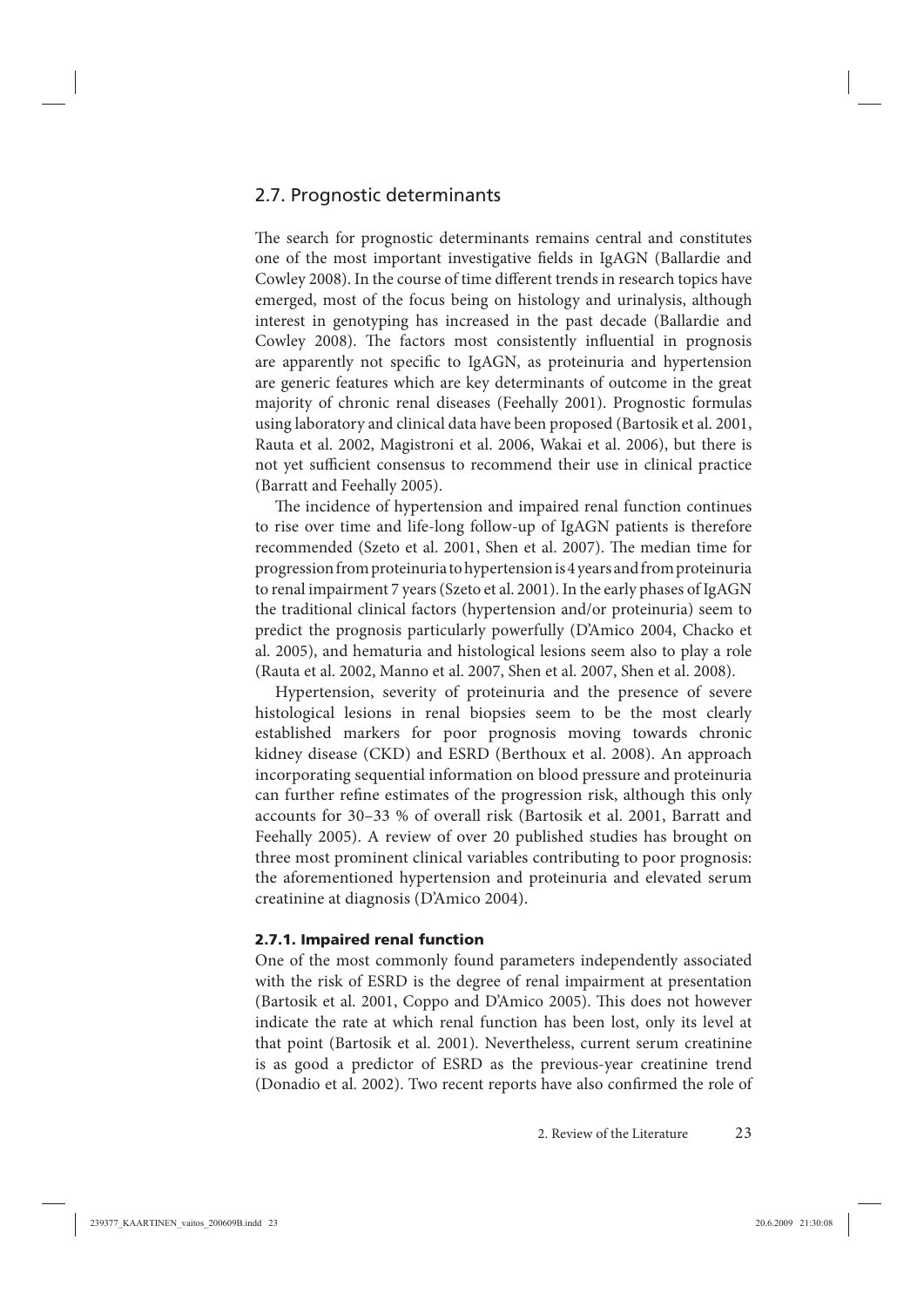<span id="page-23-0"></span>renal impairment as a prognostic marker for poorer outcome (Lemley et al. 2008, Lv et al. 2008).

## **2.7.2. Hypertension**

The occurrence of hypertension at any stage of the disease is an independent and strong risk factor for poor prognosis (Berthoux et al. 2008) and a recent study has also confirmed this finding (Lv et al. 2008). The target level of blood pressure is  $\leq$  130/80 mmHg and in patients with proteinuria > 1g/24 h even lower, ≤ 125/75 mmHg (Berthoux et al. 2008). IgAGN patients with optimal blood pressure also seem to have minimal histological damage compared to those with higher blood pressure (Osawa et al. 2001). Strict blood pressure control is justified on specific evidence as achieving a mean BP of 129/70 mmHg stabilized GFR in contrast to patients with a mean BP of 136/76 mmHg who showed a declining GFR of 13 ml/min in a follow-up of over 3 years (Kanno et al. 2000).

ACEI are now the agent of choice for the treatment of hypertensive IgAGN patients and ARBs are logical for subjects intolerant to ACEI (Praga et al. 2003, Julian and Novak 2004) and also as a first-line treatment (Li et al. 2006, Woo et al. 2008). Combination of the two agents confers additional benefit (Nakao et al. 2003, Dillon 2004). ACEI/ARB therapy has been shown to be effective in IgAGN patients at all levels of renal function in retarding progression towards ESRD (Woo et al. 2007) and the efficacy is not influenced by the degree of tubulointerstitial fibrosis at presentation (Kanno et al. 2005).

## **2.7.3. Proteinuria**

The degree of proteinuria is a major risk factor for poor prognosis, both as a continuous and as a dichotomous variable with a commonly accepted cutoff level at 1g/24 h (Berthoux et al. 2008). A recent publication notes that in IgAGN patients with < 1g/24 h sustained proteinuria, the rate of decline in GFR is 90 % slower than the mean rate. Patients with sustained proteinuria > 3g/24 h lost their renal function 25-fold faster than those with < 1g/24h. Patients presenting with proteinuria  $\geq 3g/24$  h, but achieving a partial remission (<1g/24 h), had a course similar to those with  $\leq$  1g/24 h throughout in a follow-up of a mean 6.5 years. Achieving a level of < 1g/24 h thus yielded an excellent prognosis regardless of the initial level of proteinuria, highlighting the importance of proteinuria reduction by whatever means (blood pressure reduction, medication) (Reich et al. 2007). Judging from studies involving IgAGN patients with benign presentation, it would appear that even trace proteinuria (≤0.4g/24h) is an indicator of adverse outcomes (development of more severe proteinuria, hypertension or renal insufficiency) (Szeto et al. 2001, Shen et al. 2007). However, not all studies agree here, as one prognostic model has predicted zero risk of progression for normotensive patients with proteinuria < 0.2 g/24 h (Bartosik et al. 2001).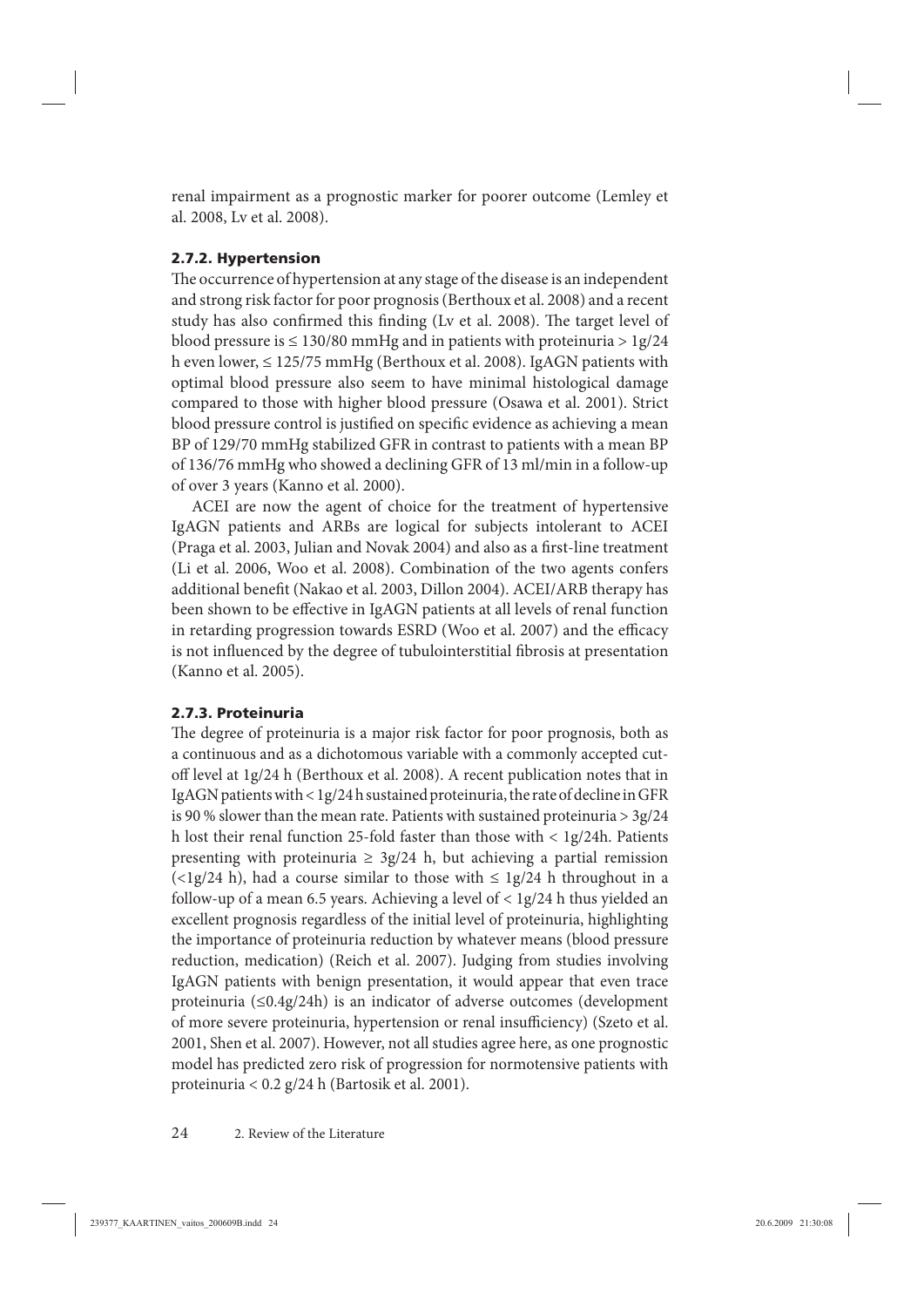<span id="page-24-0"></span>ACEI/ARB therapies are the cornerstones in reducing proteinuria and their initiation is recommended even for normotensive patients to reduce proteinuria < 0.5g/24h (Julian and Novak 2004, Glassock 2008). Addition of mineralocorticoid receptor blockers to ACEI or ARB therapy can further reduce proteinuria (Bomback et al. 2008). Immunosuppressive medication has likewise been shown to reduce proteinuria (Samuels et al. 2004, Rasche et al. 2007, Koike et al. 2008) and in combination with tonsillectomy (Komatsu et al. 2008). Antiplatelet therapy (Taji et al. 2006), intravenous immunoglobulin therapy (Rasche et al. 2006) and oral vitamin-D (Szeto et al. 2008) have been reported to result in reduced proteinuria in IgAGN patients.

#### **2.7.4. Histological features**

The presence of severe histological lesions such as hyalinosis and crescents on initial renal biopsy adumbrates a poor prognosis (Berthoux et al. 2008). Widespread global and/or segmental glomerular sclerosis, marked tubulointerstitial lesions and an elevated glomerular and/ or tubulointerstitial score of lesions, and classes of highest severity of overall damage have been strong histological pointers to poor prognosis in multivariate analyses in the majority of older studies (D'Amico 2004), as also in recent publications (Lemley et al. 2008, Lv et al. 2008).

Numerous other histological markers for poorer outcome have been found, including granule membrane protein of 17 kDa (GMP-17)-positive cytotoxic T-lymphocytes in renal tubules and with B-lymphocytes in the interstitium (van Es et al. 2008), tubulointerstitial CD3 (Myllymäki et al. 2007), activation of the glomerular lectin pathway of complement (Roos et al. 2006), deposits of peritubular capillary C3d (Gherghiceanu et al. 2005) and the number of renal biopsy fibroblast-specific-protein-1  $\geq$  20/high power field (Nishitani et al. 2005).

#### **2.7.5. Sex and age**

There are conflicting results as to whether sex has an impact on the progression of IgAGN. Sex is not generally regarded as a significant determinant (Barratt and Feehally 2005, Berthoux et al. 2008, Cattran et al. 2008), but not all agree (Frimat et al. 1997) and a meta-analysis on the topic (covering 25 studies) has shown that male gender is associated with poorer outcome in IgAGN (Neugarten et al. 2000). Older age at presentation has been linked with worse outcome (Ibels and Györy 1994, Barratt and Feehally 2005).

### **2.7.6. Hyperuricemia, hypertriglyceridemia and weight**

Hyperuricemia at the time of renal biopsy has been associated with more rapid deterioration of renal function (Syrjänen et al. 2000, Ohno et al. 2001) and hypertriglyceridemia has had a similar association in IgAGN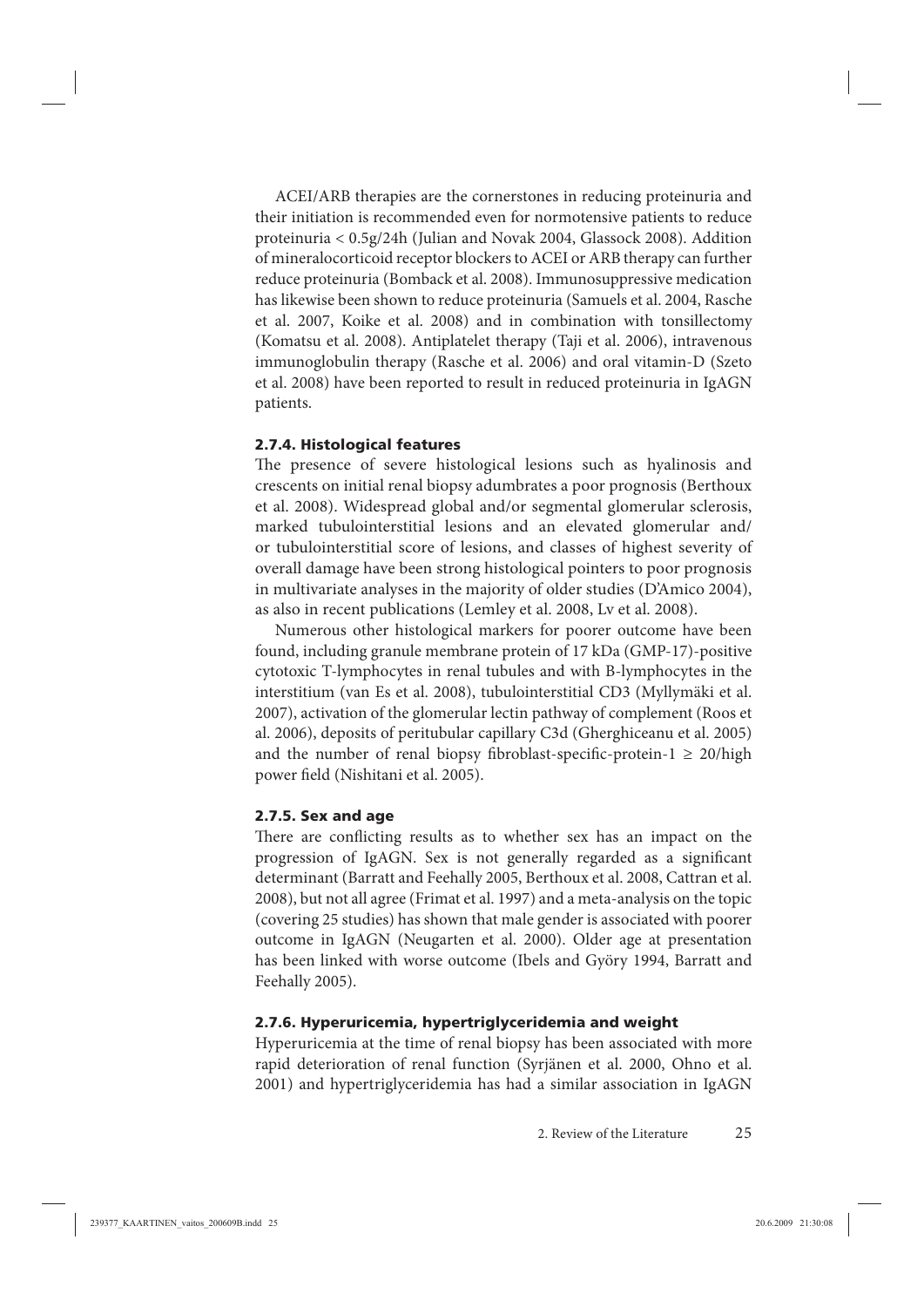<span id="page-25-0"></span>(Syrjänen et al. 2000). Excessive body weight at the time of renal diagnosis has been linked with faster progression of IgAGN (Syrjänen et al. 2000, Bonnet et al. 2001, Barratt and Feehally 2005).

## **2.7.7. Genetic markers of progression**

Over the past years, a great number of studies have sought to identify genes responsible both for disease susceptibility and for disease progression (D'Amico 2004). Genes linked with the progression of IgAGN have covered gene polymorphisms with RAS, human leucocyte antigen (HLA), T-cell receptor, endothelial nitric oxide synthase (eNOS), interleukin-1 (IL-1), interleukin-4 (IL-4), interferon-γ (IF-γ), uteroglobulin, adducin, megsin, mucin, chemokine receptor, monocyte chemoattractant protein-1, platelet activating factor (PAF), metalloproteinase-9 (MP-9) and α1 immunoglobulin gene 3' enhancer genes (Schmidt and Ritz 1999, Hsu et al. 2000, Tanaka et al. 2000, Galla 2001, Wada et al. 2003, D'Amico 2004, Chow et al. 2005, Coppo and D'Amico 2005, Julian et al. 2007).

## **2.7.8. Other markers of progression**

Patients with a urinary IL-6/epidermal growth factor ratio > 1 have shown poorer prognosis compared to those with a level <1 (Ranieri et al. 1996). Urinary IL-8 levels above 2.5 ng/day at presentation have yielded an 8- fold risk of progression compared to those with levels < 1.0 ng/day (Harada et al. 2002). The occurrence of macroscopic hematuria bouts is associated with better prognosis (Ibels and Györy 1994, Barratt and Feehally 2005) and high serum IgA/C3 ratio (Komatsu et al. 2004) and high serum C4 binding protein level are indicative of worse outcome (Onda et al. 2007). Aberrant sialylation of serum IgA1 is associated with the prognosis; the lower the level of alpha 2,6 sialic acid, the poorer the renal survival rate (Ding et al. 2007). The urinary ratio of epidermal growth factor/monocyte chemotactic peptide-1 obtained at presentation predicts prognosis, those in the lowest tertile having a significant decline in renal survival, those in the highest tertile having excellent prognosis even after seven years (Torres et al. 2008).

# 2.8. Insulin resistance

## **2.8.1. Definition of insulin resistance**

Insulin resistance is defined as a subnormal biologic response to a given concentration of insulin (Moller and Flier 1991). Insulin-resistant individuals with normal glucose tolerance are hyperinsulinemic when compared to insulin-sensitive individuals. The more insulin-resistant an individual is, the greater will be the degree of compensatory hyperinsulinemia, and significant fasting hyperglycemia occurs when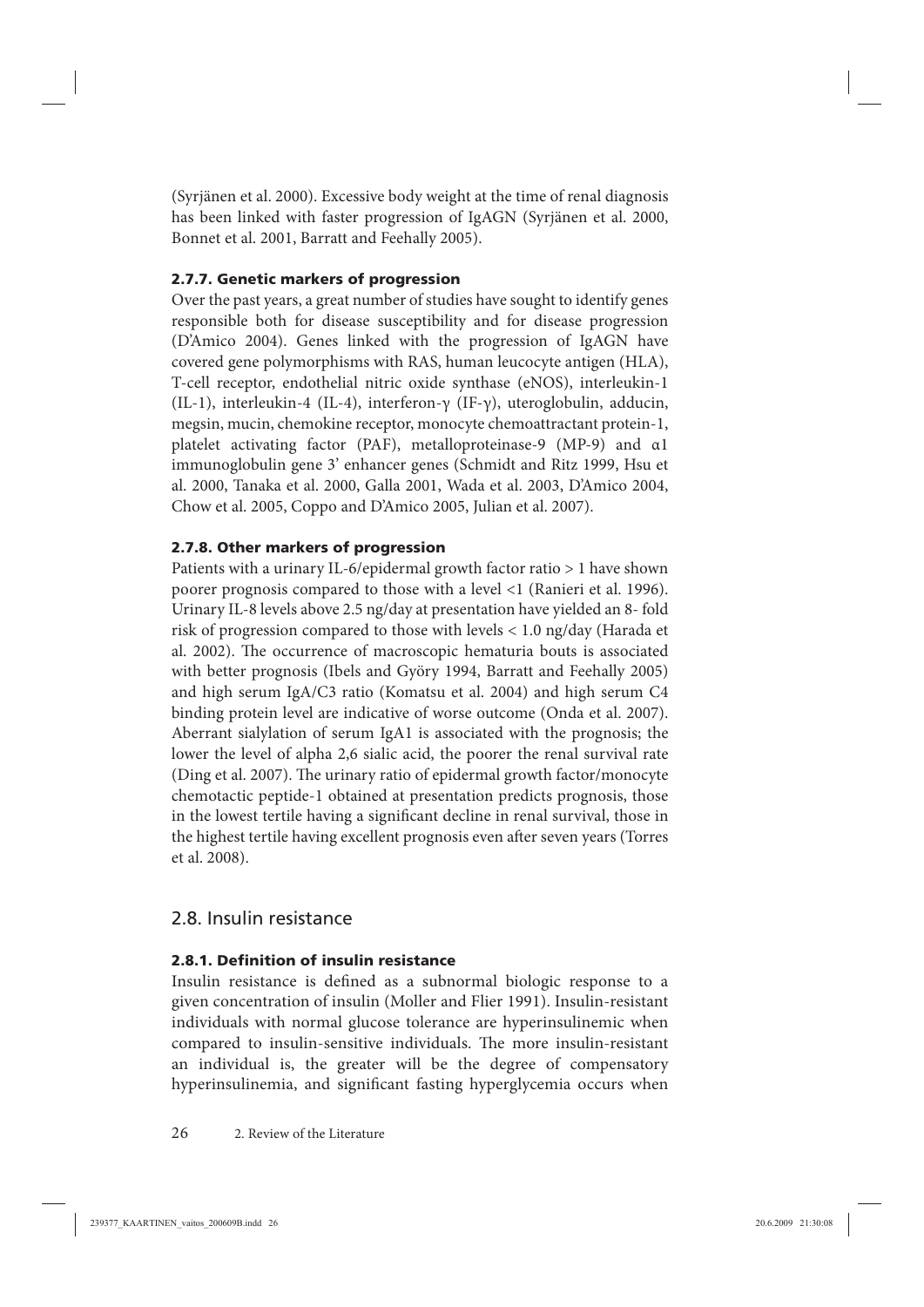<span id="page-26-0"></span>the state of hyperinsulinemia can no longer be sustained (Mak 2008). The development of hyperglycemia is the result of a complex interplay between muscle tissue, pancreatic β-cells, adipose tissue and liver (Reaven 1995). It has been argued that the two phenomena, insulin resistance and hyperinsulinemia, could exist in isolation, but one of the most recent publications has shown them to be closely linked in a nondiabetic population and can well be seen as a single entity (Kim and Reaven 2008). However, insulin resistance and metabolic syndrome do not necessarily coexist (Onat et al. 2006).

#### **2.8.2. Assessment of insulin resistance**

Insulin resistance can be assessed in a number of ways. The hyperinsulinemic euglycemic clamp is regarded as the gold standard in quantifying insulin sensitivity (Monzillo and Hamdy 2003, Shen et al. 2005), but other methods have been developed, some less laborious and hence more suitable in clinical practice. Fasting plasma insulin concentration, homeostasis model assessment (HOMA-IR), the quantitative insulin sensitivity check index (QUICKI), fasting plasma glucose-to-insulin ratio (G/I), continuous infusion of glucose with model assessment (CIGMA), the oral glucose tolerance test (OGTT), insulin sensitivity indices based on OGTT, the insulin tolerance test (ITT) and the frequent-sample intravenous glucose tolerance test (FSIVGT) and the minimal model are other possibilities (Monzillo and Hamdy 2003). HOMA-IR is said to be useful mostly in euglycemic individuals and in persons with mild diabetes. It may not, however, offer advantages over the fasting insulin concentration alone (Monzillo and Hamdy 2003). HOMA-IR and fasting insulin concentration are validated techniques in assessing insulin resistance even in renal failure patients (Shoji et al. 2001, Kanauchi et al. 2002).

#### **2.8.3. Kidneys and glucose homeostasis**

The kidneys are also involved in the glucose homeostasis. The renal cortex is capable of both degrading glucose via glycolysis and producing glucose via gluconeogenesis, while the medulla and papilla are only capable of degrading it (Adrogue 1992). Human podocytes, but not glomerular endothelial cells, are able to double glucose uptake under the influence of insulin stimulation (Coward et al. 2005). Only in the presence of sustained hypoglycemia are the kidneys thought to release significant amounts of glucose into the circulation (Adrogue 1992). Moreover, insulin is metabolized in proximal tubule cells (Adrogue 1992) and features of abnormal insulin metabolism in uremia include reduced degradation of insulin, reduced peripheral sensitivity to insulin action, hyperinsulinemia and normal, increased or decreased insulin secretion in response to glucose loads (Mak and DeFronzo 1992). The impaired insulin action commonly found in patients with renal failure is a consequence of peripheral insulin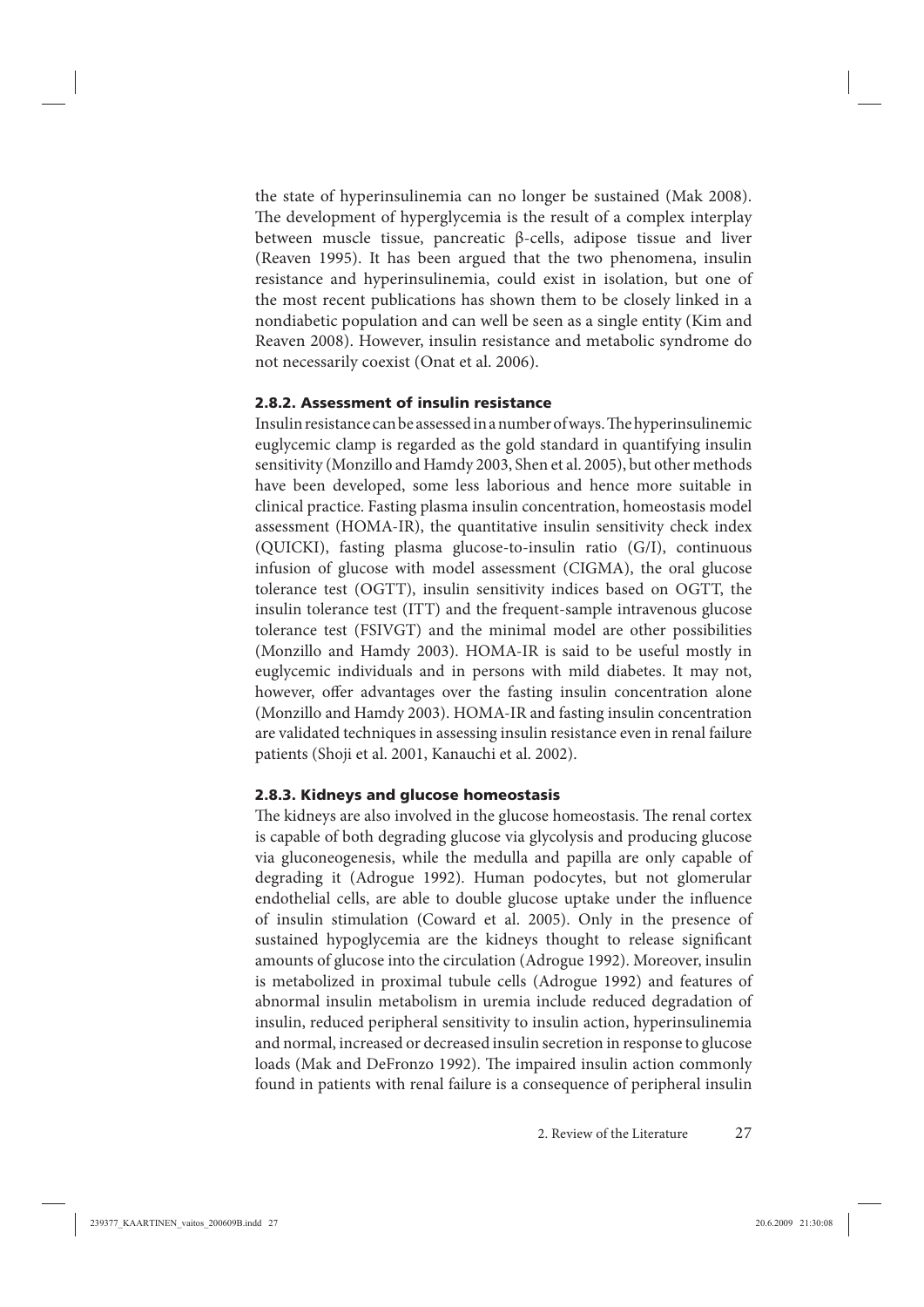<span id="page-27-0"></span>resistance, and especially skeletal muscle is its primary site (DeFronzo et al. 1981, DeFronzo et al. 1983, Hager 1989, Alvestrand 1997, Mak 2008). Other CKD-related factors involved in the altered glucose homeostasis in uremia are accumulation of uremic toxins, metabolic acidosis, parathyroid hormone (PTH) excess, calcitriol deficiency and anemia (Procopio and Borretta 2003, Siew and Ikizler 2008).

The effects of insulin resistance on the kidneys are complex, consisting of both structural and functional alterations (El-Atat et al. 2004). Insulin resistance could lead to elevation of the glomerular filtration fraction and subsequent glomerular hyperfiltration and glomerulosclerosis, and it could activate RAS, cause oxidative stress and stimulate renal endothelial and mesangial cell proliferation, cause endothelial dysfunction and enhance extracellular matrix protein synthesis (Dengel et al. 1996, El-Atat et al. 2004, Whaley-Connell et al. 2006, Ritz 2008).

#### **2.8.4. Effect of insulin resistance on renal function**

Numerous both cross-sectional (Kubo et al. 1999, Chen et al. 2003, Chen et al. 2004a, Tanaka et al. 2006, Chen et al. 2007, Chonchol and Scragg 2007, Kronborg et al. 2007, Lee et al. 2007, Onat et al. 2007, Atamer et al. 2008) and follow-up studies from different populations including and excluding persons with glucose metabolism disorders have established a significant association between insulin resistance and risk of the development of CKD. Cross-sectional studies can only establish the relationship and follow-up studies are essential to explain the nature of the association (causality).

Most follow-up studies carry the same message in establishing insulin resistance as one of the independent risk factors for CKD. The most recent and thorough study used a combination of cross-sectional and longitudinal approaches. Higher insulin sensitivity at baseline was independently associated with a lower risk of impaired renal function in a communitybased cohort of elderly men (Nerpin et al. 2008). Another study showed a marked association between the risk of CKD and increased fasting glucose (Lucove et al. 2008), this in contrast to an older Japanese study (Tozawa et al. 2007). Impaired fasting glucose alone was not associated with the development of CKD, unlike other components of the metabolic syndrome, but those in the highest HOMA-IR quintiles had a subsequent independent risk of developing CKD. The risk was significant above HOMA-IR level 1.8 (Kurella et al. 2005). In another analysis HOMA-IR was not linked with the development of CKD, but there the cut-off for HOMA-IR was set at the median value of the studied population, thus differing from what has been described as insulin-sensitive vs. insulin-resistant in different populations (Fox et al. 2005). Another study from Japan showed high vs. normal fasting plasma glucose to be an independent predictor of ESRD with the same magnitude as proteinuria vs. no proteinuria (Iseki et al. 2004). Detailed information on the follow-up studies is presented in **Table 1.**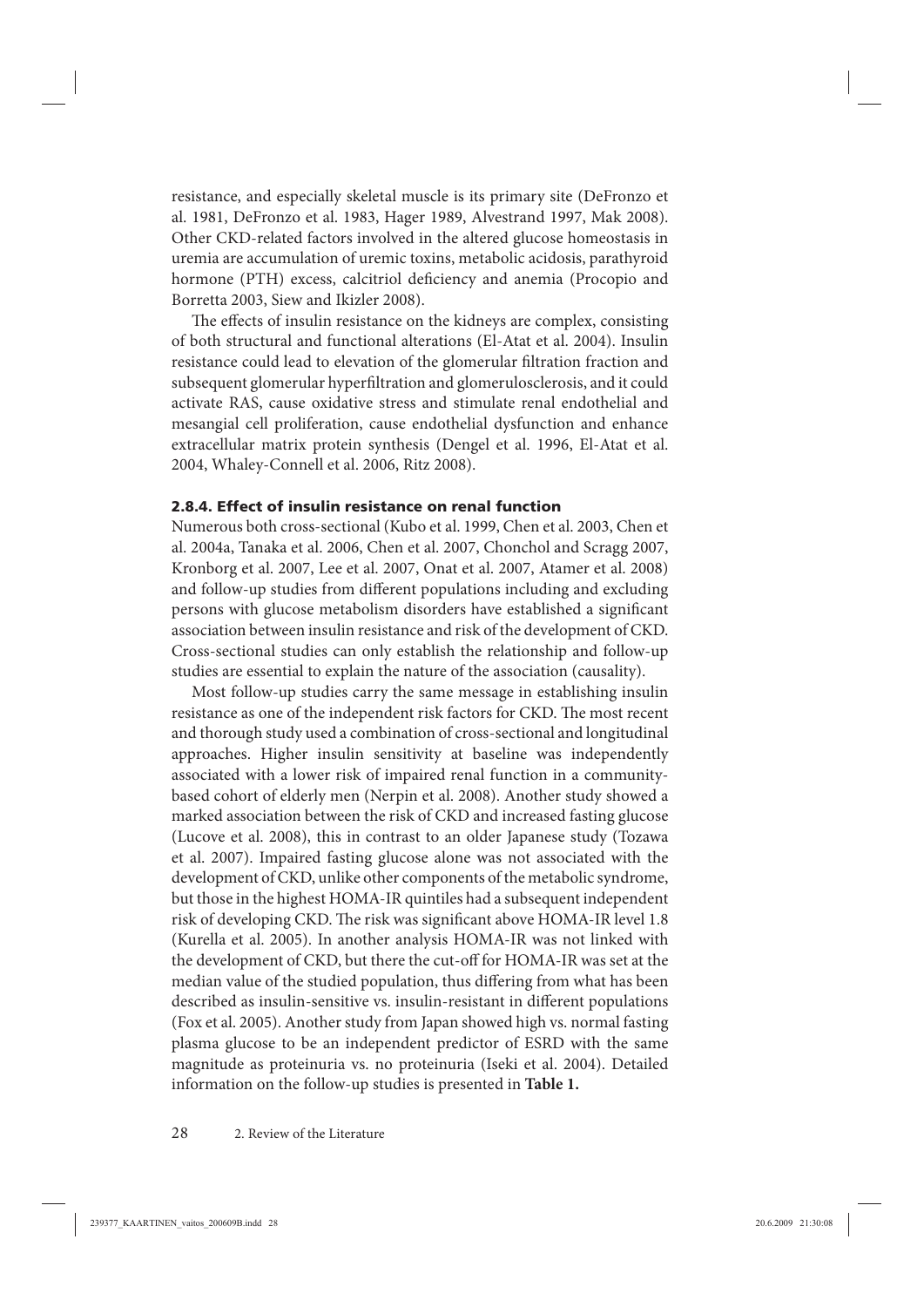**Table 1.** Summary of follow-up studies on the relationship between insulin resistance and risk of CKD of any magnitude. HOMA-IR = homeostasis model assessment of insulin resistance, OGTT = oral glucose tolerance test, eGFR(MDRD) = estimated glomerular filtration rate by MDRD equation,  $ESRD = end-stage$  renal disease.

| Reference           | Insulin resistance<br>method         | <b>GFR</b> method                    | Association<br>with CKD | Follow-<br>up time<br>(years) | No of<br>subjects |
|---------------------|--------------------------------------|--------------------------------------|-------------------------|-------------------------------|-------------------|
| Iseki et al. 2004   | Fasting glucose                      | ESRD yes/no                          | Significant             | 8 y                           | 78 529            |
| Kurella et al. 2005 | HOMA-IR                              | eGFR(MDRD)                           | Significant             | 9 <sub>v</sub>                | 10 0 96           |
| Fox et al. 2005     | OGTT, HOMA-IR                        | eGFR(MDRD)                           | Insignificant           | 7y                            | 2398              |
| Tozawa et al. 2007  | Fasting glucose                      | eGFR(MDRD)                           | Insignificant           | 5 y                           | 6371              |
| Nerpin et al. 2008  | Hyperinsulinemic<br>euglycemic clamp | Cystatin-C-<br>based GFR<br>estimate | Significant             | 7y                            | 694               |
| Lucove et al. 2008  | Fasting glucose                      | eGFR(MDRD)                           | Significant             | 7v                            | 2420              |

**Table 2.** Summary of studies on the relationship between insulin resistance and kidney function in CKD patients excluding those with IgAGN. OGTT = oral glucose tolerance test, ITT  $=$  insulin tolerance test, HOMA-IR  $=$  homeostasis model assessment of insulin resistance, Ccr = creatinine clearance, eGFR(C-G) = estimated glomerular fi ltration rate by Cockcroft-Gault equation.

| Reference                    | <b>Insulin resist-</b><br>ance method                         | <b>GFR</b> method                          | Association<br>with kidney<br>function | Setting              | No of<br>kidney<br>patients |
|------------------------------|---------------------------------------------------------------|--------------------------------------------|----------------------------------------|----------------------|-----------------------------|
| Dzurik et al.<br>1995        | OGTT, fasting<br>insulin                                      | S-creatinine,<br>Ccr                       | Insignificant                          | Cross-sectional      | 52                          |
| Eidemak et al.<br>1995       | Hyperinsuline-<br>mic euglycemic<br>clamp                     | 51 Cr-EDTA-<br>clearance                   | Insignificant                          | Cross-sectional      | 29                          |
| Vareesangthip<br>et al. 1997 | <b>ITT</b>                                                    | $eGFR(C-G)$                                | Insignificant                          | Cross-sectional      | 15                          |
| Šebeková et al.<br>2002      | OGTT, fasting<br>insulin                                      | S-creatinine,<br>$eGFR(C-G)$               | Insignificant                          | Cross-sectional      | 61                          |
| Sechi et al.<br>2002         | OGTT, Hyperin-<br>sulinemic eugly-<br>cemic clamp             | S-creatinine, ccr                          | Insignificant                          | Cross-sectional      | 321(116)                    |
| Kobayashi et<br>al. 2005     | Hyperinsuline-<br>mic euglycemic<br>clamp, HOMA-<br><b>IR</b> | S-creatinine, ccr                          | Significant                            | Cross-sectional      | 29                          |
| Satirapoj et al.<br>2005     | HOMA-IR, fast-<br>ing insulin                                 | Average of ccr<br>and urea clear-<br>ances | Insignificant                          | Cross-sectional      | 78                          |
| Becker et al.<br>2005        | HOMA-IR                                                       | Iod-thalamate<br>clearance                 | Insignificant                          | Cross-sectional      | 227                         |
| Fliser et al.<br>2005        | HOMA-IR, fast-<br>ing insulin                                 | Iod-thalamate<br>clearance                 | Insignificant                          | Follow-up 5<br>vears | 177                         |
| Sit et al. 2006              | HOMA-IR                                                       | S-creatinine, ccr                          | Significant                            | Cross-sectional      | 89                          |
| Trirogoff et al.<br>2007     | HOMA-IR                                                       | eGFR(MDRD)                                 | Insignificant                          | Cross-sectional      | 95                          |
| Ikee et al. 2008             | fasting glucose,<br>HOMA-IR                                   | S-creatinine                               | Significant/<br>Insignificant          | Cross-sectional      | 23                          |
| Koch et al.<br>2008          | HOMA-IR                                                       | Several                                    | Significant                            | Cross-sectional      | 46                          |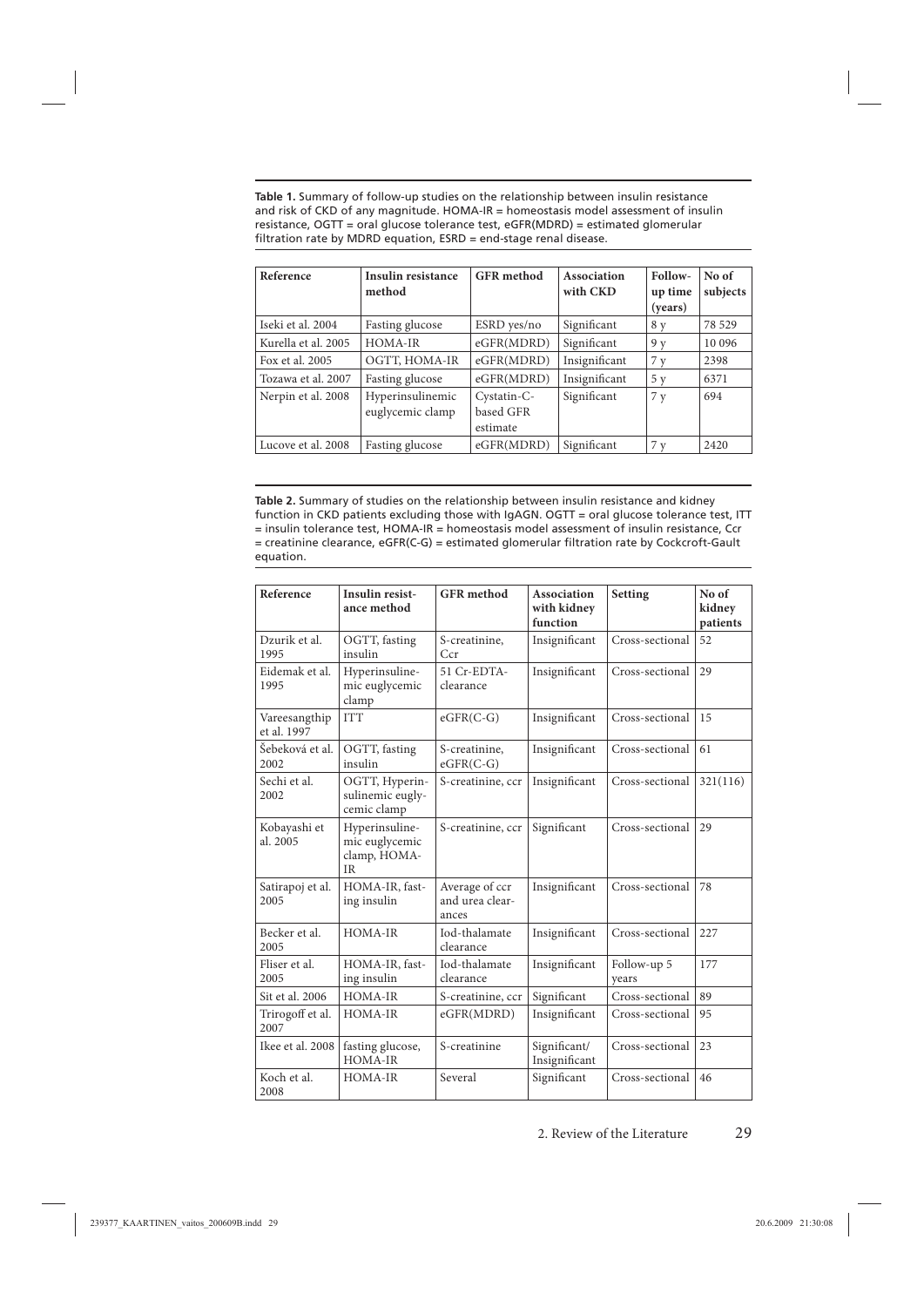### <span id="page-29-0"></span>**2.8.5. Insulin resistance in kidney diseases**

A number of studies both cross-sectional and longitudinal from patient populations covering a wide variety of kidney diseases and various stages of kidney function have confirmed that a considerable proportion of these patients are insulin-resistant (Dzurik et al. 1995, Eidemak et al. 1995, Vareesangthip et al. 1997, Šebeková et al. 2002, Sechi et al. 2002, Becker et al. 2005, Fliser et al. 2005, Kobayashi et al. 2005, Satirapoj et al. 2005, Sit et al. 2006, Trirogoff et al. 2007, Ikee et al. 2008, Koch et al. 2008). However, not all studies have detected a significant relationship between kidney function and insulin resistance. Since detailed patient characteristics are not always reported, it is likely that IgAGN patients were also involved in some of them. More detailed information on the individual studies is given in **Table 2,** with the exclusion of those involving IgAGN patients.

**Table 3.** Summary of studies on the relationship between insulin resistance and kidney function in IgAGN patients. OGTT = oral glucose tolerance test, FSIVGT = frequent-sample intravenous glucose tolerance test, HOMA-IR = homeostasis model assessment of insulin resistance, Ccr = creatinine clearance.

| Reference                 | <b>Insulin resist-</b><br>ance method     | <b>GFR</b> method                                           | Association<br>with kidney<br>function | Setting         | No of<br><b>IgAGN</b><br>patients |
|---------------------------|-------------------------------------------|-------------------------------------------------------------|----------------------------------------|-----------------|-----------------------------------|
| Kaneshige et al.<br>1983  | OGTT, fasting<br>insulin                  | S-creatinine                                                | Not reported                           | Cross-sectional | 62                                |
| Stenvinkel et al.<br>1995 | Hyperinsuline-<br>mic euglycemic<br>clamp | Inulin clear-<br>ance                                       | Insignificant                          | Cross-sectional | $8 + 1$                           |
| Fliser et al.<br>1998     | <b>FSIVGT</b>                             | Inulin clear-<br>ance                                       | Insignificant                          | Cross-sectional | 29                                |
| Kato et al. 2000          | Hyperinsuline-<br>mic euglycemic<br>clamp | Para-ami-<br>nohippurate<br>clearance, ccr,<br>s-creatinine | Significant/<br>insignificant          | Cross-sectional | 14                                |
| Kielstein et al.<br>2003  | <b>FSIVGT</b>                             | Inulin clear-<br>ance                                       | Not reported                           | Cross-sectional | 30                                |
| Eiro et al. 2003          | HOMA-IR                                   | S-creatinine,<br>ccr                                        | Insignificant                          | Cross-sectional | 88                                |

## **2.8.6. Insulin resistance in IgA glomerulonephritis**

Studies involving IgAGN patients are summarized in Table 3. The earliest of them dates back to the beginning of the 1980s, covering a non-obese normal kidney function population. Seventy-three % of IgAGN patients had impaired glucose tolerance, but a possible relationship between kidney function and insulin resistance was not reported (Kaneshige et al. 1983). A small study of non-nephrotic IgAGN patients with well preserved renal function showed their metabolic clearance of glucose to be similar to that of healthy controls, indicating they were not insulin-resistant despite their significantly worse GFR. One more IgAGN patient was, however, in the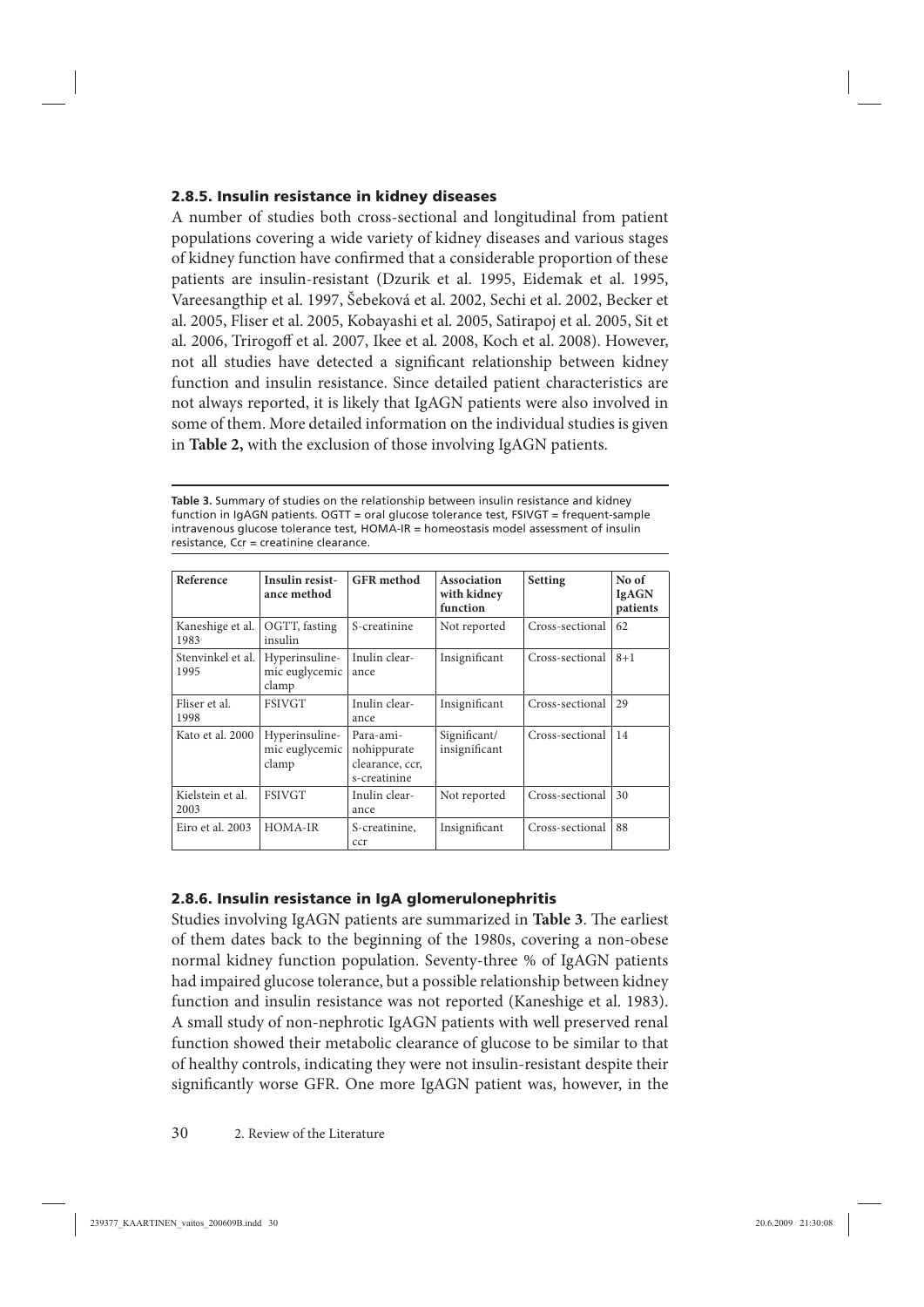<span id="page-30-0"></span>nephrotic syndrome group, which evinced a significantly lower metabolic clearance of glucose compared to healthy controls, indicating that this group were insulin-resistant (Stenvinkel et al. 1995). More than half of the population had IgAGN in a study where patients were subsequently categorized into three groups based on their GFR. The mean insulin sensitivity was lower in all kidney patients compared to matched healthy controls, but did not correlate with GFR (Fliser et al. 1998). In a Japanese study of non-nephrotic patients the majority had IgAGN. In a comparison between insulin-resistant and insulin-sensitive patients (divided by a mean M-value obtained from the clamp), GFR was notably lower in the insulin-resistant group, but no significant difference was found in serum creatinine values (Kato et al. 2000). In a study with solely IgAGN patients with well preserved renal function, insulin resistance was comparable to that previously described in nonobese subjects, indicating that this group of IgAGN patients were not particularly insulin-resistant. Whether insulin resistance was related to renal function was not reported (Kielstein et al. 2003). Another study of IgAGN patients with non-nephrotic proteinuria showed no significant difference in renal function between insulin-resistant and -sensitive groups, but insulin resistance was markedly associated with hypertension (Eiro et al. 2003).

In summary, most studies covering IgAGN patients do not establish insulin resistance as a prognostic indicator.

## 2.9. Inflammation

#### **2.9.1. Definition of inflammation**

At least 40 plasma proteins, including clotting proteins, complement factors, anti-proteases and transport proteins, are defined as acute-phase proteins based on changes in circulating concentration of at least 25 % after an inflammatory stimulus (Black et al. 2004). The state of inflammation can be evaluated by measuring any acute-phase protein, but serum CRP is the most commonly used (Lacson and Levin 2004). Serum levels of IL-6, albumin, fibrinogen, amyloid-A, WBC, erythrocyte sedimentation rate (ESR), ferritin, leptin, prealbumin, tumor necrosis factor-α (TNF-α) and other cytokines are also frequently utilized even in renal patients (Kalantar-Zadeh et al. 2003). There is currently no single best test to assess inflammation in CKD patients for diagnostic purposes (Kovesdy and Kalantar-Zadeh 2008).

Inflammation is a component in the major modifiable risk factors in renal disease (Vidt 2006). It has been suggested to be highly associated with insulin resistance (Festa et al. 2000, Chen et al. 2004b), another risk factor in renal patients. Many individuals have a minimal degree of tissue injury and subsequent low-grade inflammation known to be associated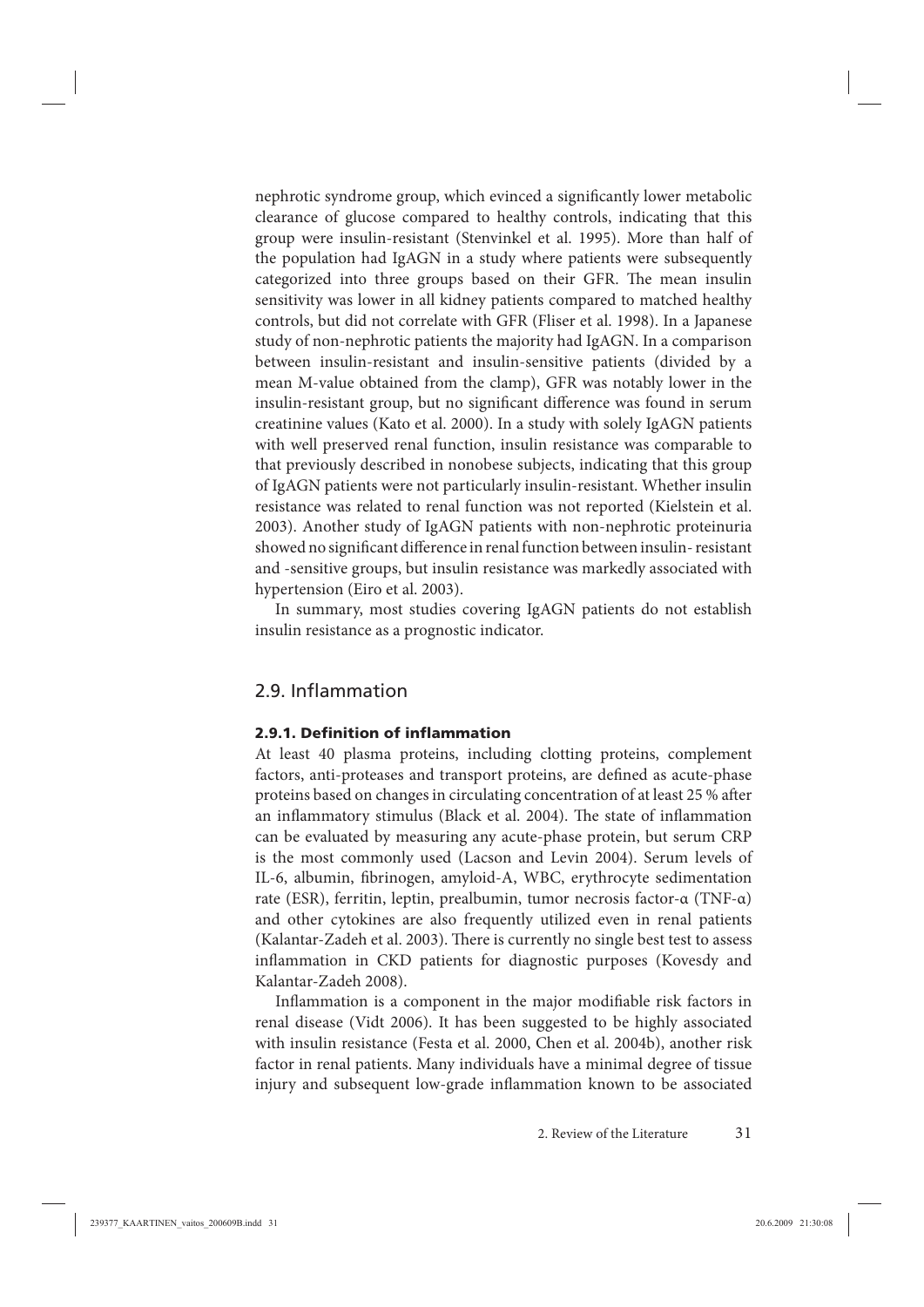<span id="page-31-0"></span>with minor CRP elevation (between 3–10 mg/l), and a large number of medical conditions are also linked with minor CRP elevations (Kushner et al. 2006). These minor elevations predict undesirable outcomes both in healthy populations and in various medical conditions (Bassuk et al. 2004, Kushner et al. 2006).

### **2.9.2. Causes of inflammation in kidney diseases**

CKD may lead to increased inflammatory responses through a number of mechanisms such as reduced renal clearance of cytokines, accumulation of advanced glycation end products (AGE) and other carbonyl stress substances, oxidative stress, deteriorating nutritional state, atherosclerosis per se, various inflammatory diseases, unrecognized persistent infections, volume overload, increased levels of endotoxins, decreased levels of antioxidants, genetic factors and several additional factors related to the dialysis procedure (Stenvinkel 2001, Stenvinkel 2002, Kalantar-Zadeh et al. 2003, Kovesdy and Kalantar-Zadeh 2008). CRP and inflammation have been linked with cardiovascular risk factors, cardiovascular disease, morbidity, mortality and nutritional status in patients with CKD, most notably in stage 5 (Stenvinkel 2001, Bassuk et al. 2004, Don and Kaysen 2004, Himmelfarb 2004, Lacson and Levin 2004, Vidt 2006).

### **2.9.3. Effect of inflammation on renal function**

As a variety of inflammatory parameters have been studied, the focus of this literature review is on those reports which have used the same inflammatory variables as in this thesis.

Several population-based cross-sectional studies have established that high CRP is an independent predictor of renal function decline (Shlipak et al. 2003, Stuveling et al. 2003, Knight et al. 2004, Muntner et al. 2004, Lee et al. 2007). A significant relationship has not always been established (Stam et al. 2006, Onat et al. 2007,) or it has varied according to the renal function assessments used (Shlipak et al. 2005b, Gülcan et al. 2007, Keller et al. 2007, Singh et al. 2007, Keller et al. 2008). Elevated serum IL-6 has also been linked with reduced kidney function (Shlipak et al. 2003, Keller et al. 2008).

One follow-up study has confirmed an independent significant association between higher CRP and IL-6 and decline in kidney function, but WBC was not a significant determinant (Wannamethee et al. 2006). In another follow-up study of elderly individuals, higher CRP and WBC counts and lower serum albumin were independently associated with a rise in serum creatinine level (Fried et al. 2004).

#### **2.9.4. Inflammation in kidney diseases**

It has been estimated that some 20–65 % of ESRD and 30–50 % of predialysis and dialysis (both hemodialysis (HD) and peritoneal dialysis (PD)) patients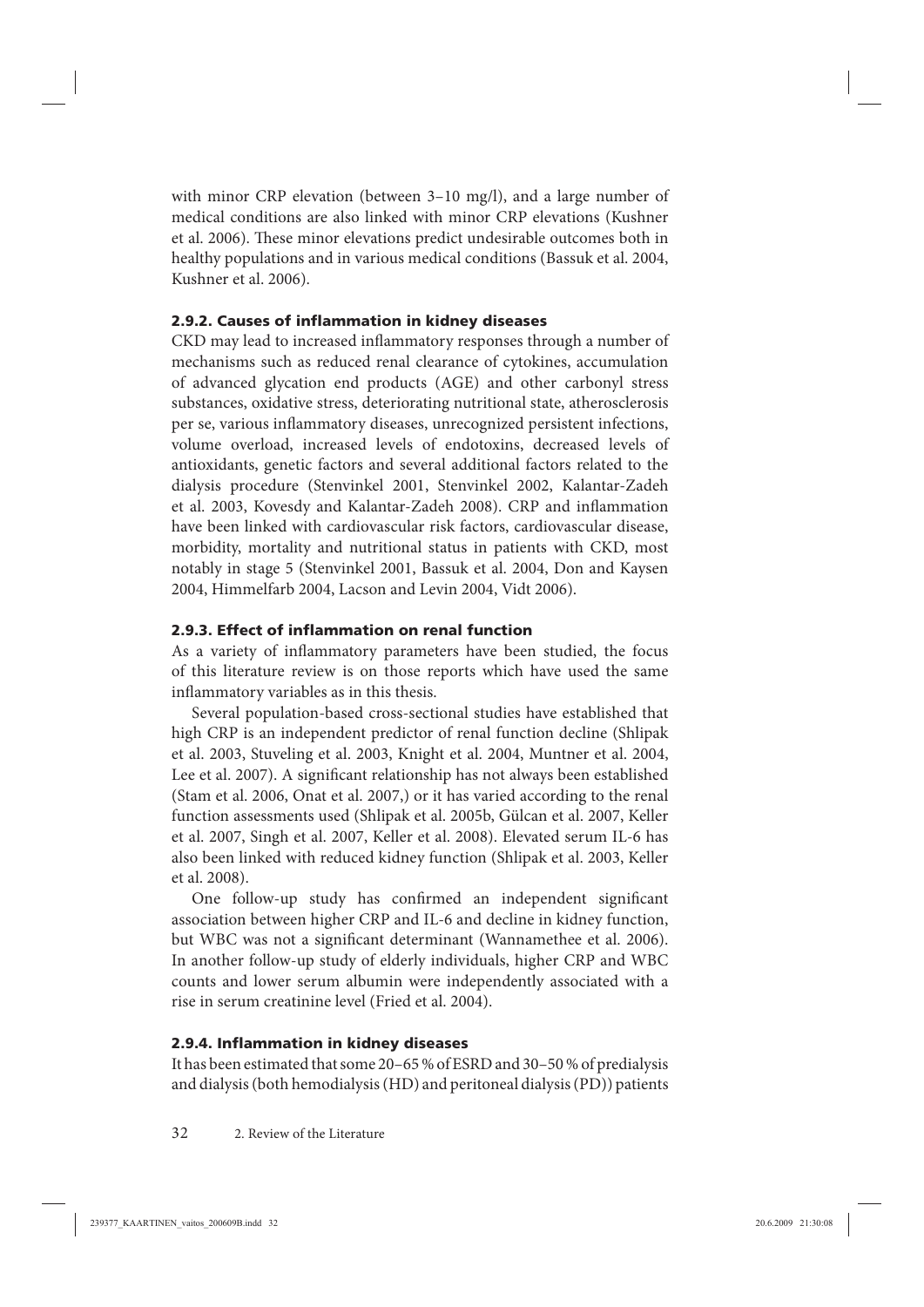show evidence of an activated inflammatory response (Stenvinkel 2001, Stenvinkel 2002, Vidt 2006). In one large population study, 58 % of patients with a GFR between 15–29 ml/min had evidence of detectable levels of inflammation (Eustace et al. 2004).

A substantial body of papers have been published investigating different inflammatory variables in CKD populations with various levels of GFR and a summary of cross-sectional studies is presented in **Table 4**. In some of them CRP has been found to be significantly linked with worsening of renal function; however a multivariate analysis was not performed in all of them (Panichi et al. 2001, Panichi et al. 2002, Ates et al. 2005, Razeghi et al. 2008). In a cardiovascular morbidity-oriented follow-up study, the baseline GFR was significantly different in CKD patients divided into three groups based on their CRP tertile, but no other data regarding renal function and CRP was reported (Soriano et al. 2007).

In one recent study serum albumin differed significantly between healthy controls and CKD patients, but not between different CKD patients. The highest CRP levels were found in HD patients, then in PD patients and other CKD patients, the lowest levels being registered in healthy controls. However, no multivariate analysis was made in that study (Uzun et al. 2008). No independent association between CRP and GFR has been found in diabetic patients (Lin et al. 2006), nor with a group of subjects with CKD stage 2–4 (Stam et al. 2003) or in stage 3–5 (Annuk et al. 2005) or in a MDRD study (Menon et al. 2003), nor again in a Swedish study of predialysis patients (Stenvinkel et al. 1999).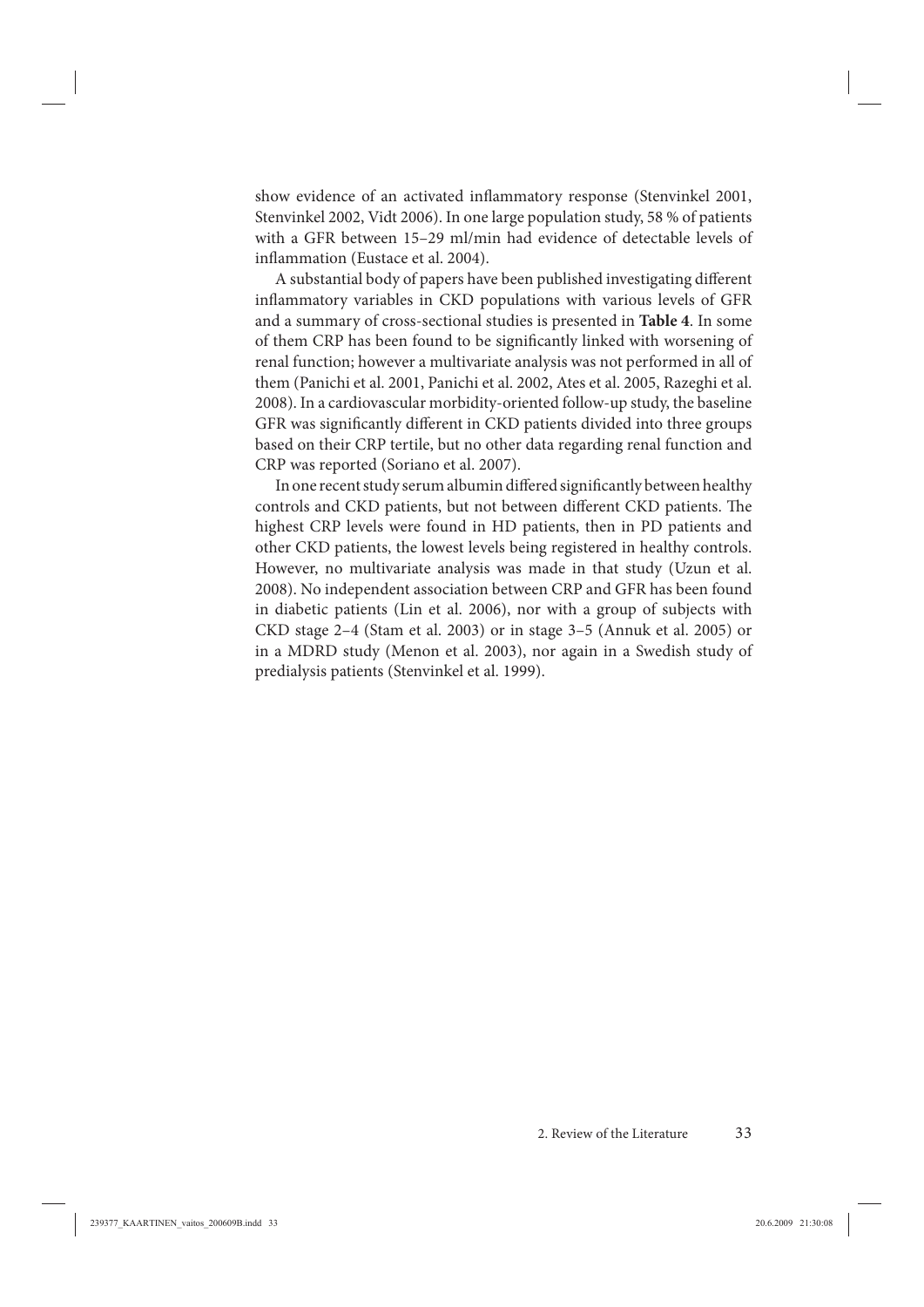Table 4. Summary of cross-sectional studies on the relationship between inflammatory markers and kidney function in CKD patients excluding those with IgAGN. CRP = C-reactive protein, IL-6 = interleukin-6, ccr = creatinine clearance, eGFR(C-G) = estimated glomerular filtration rate by Cockcroft-Gault equation, eGFR(MDRD) = estimated glomerular filtration rate by MDRD equation.

| Reference                    | Serum inflam-<br>matory marker | <b>GFR</b> method                     | Association with<br>kidney function | No of kidney<br>patients |
|------------------------------|--------------------------------|---------------------------------------|-------------------------------------|--------------------------|
| Stenvinkel et al.<br>1999    | <b>CRP</b>                     | S-creatinine                          | Insignificant                       | 109                      |
| Panichi et al. 2001          | CRP, IL-6,<br>albumin.         | S-creatinine, ccr                     | Significant: CRP,<br>$IL-6$         | 102                      |
| Panichi et al. 2002          | CRP, IL-6,<br>albumin          | Ccr                                   | Significant                         | 103                      |
| Menon et al. 2003            | <b>CRP</b>                     | Iothalamate clear-<br>ance            | Insignificant                       | 801                      |
| Stam et al. 2003             | <b>CRP</b>                     | $eGFR(C-G)$                           | Insignificant                       | 65                       |
| Saraheimo et al.<br>2003     | CRP, IL-6                      | S-creatinine, eGFR<br>(MDRD and C-G)  | Significant: IL-6                   | 194                      |
| Pecoits-Filho et al.<br>2003 | $IL-6$                         | Average of ccr and<br>urea clearances | Significant                         | 176                      |
| Landray et al. 2004          | CRP, albumin                   | Cystatin-C                            | Significant: albu-<br>min           | 334                      |
| Oberg et al. 2004            | CRP, IL-6                      | eGFR(MDRD)                            | Insignificant                       | 60                       |
| Ates et al. 2005             | <b>CRP</b>                     | Ccr                                   | Significant                         | 108                      |
| Annuk et al. 2005            | <b>CRP</b>                     | eGFR(MDRD)                            | Insignificant                       | 44                       |
| Lin et al. 2006              | <b>CRP</b>                     | eGFR(MDRD and<br>$C-G$                | Insignificant                       | 732                      |
| Soriano et al. 2007          | <b>CRP</b>                     | $eGFR(C-G)$                           | Significant                         | 90                       |
| Razeghi et al. 2008          | <b>CRP</b>                     | $eGFR(C-G)$                           | Significant                         | 100                      |
| Uzun et al. 2008             | CRP, albumin                   | S-creatinine                          | Significant:CRP                     | 88                       |

Both IL-6 and CRP have been seen to differ significantly between CKD patients and healthy subjects, but the association between GFR and inflammatory markers was not significant (Oberg et al. 2004). Significant correlations between IL-6 and all GFR estimates were found in a Finnish study of diabetic patients, but no significant correlations prevailed between CRP and GFR (Saraheimo et al. 2003). CRP, but not IL-6 or serum albumin, was significantly different in two groups of patients close to the start of dialysis divided by median GFR (cut-off 6.5 ml/min). However, only IL-6 was independently associated with residual GFR, while no similar analysis was reported on serum albumin or crp (Pecoits-Filho et al. 2003). Lower serum albumin was independently linked with more severe renal impairment in the CRIB study (Landray et al. 2004).

Follow-up studies of different duration have revealed that CRP levels were not associated with baseline kidney function in diabetic nephropathy. This particular study did not provide follow-up information in this aspect (Friedman et al. 2005). In another study of CKD patients higher baseline CRP was independently associated with faster loss of renal function (Tonelli et al. 2005). Two more studies with CKD patients found no significant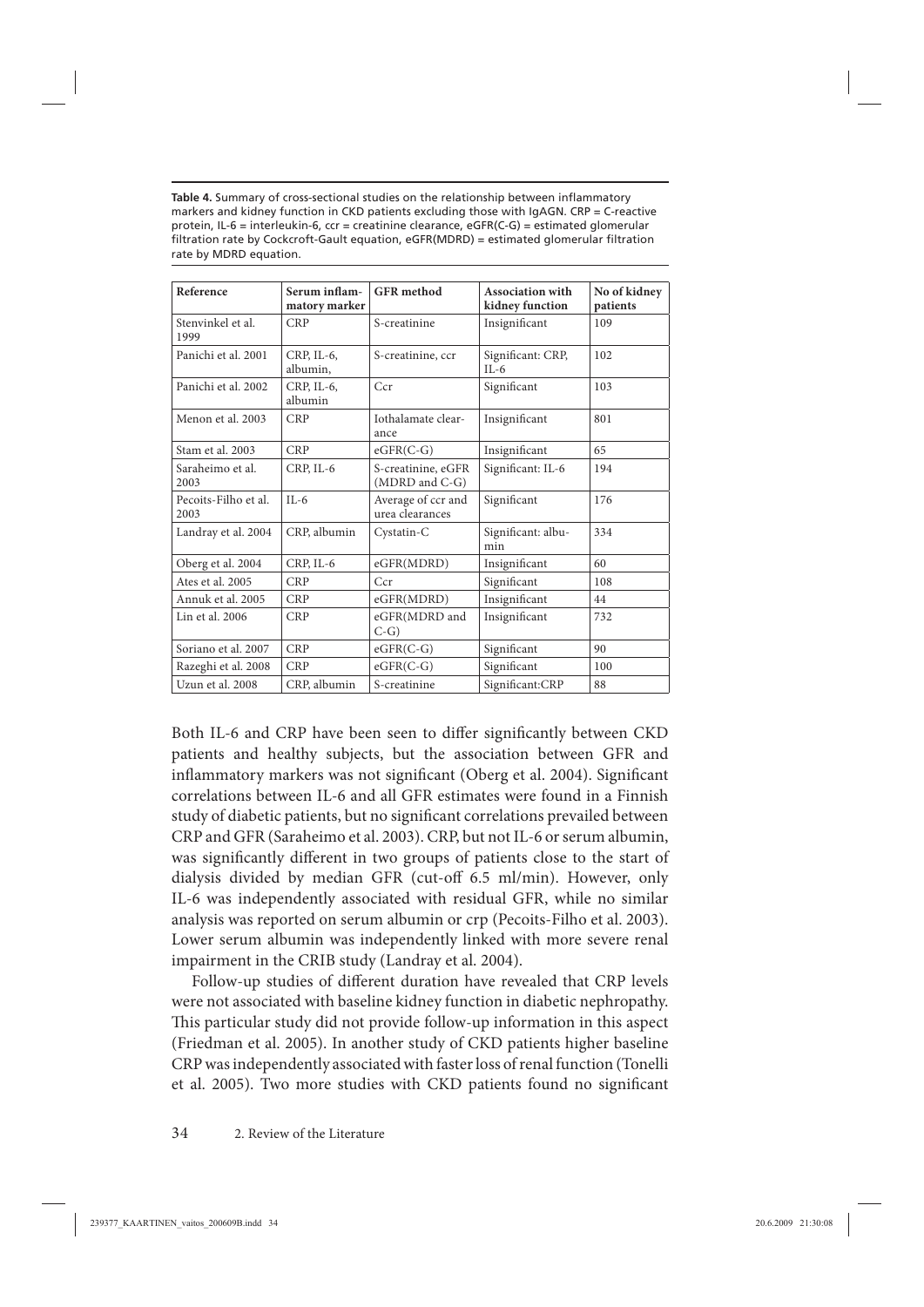<span id="page-34-0"></span>relationship between CRP and kidney function decline (Ortega et al. 2002, Sarnak et al. 2002). In HD patients a higher lymphocyte count was independently associated with higher creatinine, and a higher neutrophil count with lower creatinine, but no association was reported between creatinine and WBC (Reddan et al. 2003). Baseline CRP was inversely significantly correlated with baseline residual renal function in a follow-up cohort of PD patients, but no follow-up information was provided in this aspect (Wang et al. 2004). As these two studies involved ESRD patients it is difficult to extrapolate conclusions to other CKD patients. A summary of these studies is presented in **Table 5**.

Table 5. Summary of follow-up studies on the relationship between inflammatory markers and kidney function in CKD and ESRD patients.  $CRP = C$ -reactive protein, eGFR(MDRD) = estimated glomerular filtration rate by MDRD equation, WBC = white blood cell count,  $ccr =$ creatinine clearance.

| Reference               | Serum<br>inflammatory<br>marker | <b>GFR</b> method                        | Association<br>with kidney<br>function | Follow-up<br>time (years) | No of kidney<br>patients |
|-------------------------|---------------------------------|------------------------------------------|----------------------------------------|---------------------------|--------------------------|
| Ortega et al.<br>2002   | <b>CRP</b>                      | Ccr                                      | Insignificant                          | 1 <sub>y</sub>            | 66                       |
| Sarnak et al.<br>2002   | <b>CRP</b>                      | <b>Iothalamate</b><br>clearance          | Insignificant                          | 2.2 y                     | 585/255                  |
| Reddan et al.<br>2003   | <b>WBC</b>                      | S-creatinine                             | Not reported                           | 1 <sub>y</sub>            | 25661                    |
| Wang et al.<br>2004     | <b>CRP</b>                      | Average of<br>ccr and urea<br>clearances | Significant at<br>baseline             | 2.5y                      | 231                      |
| Friedman et<br>al. 2005 | <b>CRP</b>                      | S-creatinine                             | Insignificant<br>at baseline           | 2.6y                      | 1560                     |
| Tonelli et al.<br>2005  | <b>CRP</b>                      | eGFR(MDRD)                               | Significant                            | 4.8y                      | 687                      |

#### **2.9.5. Inflammation in IgA glomerulonephritis**

It is highly likely that some of the aforementioned studies also included IgAGN patients. However, as the diagnostic features are not reported in detail, conclusions concerning IgAGN are difficult to draw from them. A summary of studies on IgAGN patients is presented in **Table 6**.

Registry data from the United Kingdom (baseline medians of serum creatinine 97 μmol/l and proteinuria 1.2g/24h) revealed that serum albumin  $\langle 40g/1$  and creatinine  $> 120 \mu$ mol/l at presentation were the only variables independently predictive of poorer 10-year cumulative renal survival (Johnston et al. 1992). Another report similarly showed the prognostic significance of serum albumin and a model for estimating the strongest predictor showed serum creatinine to be the most important factor, followed by urinary albumin excretion and serum albumin (Bailey et al. 1994). In one Finnish study patients were divided into two groups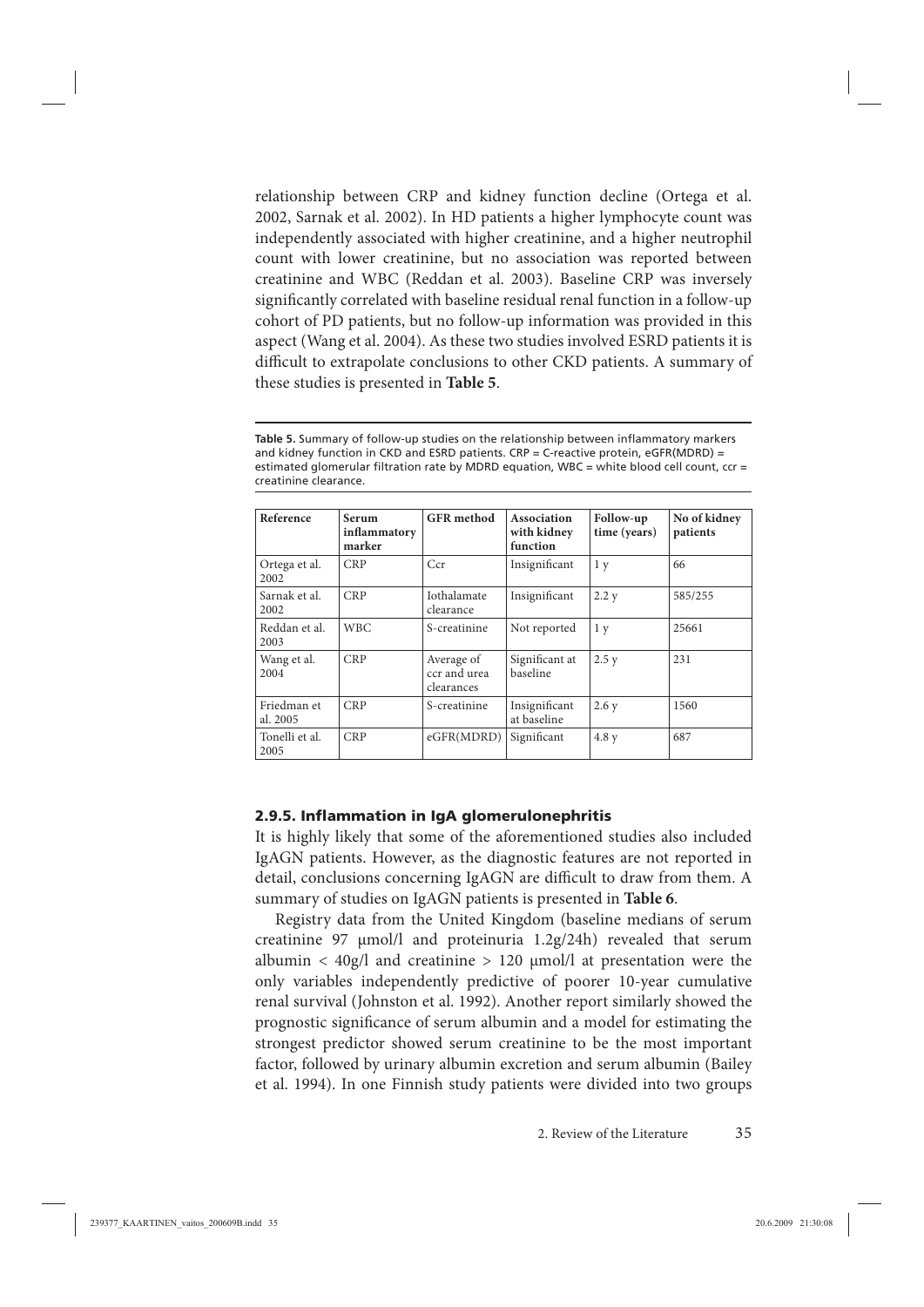based on their initial GFR and then evaluated separately with respect to prognostic features obtained at presentation. Only in the better GFR group  $(\geq 85 \text{ ml/min})$  and in univariate analysis, was serum albumin a significant predictor. This was however explained by the significant correlation between serum albumin and urinary protein excretion (Rauta et al. 2002). Prognostic indicators have been studied in Chinese IgAGN patients and serum albumin at presentation was inversely significantly correlated with high histological grade, but no information on a direct linkage with kidney function was reported (Li et al. 2002).

Rostoker and coworkers divided IgAGN and Henoch Schönlein patients into two groups based on indicators of poor prognosis at presentation. After either high-dose or low-dose immunoglobulin therapy for nine months, serum levels of IL-6 were significantly reduced, but no correlation was noted between IL-6 and decline in GFR (Rostoker et al. 1998).

In an older study using no ultra- or highly sensitive CRP assays, no elevation was found in IgAGN patients compared to healthy controls or other glomerulonepritis, but CRP correlated significantly with serum creatinine in the whole study population consisting of IgAGN and other glomerulonephritis patients (Tencer et al. 1995). IgAGN patients had significantly higher CRP levels in comparison to healthy controls, but no significant difference was found when compared to hypertensive renal patients. Results from a follow-up substudy were also reported and those with progressive disease had a significantly higher CRP than those with stable disease. However, the level of CRP at presentation or the mean CRP during the first year and the subsequent slope of 1/creatinine were not significantly associated (Janssen et al. 2000). CRP at presentation was not a significant predictor of prognosis in a comparison of the two IgAGN groups divided by reaching the predetermined end-point (halving of creatinine clearance) in another study (Descamps-Latscha et al. 2004). Again CRP, ESR and WBC were significantly higher in IgAGN compared to healthy matched controls, but no significant association was observed between CRP and renal function and no information was given concerning the other systemic inflammatory variables (Nelson et al. 2005). In the most recent report CRP levels of IgAGN patients at presentation were not different compared to healthy matched controls and no difference was found between progressive and stable patients (Baek et al. 2008).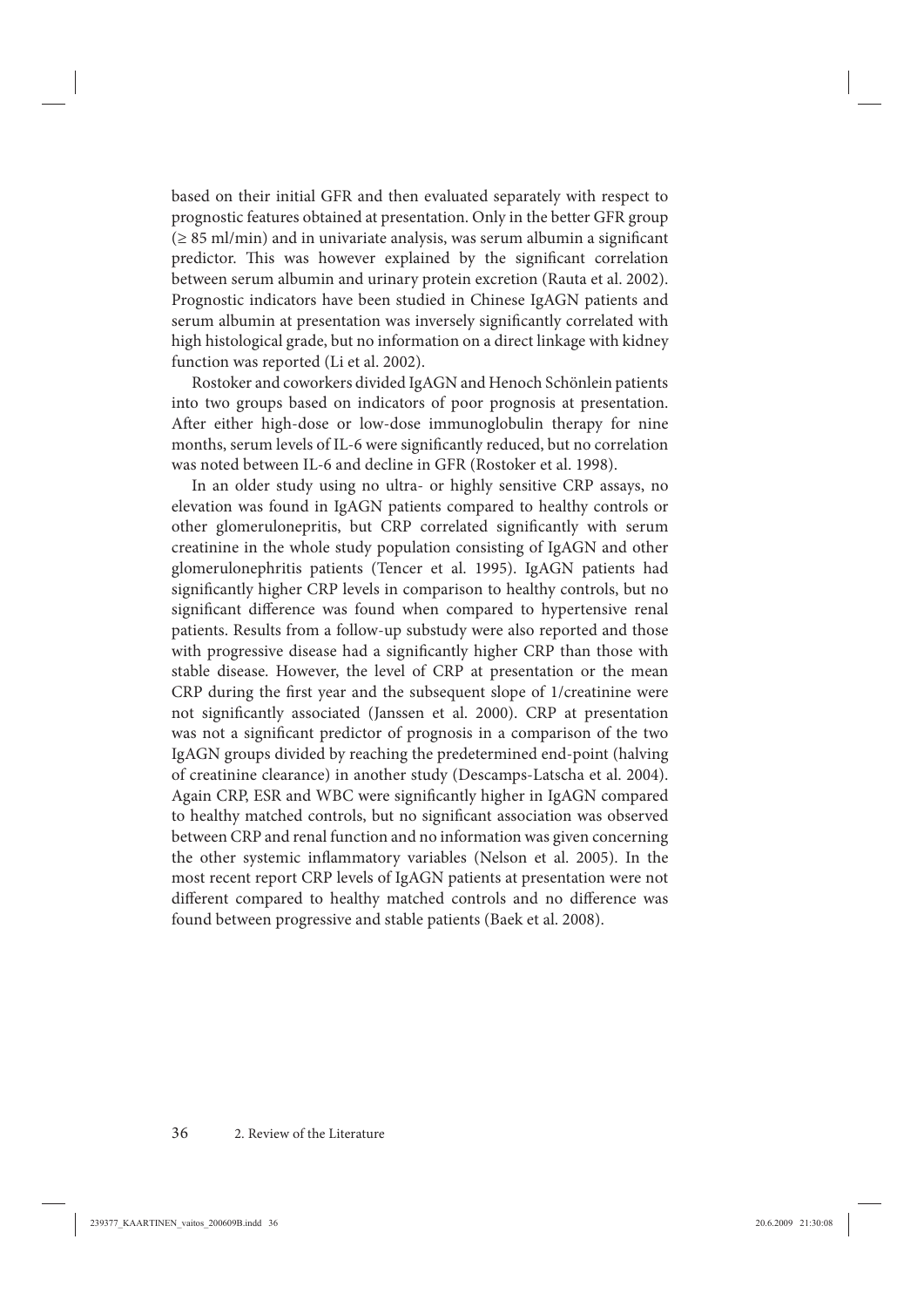Table 6. Summary of studies on the relationship between inflammatory markers and kidney function in IgAGN patients. CRP = C-reactive protein, IL-6 = interleukin-6, cl = clearance, eGFR(C-G) = estimated glomerular filtration rate by Cockcroft-Gault equation, eGFR(MDRD) = estimated glomerular filtration rate by MDRD equation.

| Reference                       | Serum in-<br>flammatory<br>marker | <b>GFR</b> method                                 | <b>Association</b><br>with kidney<br>function | Setting                                   | No of<br><b>IgAGN</b><br>patients |
|---------------------------------|-----------------------------------|---------------------------------------------------|-----------------------------------------------|-------------------------------------------|-----------------------------------|
| Johnston et al. 1992            | Albumin                           | S-creatinine                                      | Significant                                   | Follow-up 10 y                            | 253                               |
| Bailey et al. 1994              | Albumin                           | S-creatinine                                      | Significant                                   | Follow-up $5.3 y$                         | 151                               |
| Rauta et al. 2002               | Albumin                           | S-creatinine,<br>$eGFR(C-G)$                      | Significant                                   | Follow-up 9.1 y                           | 259                               |
| Li et al. 2002                  | Albumin                           | S-creatinine                                      | Not reported                                  | Follow-up 7.4 y                           | 168                               |
| Rostoker et al. 1998            | $IL-6$                            | S-creatinine.<br>$eGFR(C-G),$<br>polyfructosan cl | Insignificant                                 | Follow-up<br>0.75y                        | 29                                |
| Tencer et al. 1995              | <b>CRP</b>                        | S-creatinine                                      | Significant                                   | Cross-sectional                           | 38                                |
| Janssen et al. 2000             | <b>CRP</b>                        | $1/s$ -creatinine                                 | Insignificant                                 | Cross-sectional<br>and follow-up<br>6.1 y | $56 + 18$                         |
| Descamps-Latscha<br>et al. 2004 | <b>CRP</b>                        | S-creatinine,<br>$eGFR(C-G)$                      | Insignificant                                 | Follow-up 5.4 y                           | 120                               |
| Nelson et al. 2005              | <b>CRP</b>                        | S-creatinine.<br>$eGFR(C-G),$<br>cystatin-C       | Insignificant                                 | Cross-sectional                           | 51                                |
| Baek et al. 2008                | <b>CRP</b>                        | eGFR(MDRD)                                        | Insignificant                                 | Follow-up 1 y                             | 137                               |

In summary, very few studies have been able to link inflammatory markers with progression of IgAGN, even though many have discovered that progressive patients seem to have higher levels of inflammation than stable patients or healthy controls.

## 2.10. Alcohol

Excess use of alcohol is known to have detrimental effects on health (Corrao et al. 2004, Di Castelnuovo et al. 2006) and its consequences in the kidneys are multiple, ranging from tubular disorders and glomerular damage to acute renal failure (De Marchi et al. 1993, Epstein 1997, Rodrigo et al. 1998, Vamvakas et al. 1998).

### **2.10.1. Alcohol consumption and cardiovascular diseases**

Numerous studies have shown that light to moderate alcohol consumption has cardioprotective properties in terms of improved total and cardiovascular mortality and fewer cases of cardiovascular disease (Kloner and Rezkalla 2007, Tolstrup and Grønbaek 2007). The latest meta-analysis showed the lowest total mortality at approximately half a drink daily (corresponding to 6 g of alcohol), but up to four drinks daily in men and two drinks daily in women still conferred benefit (Di Castelnuovo et al. 2006). Analogously, in CKD patients nonuse of alcohol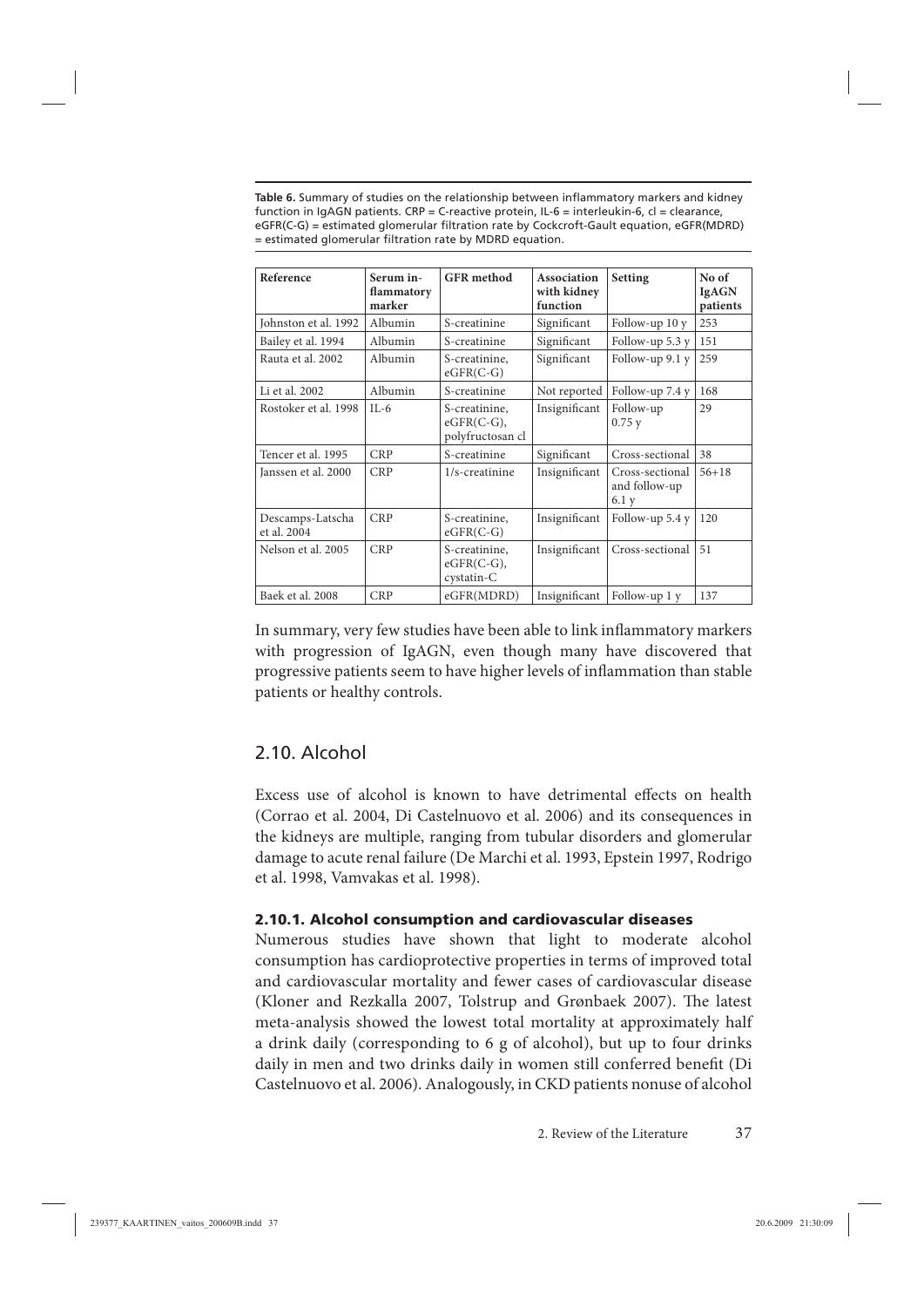has been linked independently with greater cardiovascular mortality vs. using > 2 drinks weekly (Shlipak et al. 2005a).

The beneficial effects of low alcohol consumption have been suggested to derive from its ability to increase antioxidant capacity, insulin sensitivity, HDL-cholesterol and fibrinolysis and its ability to reduce platelet aggregation and coagulation (de Lorgeril and Salen 1999, Rimm et al. 1999, Hines and Rimm 2001, Vasdev et al. 2006). There is no uniform evidence as to the type of beverage (wine, beer or liquors) which produces the putative benefits of alcohol (Mukamal et al. 2003, Bau et al. 2007).

Atherosclerosis and glomerulosclerosis have been suggested to have analogous pathobiologic mechanisms (Diamond 1991). One Japanese autopsy study has revealed that alcohol consumption is associated with less glomerular sclerosis and arteriosclerosis in an age-adjusted analysis in women. The result was similar in men, although not statistically significant (Kubo et al. 2003). Another autopsy study reported alcohol intake to be independently associated with less renal arteriolar hyalinization (marker of nephrosclerosis), which in turn seemed in that study to be a powerful marker of cerebral atherosclerosis (Burchfiel et al. 1997). It has been suggested that alcohol may beneficially affect renal function via mechanisms similar to those reported for cardiovascular disease (de Francisco et al. 2005). Especially wine has been thought to be of benefit due to its antioxidant properties (Rodrigo and Rivera 2002, Caimi et al. 2004, Presti et al. 2007).

#### **2.10.2. Alcohol consumption and kidney function**

Increasing evidence indicates that lifestyle factors have an impact on the risk of developing CKD and the risk of its progression (Ritz and Schwenger 2005). Smoking, obesity and salt and alcohol intake are among the factors individually modifiable. Several studies, both cross-sectional and longitudinal, have examined the relationship between alcohol consumption and the risk of CKD.

Based on cross-sectional studies alcohol consumption has been associated with either increased risk of CKD (Perneger et al. 1999, Shankar et al. 2006) or decreased risk (Savdie et al. 1984, Kubo et al. 1999, Chung et al. 2005, Noborisaka et al. 2007), or alcohol has had no impact (Vupputuri and Sandler 2003). Analysis of a population-based cohort both cross-sectionally and longitudinally has revealed that only heavy drinking (defined as consuming four or more alcoholic beverages daily) carries an independently increased risk of CKD. Amounts less than this appeared to be safe, although no statistically significant protective effect was found (Shankar et al. 2006).

Several follow-up studies on the same topic have been published in the last decade. Over six units of alcohol weekly was independently associated with an increase in GFR in men (Kronborg et al. 2008). Men consuming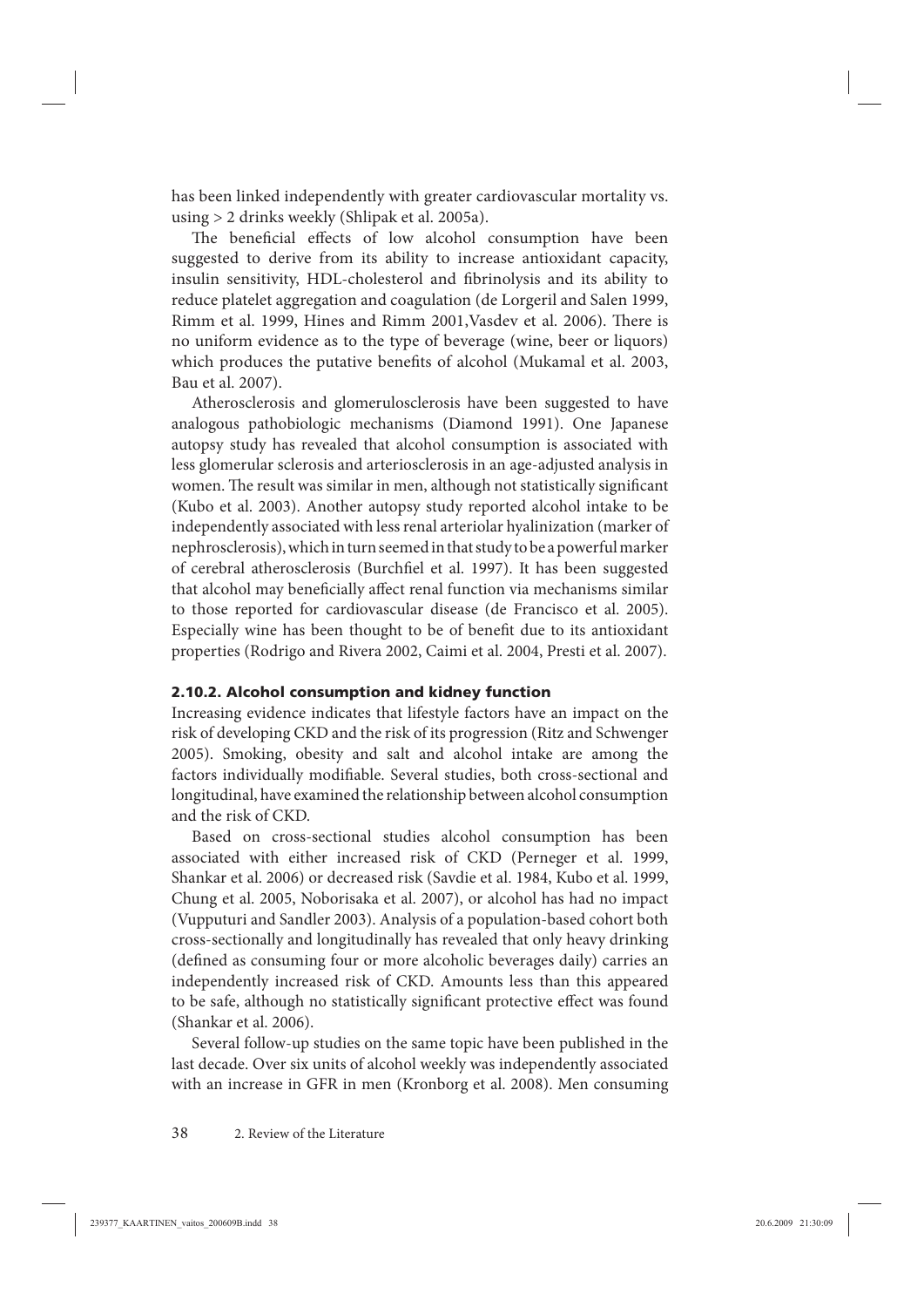$\geq$  21 drinks weekly at baseline were 48 % less likely to develop ESRD compared to abstainers even after multiple adjustments for confounding factors. Liquor especially was associated with a reduced risk vs. nonliquor products (Reynolds et al. 2008). Consumption of alcohol < 20 g daily vs. no alcohol independently reduced the risk of developing CKD stages 1 and 2 in men and the risk reduction for CKD stage 3 or worse was 8 % in male subjects and 9 % in female subjects, being significant in both genders (Yamagata et al. 2007). A prospective cohort study showed that those with baseline alcohol consumption  $\geq 7$  drinks weekly had the lowest risk of developing either elevated serum creatinine levels or reduced GFR even after multiple adjustments for confounding factors (Schaeffner et al. 2005). In another study neither baseline alcohol consumption nor the type of alcohol beverages was significantly related to a risk of CKD (Stengel et al. 2003). In a study involving only women alcohol consumption was insignificantly associated with less renal function decline, but in a subanalysis women with hypertension consuming alcohol in any quantity vs. abstainers had a significantly lower risk of  $\geq 20$  % GFR decline (Knight et al. 2003).

It may be concluded that the majority of longitudinal studies favor a significant protective effect of alcohol consumption against kidney function decline. The studies in question have covered follow-up times ranging from 7 to 14 years with a substantial number of subjects in each.

#### **2.10.3. Alcohol consumption and IgA glomerulonephritis**

The association between glomerulonephritis and liver cirrhosis has been known since the 1950s (Pouria and Feehally 1999). Along with the development of the immunofluorescence technique it has become evident that mesangial IgA deposits are the commonest finding in over 50 % of glomerulonephritis patients with liver cirrhosis (Newell 1987). IgA deposits are common in alcoholic liver disease (Smith and Hoy 1989), but they also occur in other forms of cirrhosis and chronic hepatitis (Endo et al. 1983, Pouria and Feehally 1999). Most IgAGN cases associated with chronic liver disease are asymptomatic (Nochy et al. 1984), but a small number of patients present with nephrotic syndrome and renal impairment (Pouria and Feehally 1999).

This notwithstanding, alcohol consumption has been suggested to have a protective effect against developing IgAGN in a case-control study from Japan (Wakai et al. 1999); the greater the alcohol consumption, the lesser the risk. In a subsequent study by the same group of investigators, the result no longer reached statistical significance (Wakai et al. 2002). Alcohol consumption among IgAGN patients was assessed by inquiries from the patients and their close relatives and compared to patients with other glomerulopathies. No differences in alcohol intake were observed between the kidney patients, either self-reported or as reported by relatives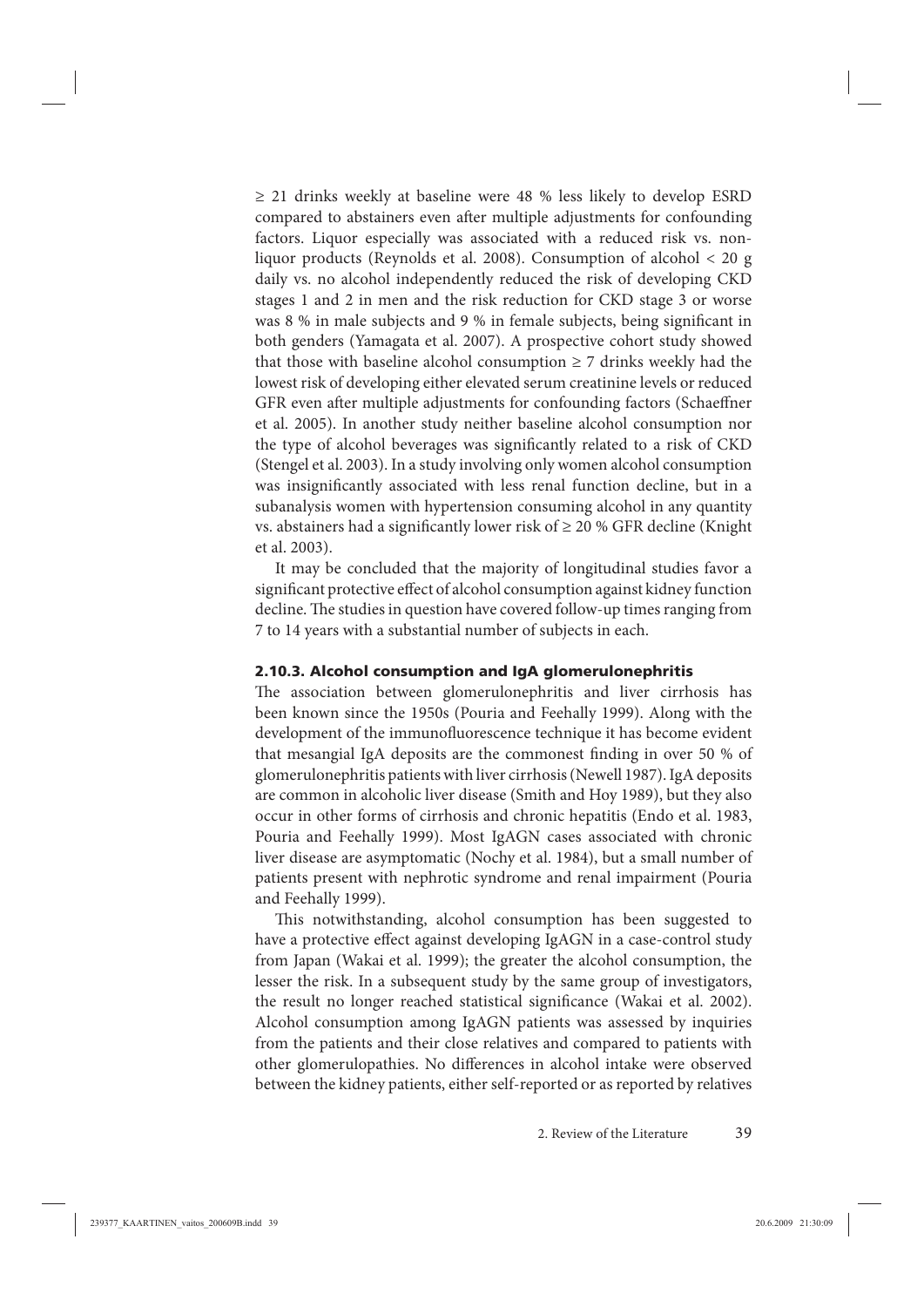(Garcia et al. 1995). There are no studies on the association between kidney function and alcohol consumption in patients with established IgAGN.

### **2.10.4. Evaluation and markers of alcohol consumption**

There are several traditional methods to evaluate the use of alcohol, including direct measurement of blood, breath or urine ethanol, blood levels of gamma-glutamyltransferase (GGT), mean corpuscular volume (MCV), carbohydrate-deficient transferrin (CDT), GGT-CDT combination (gamma-CDT) and aminotransferases (aspartate aminotransferase AST and alanine aminotransferase ALT) (Hock et al. 2005, Hietala et al. 2006a, Niemelä 2007). CDT appears to be a highly specific marker of ethanol intake and a mathematically formulated combination from GGT and CDT (gamma-CDT) seems to improve sensitivity (Niemelä 2007).

Acetaldehyde is the first metabolite of alcohol (Riveros-Rosas et al. 1997) and autoantibodies against acetaldehyde adducts with different carrier proteins are among the newly emerging biomarkers in alcoholism (Worrall et al. 1994, Viitala et al. 1997, Worrall et al. 1998, Viitala et al. 2000, Niemelä 2001, Niemelä 2007). Virtually all proteins can bind with reactive acetaldehyde, but there would appear to be preferential targets in vivo, hemoglobin being one of them (Worrall et al. 1991, Niemelä and Israel 1992, Sillanaukee et al. 1992, Viitala et al. 1997, Takeshita and Morimoto 2000, Viitala et al. 2000, Niemelä 2001). Immune responses against acetaldehyde adducts consist primarily of IgA and to some extent IgG antibodies (Worrall et al. 1991, Clot et al. 1995, Viitala et al. 1997, Niemelä 2001). Titers of serum IgA autoantibody against acetaldehyde adducts may also provide a sensitive and specific marker of alcohol consumption (Worrall et al. 1998, Hietala et al. 2006b, Niemelä 2007).

In addition to laboratory analyses the most usual means of assessing alcohol consumption is that based on a questionnaire. Simple selfadministered questionnaires seem to provide useful estimates of alcohol intake (Giovannucci et al. 1991). Depending on the study and the beverage type in question, a drink has usually been defined to contain  $10-15$  g of alcohol (Hines and Rimm 2001). What is regarded as the level of heavy drinking differs between men and women and Finland has national recommendations on this context (Aalto and Seppä 2007).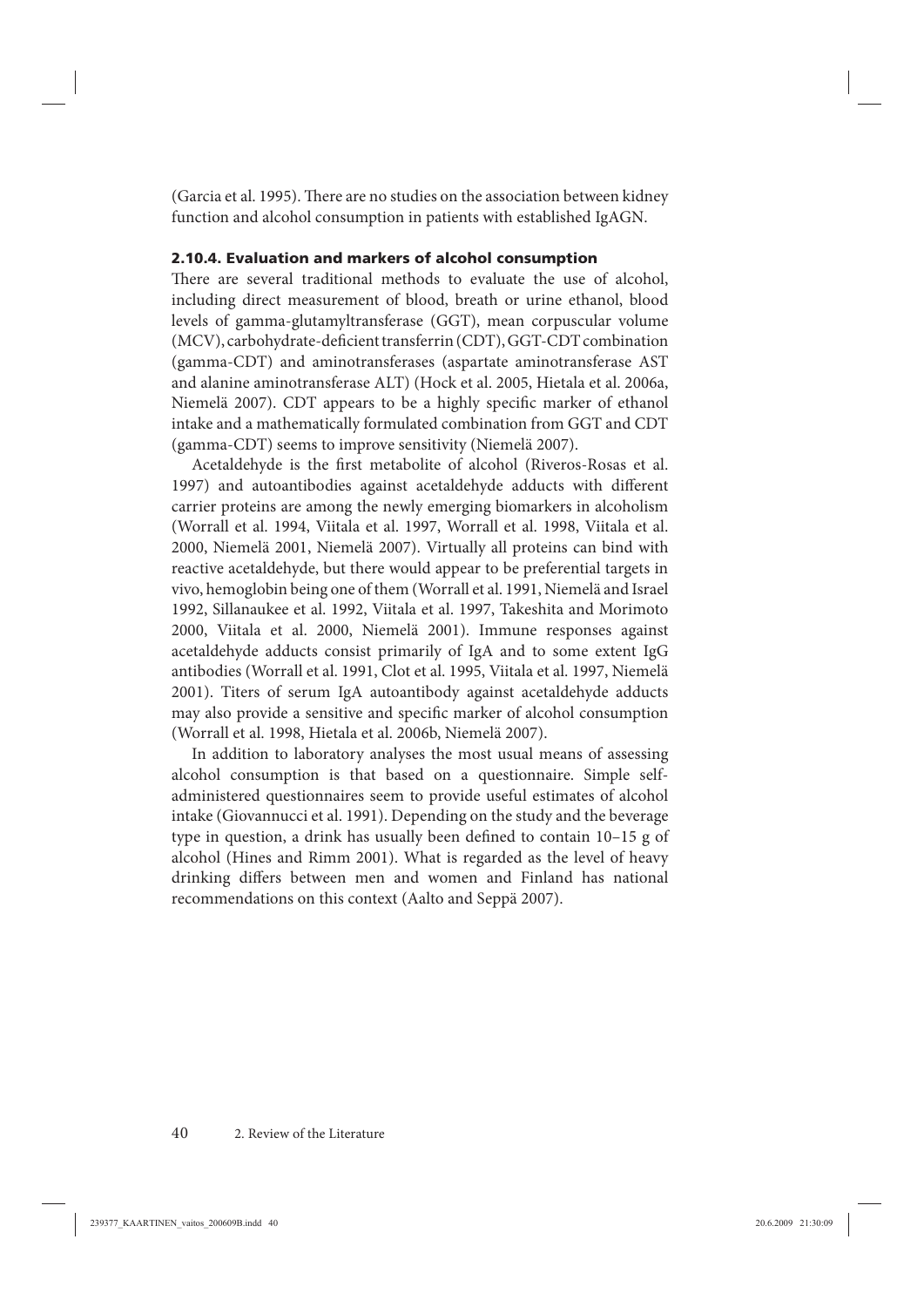# **3. AIMS OF THE PRESENT RESEARCH**

The purpose in the present series was to obtain information on the prognostic markers in IgAGN. The focus was set on insulin resistance, inflammatory markers and alcohol consumption with respect to progression (longitudinal analyses) and on alcohol consumption markers (cross-sectional analysis). The original publications covered these issues as follows:

1. The role of insulin resistance in the progression of IgAGN **(I)** 

2. The role of inflammatory markers in the progression of IgAGN (II)

3. The impact of alcohol consumption on renal function and on the progression of IgAGN **(III)**

4. Use of alcohol consumption markers in IgAGN **(IV)**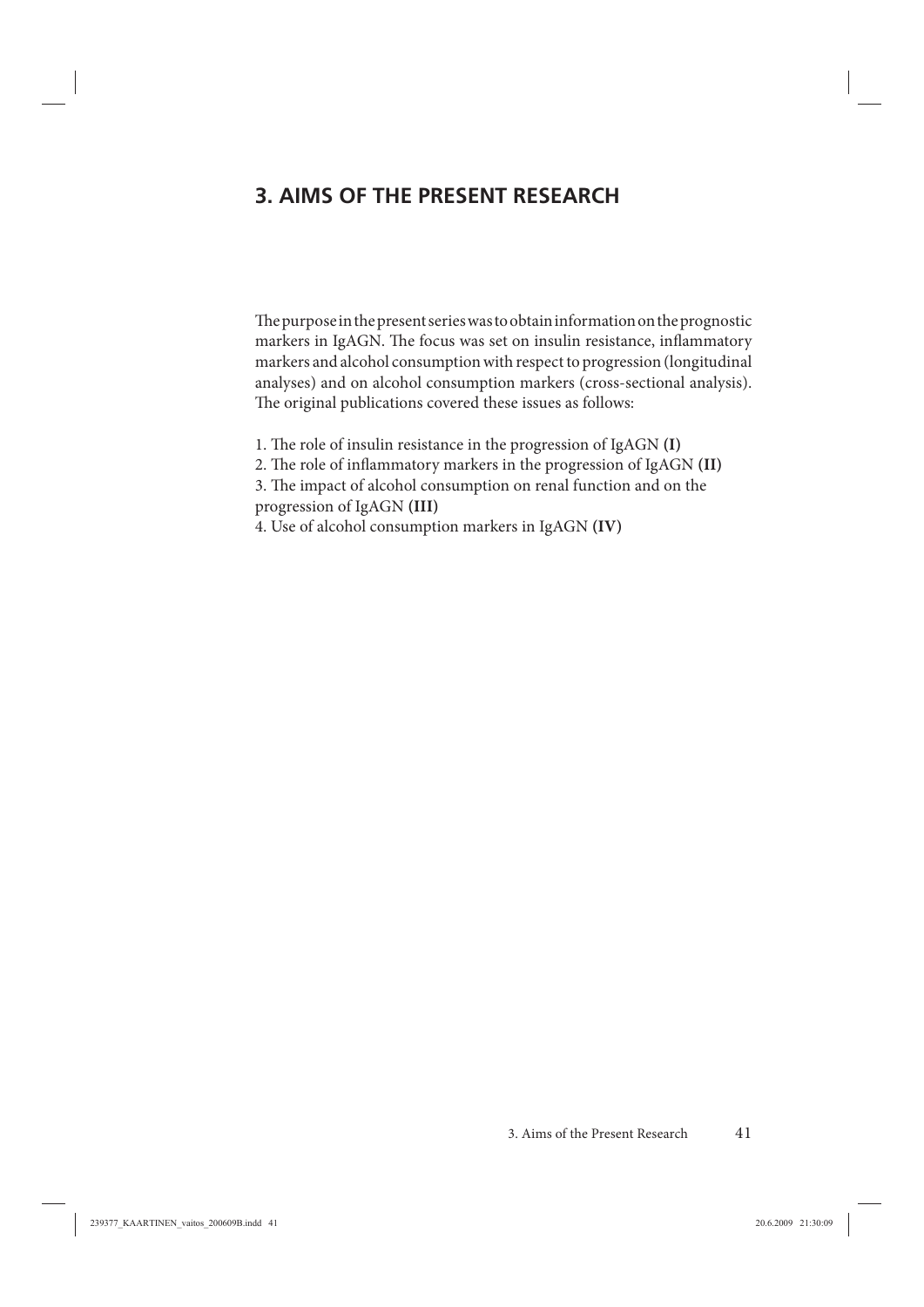# **4. SUBJECTS AND METHODS**

### 4.1. Subjects

#### **4.1.1. Patients**

The original population here consisted of patients living in the Pirkanmaa Health District in Finland (total population about 440 000) in whom IgAGN was diagnosed during a period of eleven years between January  $1^{st}$  1980 and December 31 $^{st}$  1990 (223 patients). IgAGN was defined as glomerulonephritis with IgA as the sole or main glomerular immunofluorescence finding in renal biopsy. From this retrospective group a cohort was invited to attend a physician's appointment twice. Thirty patients had however died before the first visit and 15 had moved away from the district, whereby the remainder were invited to attend the first visit. The invitation for the second visit was sent approximately 6 years after the first.

For the first visit, a total of 174 patients (104 males) responded, of whom 168 (97 %) attended the appointment, while  $6$  (3 %) only filled in and returned a questionnaire. For the second visit, a total of 144 (82 males) patients responded. Ten more patients had died, 114 attended, 30 only returned the questionnaire, four of them also providing laboratory specimens. The study flow is depicted in Figure 1 and the number of patients and gender distribution are presented in **Table 7**.

Figure 1. A description of the study flow.

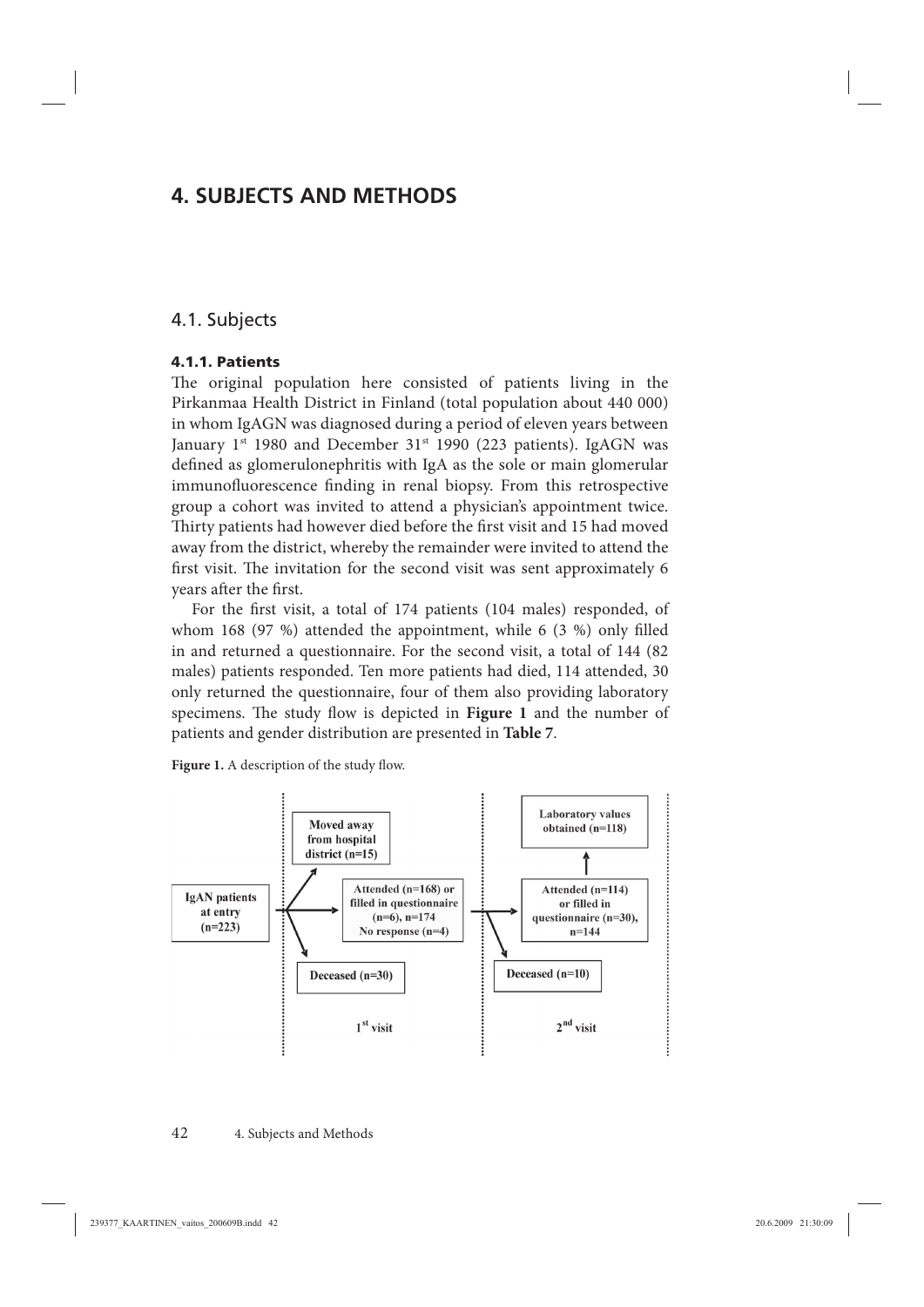The median patient age at the first visit was  $48.5$  years (range  $17-85$ ), the median time from renal biopsy 11 years (6–17). All patients had been diagnosed at least 5 years, 63 % at least 10 years and 26 % at least 15 years before the first visit. The median time from the first signs of IgAGN (episode of macroscopic hematuria, discovery of microscopic hematuria or proteinuria or renal insufficiency) was 14 years (7–57 years). Age at time of diagnosis was  $\leq 40$  years in 49 % of the patients and  $> 60$  years only in 12 %. The median age at the second visit was  $54$  years (23–90) and the median time from biopsy was 16 years (11–24). A total of 100 % of the patients had been diagnosed at least 5 years, 97 % at least 10 years and 63 % at least 15 years before that visit. The median time from the first signs of IgAGN was 19 years (12–64 years).

One male was accidentally coded as a female and this was changed in study **IV**. After recalculation of the results from earlier studies, the results remained unaltered. Patients with diabetes mellitus were included in the published analyses and repetition of the statistics after their exclusion yielded similar results **(I)** (data not shown in this thesis). No patient was suffering a febrile infectious disease when laboratory values were obtained; no patient was thus subsequently excluded solely on the basis of CRP values. In both alcohol studies (**III**,**IV**) 10 ESRD patients (six of whom were on dialysis, four had undergone a kidney transplantation) were excluded to avoid the possible bias of terminal uremia leading to a reduction in alcohol consumption per se, and also six patients who only returned the questionnaire were excluded due to the lack of laboratory specimens.

|             | Study I |     | Study II |     | Study III |     | <b>Study IV</b> |          |
|-------------|---------|-----|----------|-----|-----------|-----|-----------------|----------|
| No of visit | 1st     | 2nd | 1st      | 2nd | 1st       | 2nd | 1st             | Controls |
| Men         | 104     | 82  | 104      | 82  | 95        | 76  | 96              | 99       |
| Women       | 70      | 62  | 70       | 62  | 63        | 41  | 62              | 44       |
| Altogether  | 174     | 144 | 174      | 144 | 158       | 117 | 158             | 143      |

|  |  | Table 7. Number of patients and controls and distribution of gender in studies I-IV. |  |
|--|--|--------------------------------------------------------------------------------------|--|
|  |  |                                                                                      |  |

#### **4.1.2. Controls**

In the alcohol marker study **(IV)** a healthy control population was gathered consisting of 143 individuals (99 men, 44 women), median age 46 years (19-84). They were either healthy abstainers or moderate or heavy drinkers evincing no clinical and laboratory signs of liver disease. Abstainers and moderate drinkers were hospital personnel or their acquaintances and heavy drinkers were individuals admitted for detoxification with a history of continuous ethanol consumption or binge drinking.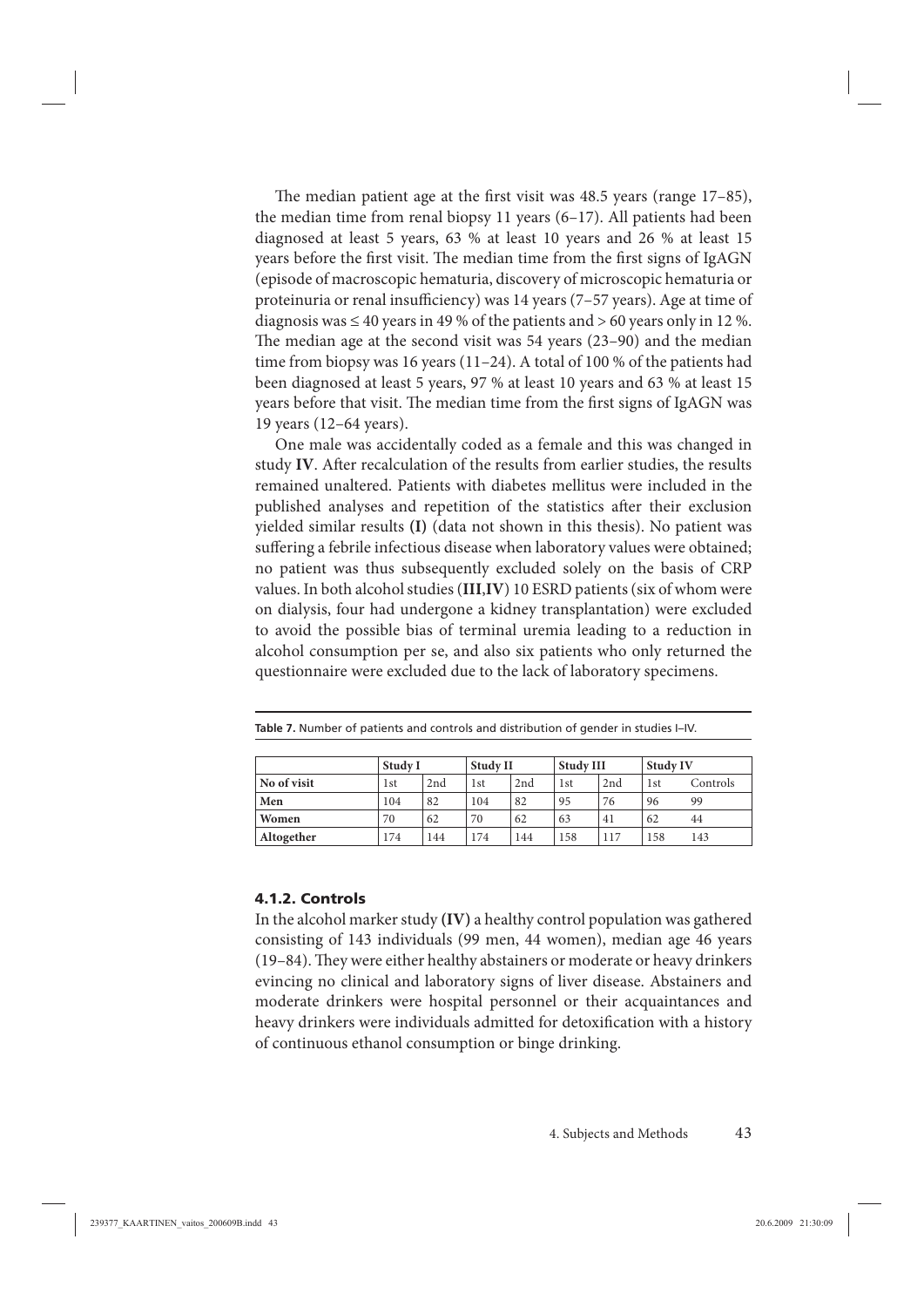#### **4.1.3. Clinical data**

At the time of renal biopsy or during the follow-up there were no cases of SLE or liver cirrhosis. Two patients had celiac disease and six more developed it later in the follow-up. No cases of Crohn's disease were noted, but two patients had ulcerating colitis at the time of the renal diagnosis and one more was diagnosed during the follow-up. Twenty-six patients had a rheumatic disease of some kind (rheumatoid arthritis, polymyalgia rheumatica, psoriasis arthritis, gout, ankylosing spondylarthrosis or other rheumatic condition) and new rheumatic diseases were diagnosed in 46 during the follow-up, the majority of them with gout. One patient had a known malignancy at renal diagnosis and 22 developed malignancy in the follow-up. Twelve patients presented with some manifestations of Henoch-Schönlein purpura at renal diagnosis and one developed them later. Both primary and secondary IgAGN were thus included in this study. Clinical renal findings from both visits are presented in **Table 8**.

For the present analyses the criterion for hypertension was use of antihypertensive medication or systolic blood pressure (SPB) > 140 mmHg or diastolic blood pressure (DBP)  $> 90$  mmHg at the visits. The median values for SBP were 140 mmHg (104-190) at the first visit and 142 mmHg (90–224) at the second visit. DBP values were 89 mmHg (60–118) and 88 mmHg (52–120), respectively. The use of antihypertensive and lipidlowering medications is presented in **Table 9**.

| Finding                                                    | 1st visit $(\%)$ | 2nd visit $(\%)$ |
|------------------------------------------------------------|------------------|------------------|
| Macroscopic hematuria in history                           | 29               | 42               |
| Microscopic hematuria and proteinuria ( $\geq 0.08$ g/24h) | 75               | 40               |
| Microscopic hematuria alone                                | $\Omega$         | $\overline{2}$   |
| Proteinuria alone ( $\geq 0.08$ g/24h)                     | 24               | 42               |
| Proteinuria ( $\geq$ 1.0g/24h)                             | 21               | 19               |
| Proteinuria ( $\geq$ 3.0g / 24h)                           | $\overline{4}$   | 6                |
| Impaired renal function                                    | 13               | 22               |
| <b>ESRD</b>                                                | 6                | 7                |
| Transplantation once/twice                                 | 2/0              | 4/1              |

Table 8. Clinical renal findings from the visits. Proportion of patients (%).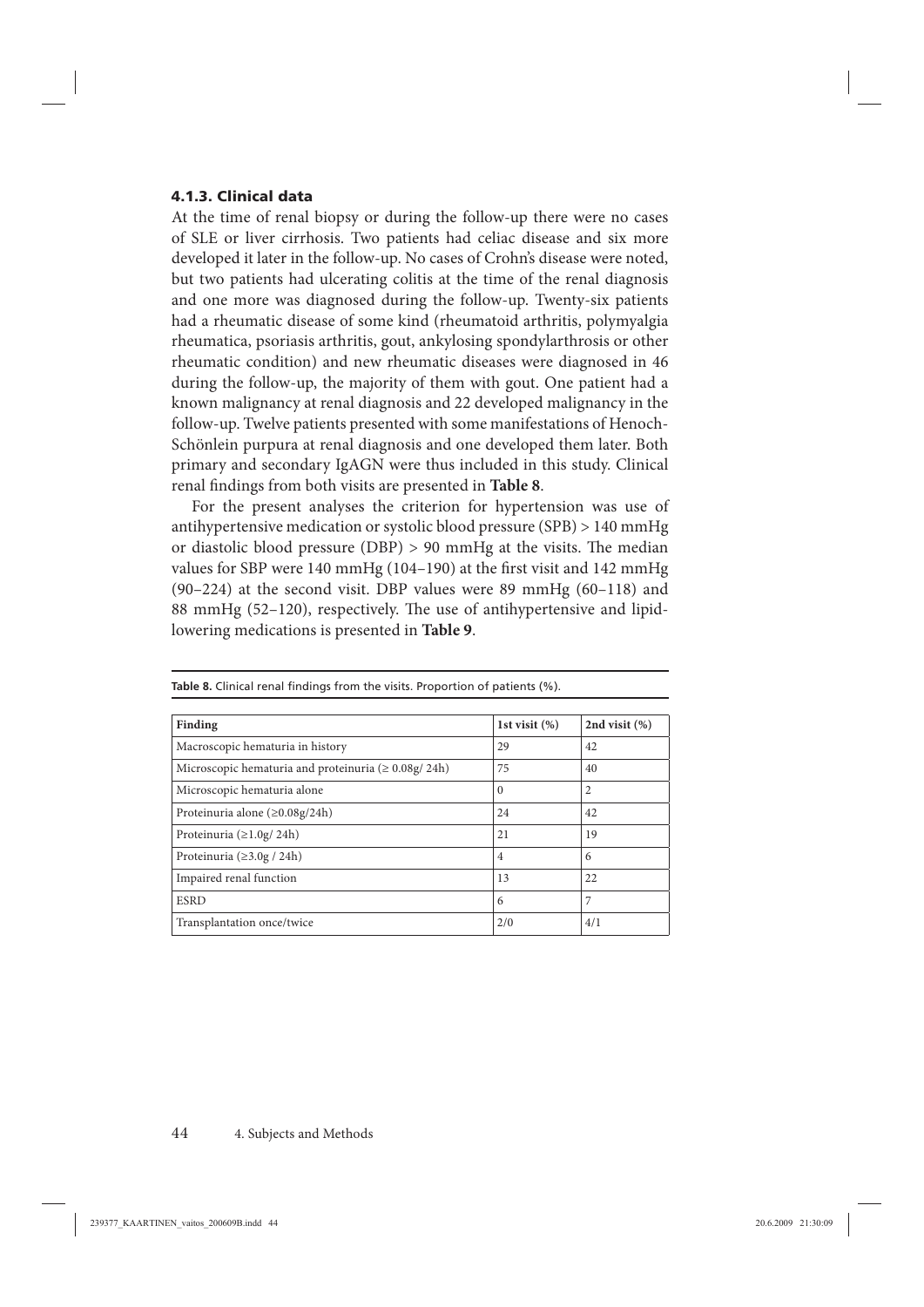**Table 9.** Use of lipid-lowering and antihypertensive medications at the time of visits. Proportion of patients (%). ACEI= angiotensin-converting enzyme inhibitors, ARB= angiotensin II type 1 receptor blocker.

| Medication                  | 1st visit               | 2nd visit |
|-----------------------------|-------------------------|-----------|
| Lipid-lowering agents       | $\overline{4}$          | 19        |
| <b>Statins</b>              | $\overline{\mathbf{3}}$ | 19        |
| Fibrates                    | 1                       | $\Omega$  |
| Antihypertensive medication | 49                      | 60        |
| $\beta$ -blockers           | 31                      | 36        |
| <b>ACEI</b>                 | 25                      | 29        |
| ARB                         | $\Omega$                | 10        |
| Diuretics                   | 14                      | 22        |
| Ca2+ entry blockers         | 20                      | 28        |
| Other                       | $\overline{2}$          | 1         |

A patient was considered to have diabetes mellitus if the fasting venous blood glucose level was  $\geq 7.1$  mmol/l or the patient had previously been diagnosed the disease. Six patients had diabetes mellitus at the time of the renal biopsy and during the follow-up 19 new diabetic patients emerged. The number of diabetic subjects was thus 25 by the time of the second visit. Median body mass index (BMI) at the first visit was  $26 \text{ kg/m}^2 (18-45)$  and at the second visit  $27 \text{ kg/m}^2$  (18–43), whereby the patients were slightly overweight and the tendency increased in the course of the time.

Thirteen per cent of the patients smoked at the time of the first visit, 16 % at the second. The percentages of ex-smokers were 33 % and 31 %, respectively. In the alcohol consumption study **(III)** there were 37 (23 %) abstainers, 80 (51 %) light drinkers, 25 (16 %) moderate drinkers and 16 (10 %) heavy drinkers. In the alcohol marker study **(IV)** the population was divided into three groups comprising 38 abstainers (24 %), 114 (72 %) moderate drinkers and 6 (4 %) heavy drinkers.

#### **4.1.4. Ethical aspects**

The study protocol was approved by the Ethics Committee of Tampere University Hospital, and the study was carried out according to the provisions of the Declaration of Helsinki.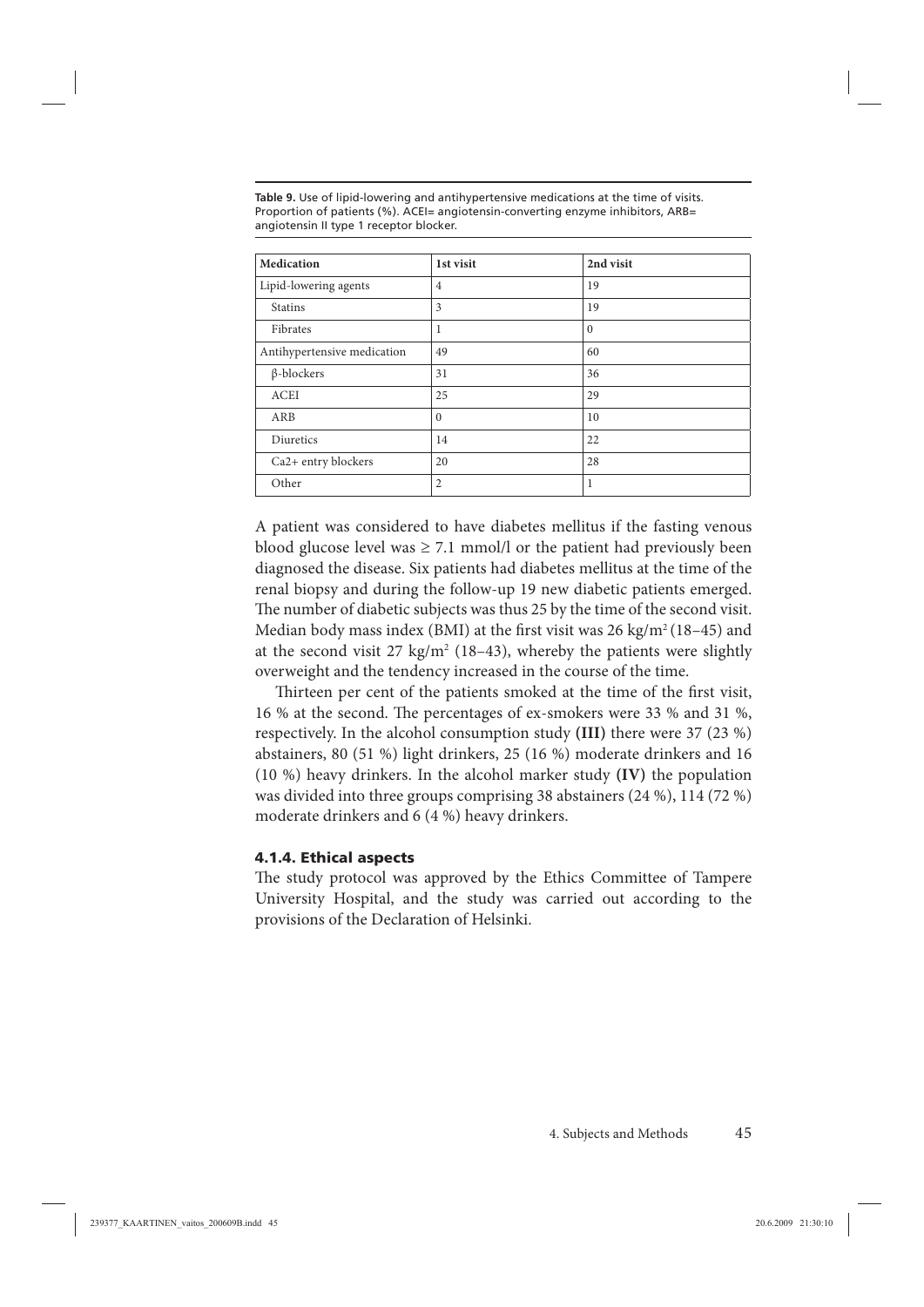## 4.2. Methods

### **4.2.1. Study protocols**

The baseline clinical data on all the patients were collected from medical records. The follow-up involved two clinical visits separated by approximately six years. Data on medication, concurrent diseases, smoking and alcohol drinking habits as well as anthropometric measures, blood pressure and laboratory variables were recorded during the visits. Detailed information on the current amounts of alcohol consumption was obtained at the first visit by asking the quantities (a glass, a bottle, a can, a standard drink) as well as the types of alcoholic beverages consumed (beer, wine, or liquor) per week. The data were used to calculate total weekly intake of alcohol assuming that one regular drink contains 12 grams of alcohol. Apart from the laboratory variables analysed at the time of the visits, whole blood, serum, plasma and urine samples were frozen for subsequent additional analyses. Causes of death were confirmed from the patient files or from the death certificates kept by Statistics Finland. The follow-up ended at the second visit or at the latest available check obtained from the medical records or the questionnaires sent to patients who did not attend.

### **4.2.2. Laboratory determinations**

### *4.2.2.1. GFR estimates*

Different GFR estimates were used. Serum cystatin-C **(I,II,III)** was analysed using the immunoturbidometry method with Cobas Mira S (provided by F. Hoffmann–LaRoche, Basel, Switzerland) and values were considered normal if they were  $\lt 1.2$  mg/l when the age was  $\le 50$  years, or  $\lt 1.4$  mg/l when the age was  $> 50$  years. A six-variable eGFR(MDRD) (Levey et al. 1999) **(I,III)** was calculated and values were considered normal if they were  $\geq 90$  ml/min/1.73 m<sup>2</sup>. The formula takes into account serum creatinine, urea and albumin as well as age, gender and race. Also eGFR(C-G) (Cockcroft and Gault 1976) **(III)** and creatinine clearance were determined, the latter using venous blood for s-creatinine and a 24-h urine collection and the following formula: creatinine clearance = (urine concentration of creatinine × 24 –h urine volume) / s-creatinine **(II)**.

### *4.2.2.2. Defi nition of progression of IgA glomerulonephritis*

Progressive IgAGN at the second visit was defined as an elevation of serum cystatin-C above the normal level and over 20 % elevation from the value noted at the first visit, or if the patient had had a kidney transplant or was on dialysis **(I,II)**. No pre-emptive transplantations were carried out. In the alcohol consumption study (III) progression was defined as a reduction in eGFR(MDRD) below the normal level and an over 20 %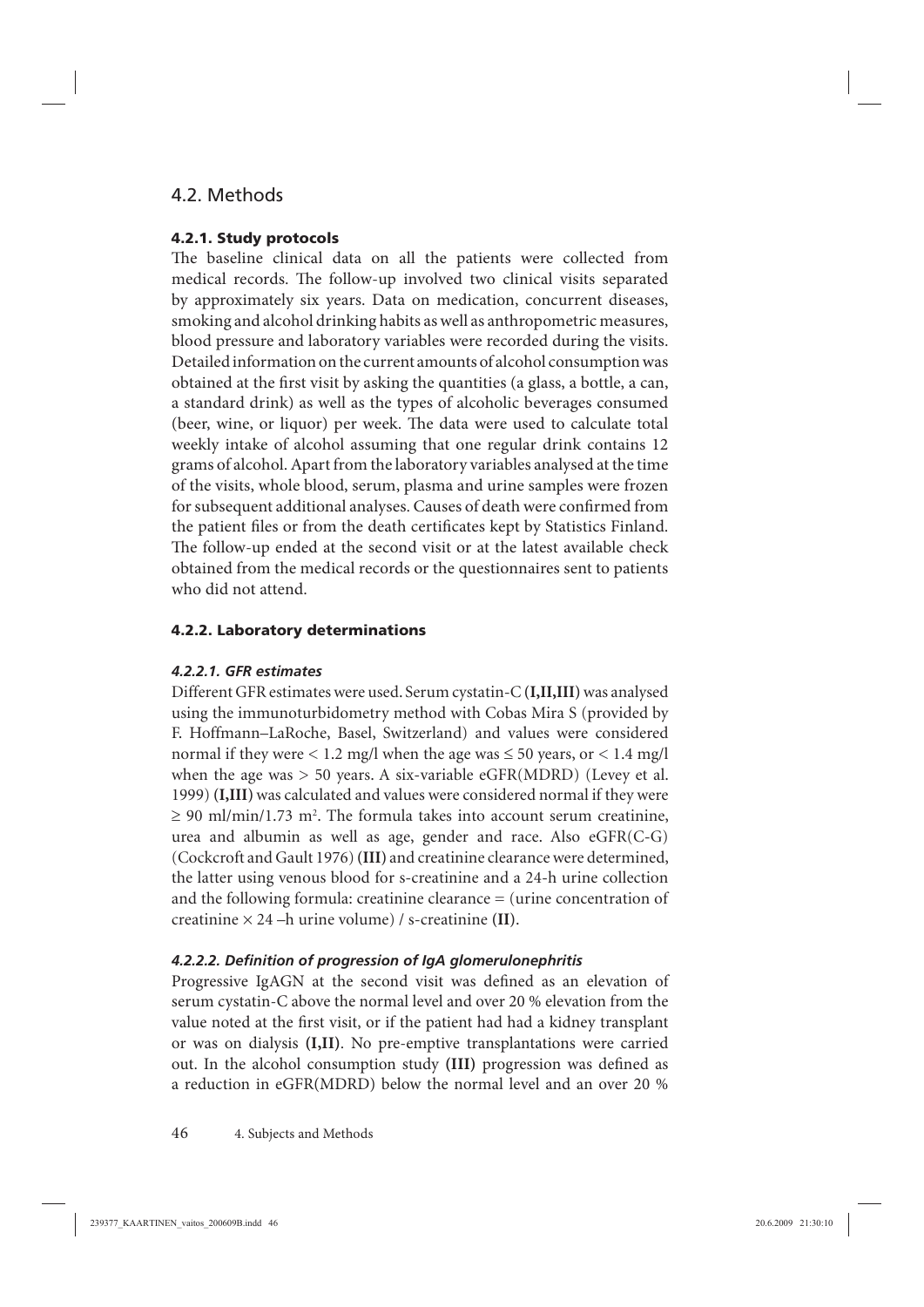reduction from the value at the first visit. The 20 % rule was added in order to avoid misclassification of patients with elevated cystatin-C or reduced eGFR(MDRD) but nevertheless stable disease.

### *4.2.2.3. Insulin concentration and HOMA-IR*

Serum insulin concentrations **(I)** were determined from overnight fasting samples, which were originally frozen at -70  $^{\circ}$ C. The analyses were simultaneously carried out for both visits using a human insulin-specific radioimmunoassay kit (Linco Research, Inc, St. Charles, MO, U.S.). The lowest detection level in the kit was 2 μU/ml in a 100-μl sample, the specificity for human insulin 100 % and for human proinsulin  $< 0.2$  %, the means for within- and between-assay variations being 3.2 % and 3.88 %, respectively, and normal insulin concentrations being  $5-15 \mu U/ml$  (all values as reported by the manufacturer). Homeostasis model assessment of insulin resistance (HOMA-IR) **(I)** was calculated according to the formula (Matthews et al. 1985): [plasma fasting insulin ( $\mu$ U/ml) x plasma fasting glucose (mmol/l) / 22.5].

#### *4.2.2.4. Infl ammatory markers*

Serum highly sensitive CRP **(II)** values were analysed using an immunoturbidometry method with Cobas Integra 700 (provided by F. Hoffmann–LaRoche, Basel, Switzerland). The range of the measurements without dilutions was 0–160 mg/l. Serum albumin **(II)** was analysed by modified bromcresol green binding assay with Cobas Integra (F.Hoffmann-LaRoche, Basel, Switzerland), the range of measurements without dilutions being 0–60 g/l. The reference value for normal albumin was  $36-50$ g/l. Serum IL-6 **(II)** was analysed by an enzyme immunoassay method using a commercial PeliKine compact human IL-6 Elisakit (Sanquin Reagents, Amsterdam, the Netherlands). WBC was analysed by in-house routine analytical methods in the laboratory of Tampere University Hospital.

#### *4.2.2.5. Alcohol consumption markers and liver enzymes*

Serum CDT **(III,IV)** was measured using automated immunonephelometric assays (N Latex CDT and N antiserum to human transferrin on a BN ProSpec analyzer, Dade Behring Marburg GmbH, Siemens Company, Marburg, Germany). The results were expressed as percentages of total transferrin. CDT was measured in an accredited (SFS-EN ISO/IEC 17025) laboratory at the Central Hospital of Seinäjoki, Seinäjoki, Finland. Serum urate, GGT, ALT, AST and ALP **(IV)** were measured by standard clinical chemical methods in the same laboratory in Seinäjoki. Gamma-CDT was determined using an equation based on GGT and CDT data as follows:  $0.8 \times \ln(GGT) + 1.3 \times \ln(\%CDT)$ (Hietala et al. 2006a) **(IV)**. The normal values for these variables were: CDT <2.0 %; GGT < 80 U/l (men), < 50 U/l (women); ALT < 50 U/l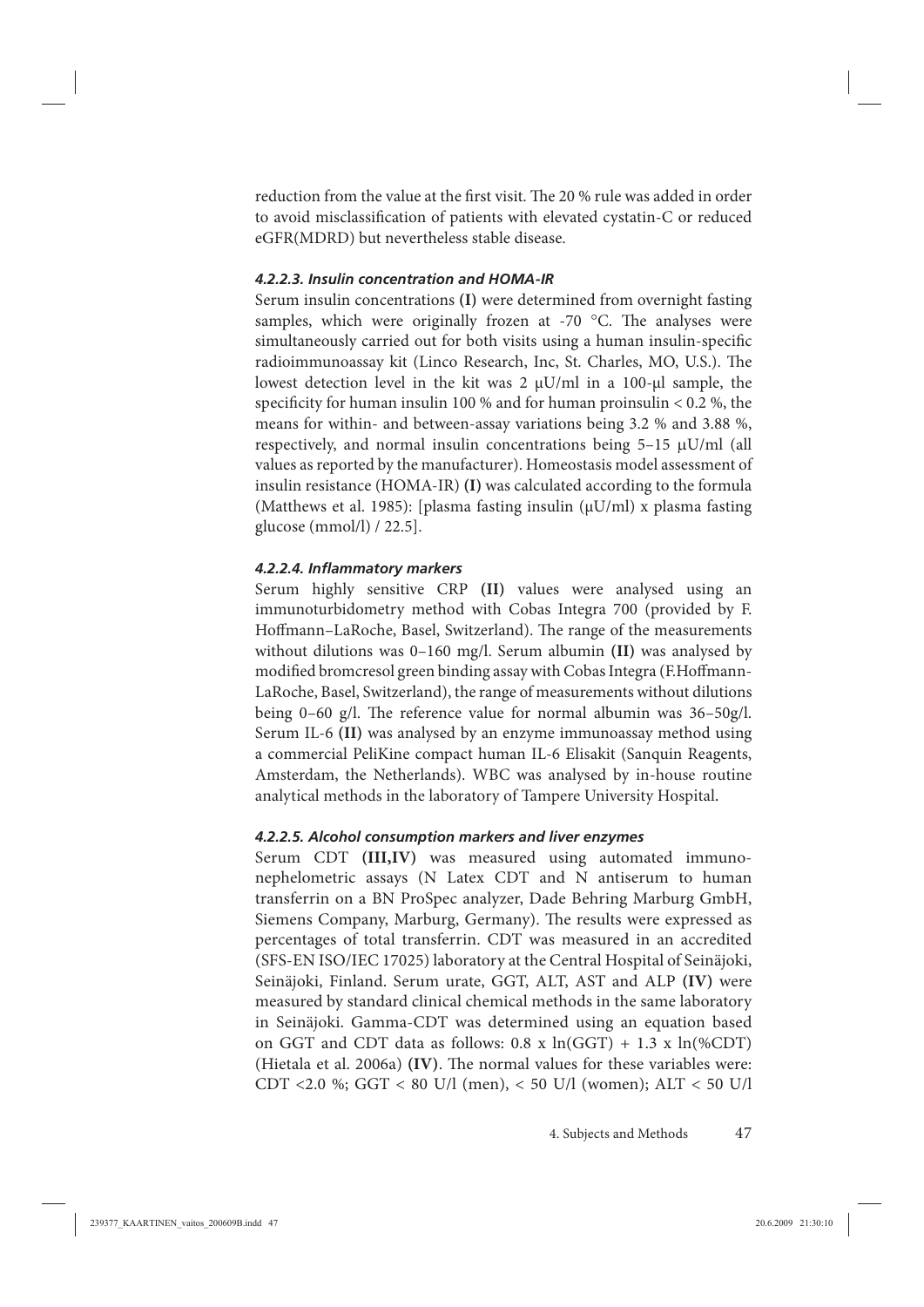(men), < 35 U/l (women); AST < 50 U/l (men), < 35 U/l (women); ALP 35–105 U/l; gamma-CDT < 4.0 (men) and < 3.5 (women). CDT values  $\ge$ 2 % indicated heavy drinking.

IgA antibody against acetaldehyde-modified hemoglobin (anti-adduct IgA) **(IV)** was analysed in the laboratory of the Central Hospital of Seinäjoki by an ELISA technique. Microtiter plates (Nunc-Immuno Plate, Maxisorb™, InterMed, Denmark) were first coated with acetaldehyde-modified hemoglobin in PBS (3 μg protein in 100 μg well) and incubated for 1½ h at 37  $°C$ . Nonspecific binding was blocked by incubation with 0.2 % gelatine in PBS (150 μl/well) for 1 h at 37 °C. The sample sera were diluted (1:40) in PBS containing 0.04 % Tween-20 (PBS-Tween). The serum dilutions were allowed to react with the coated protein for 1 h at 37 ºC followed by extensive washing with PBS-Tween. Alkaline phosphatase-linked goat antihuman IgA (Jackson ImmunoResearch Laboratories, Inc., West Grove, PA, U.S.A.) was used to detect antibody-antigen complexes. The optical densities (OD) were read at 405 nm by an Anthos HT II microplate reader (Anthos Labtec Instruments, Salzburg, Austria). The values (OD 405) obtained in the reaction with the sample and unconjugated protein (background) were subtracted from the corresponding values measured from the reaction between the sample and the acetaldehyde-protein conjugate, and the values were expressed as U/l corresponding to OD 405 x 10E3.

### *4.2.2.6. Other laboratory variables*

All blood samples were obtained after an overnight fast. Low-density lipoprotein (LDL) cholesterol was calculated using the Friedewald formula providing that the triglyceride value was < 4.0 mmol/l (Friedewald et al. 1972). Other laboratory variables were analysed using the serum samples, spot and collection urine samples utilizing in-house routine analytical methods in the laboratory of Tampere University Hospital.

### **4.2.3. Definition of alcohol consumption**

In the alcohol consumption study **(III)** the self-reported level of alcohol consumption and the result from CDT analysis were used to divide the study population into 4 categories:  $0$  g/week = abstainers,  $0$ g -80g/week = light drinkers,  $80g - 280$  g/week (men) and  $80g - 190$  g/week (women) = moderate drinkers and  $\geq 280$  g/week (men) and  $\geq 190$  g/week (women) = heavy drinkers, based on national recommendations for definition of heavy drinking (Aalto and Seppä 2007). Patients with a self-reported history of heavy drinking or positive alcohol biomarker (CDT≥ 2 %) data were classified as heavy drinkers. Thus 10 men who would otherwise have been classified as abstainers (1 patient), light (4 patients) or moderate (5 patients) users were all classified as heavy users instead. In the alcohol marker study **(IV)** the population was divided into 3 categories: 0 g/week = abstainers,  $>0 - 280$  g/week (men) or  $>0 - 190$  g/week (women) = moderate drinkers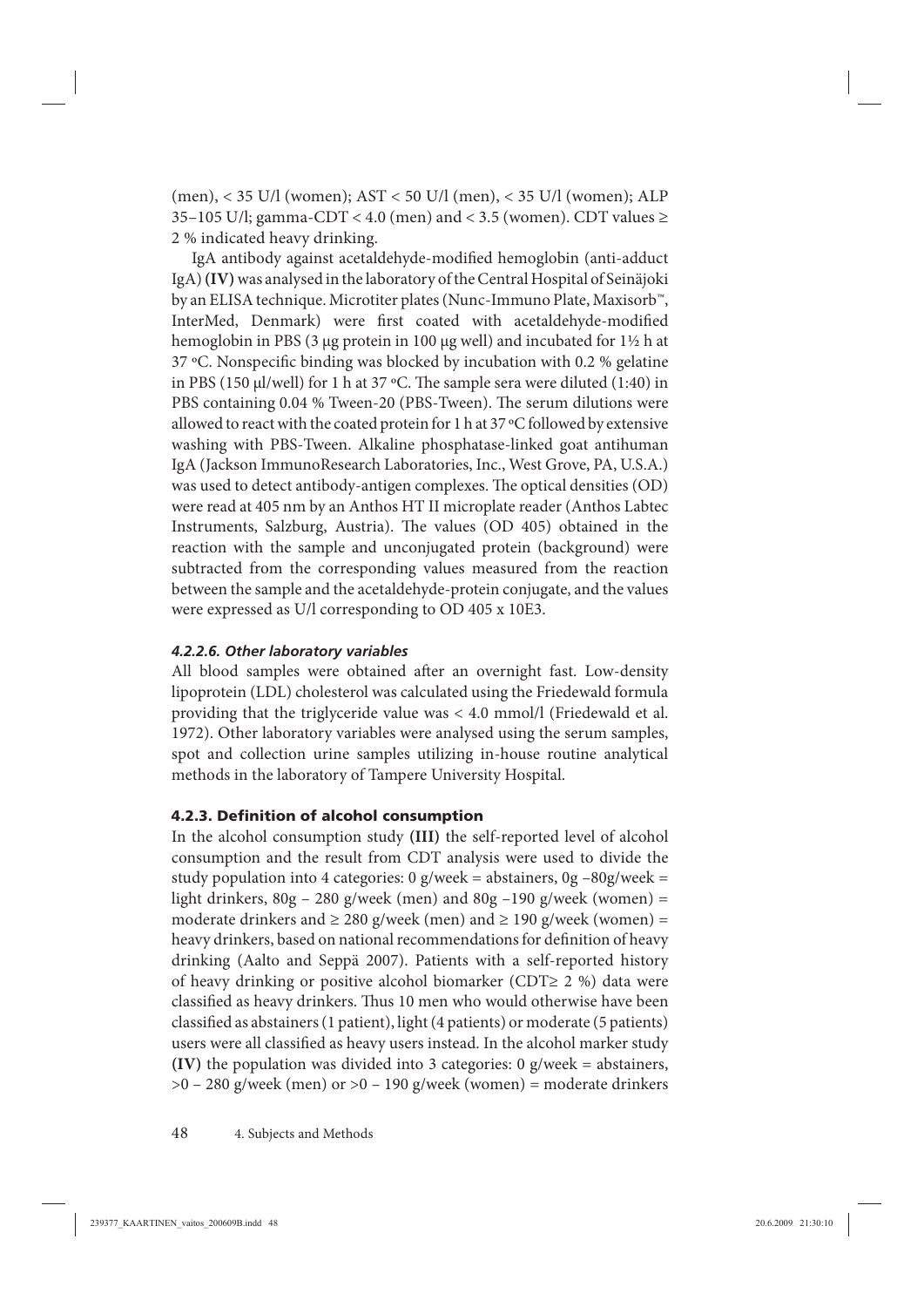and  $\geq$  280 g/week (men) or  $\geq$  190 g/week (women) = heavy drinkers. The division differed in the two alcohol studies as 4 categories were more appropriate to ascertain the level of protective and harmful consumption.

### **4.2.4. Statistical analyses**

The SPSS for Windows 11.5 package was used for statistical analyses (SPSS Inc., Chigago, U.S.), and a two-sided p value < 0.05 was taken as the level for statistical significance. Correlations between two continuous variables were calculated using Pearson bivariate  $(r<sub>p</sub>)$  correlations if both variables were normally distributed, and Spearman bivariate  $(r<sub>s</sub>)$  correlations if one or both variables were non-normally distributed. Associations between categorical variables and continuous non-normally distributed variables were calculated using Mann-Whitney U-test or Kruskall-Wallis test depending on the number of categories. Associations between categorical variables and normally distributed variables were analysed by Student's t-test or one-way ANOVA depending on the number of categories. Relationships between categorical variables were analysed by  $\gamma$ 2-test. Odds ratios and 95 % confidence intervals were computed using logistic regression analyses (enter method) with adjustments for the presence of hypertension (II) and both hypertension and proteinuria (III). In addition, some further adjustments were added in the results section.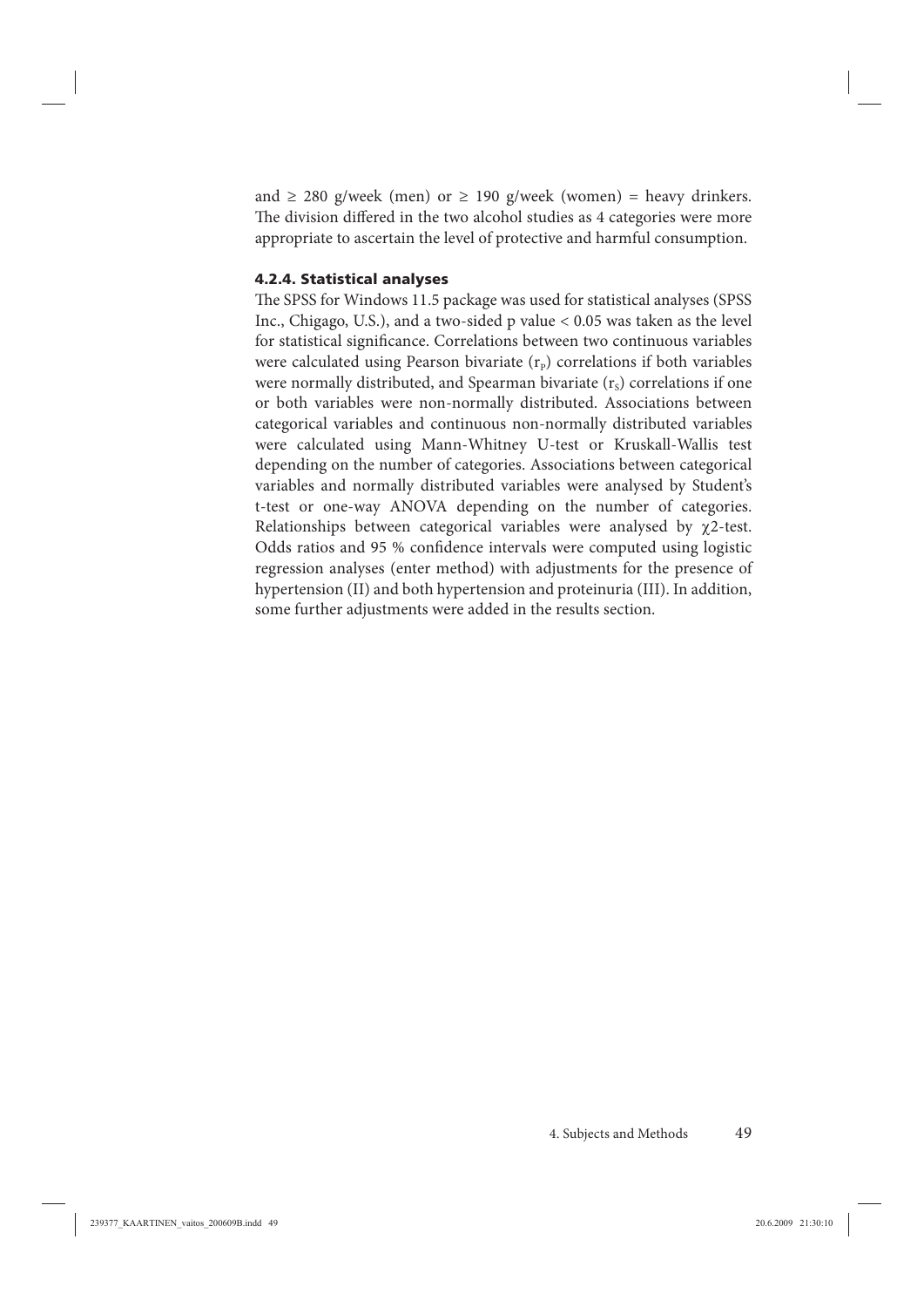# **5. RESULTS**

## 5.1. Kidney function and progression of IgA glomerulonephritis

The median cystatin-C concentrations (I,II) at the first and second visits were 0.77 mg/l (range 0.44–5.70) and 1.06 mg/l (0.59–2.93), the medians for eGFR(MDRD) **(I)** were 77.3 ml/min/1.73m<sup>2</sup> (4.9–164.8) and 71.2 ml/  $\text{min}/1.73\text{m}^2$  (11.9–127.5), for creatinine clearance **(II)** 1.76ml/s/1.73m<sup>2</sup>  $(0.01-3.68)$  and  $1.55$ ml/s/1.73m<sup>2</sup> (0.01–2.98), respectively. After exclusion of ESRD patients and those lacking laboratory specimens **(III,IV)**, the medians for eGFR(MDRD), eGFR(C-G), creatinine clearance and cystatin-C on the 1<sup>st</sup> visit were 79.2 ml/min/1.73m<sup> $\degree$ </sup> (18.3–164.8), 78.0 ml/ min (19.8–208.2), 105.6 ml/min/1.73m² (30.0–220.8) and 0.76 mg/l (0.44– 2.45), respectively. The values at the second visit were 71.9 ml/min/1.73 $m<sup>2</sup>$  $(12.8-127.5)$ , 70.2 ml/min (15–207), 94.2 ml/min/1.73m<sup>2</sup> (17.4–178.8) and 1.06 mg/l (0.71–2.93), respectively.

At the time of the first visit  $(I,II)$ , 21/168 (13 %) patients had impaired kidney function, including 4 patients who had undergone kidney transplantation (with either normal or elevated cystatin-C values). At the second visit (I,II), 26/120 (22 %) patients presented with impaired kidney function, including 7 with kidney transplants. One of these patients had undergone two kidney transplantations. Altogether, ESRD had developed in 10/174 patients  $(6\%)$  by the time of the first visit, and in 13/174 patients (7 %) by the time of the second (I,II). All the transplanted patients were on dialysis before the procedure. At the second visit, IgAGN was classified as progressive in 23/118 (19.5 %) patients (I,II) and in 36/117 (30.8 %) patients (III) according to the definitions mentioned in the methods section.

## 5.2. Comparison between progressive and stable patients (I,II)

Those patients classified as progressive at the second visit were characterized by higher age, higher prevalence of hypertension, increased urate concentration values, and higher levels of proteinuria as well as poorer renal function at the first visit. There was no statistical difference in BMI, waist circumference, gender distribution, smoking habits or plasma lipid profiles between the groups. The comparisons are presented in detail in **Table 10**.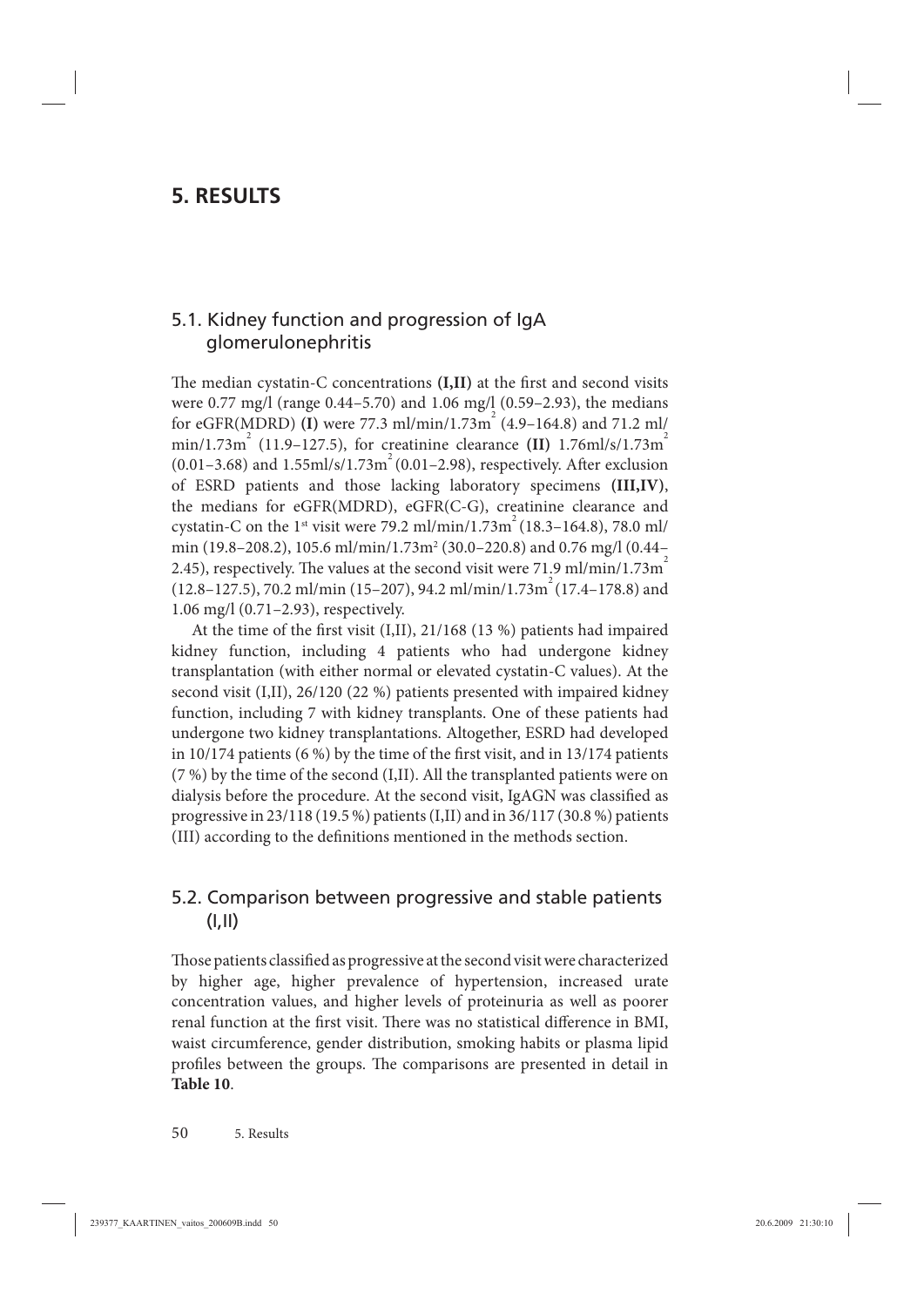| 1st visit                              | <b>Stable disease</b><br>$(n=95)$ | Progressive disease   P-value<br>$(n=23)$ |        |
|----------------------------------------|-----------------------------------|-------------------------------------------|--------|
| Age (years)                            | $45(23-74)$                       | $56(33-82)$                               | 0.007  |
| Hypertension (% of patients)           | 61 %                              | 96 %                                      | 0.001  |
| $BMI$ (kg/m2)                          | $26(19-41)$                       | $27(18-45)$                               | 0.364  |
| Waist circumference (cm)               | 89 (59-128)                       | $93(71-121)$                              | 0.154  |
| Male sex (% of patients)               | 64 %                              | 65 %                                      | 1.0    |
| Smoking (% of patients)                |                                   |                                           | 0.317  |
| Never                                  | 50 %                              | 52 %                                      |        |
| Current                                | 16%                               | 4 %                                       |        |
| Ex-smokers                             | 34 %                              | 44 %                                      |        |
| Cystatin-C (mg/l)                      | $0.70(0.44 - 2.45)$               | $1.12(0.62 - 4.72)$                       | 0.0001 |
| $MDRD$ (ml/min/1.73m2)                 | $90(18-165)$                      | $50(5-91)$                                | 0.0001 |
| Creatinine clearance (ml/<br>s/1.73m2) | $1.88(0.50-3.68)$                 | $1.23(0.03 - 2.10)$                       | 0.0001 |
| Urate (mmol/l)                         | $0.38(0.15-0.66)$                 | $0.47(0.27-0.71)$                         | 0.0001 |
| Proteinuria (g/24 h)                   | $0.3(0.1-2.5)$                    | $0.9(0.1-5.4)$                            | 0.009  |
| Cholesterol (mmol/l)                   | $5.3(3.7 - 7.2)$                  | $5.3(3.9-9.5)$                            | 0.187  |
| HDL-cholesterol (mmol/l)               | $1.21(0.62 - 2.46)$               | $1.14(0.68 - 2.03)$                       | 0.329  |
| Triglycerides (mmol/l)                 | $1.29(0.42 - 7.50)$               | $1.54(0.78 - 6.54)$                       | 0.308  |
| LDL-cholesterol (mmol/l)               | $3.4(1.9-5.2)$                    | $3.4(1.5-7.4)$                            | 0.100  |

**Table 10.** Comparison of clinical and laboratory variables at the 1st visit between patients with progressive and stable disease at the 2nd visit (n=118). Data are presented as median values and range (in parenthesis).

### 5.3. Insulin resistance in IgA glomerulonephritis (I)

Serum insulin concentrations measured at the first visit showed a significant association with the progression of IgAGN during the follow-up (**Figure 2**). The patients in the progressive group had higher insulin concentrations than the stable patients (19  $\mu$ U/ml vs. 14  $\mu$ U/ml, p=0.02). Also the HOMA-IR at the first visit showed a significant association with progression, and analogously the progressive patients had a higher index when compared to the stable group (4.43 vs. 2.79, p=0.005). When insulin and HOMA-IR were adjusted by either proteinuria or the presence of hypertension, the results were no longer significant in either insulin resistance marker.

If kidney function at the second visit was estimated by cystatin-C and eGFR(MDRD), the insulin recorded at the first visit had the following correlations with them, respectively:  $r_s = 0.291$ , p=0.002 and  $r_s = -0.132$ , p=0.154. HOMA-IR at the first visit showed the same correlations as follows:  $r_s = 0.340$ , p<0.001 and  $r_s = -0.179$ , p=0.054. Two patients who had undergone a kidney transplantation between the visits were excluded from these correlation analyses.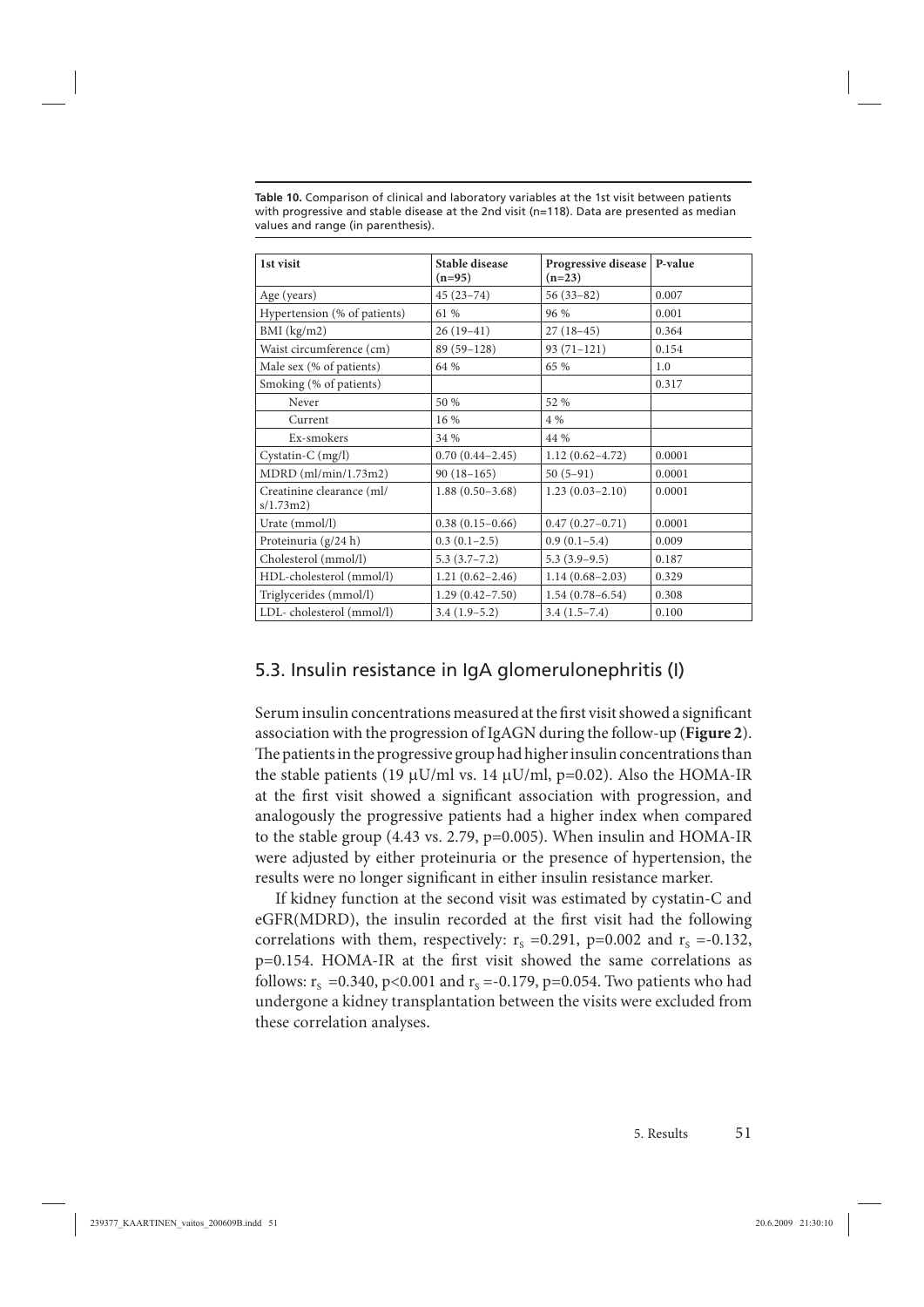# 5.4. Inflammatory markers in IgA glomerulonephritis (II)

CRP and WBC at the first visit were associated with progression, those with progressive disease having higher CRP and WBC values than the stable group ( $p=0.014$  and  $p=0.023$ , respectively). Serum albumin was significantly associated with progression  $(p=0.0001)$ , the progressive patients yielding lower levels. Serum IL-6 was not a significant determinant  $(p=0.091)$  (**Table 11**). When the inflammatory variables were adjusted for the presence of hypertension at the first visit, the associations for CRP (OR=1.1, 95% CI 0.99–1.2, p=0.07), WBC (OR=1.4, 95% CI 0.99–1.9,  $p=0.05$ ) and IL-6 (OR=1.1, 95% CI 0.9–1.3,  $p=0.2$ ) were not significant. However, the association with albumin was still highly significant ( $OR=0.7$ , 95% CI 0.6–0.9,  $p=0.001$ ). When the inflammatory variables were adjusted by creatinine clearance noted at the first visit, only albumin was significant (OR=0.74, 95% CI 0.6–0.9, p=0.004), although CRP and WBC approached significance. Serum albumin was a significant factor even after adjustment for 24-h urinary protein excretion with the following results: serum albumin (OR 0.78, 95% CI 0.66–0.92, p=0.003) and 24-h urinary protein excretion (OR 1.98, 95% CI 1.08–3.69, p=0.027).

There were significant correlations between inflammatory variables noted at the first visit and kidney function at the second visit: CRP and cystatin-C ( $r_s$ ) =0.227, p=0.014), albumin and cystatin-C ( $r_s$ =−0.327, p=0.0001) and WBC and cystatin-C ( $r_s$ =0.236, p=0.011), but no significant correlation emerged between IL-6 and cystatin-C ( $r_s$ =0.155, p=0.096). If kidney function was estimated by creatinine clearance, the correlations with the inflammatory variables were as follows: CRP ( $r_s=-0.207$ , p=0.026), albumin ( $r_p=0.335$ , p=0.0001), IL-6 (r<sub>s</sub>=−0.033, p=0.727) and WBC (r<sub>p</sub> =−0.117, p=0.211). Two patients who had undergone kidney transplantation between the visits were excluded from these correlation analyses.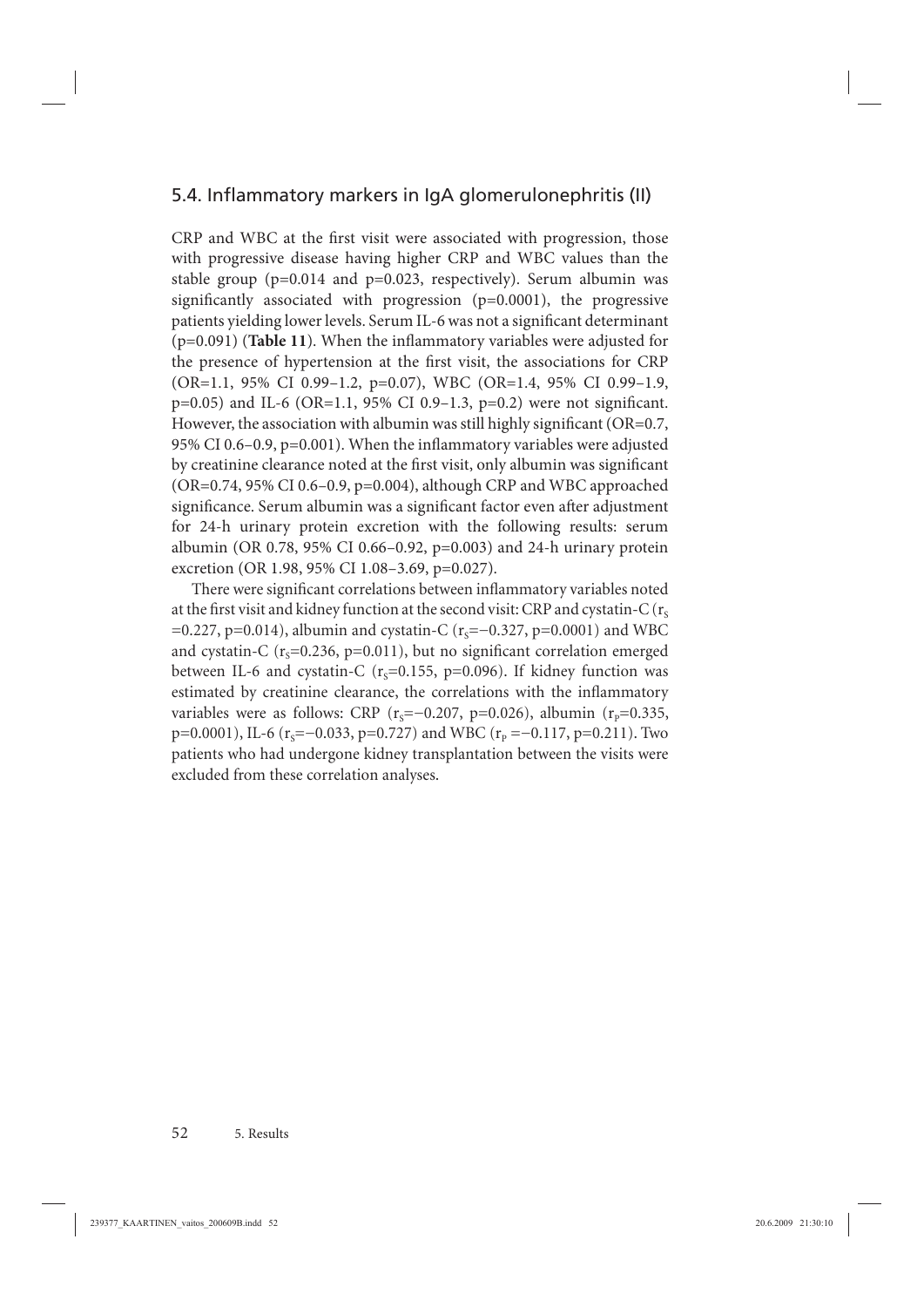Figure 2. Plasma insulin concentration (panel A) and Homa-IR (panel B) at the 1<sup>st</sup> visit and the progression of IgAGN. Results are depicted as median (line inside the box),  $25<sup>th</sup>$  persentile and  $75<sup>th</sup>$  persentile (box), and range (whiskers).



Table 11. Comparison of inflammatory variables at the 1<sup>st</sup> visit between patients with progressive and stable disease (n=118). The data are expressed as median values and range (in parenthesis).

| 1st visit        | Stable disease n=95 | Progressive disease n=23 | P-value |
|------------------|---------------------|--------------------------|---------|
| CRP(mg/l)        | $1.8$ $(0.1-21.1)$  | $2.9(0.3-64.8)$          | 0.014   |
| $ IL-6 (pg/ml) $ | $1.6(0-14.3)$       | $2.6$ $(0.7-17.0)$       | 0.091   |
| Albumin $(g/l)$  | $(31 - 50)$<br>42   | $(26 - 45)$<br>39        | 0.0001  |
| WBC (10E9/l)     | $5.4(3.0-11.6)$     | $6.4$ $(3.8-8.8)$        | 0.023   |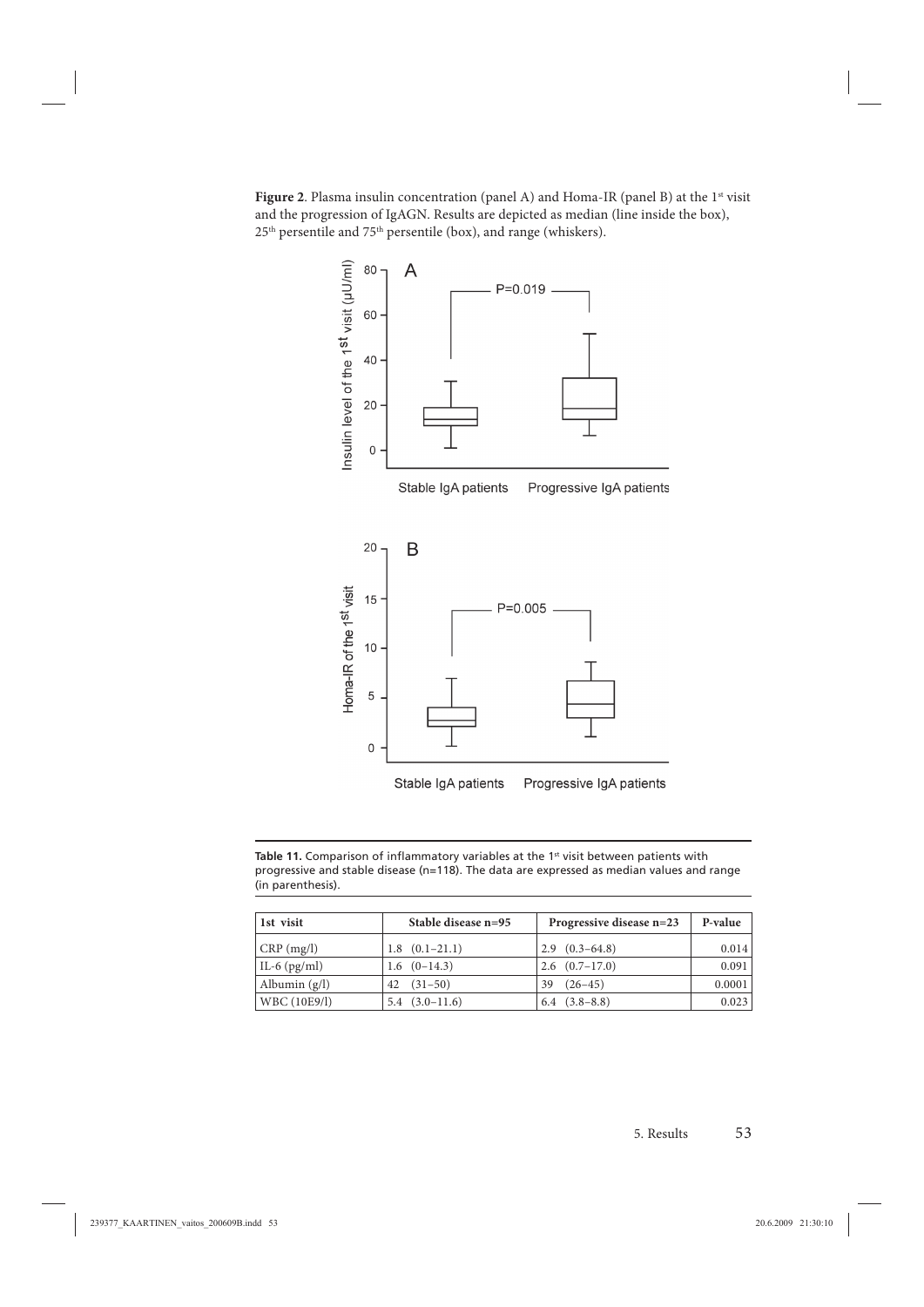# 5.5. Alcohol consumption in IgA glomerulonephritis (III)

The median amount of self-reported weekly alcohol use was 12 (0–500) grams. Abstainers consumed no alcohol, light drinkers consumed 12 (1– 75), moderate drinkers 120 (80–170) and heavy drinkers 338 (300–500) grams on a weekly basis. Women were found to use significantly less alcohol than men (p<0.001) and no women reported heavy use.

### **5.5.1. Clinical and laboratory variables in different alcohol consumption groups**

CDT differed significantly between the alcohol consumption groups (p<0.001). Abstainers had the lowest value, 1.17 % (0.8–1.68), light drinkers 1.22 % (0.8–1.74), moderate drinkers 1.32 % (0.83–1.98) and the highest value 2.57 % (1.56-4.28) was observed in heavy drinkers. No significant difference prevailed between abstainers vs. light or moderate users. Age (p<0.001), gender distribution (p<0.001), the prevalence of hypertension  $(p=0.016)$ , HDL-cholesterol levels  $(p=0.014)$  and 24-h urinary protein excretion ( $p=0.02$ ) were found to differ significantly between the alcohol consumption groups. However, BMI, SBP and DBP values, cholesterol, triglycerides, serum albumin, urate, insulin and CRP were not statistically significantly different.

### **5.5.2. Alcohol consumption and kidney function**

In the subgroups with different levels of alcohol intake, moderate drinkers were found to have the best kidney function independent of the GFR variable used (**Table 12**). However, when cystatin-C values were compared between light and moderate drinkers, the difference was not statistically significant ( $p=0.167$ ), in contrast to the other GFR estimates (creatinine clearance  $p=0.01$ , eGFR(C-G)  $p=0.005$  and eGFR(MDRD)  $p=0.016$ ). The amount of reported alcohol intake correlated significantly with the GFR variables (all values are from the first visit): cystatin-C  $r_s = -0.160$ , p=0.045; creatinine clearance  $r_s$ =0.246, p=0.002; eGFR(C-G)  $r_s$ =0.272, p=0.001 and eGFR(MDRD)  $r_s$ =0.216, p=0.007. The corresponding figures between the reported alcohol intake at the first visit and GFR variables at the second visit were as follows:  $r_s = -0.163$ , p=0.084;  $r_s = 0.214$ , p=0.024;  $r_s = 0.249$ ,  $p=0.007$  and  $r_s = 0.235$ ,  $p=0.011$ .

Light drinkers were found to have the best kidney function among women and moderate drinkers among men independently of the GFR estimate used (**Table 12**). In women, abstainers vs. light drinkers yielded significant results with all the GFR estimates ( $p$ <0.05 for all comparisons), but no significant difference emerged between light vs. moderate drinkers in any of the GFR estimates. In men, abstainers vs. moderate drinkers, light vs. moderate drinkers and moderate vs. heavy drinkers showed significant differences in all GFR estimates ( $p$ <0.05 for all comparisons).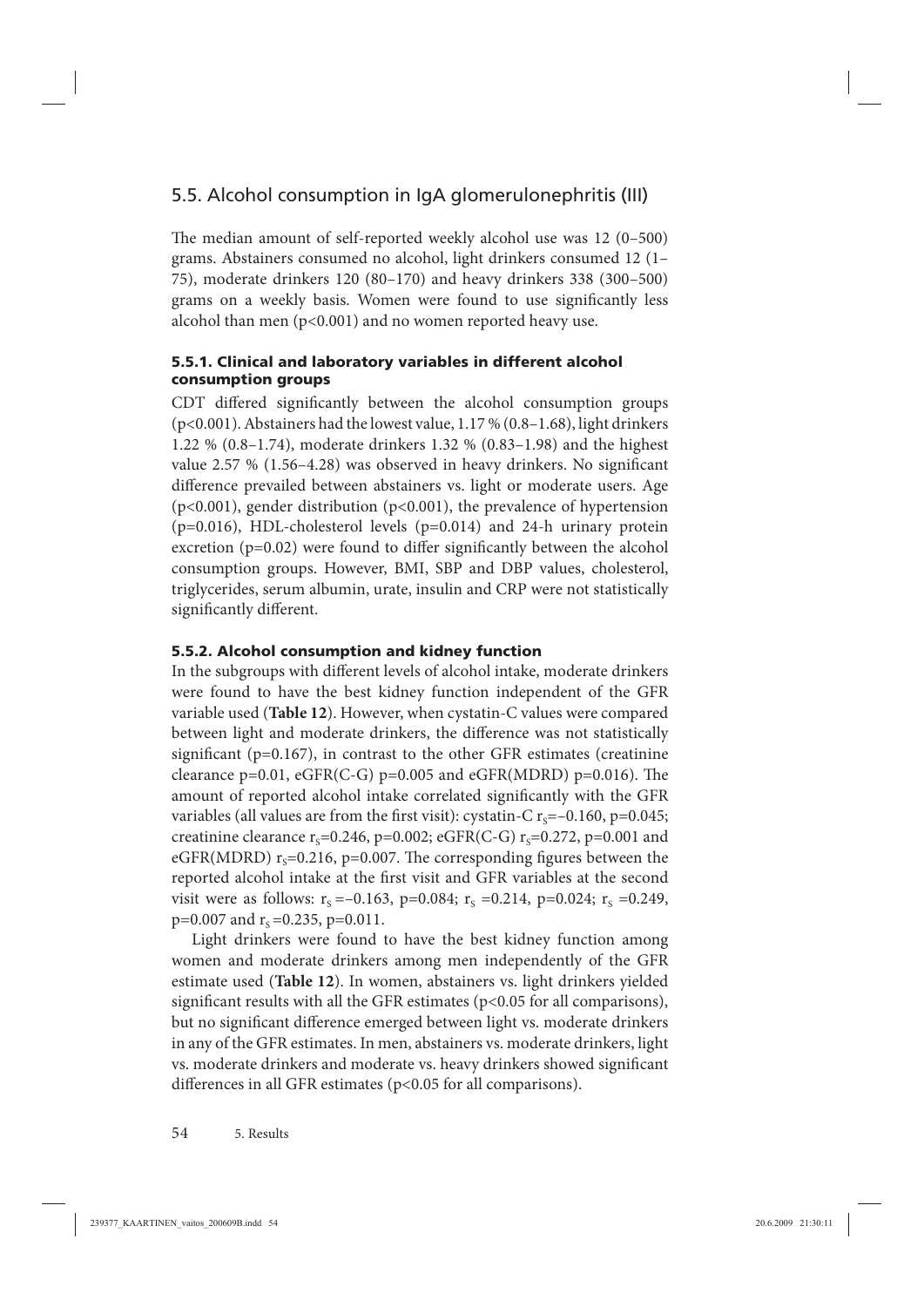The correlations between the amount of reported weekly alcohol intake and kidney function (all values from the first visit) were stronger in women, with the following correlation coefficients and p-values for cystatin-C, creatinine clearance, eGFR(C-G) and eGFR(MDRD):  $r_s = -0.430$ , p<0.001;  $r_s$ =0.464, p<0.001;  $r_s$ =0.373, p=0.003;  $r_s$ =0.436, p=<0.001, respectively. The corresponding values for men were:  $r_s=-0.125$ , p=0.229;  $r_s=0.190$ , p=0.065;  $r_s$ =0.272, p=0.008;  $r_s$ =0.174, p=0.093, respectively. No significant difference emerged in GFR estimates between the genders ( $p=0.77$  for creatinine clearance, p=0.73 for eGFR(C-G) and p=0.453 eGFR(MDRD)), although cystatin-C was almost significant ( $p=0.08$ ).

#### **5.5.3. Alcohol consumption and kidney function in univariate and multivariate analyses**

The data on cross-sectional and longitudinal univariate and multivariate analyses between kidney function, as estimated by eGFR(MDRD), alcohol intake and other study variables are summarized in **Table 13.** In multivariate analyses alcohol consumption was adjusted for hypertension and 24-h urinary protein excretion, the traditional risk factors for a progressive course of IgAGN. Whether examined using the univariate or multivariate approach, moderate alcohol consumption emerged as a protective factor against kidney function decline in both cross-sectional and longitudinal analyses. Light alcohol consumption was a protective factor only in crosssectional univariate and in longitudinal multivariate analysis.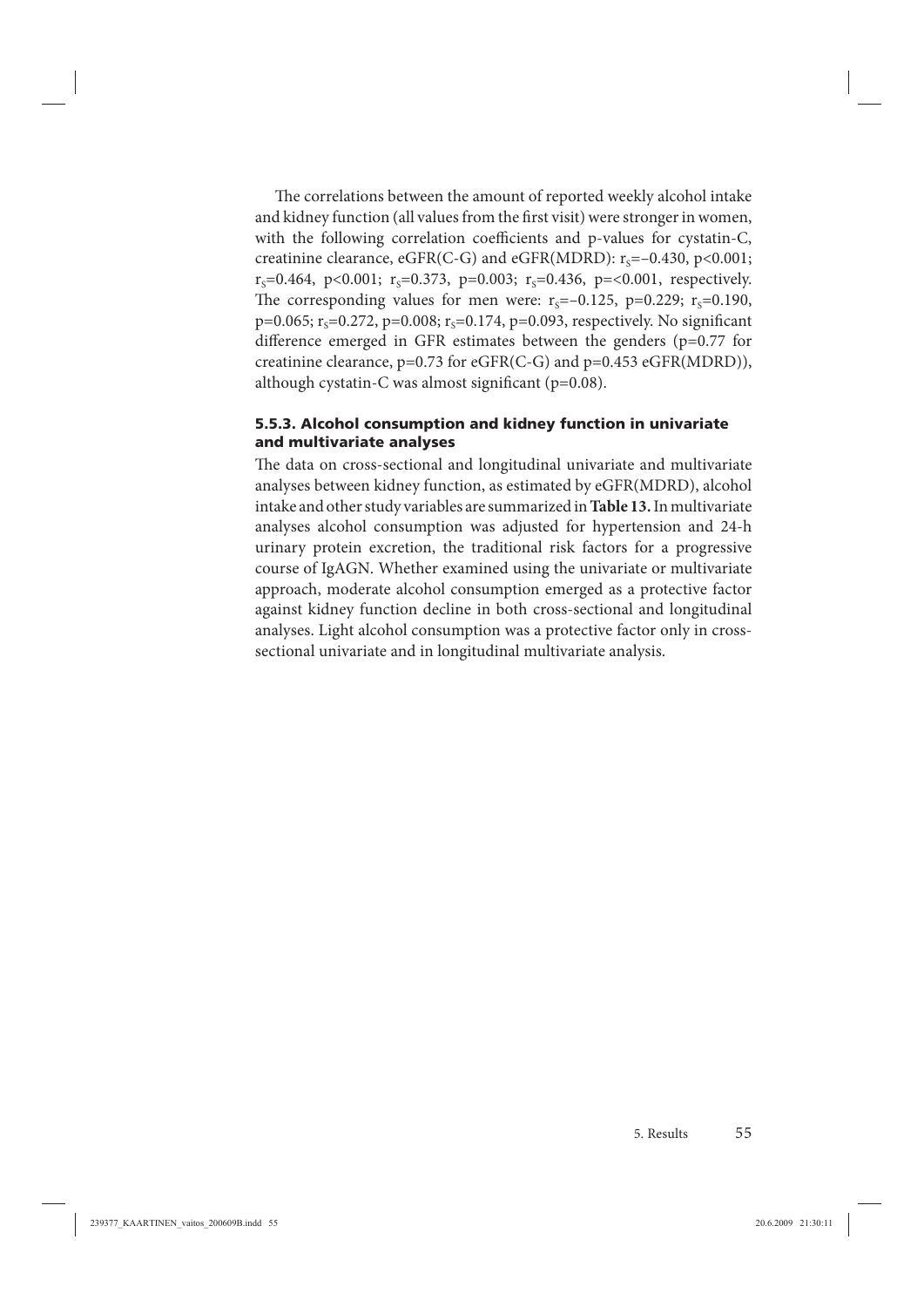**Table 12.** Kidney function and reported weekly alcohol consumption combined with CDT in different alcohol consumption groups and divided by gender. All values are from the 1st visit.  $\,$ The values are expressed as medians and range (in parenthesis).

| All                                         | <b>Abstainers</b><br>$(n=37)$ | Light<br>drinkers<br>$(n=80)$ | Moderate<br>drinkers<br>$(n=25)$ | Heavy<br>drinkers<br>$(n=16)$ | p-value<br>between the<br>groups |
|---------------------------------------------|-------------------------------|-------------------------------|----------------------------------|-------------------------------|----------------------------------|
| Cystatin-C                                  | 0.84                          | 0.74                          | 0.69                             | 0.97                          | < 0.001                          |
| (mg/l)                                      | $(0.55 - 1.73)$               | $(0.44 - 1.88)$               | $(0.44 - 1.13)$                  | $(0.45 - 2.45)$               |                                  |
| Creatinine<br>clearance<br>(ml/min/1.73 m2) | 87<br>$(34-140)$              | 108<br>$(38 - 205)$           | 124<br>$(68 - 221)$              | 93<br>$(30-133)$              | < 0.001                          |
| Cockcroft-Gault                             | 68                            | 77                            | 97                               | 67                            | < 0.001                          |
| (ml/min)                                    | $(20-106)$                    | $(25-186)$                    | $(43 - 208)$                     | $(22-112)$                    |                                  |
| <b>MDRD</b>                                 | 73                            | 83                            | 97                               | 62                            | < 0.001                          |
| (ml/min/1.73 m2)                            | $(22-111)$                    | $(26-164)$                    | $(46 - 165)$                     | $(18-129)$                    |                                  |

| Women                                       | <b>Abstainers</b><br>$(n=20)$ | Light<br>drinkers<br>$(n=40)$ | Moderate<br>drinkers<br>$(n=3)$ | Heavy<br>drinkers<br>$(n=0)$ | p-value<br>between the<br>groups |
|---------------------------------------------|-------------------------------|-------------------------------|---------------------------------|------------------------------|----------------------------------|
| Cystatin-C<br>(mg/l)                        | 0.93<br>$(0.55 - 1.73)$       | 0.67<br>$(0.44 - 1.25)$       | 0.74<br>$(0.67 - 0.93)$         | n.a                          | < 0.001                          |
| Creatinine<br>clearance<br>(ml/min/1.73 m2) | 74<br>$(34-131)$              | 114<br>$(71 - 175)$           | 109<br>$(97-165)$               | n.a                          | 0.002                            |
| Cockcroft-Gault<br>(ml/min)                 | 65<br>$(20-95)$               | 84<br>$(50 - 154)$            | 79<br>$(71 - 82)$               | n.a                          | 0.006                            |
| <b>MDRD</b><br>(ml/min/1.73 m2)             | 66<br>$(22 - 108)$            | 92<br>$(46 - 164)$            | 82<br>$(63 - 132)$              | n.a                          | < 0.001                          |

| Men                                         | <b>Abstainers</b><br>$(n=17)$ | Light<br>drinkers<br>$(n=40)$ | Moderate<br>drinkers<br>$(n=22)$ | Heavy<br>drinkers<br>$(n=16)$ | p-value<br>between the<br>groups |
|---------------------------------------------|-------------------------------|-------------------------------|----------------------------------|-------------------------------|----------------------------------|
| Cystatin-C                                  | 0.78                          | 0.78                          | 0.68                             | 0.97                          | 0.002                            |
| (mg/l)                                      | $(0.55 - 1.65)$               | $(0.53 - 1.88)$               | $(0.44 - 1.13)$                  | $(0.45 - 2.45)$               |                                  |
| Creatinine<br>clearance<br>(ml/min/1.73 m2) | 91<br>$(40-140)$              | 102<br>$(38 - 205)$           | 125<br>$(68 - 221)$              | 93<br>$(30-133)$              | 0.003                            |
| Cockcroft-Gault                             | 74                            | 74                            | 99                               | 67                            | 0.001                            |
| (ml/min)                                    | $(32 - 106)$                  | $(25-186)$                    | $(43 - 208)$                     | $(22-112)$                    |                                  |
| <b>MDRD</b>                                 | 76                            | 77                            | 99                               | 62                            | 0.001                            |
| (ml/min/1.73 m2)                            | $(45-111)$                    | $(26 - 156)$                  | $(46-165)$                       | $(18-129)$                    |                                  |

 $n.a = not available$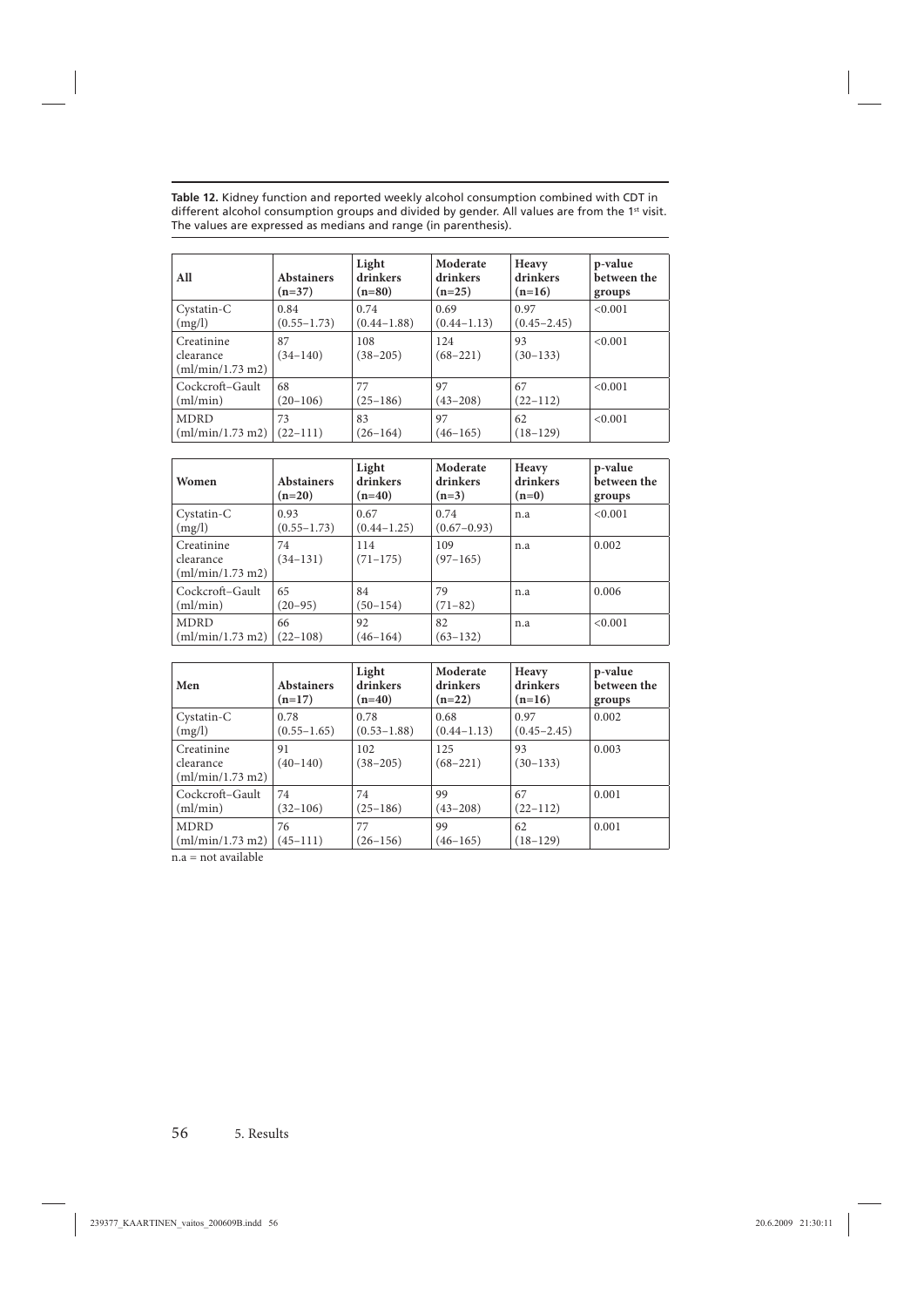| .<br>.<br>.<br>$\sim$ $\sim$ $\sim$ $\sim$ $\sim$ $\sim$ $\sim$ | المادنيدين<br>$\frac{1}{1}$ | Ï                        |
|-----------------------------------------------------------------|-----------------------------|--------------------------|
|                                                                 |                             |                          |
| lable                                                           | $\ddot{\dot{}}$<br>i        | $\overline{\overline{}}$ |

|        |                                     |               |              | MDRD, cross-sectional, n=156-158, cut-off 90 ml/min |                  |                           |         |                  | > 20 % during follow-up | MDRD, longitudinal, n=117, GFR < 90ml/min and reduction |                  |               |         |  |
|--------|-------------------------------------|---------------|--------------|-----------------------------------------------------|------------------|---------------------------|---------|------------------|-------------------------|---------------------------------------------------------|------------------|---------------|---------|--|
|        | Variable                            | Univariate    |              |                                                     | Multivariate     |                           |         | Univariate       |                         |                                                         | Multivariate     |               |         |  |
|        |                                     | ÕŘ            | 95 % CI      | p-value                                             | $\overline{O}R$  | 95 % CI                   | p-value | OR               | 95 % CI                 | p-value                                                 | $\approx$        | 95 % CI       | p-value |  |
| Age    |                                     | $\Xi$         | $1.06 - 1.1$ | < 0.001                                             |                  |                           |         | 1.04             | $1.0 - 1.1$             | 0.024                                                   |                  |               |         |  |
|        | Hypertension                        |               |              |                                                     |                  |                           |         |                  |                         |                                                         |                  |               |         |  |
|        | $\frac{1}{2}$                       | ref           |              |                                                     | ref              |                           |         | ref              |                         |                                                         | ref              |               |         |  |
|        | Yes                                 | 5.0           | $2.4 - 10.1$ | 0.001                                               | 4.6              | $2.1 - 10.0$ $\leq 0.001$ |         | 2.7              | $1.1 - 6.9$             | 0.038                                                   | 1.8              | $0.6 - 5.2$   | 0.279   |  |
|        |                                     |               |              |                                                     |                  |                           |         |                  |                         |                                                         |                  |               |         |  |
| Gender |                                     |               |              |                                                     |                  |                           |         |                  |                         |                                                         |                  |               |         |  |
|        | Male                                | ref           |              |                                                     |                  |                           |         | ref              |                         |                                                         |                  |               |         |  |
|        | Female                              | 0.8           | $0.4 - 1.5$  | 0.435                                               |                  |                           |         | $0.\overline{5}$ | $0.2 - 1.2$             | 0.132                                                   |                  |               |         |  |
|        | Use of alcohol                      |               |              |                                                     |                  |                           |         |                  |                         |                                                         |                  |               |         |  |
|        | Abstainers                          | ref           |              |                                                     | ref              |                           |         | ref              |                         |                                                         | ref              |               |         |  |
|        | Light drinkers                      | 0.4           | $0.2 - 0.97$ | 0.042                                               | $0.\overline{5}$ | $0.2 - 1.2$               | 0.126   | 0.4              | $0.2 - 1.1$             | 0.069                                                   | $0.\overline{3}$ | $0.1 - 0.9$   | 0.024   |  |
|        | Moderate drink-   0.2<br>ers        |               | $0.1 - 0.6$  | 0.005                                               | 0.1              | $0.04 - 0.5$ 0.002        |         | $\overline{0}$   | $0.01 - 0.5$            | 0.01                                                    | 0.03             | $0.003 - 0.3$ | 0.002   |  |
|        | Heavy drinkers                      | 0.8           | $0.2 - 3.3$  | 0.787                                               | $0.\overline{5}$ | $0.1 - 2.3$               | 0.389   | 2.3              | $0.6 - 9.7$             | 0.244                                                   | 1.7              | $0.4 - 7.6$   | 0.492   |  |
|        | 24-h urinary pro-<br>tein excretion | $\frac{1}{2}$ | $1.1 - 3.3$  | 0.027                                               | 1.7              | $0.9 - 3.1$               | 0.093   | 2.4              | $1.4 - 4.3$             | 0.002                                                   | 3.1              | $1.5 - 6.2$   | 0.002   |  |
|        | HDL-cholesterol                     | 0.8           | $0.3 - 1.8$  | 0.536                                               |                  |                           |         | 0.5              | $0.2 - 1.6$             | 0.249                                                   |                  |               |         |  |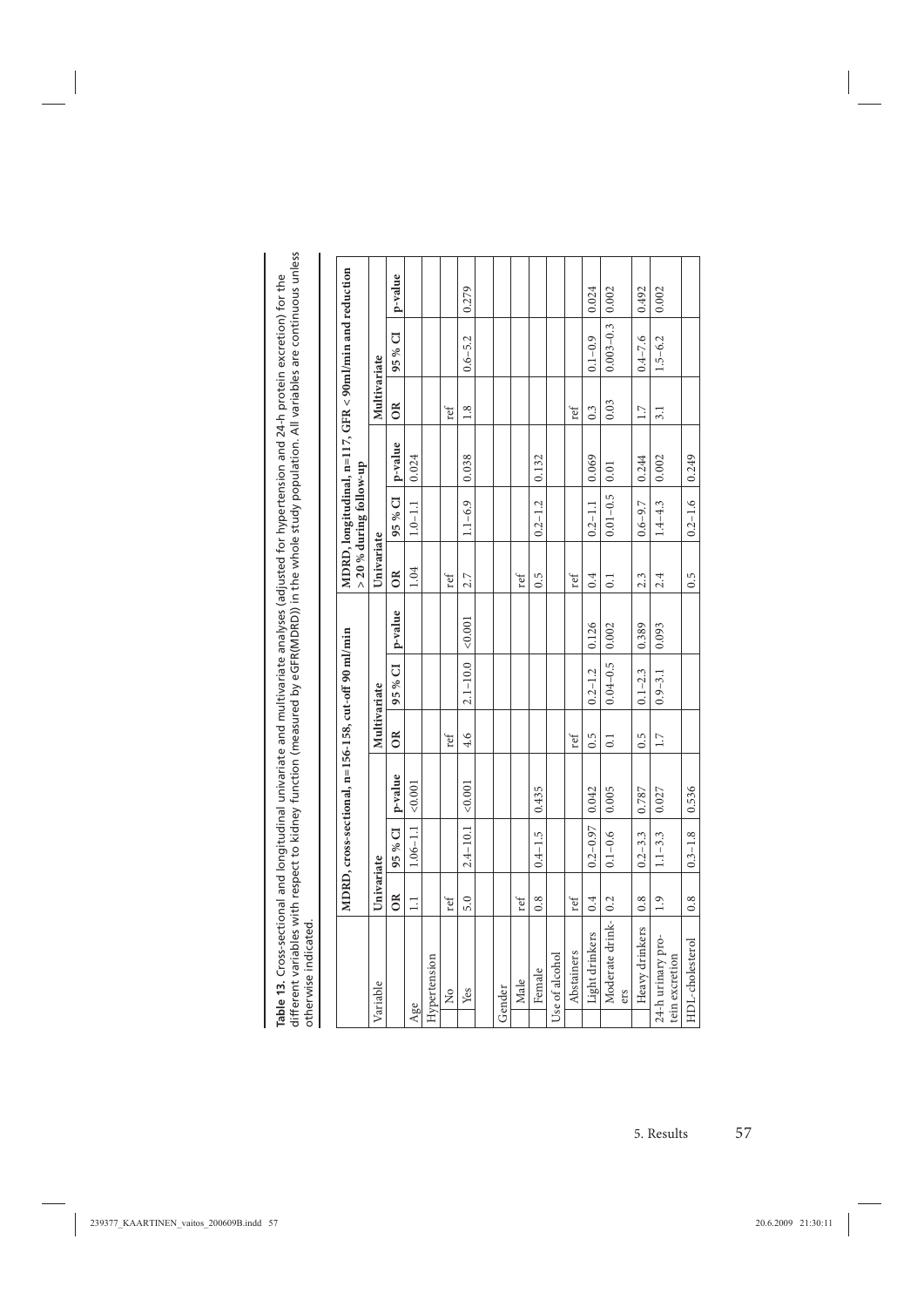When analyses were carried out separately for genders, light alcohol consumption vs. abstinence in women was a protective factor when assessed cross-sectionally (OR 0.1, 95 % CI 0.04–0.57, p=0.006), but not longitudinally. Male moderate drinkers vs. abstainers yielded almost significant results cross-sectionally (OR 0.26, 95 % CI 0.1-1.004, p=0.051) and significant results longitudinally (OR  $0.04$ ,  $95\%$  CI  $0.004-0.34$ ,  $p=0.004$ ). The use of multivariate analyses was not possible due to the low number of outcomes.

# 5.6. Alcohol consumption markers in IgA glomerulonephritis (IV)

In the marker study the population was trichotomized on the basis of reported alcohol consumption; abstainers reported not consuming any alcohol, moderate drinkers consumed 24 (1–170) and heavy drinkers 338 (300–500) grams per week. Men used significantly more alcohol than women (p<0.001) and all heavy drinkers were men.

The results from the various biochemical methods for evaluating alcohol consumption and liver function in the subgroups classified according to self-reported alcohol consumption showed that in male IgAGN patients, drinking status was found to be significantly associated with MCV ( $p <$ 0.001), CDT ( $p < 0.01$ ) and gamma-CDT ( $p < 0.05$ ), but not with any other laboratory variable. In female IgAGN patients none of the tested variables was associated with alcohol consumption **(Table 14)**. In IgAGN patients the levels of anti-adduct IgA were significantly higher than those in the healthy controls both in men ( $p < 0.001$ ) and in women ( $p < 0.001$ ) and were elevated in 63 % of patients. However, the titers were not found to be associated with drinking status **(Figure 3)**. In the control population, all biomarkers and anti-adduct IgA levels were found to vary according to drinking status in men and all other variables except ALT (p=0.090) and anti-adduct IgA (p=0.099) also in women.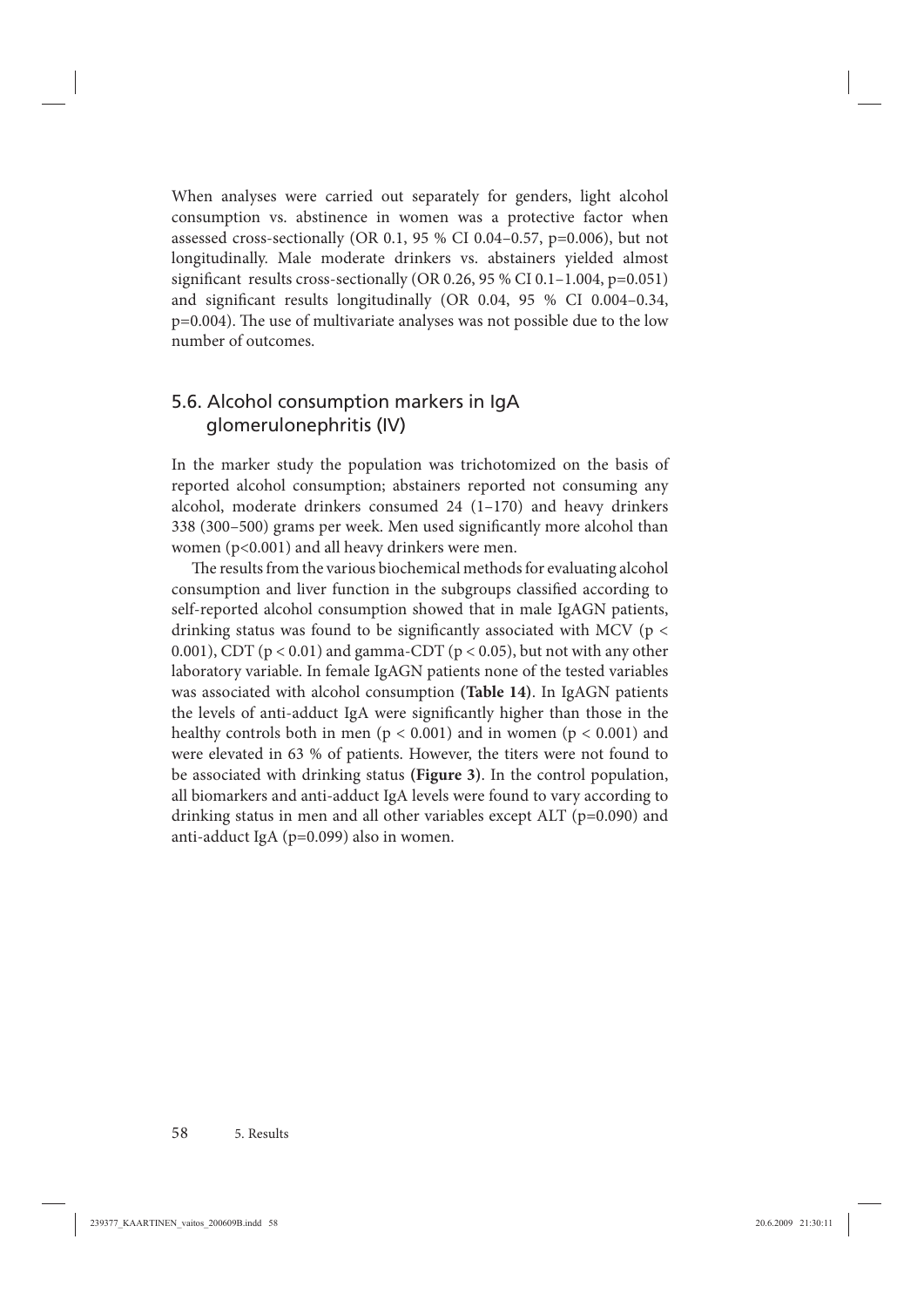Table 14. Clinical and laboratory characteristics of patients with IgAGN and controls divided into subgroups according to gender and self-reported alcohol<br>consumption. The values are expressed as medians and range (in pare aminotransferase, ALT= alanine aminotransferase, ALP= alkaline phosphatase, CDT= carbohydrate-defi cient transferrin, Gamma-CDT= combination marker derived consumption. The values are expressed as medians and range (in parenthesis). MCV=mean corpuscular volume, GGT= gamma-glutamyl transferase, AST= aspartate **Table 14.** Clinical and laboratory characteristics of patients with IgAGN and controls divided into subgroups according to gender and self-reported alcohol from GGT and CDT.

|                       | Men                         |                   |                   |             | Women            |                   |                  |            |
|-----------------------|-----------------------------|-------------------|-------------------|-------------|------------------|-------------------|------------------|------------|
|                       | Abstainers                  | Moderate drinkers | Heavy drinkers    | p-value     | Abstainers       | Moderate drinkers | Heavy drinkers   | p-value    |
| MCV(f)                |                             |                   |                   |             |                  |                   |                  |            |
| IgAGN patients        | 90 (85-95)                  | $91(85 - 101)$    | $99(91 - 107)$    | ${}< 0.001$ | 91 (84-97)       | $91(71 - 102)$    |                  | 0.683      |
| Controls              | 91 (85-97)                  | $93(85-103)$      | $96(86 - 107)$    | < 0.001     | 91 (83-94)       | $91(83-97)$       | 94 (87-101)      | $< 0.05$   |
| GGT <sub>(U/I)</sub>  |                             |                   |                   |             |                  |                   |                  |            |
| IgAGN patients        | $32(15-71)$                 | $31(9-223)$       | 47 (19-2000)      | 0.358       | $22(9-98)$       | $21(9-81)$        |                  | 0.833      |
| Controls              | $26(14-47)$                 | $24(15-80)$       | $92(21 - 2078)$   | < 0.001     | $18(11-33)$      | $16(11-42)$       | 58 (31-607)      | $< 0.001$  |
| AST <sub>(UJ)</sub>   |                             |                   |                   |             |                  |                   |                  |            |
| IgAGN patients        | $22(10-36)$                 | $22(9 - 88)$      | 29 (17-126)       | 0.240       | $18(11-33)$      | $16(9-41)$        | I.               | 0.242      |
| Controls              | $24(20-42)$                 | $27(17 - 56)$     | 51 (19-213)       | < 0.001     | $23(16-36)$      | $21(16-28)$       | $43(25 - 152)$   | $< 0.001$  |
| ALT (U/I)             |                             |                   |                   |             |                  |                   |                  |            |
| IgAGN patients        | $\widehat{+}$<br>$14(11-1)$ | $16(10-86)$       | $22(21-22)$       | 0.272       | $12(10-13)$      | $16(13-21)$       | I                | 0.223      |
| Controls              | $22(14-52)$                 | $28(15-63)$       | 53 (11 – 275)     | < 0.001     | $21(13-40)$      | $19(11-38)$       | $32(13 - 128)$   | 0.090      |
| ALP (U/I)             |                             |                   |                   |             |                  |                   |                  |            |
| IgAGN patients        | 30)<br>64 (47-1             | $65(6 - 119)$     | 64 (38-105)       | 0.955       | $56(23 - 137)$   | $51(7-113)$       | I.               | 0.474      |
| Controls              | $60(48 - 87)$               | 58 (37-103)       | 76 (22 – 201)     | < 0.001     | 56 (40-86)       | $45(33 - 76)$     | 88 (46-167)      | $< 0.001$  |
| $CDT(\%)$             |                             |                   |                   |             |                  |                   |                  |            |
| IgAGN patients        | (0.5)<br>$1.2(1.0 -$        | $1.3(0.9-4.3)$    | $2.3(1.6-3.1)$    | ${}< 0.01$  | $1.2(0.8 - 1.7)$ | $1.2(0.8-1.7)$    |                  | 0.676      |
| Controls              | (6.1)<br>1.3(1.2)           | $1.5(1.2 - 1.9)$  | $2.5(0.9 - 11.2)$ | < 0.001     | $1.5(1.4-1.8)$   | $1.5(1.2-1.9)$    | $3.8(1.3 - 6.3)$ | $< 0.01$   |
| Gamma-CDT             |                             |                   |                   |             |                  |                   |                  |            |
| IgAGN patients        | 3.8)<br>3.0(2.2)            | $3.2(2.1-6.1)$    | $4.0(3.4 - 7.0)$  | ${}< 0.05$  | $2.7(1.7-4.3)$   | $2.6(1.9-3.8)$    |                  | 0.430      |
| Controls              | 3.9)<br>$2.9(2.4 -$         | $3.2(2.5-3.9)$    | $4.9(3.1 - 7.5)$  | < 0.001     | $2.8(2.4 - 3.3)$ | $2.8(2.5-3.3)$    | $5.0(3.3 - 7.5)$ | $< 0.001$  |
| IgA(g/I)              |                             |                   |                   |             |                  |                   |                  |            |
| IgAGN patients        | (6.3)<br>3.7(2.2)           | $3.4(0.9 - 7.7)$  | $4.9(3.6-8.3)$    | ${}< 0.05$  | $3.3(1.6 - 6.6)$ | $2.6(1.2 - 5.4)$  |                  | ${}< 0.05$ |
| Controls              | (5.5)<br>2.3(1.2)           | $2.1(1.0-3.2)$    | $2.8(1.4 - 5.7)$  | ${}< 0.05$  | $1.7(0.9 - 3.7)$ | $1.9(0.6-3.3)$    | $2.9(1.6-6.5)$   | $< 0.01$   |
| Anti-adduct IgA (U/I) |                             |                   |                   |             |                  |                   |                  |            |
| IgAGN patients        | $-768$<br>200 (82           | $124(0-979)$      | $215(74-618)$     | 0.127       | 163 (92-1153)    | $218(27-618)$     |                  | 0.673      |
| Controls              | $24(0 - 108)$               | 43 (0-244)        | $87(0 - 875)$     | $< 0.01$    | $52(0-286)$      | $70(0-213)$       | $136(23 - 461)$  | 0.099      |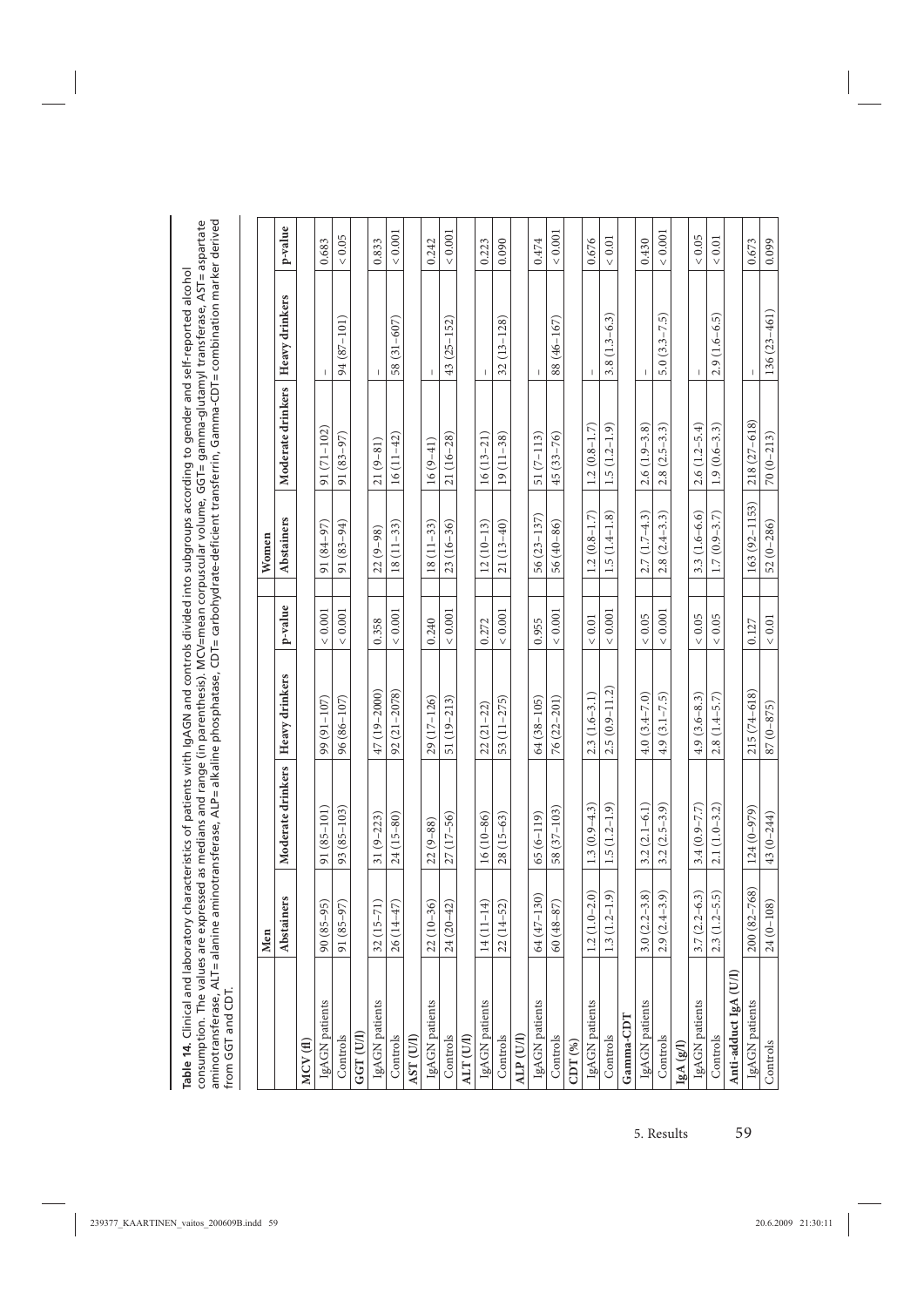**Figure 3.** IgA titers of antibodies against acetaldehyde adduct in IgAGN patients and healthy controls classified into subgroups according to gender and drinking status. In male healthy controls the titers were significantly higher in heavy drinkers than in moderate drinkers and abstainers. When comparing only moderate drinkers and abstainers, the difference was nearly significant ( $p=0.054$ ). The comparisons between healthy females as well as between IgAGN patients were not significant. Lines indicate medians and significant comparisons are marked with p-value.



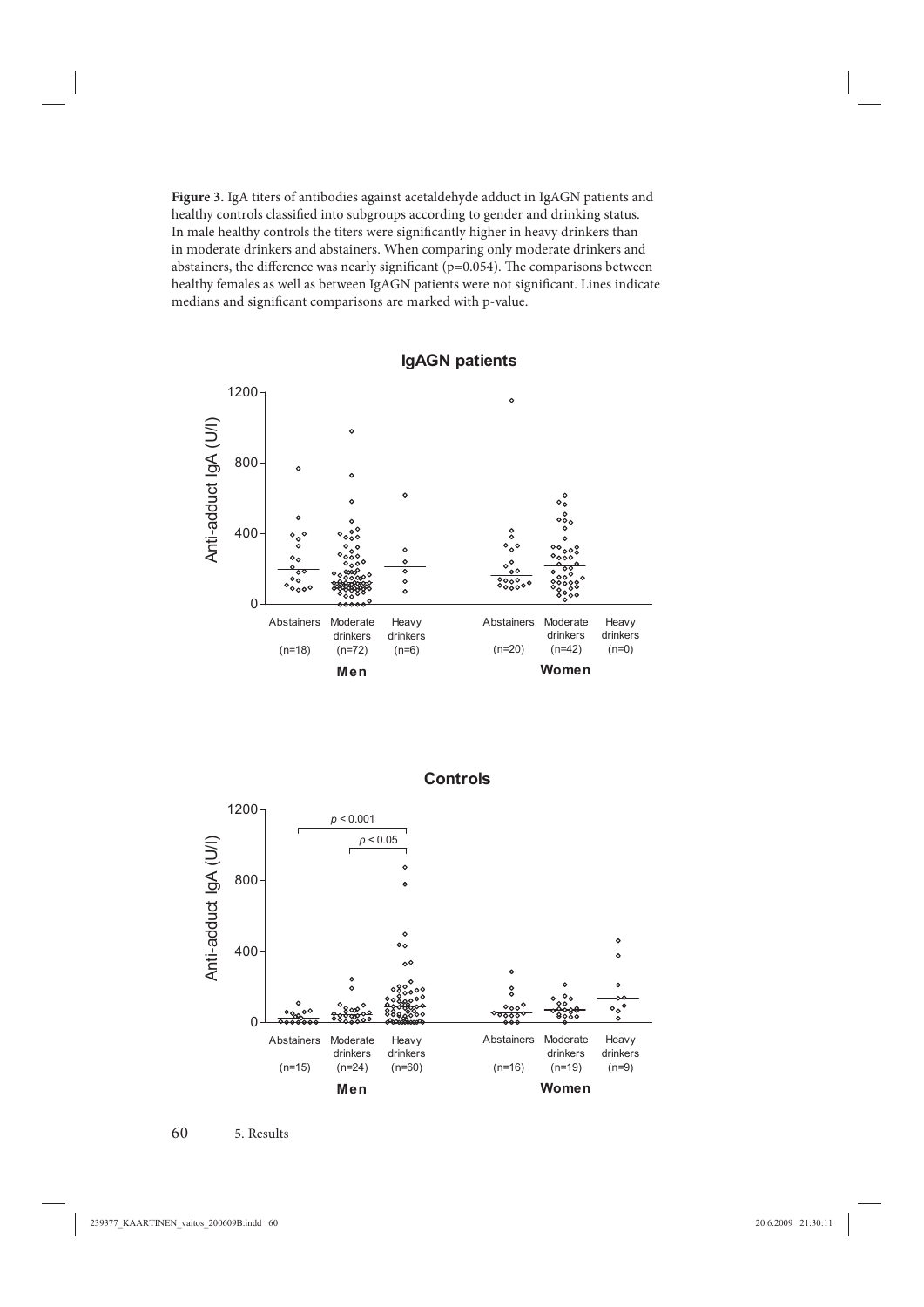# **6. DISCUSSION**

### 6.1 Patient characteristics

The population described here comprised IgAGN patients with conditions ranging from normal kidney function to severe kidney dysfunction, including ESRD. Of the original population 63 % were men and IgAGN is reported to have male predominance (Chan and Trachtman 2006). IgAGN occurs at any age with the usual clinical onset before the fourth decade of life (Donadio 2001, Berthoux et al. 2008) and in this cohort almost half of the patients had been diagnosed before that age.

### 6.2. Estimates of kidney function

Serum cystatin-C is considered a more reliable indicator of kidney function than serum creatinine and the estimates of glomerular filtration derived from it (Dharnidharka et al. 2002, Laterza et al. 2002). To enhance the credibility of the results several GFR estimates were used, including creatinine clearance, eGFR(MDRD) and eGFR(C-G). Creatinine clearance is regarded as more sensitive than serum creatinine measurement in detecting renal dysfunction, but it requires timed urine collection and is thus more laborious and sometimes inaccurate (Lamb et al. 2005). As eGFR(MDRD) is now widely used in clinical practice (Lamb et al. 2005), it was also included in this series as well and the original six-variable equation was chosen as serum albumin and urea were available. There have also been doubts that the plasma level of cystatin-C is influenced by factors other than renal function, and one study has suggested that CRP may be independently associated with cystatin-C level even after adjusting for creatinine clearance (Knight et al. 2004). Kidney function was therefore also assessed using creatinine clearance in the inflammation study (II).

### **6.2.1. Defi nition of progression and rate of progression**

The definition of progression was based on changes in serum cystatin-C levels (I,II) and eGFR(MDRD) levels (III). Progressive IgAGN was defined as an elevation of serum cystatin-C above the normal level and > 20% elevation of the serum cystatin-C concentration during the follow-up **(I,II)**. The 20 % addition was implemented in order to avoid misclassification of patients with elevated cystatin-C values but nevertheless stable disease.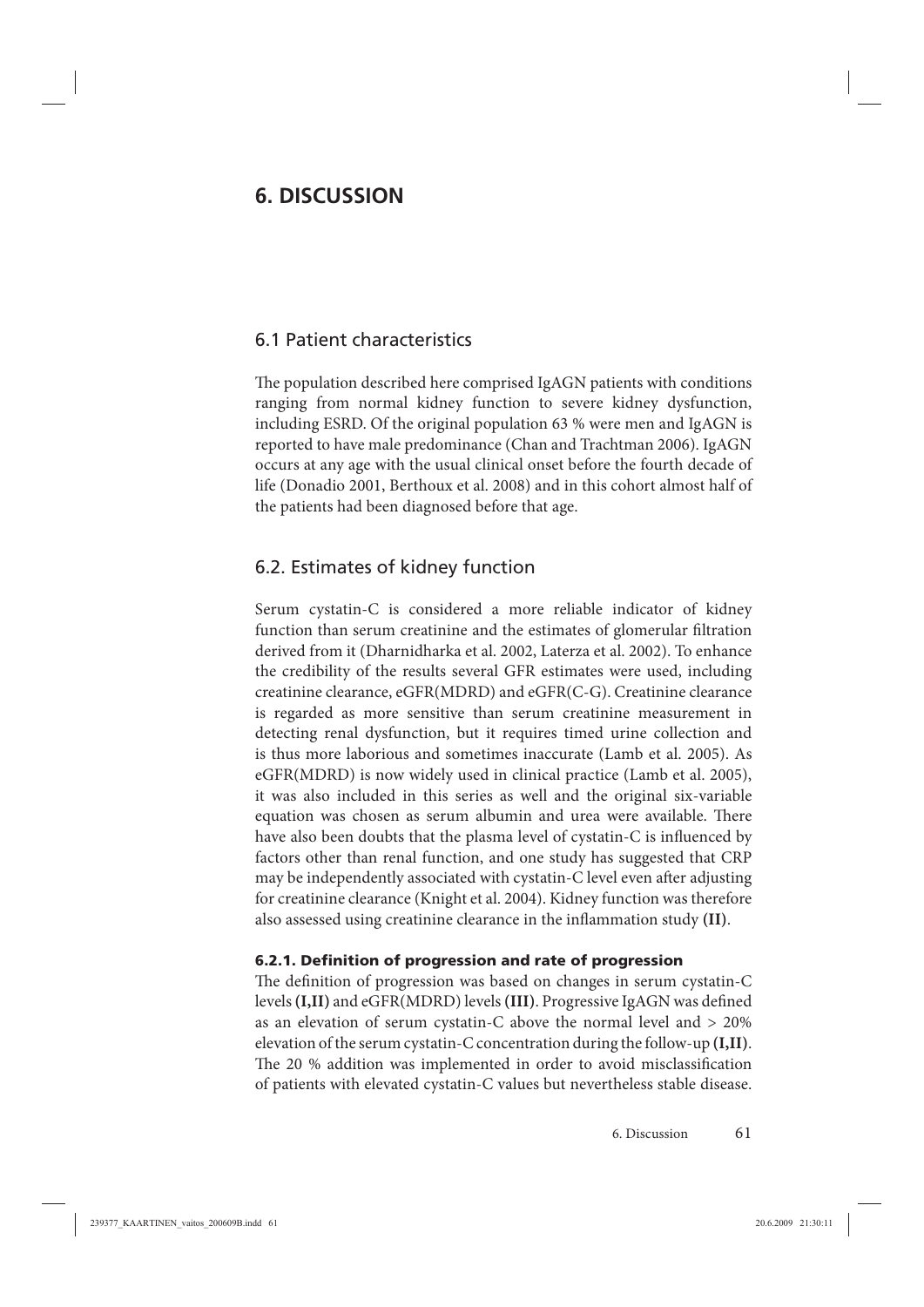Analogously, progressive IgAGN was defined as  $eGFR(MDRD) < 90$  ml/  $\min/1.73 \text{ m}^2$  and  $> 20\%$  reduction in eGFR(MDRD) during the follow-up (III). Both 60 and 90 ml/min/1.73  $m^2$  cut-off values are used in publications, 60 ml/min/1.73 m2 mostly with population studies (Sechi et al. 2002, Fox et al. 2005, Kurella et al. 2005, Satirapoj et al. 2005).What is to be considered a change in GFR sufficient to be regarded as progressive may be a matter of debate. However, in other publications the same level (20 %) has been used (Syrjänen et al. 2000, Rauta et al. 2002).

The median time from the diagnostic renal biopsy was 16 years at the second visit and almost all had been diagnosed at least 10 years prior to that visit. ESRD had developed in 7 % and impaired renal function of some magnitude in 22 % by that time. The number of progressive patients varied according to the GFR estimate used, being 19.5 % and 30.8 % with cystatin-C and eGFR(MDRD), respectively. In another Finnish study slightly worse figures have been noted, as ESRD developed in 9.7 % of the patients after a mean follow-up of 9.1 years. However, the proportion of progressive patients was 31 %, which is approximately the same as in this series (Rauta et al. 2002). ESRD is described as developing in 25–30 % of patients within 20–25 years from presentation (Barratt and Feehally 2006) and 10-year renal survival varies between 57–94 % (D'Amico 2004), thus the patient cohort in this thesis had reasonably well preserved renal function.

### 6.3. Insulin resistance in IgA glomerulonephritis

Various techniques have previously been utilized to assess insulin resistance and glucose tolerance in studies involving IgAGN patients (Kaneshige et al. 1983, Stenvinkel et al. 1995, Fliser et al. 1998, Kato et al. 2000, Eiro et al. 2003, Kielstein et al. 2003). There is considerable variation regarding the cut-off point for patients to be defined either as insulin-resistant or insulin-sensitive using the HOMA-IR method (Monzillo and Hamdy 2003), for which reason this was examined as a continuous variable in the present study. As glucose tolerance test or clamp were not feasible in the present study design, the fasting insulin values and HOMA-IR were used to assess insulin resistance.

Most earlier studies on insulin resistance in mild to moderate renal insufficiency have included patients with a variety of kidney diseases, and the number of IgAGN patients in many of the reports is rather low (Kaneshige et al. 1983, Stenvinkel et al. 1995, Fliser et al. 1998, Kato et al. 2000, Eiro et al. 2003, Kielstein et al. 2003). None of the previous studies provides follow-up information concerning the progression of IgAGN in relation to insulin levels. A recent Japanese report covering solely IgAGN patients found no relationship between insulin resistance and renal function (measured using ccl and serum creatinine), but showed an association between insulin resistance and hypertension (Eiro et al. 2003). In the study in question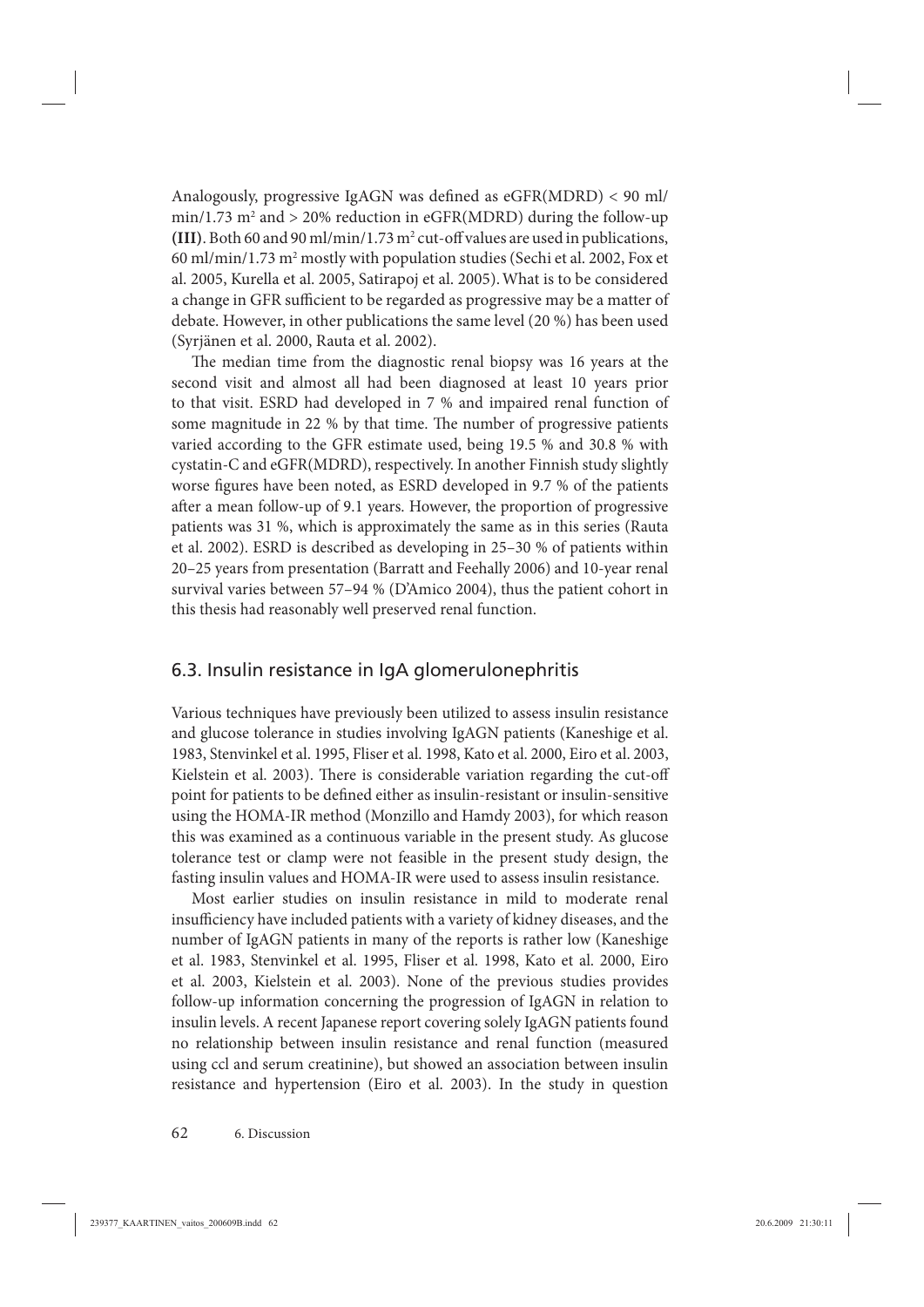insulin resistance was assessed using HOMA-IR, and insulin values were also reported as continuous variables. However, the study design was a crosssectional, which may well explain the discrepancy when compared to the present results. It is possible that the influence of insulin resistance on the progression of IgAGN only becomes evident in the course of the time, and is easily hidden beneath other stronger variables (hypertension, proteinuria, age). However, it must be noted that a thorough multivariate analysis was not possible here due to the low number of outcomes, and when insulin resistance markers were adjusted for the presence of hypertension or proteinuria, the result was no longer significant.

BMI was not associated with the progression of IgAGN and the BMIs of the progressive and stable groups in the present series were similar. Two previous studies report that BMI at the time of diagnosis was significantly higher in the progressive group (Syrjänen et al. 2000, Bonnet et al. 2001). The differences in the results may be explained by the different time scales involved, as the patients in the present study were not assessed at diagnosis but approximately 11 and 16 years after the renal biopsy.

The characteristic components of the metabolic syndrome correlated significantly with insulin values also in the present IgAGN cohort. The risk of atherosclerosis is known to be increased in both patients with the metabolic syndrome and patients with impaired kidney function, while hyperinsulinemia itself has been implicated as an independent risk factor for cardiovascular disease (Stout 1985). It has also been postulated that similar mechanisms lie beneath the development of atherosclerosis and glomerulosclerosis, thus linking these two phenomena (Diamond 1991). As a significant association was found between elevated insulin as well as HOMA-IR values and the progression of IgAGN, one possible mechanism could be the analogous underlying pathophysiology in atherosclerosis and glomerulosclerosis.

In conclusion, the results here show that insulin resistance may be associated with the progression of IgAGN. Insulin might be used as an additive tool when evaluating the metabolic profile in these patients. It may well be that the findings are not limited to patients with IgAGN but can more likely be applied to a variety of proteinuric kidney diseases. However, further studies are needed to confirm whether an independent relationship exists between insulin resistance and progression of IgAGN.

### 6.4. Inflammatory markers

#### **6.4.1. CRP in IgA glomerulonephritis**

So far only five reports have been published on CRP in IgAGN, with follow-up times ranging from one to seven years. The majority of the studies in question do not favor a significant relationship between CRP and kidney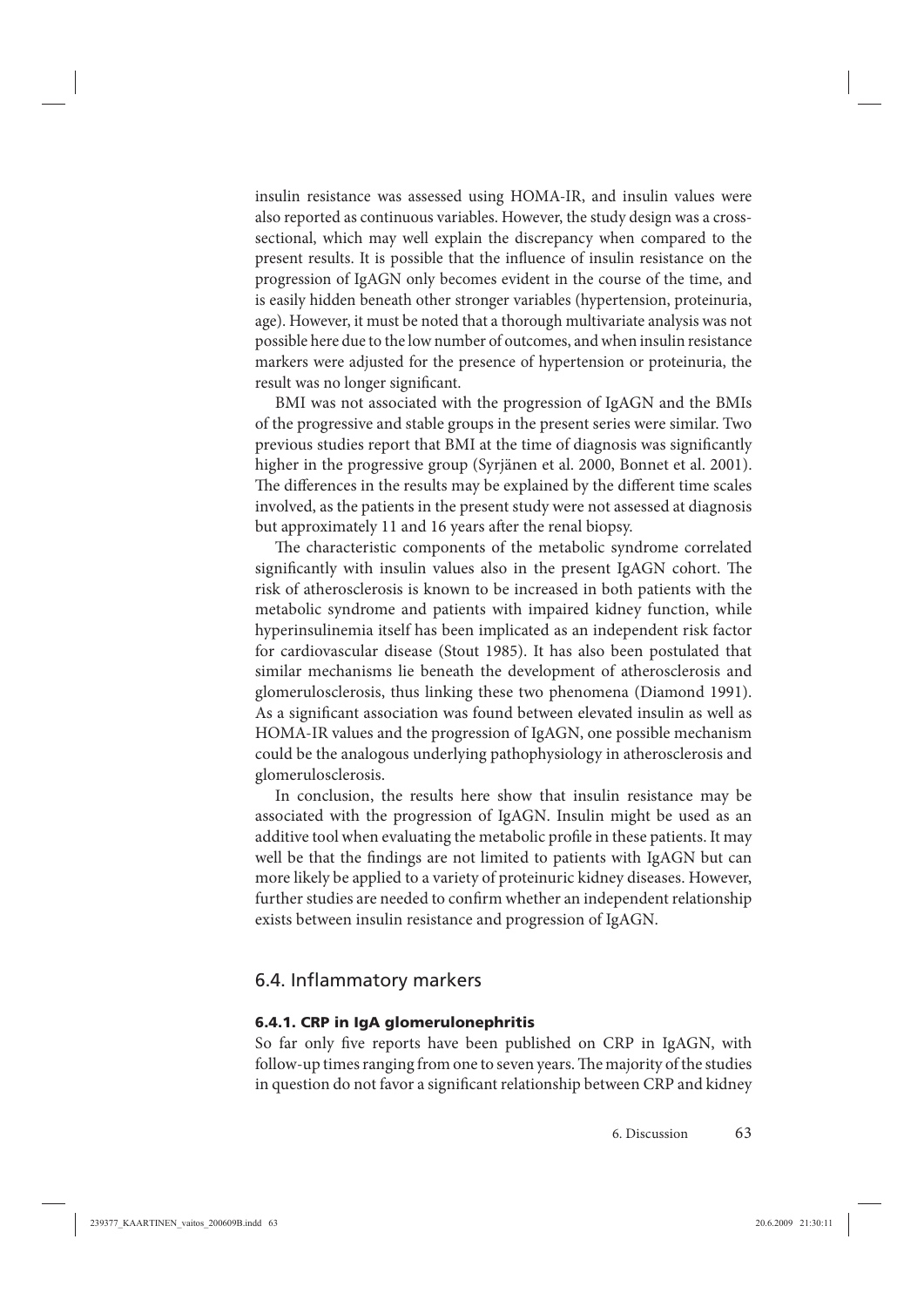function or progression of IgAGN, although progressive patients seem to have higher levels of inflammation compared to stable patients or healthy control populations. The oldest report has no ultra- or high sensitive CRP assay (Tencer et al. 1995), in contrast to the other publications.

CRP was significantly linked with the progression of IgAGN in this series, whether kidney function was assessed using cystatin-C or creatinine clearance. The discrepancy over against other publications might partly be explained by the different estimates of GFR and follow-up times as well as the number of patients involved. Also several components of the metabolic syndrome (SBP, BMI, waist circumference, HDL, TG, insulin, urate) correlated with CRP, thus confirming previous observations from a non-renal population in the IRAS study (Festa et al. 2000) and observations in IgAGN patients (Nelson et al. 2005). However, whether the observed minor elevations of CRP signify only inflammation remains unclear. A recent review suggests that the presence of distressed cells rather than inflammation might be the stimulus for C-reactive protein production in several medical conditions (Kushner et al. 2006). Distressed renal cells could perhaps act in the same way, causing minor elevations of serum CRP.

#### **6.4.2. Serum albumin in IgA glomerulonephritis**

Serum albumin along with kidney function at presentation is a strong predictor of renal survival in IgAGN and this cannot be explained solely as a consequence of urinary protein excretion, as both serum albumin and proteinuria seem to have an independent role (Johnston et al. 1992, Bailey et al. 1994). The results in the present study also show that serum albumin was a significant predictor even after adjustment for daily proteinuria, and it is of note that the patients were also not heavily proteinuric. Serum albumin and urinary 24-h protein excretion did not even significantly correlate, although a significant inverse correlation between serum albumin and overnight urinary albumin excretion was found. Since serum albumin is also a negative acute-phase reactant (Kalantar-Zadeh et al. 2003, Black et al. 2004), it could have dual actions as a progression marker.

One Finnish study has shown that among patients in the better GFR group ( $\geq 85$  ml/min) at presentation, serum albumin was a significant predictor of renal survival in univariate analysis; this finding was however explained by the significant correlation between serum albumin and urinary protein excretion (Rauta et al. 2002).

### **6.4.3. Serum IL-6 in IgA glomerulonephritis**

There are more reports assessing urinary than serum IL-6 levels with respect to the prognosis of IgAGN. A French group has reported serum cytokines as having no correlation with the decline in GFR, although serum IL-6 levels were higher in IgAGN compared to healthy controls and decreased significantly after immunoglobulin therapy (Rostoker et al.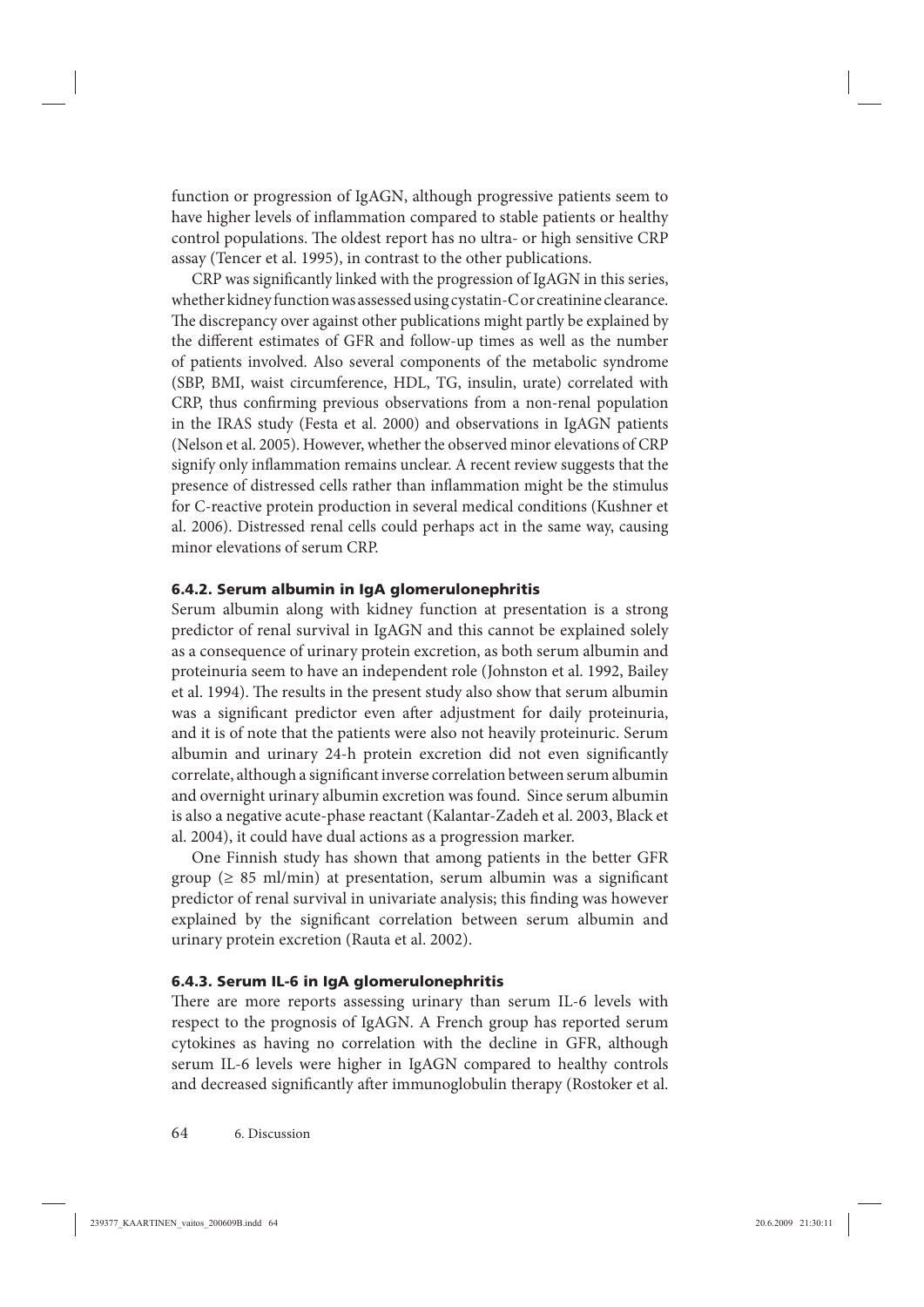1998). The present findings support these results, as serum IL-6 was the only inflammatory variable studied which was not significantly associated with progression.

#### **6.4.4. WBC in IgA glomerulonephritis**

In the present study WBC was significantly associated with IgAGN progression, although adjustments for other variables weakened the significance. In another report, WBC was significantly higher in IgAGN compared to healthy matched controls, but no other information concerning this variable was given (Nelson et al. 2005).

In conclusion, the results presented in this study show that several inflammatory variables, serum albumin, CRP and WBC, were associated with the progression in IgAGN. Whether they have an independent role remains unclear, since due to the low number of outcomes an extensive multivariate assessment was not possible. IL-6 seemed to be an insignificant factor with respect to progression.

## 6.5. Effect of alcohol consumption in IgA glomerulonephritis

The results presented here constitute the first report on the link between alcohol consumption and kidney function in established IgAGN. The present data indicated the best kidney function in those with moderate alcohol consumption, while abstainers and heavy drinkers showed somewhat lower GFR. In multivariate analyses moderate alcohol consumption seemed to be a significant factor for better GFR when adjusted for hypertension and proteinuria. The follow-up data confirmed the finding from the crosssectional approach and revealed that both light and moderate alcohol consumption are associated with a possible beneficial influence on the progression of IgAGN. The present data are also in accord with previous findings from cross-sectional studies (Kubo et al. 1999, Chung et al. 2005, Noborisaka et al. 2007) and with observations from follow-up studies (Knight et al. 2003, Schaeffner et al. 2005, Yamagata et al. 2007, Kronborg et al. 2008, Reynolds et al. 2008).

In the present study kidney function was assessed using four different methods. In a previous study from Taiwan very different results were obtained with different kidney filtration estimates. With serum creatinine, no significant differences were to be found between alcohol consumption groups, whereas with the other estimates (eGFR(C-G) and eGFR(MDRD)) significant changes were noted (Chung et al. 2005).

Taken together, the present data showed a significant association between moderate alcohol intake and better preserved GFR in IgAGN. Future studies appear warranted to examine the pathogenic and prognostic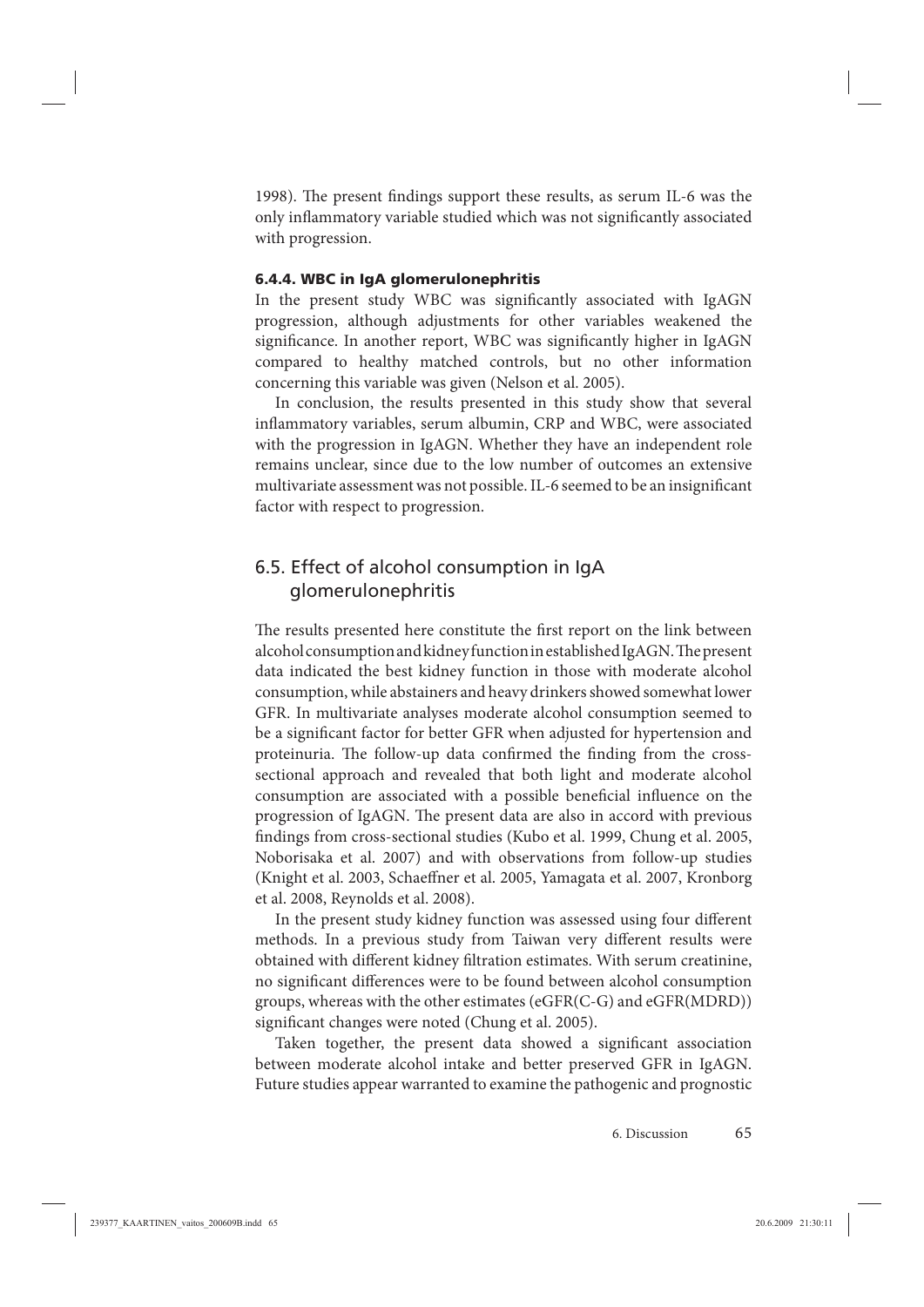implications of such findings. Even if future prospective trials were to show a similar beneficial effect of moderate alcohol consumption, there still remains the question of the safe level of use, which might even be different for various kidney diseases and for men and women.

# 6.6. Assessments of alcohol consumption in IgA glomerulonephritis

Most studies on alcohol drinking habits are based on self-reported levels of consumption. In study **IV** here, the majority of IgAGN patients were either abstainers or moderate drinkers, and their ethanol consumption profiles therefore differed markedly from typical alcoholic or general populations, which have previously been addressed in studies on alcohol biomarkers. The prevalence of abstainers (23 % in **III** and 24 % in **IV**) was markedly higher than that in the general Finnish population (10 %) of corresponding age and sex (Halme et al. 2008). Similarly, the prevalence of individuals exceeding the levels of hazardous drinking (10 % in **III** and 4 % in **IV**) was lower than expected from the population in general (15 %).

A wide variety of well-established biomarkers of alcohol abuse were analysed to increase the credibility of the results in the alcohol consumption study **(III)** and to gather information on the most useful methods for assessing alcohol consumption in IgAGN **(IV)**. Ten male IgAGN patients were found (one in the abstainer, four in the light and five in the moderate consumption group) in whom CDT was above the upper normal limit, possibly indicating underreporting of alcohol consumption. Underreporting alcohol intake is particularly common in health care settings, especially among women (Seppä et al. 1994, Lappalainen-Lehto et al. 2005). With this in mind a combination of CDT measurements together with the reported amounts of consumed alcohol was used in the analyses **(III)**. The advantage of CDT over other markers of alcohol abuse is its high specificity and false-positive results are rare (Stibler et al. 1988, Stibler 1991, Niemelä 2007).

The alcohol marker study in this series (IV) is the first publication on the association between alcohol consumption and IgA immune response to ethanol metabolites in patients with IgAGN. Studies on specific IgA responses appear particularly interesting, since IgAGN is known to involve specific derangements in the IgA system (Barratt et al. 2007b). Interestingly, the levels of anti-adduct IgA in this population were substantially higher than those in healthy controls. It is possible that among IgAGN patients there is an enhanced individual susceptibility to the firing of an IgA immune response even at fairly low levels of alcohol intake, and analogously, previous studies on immune responses to oral polio vaccine show that IgAGN patients respond to vaccination with an augmented IgA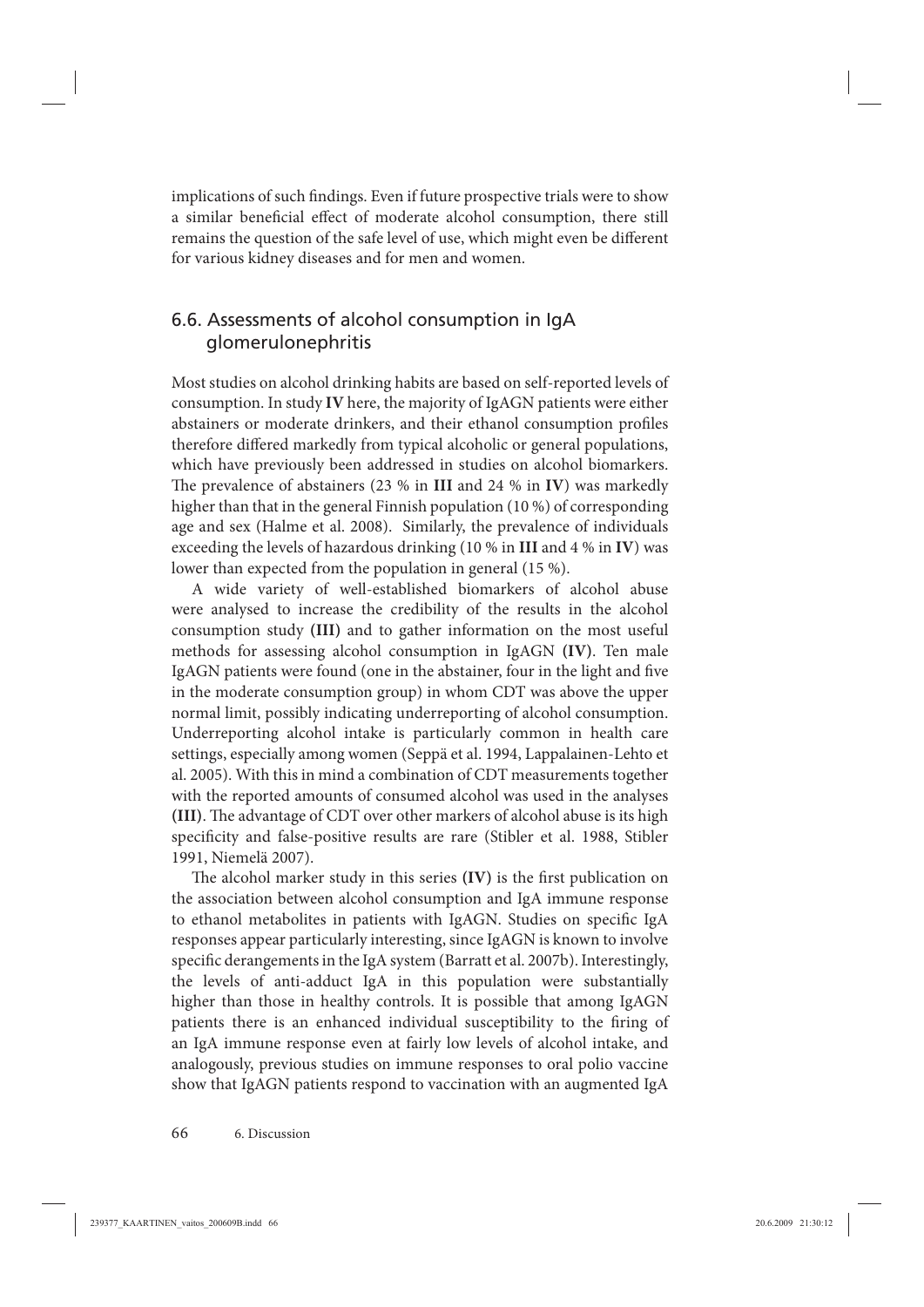antibody increase (Leinikki et al. 1987). Besides alcohol consumption, there may also be endogenous acetaldehyde and endotoxin production by gastrointestinal bacterial flora which might contribute to acetaldehyde levels, adduct formation and mucosal immune responses (Riveros-Rosas et al. 1997, Homann et al. 2000, Stickel et al. 2002, Latvala et al. 2005).

It is not clear whether these immune responses represent protective or harmful mechanisms. In the light of previous data on the sequence of events leading from excessive ethanol intake to advanced liver disease, it is argued that the early-phase antibody responses to ethanol-induced antigens could reflect regulation of tissue damage and immune protection mechanisms (Latvala et al. 2005). Anti-adduct IgA antibodies may contribute to the exclusion and neutralization of antigens resulting from the chemical modifications of proteins (Koskinas et al. 1992, Klassen et al. 1995). Antiadduct IgA levels normalize at an average rate of 3 % per day after alcohol ingestion has ceased, the mean time required for normalization being approximately one month (Hietala et al. 2006b).

The amount of alcohol consumed prior to IgAGN diagnosis was unknown in the studied population. Studies with experimental animals have indicated that six weeks' chronic ethanol intake leads to the development of experimental IgAGN, characterized by mesangial expansion and intense IgA deposition in approximately 60 % of the population (Smith et al. 1990, Amore et al. 1994).

# 6.7. Influence of gender on alcohol studies in IgA glomerulonephritis

Gender is known to be a significant confounding factor in studies on immunological responses, although the specific underlying mechanisms involved have remained unclear. It is postulated that sex hormones play a role in the regulation of the immune responses and that inflammatory and immune responses are stronger in females than in males (Kovacs and Messingham 2002). In the alcohol marker study **(IV)** the immune response to protein adduct gave higher values in women, whereas no significant difference was found between genders in the estimates of kidney function. Based on the present data **(III)** it also appeared that sex may be a significant determinant in the effects of alcohol on GFR. Women showed stronger correlations between alcohol consumption and GFR, despite the fact that they consumed lower actual amounts of alcohol than men. Women seemed to report the amount of consumed alcohol more reliably, as was evident from the results from alcohol biomarker measurements. As seen in patients with cardiovascular diseases (Tolstrup and Grønbaek 2007), the safe and possibly protective levels of alcohol intake in respect of kidney function may also differ between men and women.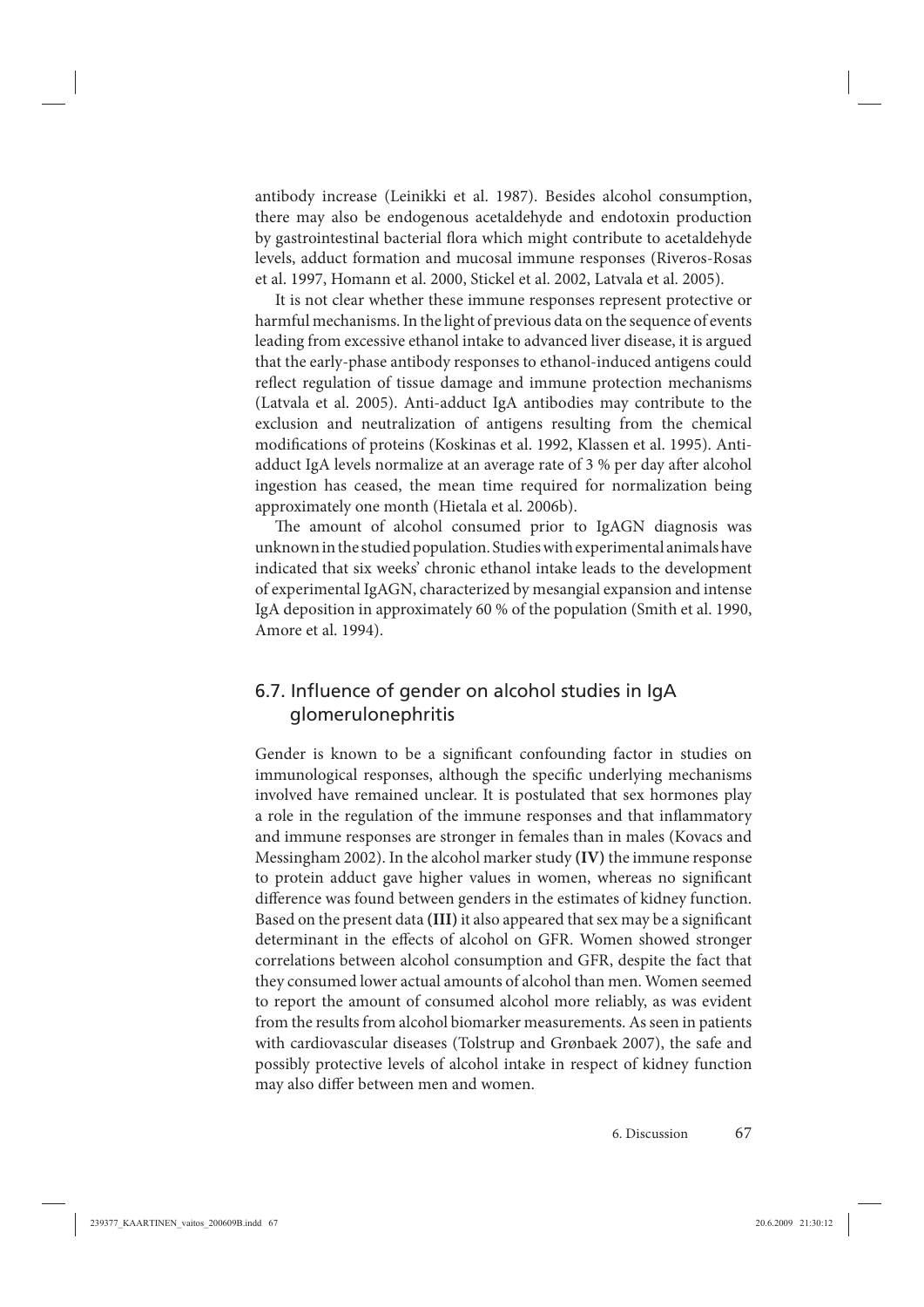To conclude, the results showed high levels of anti-adduct IgAs in IgAGN patients, which, however, were not associated with the levels of selfreported alcohol consumption. Other markers (CDT, MCV and gamma-CDT) should therefore be used in the evaluation of alcohol consumption in such a patient population. Future studies are warranted to establish the significance of anti-adduct IgA immune response and its possible relationship with the aberrant protein glycosylation profiles described in IgAGN patients.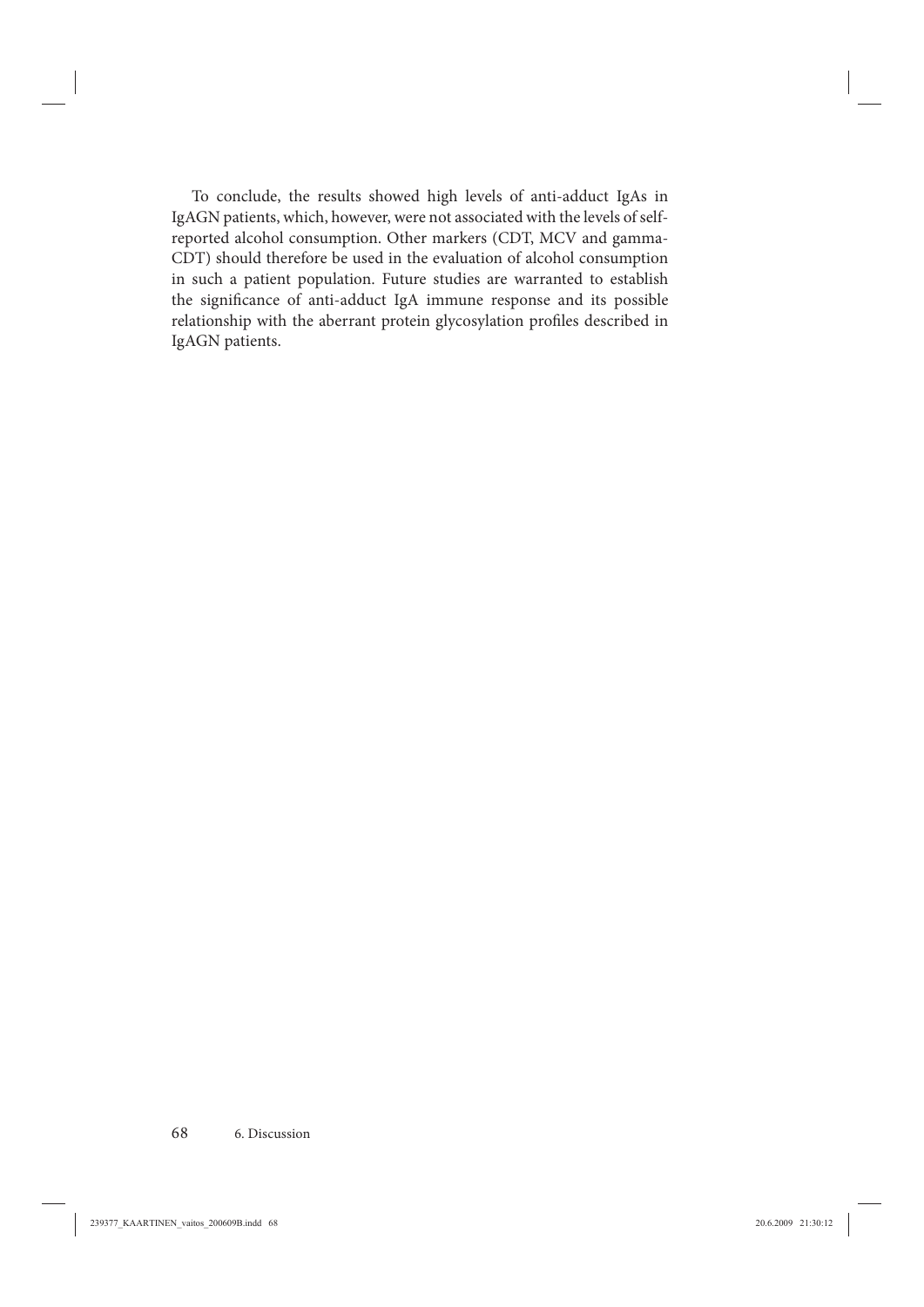# **7. SUMMARY AND CONCLUSIONS**

The summary of and conclusions to be drawn from the main findings in the present series are as follows:

- 1. In addition to the previously known risk factors, insulin resistance was associated with the progression of IgAGN. Insulin resistance could be used as an additive tool in evaluating the metabolic profile in these patients. The characteristic components of the metabolic syndrome correlated significantly with insulin values in the present cohort. It is, however, unclear whether insulin resistance has an independent role in the progression of IgAGN.
- 2. Increased values of C-reactive protein and total blood leucocyte count and lower values of serum albumin were associated with progression of IgAGN. Whether these constitute independent predictors for prognosis awaits larger studies with more thorough multivariate analyses. Serum IL-6 seemed to be irrelevant with respect to prognosis.
- 3. A significant association was noted between moderate alcohol intake and better preserved GFR. Light alcohol consumption in women and moderate consumption in men were associated with improved indices of GFR estimates. In this cohort women seemed to show stronger correlations between alcohol consumption and GFR, despite consuming lower actual amounts of alcohol than men. Whether moderate alcohol consumption has an independent role for prognosis remains to be elucidated in future studies.
- 4. Several markers of alcohol consumption (CDT, MCV, gamma-CDT) could be used in its evaluation in IgAGN patients. High levels of antiadduct IgAs were found in IgAGN compared to healthy controls, but the levels were not associated with alcohol consumption, in contrast to the male control population.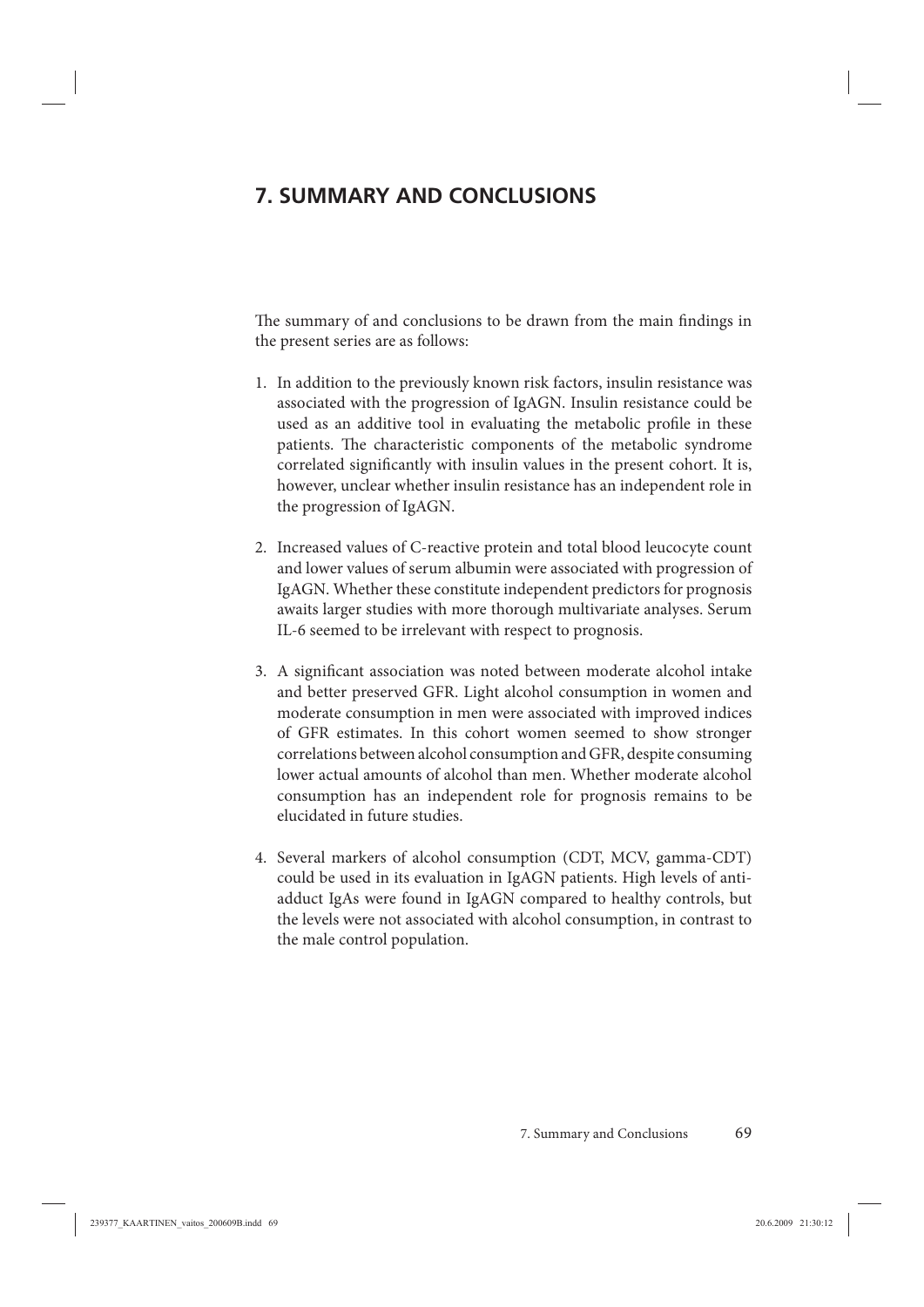# **ACKNOWLEDGEMENTS**

This study was carried out at the Medical School of the University of Tampere and the Department of Internal Medicine in Tampere University Hospital.

I have been fortunate to be surrounded by magnificent colleagues and co-workers, who have helped me during the years of preparing this thesis. My deepest gratitude is expressed to my supervisor Professor Jukka Mustonen, whose support, guidance, sense of humour and swift decisions as well as the occasional gentle push have made this work possible. His inspirating character led me to complete my speciality in internal medicine and later in nephrology in Tampere University Hospital. Docent Jaana Syrjänen has lent her remarkable expertise and guidance to this project as well as shown how motherhood and career are combined by dint of sheer brainwork. I am also extremely grateful to Professor Ilkka Pörsti for his invaluable expertise and guidance, while his detailed comments and computer skills deserve unstinted.

I owe my warmest thanks to Professor Onni Niemelä for his enthusiastic approach, his ideas and collaboration concerning the field of alcohol studies. I also wish to thank Docent Aimo Harmoinen for his skilful co-operation as well as Heini Huhtala MSc. for her remarkable and expeditious help with the statistics. I warmly thank Professor Emeritus Amos Pasternack for his valuable comments and wish to thank Professor Mikko Hurme and Päivikki Alatalo for their contributions in the original publications of this thesis. Docent Heikki Saha has been an important member of the support group of my thesis, offering invaluable help in reviewing the text. I extend my thanks to Professor Pekka Pikkarainen and Docent Risto Ikäheimo for reviewing the thesis with remarkable expertise.

I want to thank Ms. Heidi Hällström, Ms. Kati Ylinikkilä and Ms. Mirja Ikonen for their excellent assistance and co-work in this project and Robert MacGilleon for revising the English language.

I am grateful to all my former and current co-workers and colleagues in Tampere and Helsinki University Hospitals for their support and inspiration during these years. My former superior Docent Heikki Saha and my current superior Docent Eero Honkanen were most kind in providing me enough time for scientific work.

The support of my friends has been of great importance especially during periods of turmoil of my personal life and I owe my thanks to all of them. I also wish to thank my husband Vesa's family members for their support. My brothers Kari and Pekka and their families have empathized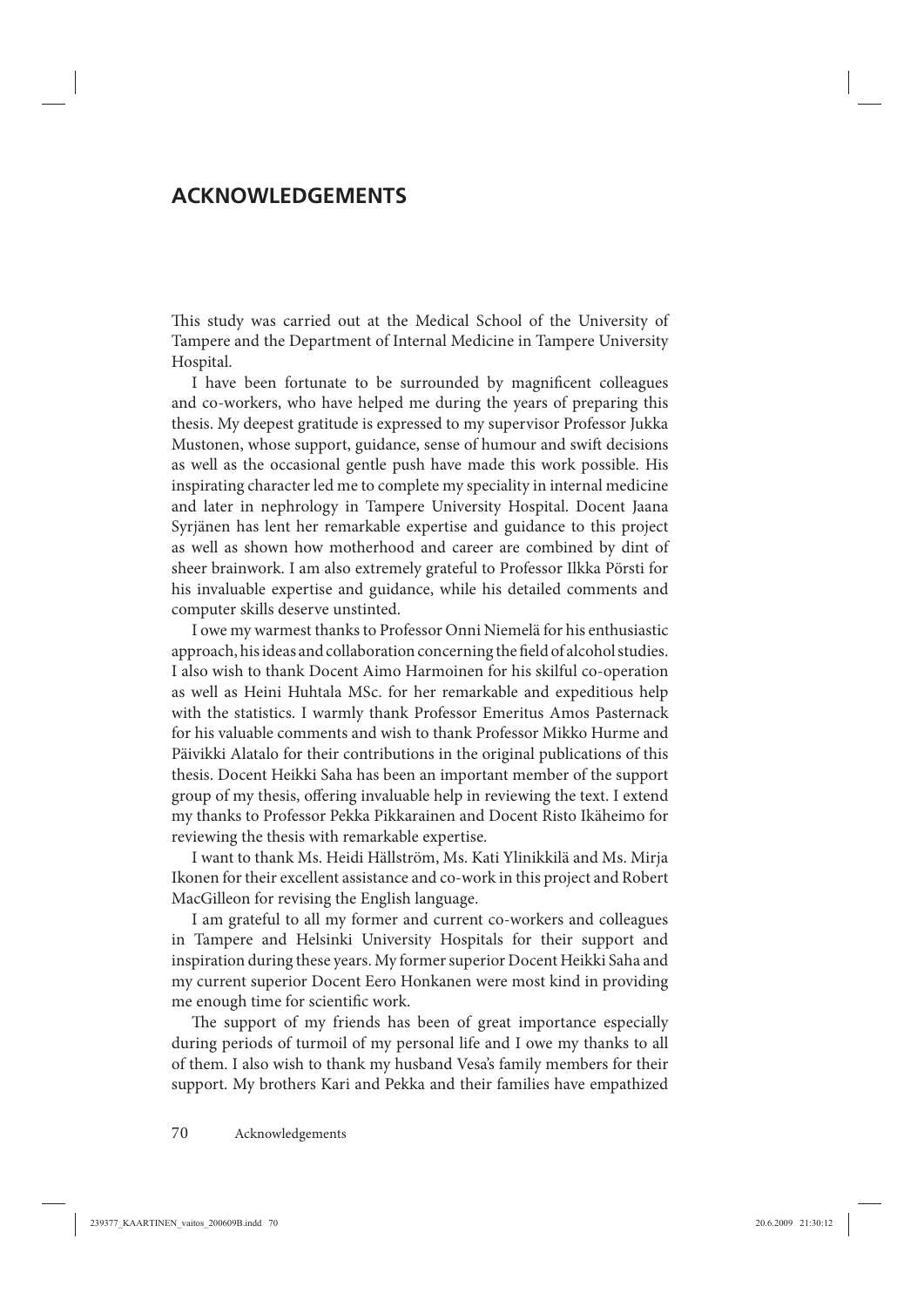with my professional and private life and I want to thank them all for being there when needed.

I wish to express my love and my deepest gratitude to my mother Ritva, whose everlasting and endless support are beyond description. She has been a rock-solid, warm, wise and loving mother all these years with a magnificent ability to use common-sense even during the toughest times.

Finally, to my husband Vesa I wish to convey my warm love and gratitude. The joy, emotions and love he has brought to my life are enormous and I never thought to encounter such a thing in this world. Marital life is an ongoing process of development, but with him it is a process I look forward to.

I dedicate this book to my mother Ritva and to my husband Vesa.

This study was financially supported by the Medical Research Fund of Tampere University Hospital, the Finnish Kidney Foundation and the Research Foundation of Orion Corporation.

*Helsinki, March 2009*

*Kati Kaartinen*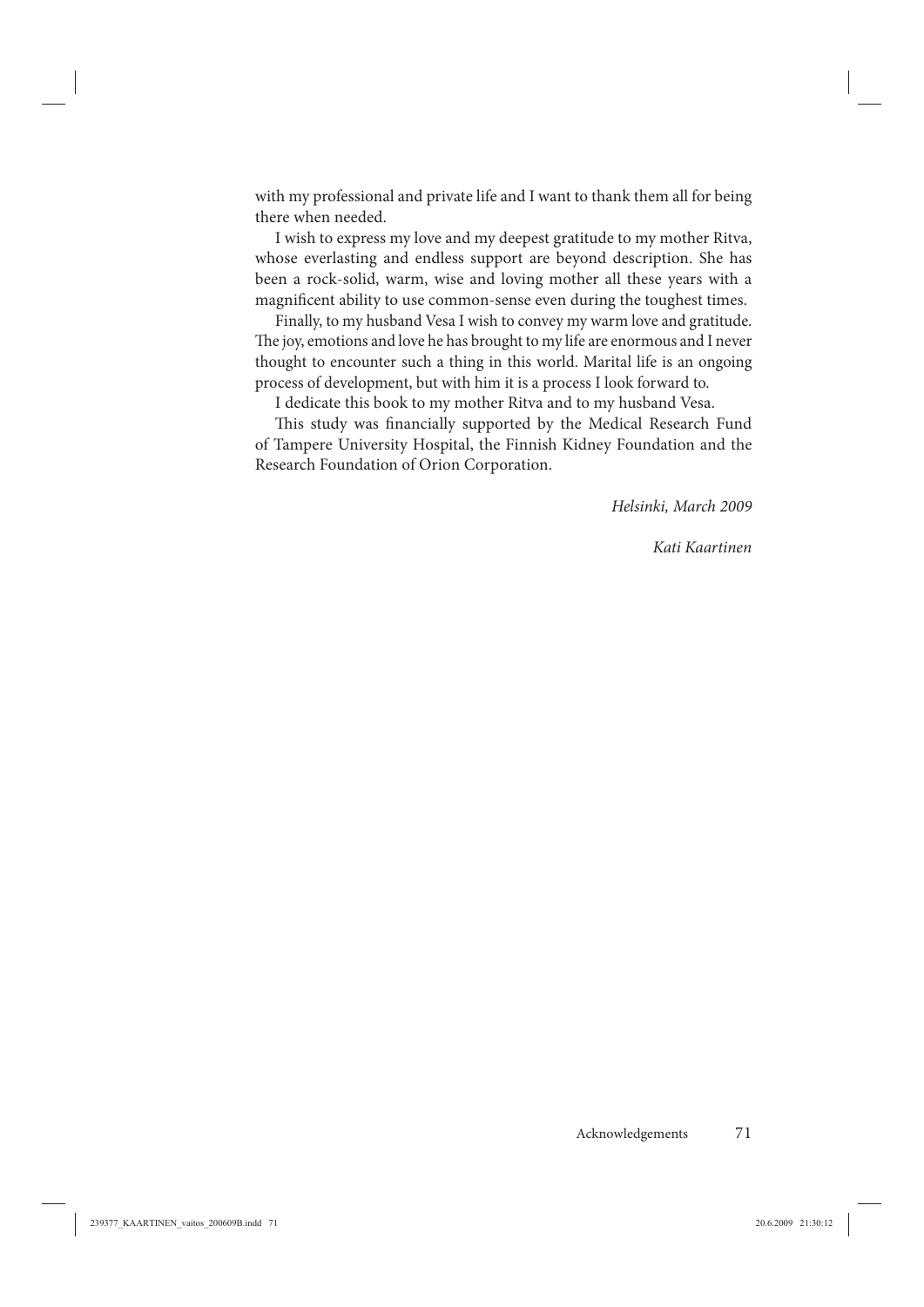# **REFERENCES**

Aalto M and Seppä  $K(2007)$ : Primary health care physicians' definitions on when to advise a patient about weekly and binge drinking. Addict Behav 32:1321-1330.

Adrogue HJ (1992): Glucose homeostasis and the kidney. Kidney Int 42:1266-1282.

- Alamartine E, Sabatier JC and Berthoux FC (1990): Comparison of pathological lesions on repeated renal biopsies in 73 patients with primary IgA glomerulonephritis: value of quantitative scoring and approach to final prognosis. Clin Nephrol 34:45-51.
- Alvestrand A (1997): Carbohydrate and insulin metabolism in renal failure. Kidney Int Suppl 62:S48-52.
- Amore A, Coppo R, Roccatello D, Piccoli G, Mazzucco G, Gomez-Chiarri M, Lamm ME and Emancipator SN (1994): Experimental IgA nephropathy secondary to hepatocellular injury induced by dietary deficiencies and heavy alcohol intake. Lab Invest 70:68-77.
- Annuk M, Soveri I, Zilmer M, Lind L, Hulthe J and Fellstrom B (2005): Endothelial function, CRP and oxidative stress in chronic kidney disease. J Nephrol 18:721- 726.
- Atamer A, Alisir Ecder S, Akkus Z, Kocyigit Y, Atamer Y, Ilhan N and Ecder T (2008): Relationship between leptin, insulin resistance, insulin-like growth factor-1 and insulin-like growth factor binding protein-3 in patients with chronic kidney disease. J Int Med Res 36:522-528.
- Ates K, Yilmaz O, Kutlay S, Ates A, Nergizoglu G and Erturk S (2005): Serum C-reactive protein level is associated with renal function and it affects echocardiographic cardiovascular disease in pre-dialysis patients. Nephron Clin Pract 101:c190-197.
- Baek JE, Chang JW, Min WK, Cho YM, Park JS and Kim SB (2008): Serum highsensitivity C-reactive protein is not increased in patients with IgA nephropathy. Nephron Clin Pract 108:c35-40.
- Bailey RR, Lynn KL, Robson RA, Smith AH and Wells JE (1994): Long term follow up of patients with IgA nephropathy. N Z Med J 107:142-144.
- Ballardie FW (2007): Quantitative appraisal of treatment options for IgA nephropathy. J Am Soc Nephrol 18:2806-2809.
- Ballardie FW and Cowley RD (2008): Prognostic indices and therapy in IgA nephropathy: toward a solution. Kidney Int 73:249-251.
- Barratt J and Feehally J (2005): IgA nephropathy. J Am Soc Nephrol 16:2088-2097.
- Barratt J and Feehally J (2006): Treatment of IgA nephropathy. Kidney Int 69:1934- 1938.
- Barratt J, Feehally J and Smith AC (2004): Pathogenesis of IgA nephropathy. Semin Nephrol 24:197-217.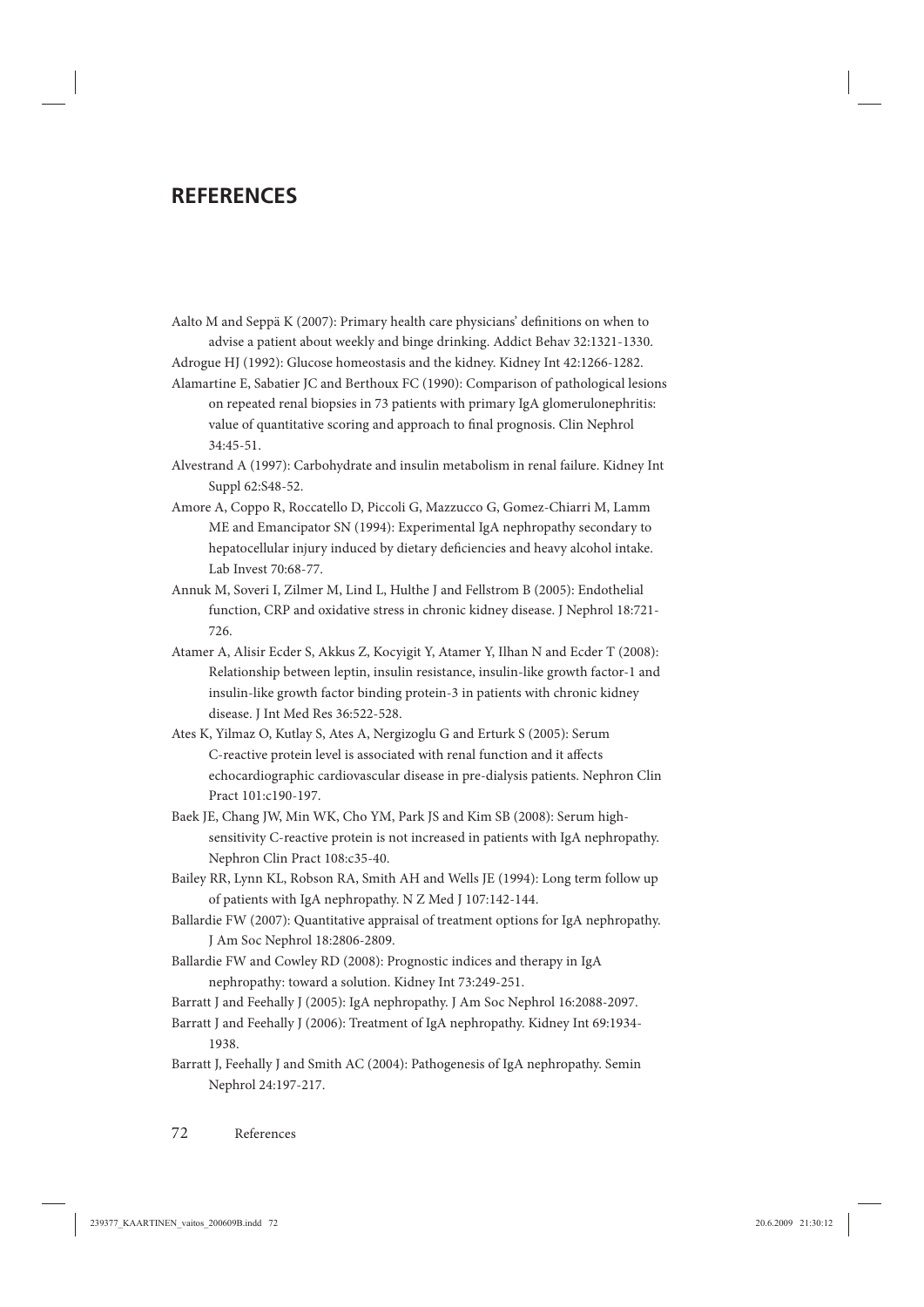- Barratt J, Smith AC and Feehally J (2007a): The pathogenic role of IgA1 O-linked glycosylation in the pathogenesis of IgA nephropathy. Nephrology (Carlton) 12:275-284.
- Barratt J, Smith AC, Molyneux K and Feehally J (2007b): Immunopathogenesis of IgAN. Semin Immunopathol 29:427-443.
- Bartosik LP, Lajoie G, Sugar L and Cattran DC (2001): Predicting progression in IgA nephropathy. Am J Kidney Dis 38:728-735.
- Bassuk SS, Rifai N and Ridker PM (2004): High-sensitivity C-reactive protein: clinical importance. Curr Probl Cardiol 29:439-493.
- Bau PF, Bau CH, Rosito GA, Manfroi WC and Fuchs FD (2007): Alcohol consumption, cardiovascular health, and endothelial function markers. Alcohol 41:479-488.
- Becker B, Kronenberg F, Kielstein JT, Haller H, Morath C, Ritz E and Fliser D (2005): Renal insulin resistance syndrome, adiponectin and cardiovascular events in patients with kidney disease: the mild and moderate kidney disease study. J Am Soc Nephrol 16:1091-1098.
- Beerman I, Novak J, Wyatt RJ, Julian BA and Gharavi AG (2007): The genetics of IgA nephropathy. Nat Clin Pract Nephrol 3:325-338.
- Berger J (1988): Recurrence of IgA nephropathy in renal allografts. Am J Kidney Dis 12:371-372.
- Berger J and Hinglais N (1968): [Intercapillary deposits of IgA-IgG]. J Urol Nephrol (Paris) 74:694-695.
- Berger J, Noël LH and Nabarra B (1984): Recurrence of mesangial IgA nephropathy after renal transplantation. Contrib Nephrol 40:195-197.
- Berthoux FC, Mohey H and Afiani A (2008): Natural history of primary IgA nephropathy. Semin Nephrol 28:4-9.
- Bisceglia L, Cerullo G, Forabosco P, Torres DD, Scolari F, Di Perna M, Foramitti M, Amoroso A, Bertok S, Floege J, Mertens PR, Zerres K, Alexopoulos E, Kirmizis D, Ermelinda M, Zelante L and Schena FP (2006): Genetic heterogeneity in Italian families with IgA nephropathy: suggestive linkage for two novel IgA nephropathy loci. Am J Hum Genet 79:1130-1134.
- Black S, Kushner I and Samols D (2004): C-reactive Protein. J Biol Chem 279:48487- 48490.

Bomback AS, Kshirsagar AV, Amamoo MA and Klemmer PJ (2008): Change in proteinuria after adding aldosterone blockers to ACE inhibitors or angiotensin receptor blockers in CKD: a systematic review. Am J Kidney Dis 51:199-211.

Bonnet F, Deprele C, Sassolas A, Moulin P, Alamartine E, Berthezene F and Berthoux F (2001): Excessive body weight as a new independent risk factor for clinical and pathological progression in primary IgA nephritis. Am J Kidney Dis 37:720-727.

- Briganti EM, Dowling J, Finlay M, Hill PA, Jones CL, Kincaid-Smith PS, Sinclair R, McNeil JJ and Atkins RC (2001): The incidence of biopsy-proven glomerulonephritis in Australia. Nephrol Dial Transplant 16:1364-1367.
- Burchfiel CM, Tracy RE, Chyou PH and Strong JP (1997): Cardiovascular risk factors and hyalinization of renal arterioles at autopsy. The Honolulu Heart Program. Arterioscler Thromb Vasc Biol 17:760-768.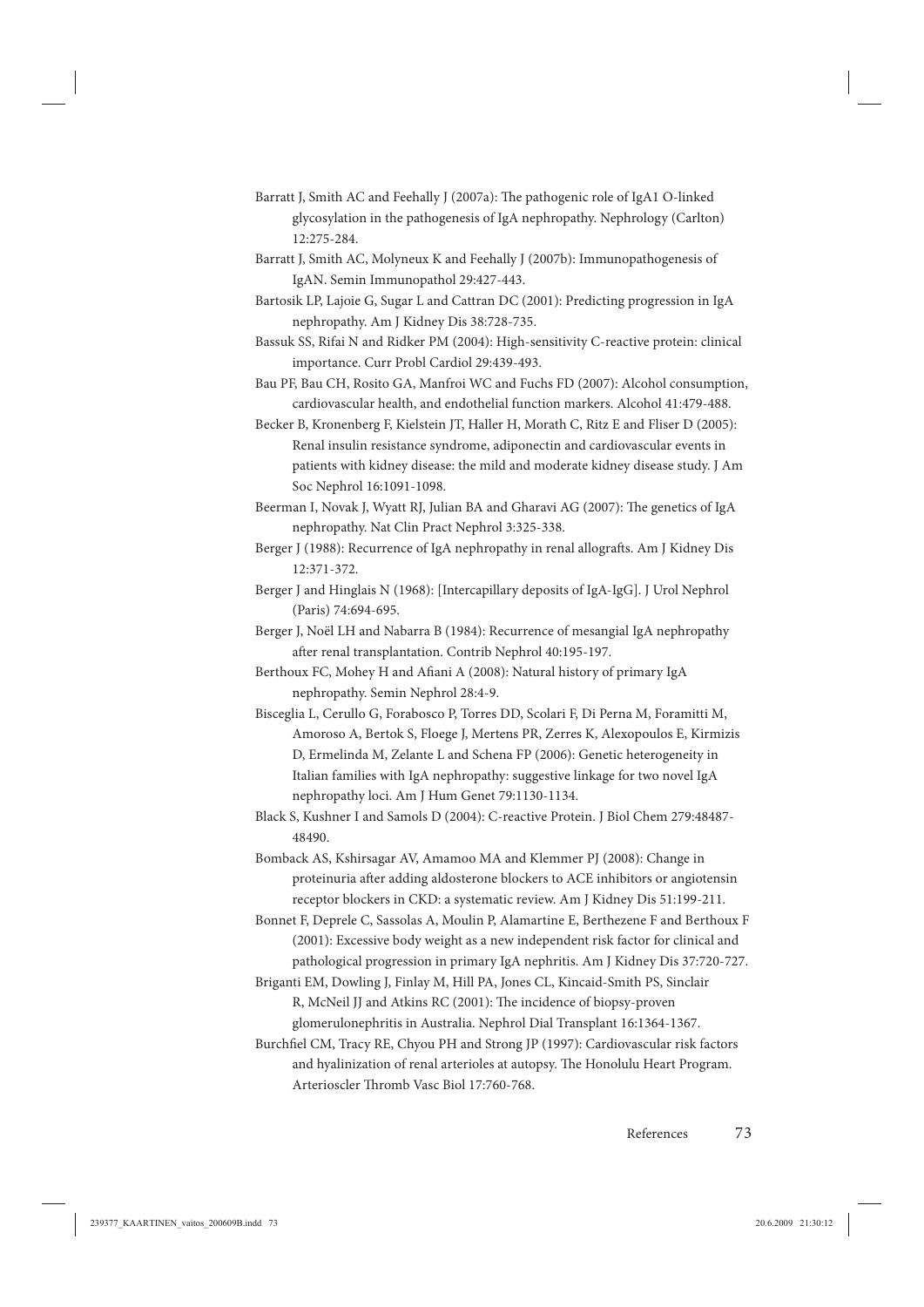- Caimi G, Carollo C and Lo Presti R (2004): Chronic renal failure: oxidative stress, endothelial dysfunction and wine. Clin Nephrol 62:331-335.
- Cattran DC, Reich HN, Beanlands HJ, Miller JA, Scholey JW and Troyanov S (2008): The impact of sex in primary glomerulonephritis. Nephrol Dial Transplant 23:2247-2253.
- Chacko B, John GT, Neelakantan N, Korula A, Balakrishnan N, Kirubakaran MG and Jacob CK (2005): Presentation, prognosis and outcome of IgA nephropathy in Indian adults. Nephrology (Carlton) 10:496-503.
- Chan JC and Trachtman H (2006): Modulating the progression in IgA nephropathy. Nephron Clin Pract 104:c61-68.
- Chen J, Gu D, Chen CS, Wu X, Hamm LL, Muntner P, Batuman V, Lee CH, Whelton PK and He J (2007): Association between the metabolic syndrome and chronic kidney disease in Chinese adults. Nephrol Dial Transplant 22:1100-1106.
- Chen J, Muntner P, Hamm LL, Fonseca V, Batuman V, Whelton PK and He J (2003): Insulin resistance and risk of chronic kidney disease in nondiabetic US adults. J Am Soc Nephrol 14:469-477.
- Chen J, Muntner P, Hamm LL, Jones DW, Batuman V, Fonseca V, Whelton PK and He J  $(2004a)$ : The metabolic syndrome and chronic kidney disease in U.S. adults. Ann Intern Med 140:167-174.
- Chen J, Wildman RP, Hamm LL, Muntner P, Reynolds K, Whelton PK and He J (2004b): Association between inflammation and insulin resistance in U.S. nondiabetic adults: results from the Third National Health and Nutrition Examination Survey. Diabetes Care 27:2960-2965.
- Cherubini C, Barbera G, Di Giulio SD, Muda AO and Faraggiana T (2001): Lymphomas and IgA nephropathy. Nephrol Dial Transplant 16:1722-1723.
- Chonchol M and Scragg R (2007): 25-Hydroxyvitamin D, insulin resistance, and kidney function in the Third National Health and Nutrition Examination Survey. Kidney Int 71:134-139.
- Chow KM, Wong TY and Li PK (2005): Genetics of common progressive renal disease. Kidney Int Suppl:S41-45.
- Chung FM, Yang YH, Shieh TY, Shin SJ, Tsai JC and Lee YJ (2005): Effect of alcohol consumption on estimated glomerular filtration rate and creatinine clearance rate. Nephrol Dial Transplant 20:1610-1616.
- Clot P, Bellomo G, Tabone M, Arico S and Albano E (1995): Detection of antibodies against proteins modified by hydroxyethyl free radicals in patients with alcoholic cirrhosis. Gastroenterology 108:201-207.
- Cockcroft DW and Gault MH (1976): Prediction of creatinine clearance from serum creatinine. Nephron 16:31-41.
- Collin P, Syrjänen J, Partanen J, Pasternack A, Kaukinen K and Mustonen J (2002): Celiac disease and HLA DQ in patients with IgA nephropathy. Am J Gastroenterol 97:2572-2576.
- Cook HT (2007): Interpretation of renal biopsies in IgA nephropathy. Contrib Nephrol 157:44-49.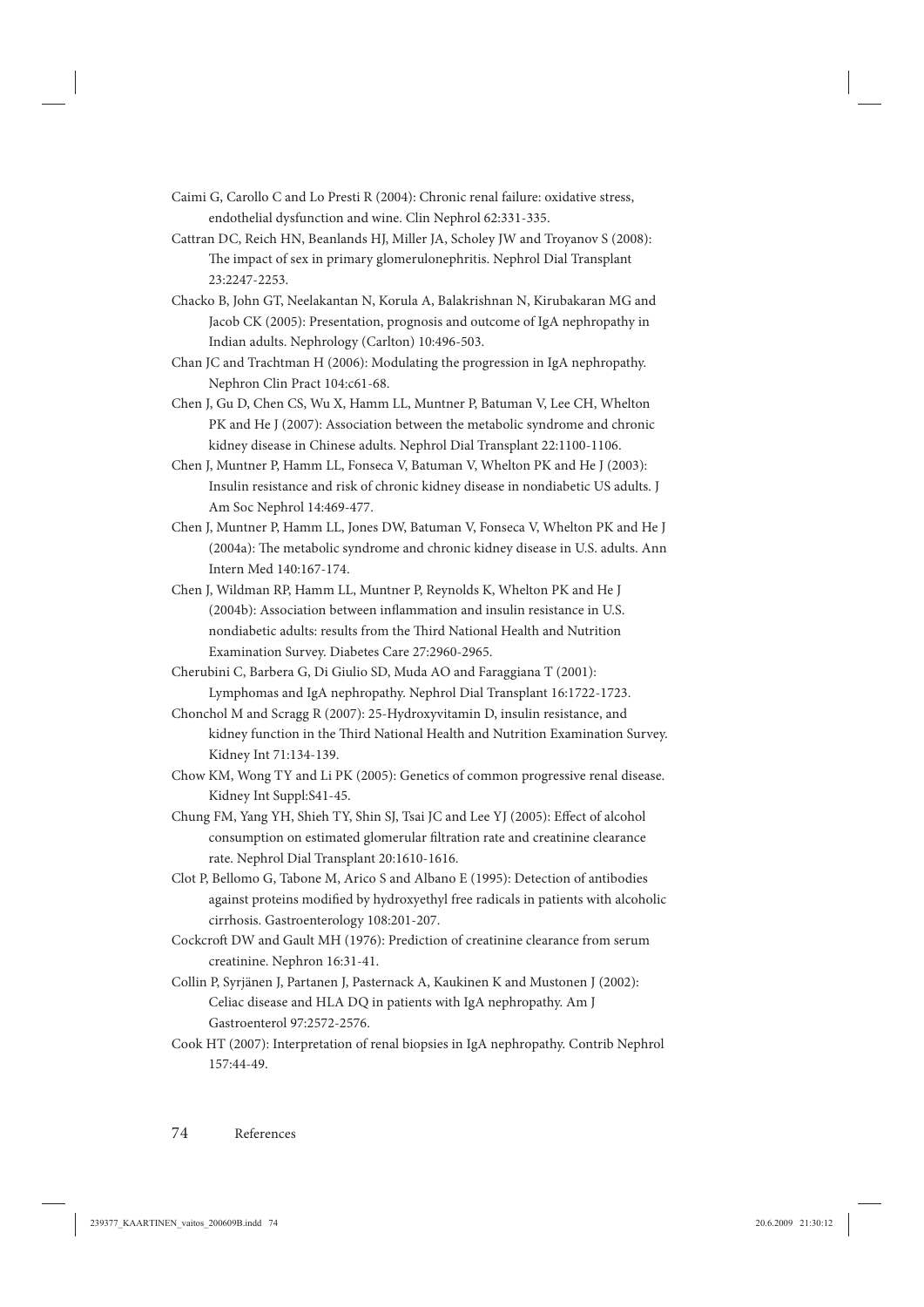- Coppo R and D'Amico G (2005): Factors predicting progression of IgA nephropathies. J Nephrol 18:503-512.
- Corrado A, Quarta L, Di Palma AM, Gesualdo L and Cantatore FP (2007): IgA nephropathy in systemic lupus erythematosus. Clin Exp Rheumatol 25:467-469.
- Corrao G, Bagnardi V, Zambon A and La Vecchia C (2004): A meta-analysis of alcohol consumption and the risk of 15 diseases. Prev Med 38:613-619.
- Costa RS, Droz D and Noël LH (1987): Long-standing spontaneous clinical remission and glomerular improvement in primary IgA nephropathy (Berger's disease). Am J Nephrol 7:440-444.
- Coward RJ, Welsh GI, Yang J, Tasman C, Lennon R, Koziell A, Satchell S, Holman GD, Kerjaschki D, Tavare JM, Mathieson PW and Saleem MA (2005): The human glomerular podocyte is a novel target for insulin action. Diabetes 54:3095-3102.
- D'Amico G (2004): Natural history of idiopathic IgA nephropathy and factors predictive of disease outcome. Semin Nephrol 24:179-196.
- de Francisco AL, Fresnedo GF, Palomar R, Pinera C and Arias M (2005): The renal benefits of a healthy lifestyle. Kidney Int Suppl:S2-6.
- de Lorgeril M and Salen P (1999): Wine ethanol, platelets, and Mediterranean diet. Lancet 353:1067.
- De Marchi S, Cecchin E, Basile A, Bertotti A, Nardini R and Bartoli E (1993): Renal tubular dysfunction in chronic alcohol abuse--effects of abstinence. N Engl J Med 329:1927-1934.
- de Moura CG, de Moura TG, de Souza SP and Testagrossa L (2006): Inflammatory bowel disease, ankylosing spondylitis, and IgA nephropathy. J Clin Rheumatol 12:106-107.
- DeFronzo RA, Alvestrand A, Smith D, Hendler R, Hendler E and Wahren J (1981): Insulin resistance in uremia. J Clin Invest 67:563-568.
- DeFronzo RA, Smith D and Alvestrand A (1983): Insulin action in uremia. Kidney Int Suppl 16:S102-114.
- Dengel DR, Goldberg AP, Mayuga RS, Kairis GM and Weir MR (1996): Insulin resistance, elevated glomerular filtration fraction, and renal injury. Hypertension 28:127-132.
- Descamps-Latscha B, Witko-Sarsat V, Nguyen-Khoa T, Nguyen AT, Gausson V, Mothu N, Cardoso C, Noël LH, Guerin AP, London GM and Jungers P (2004): Early prediction of IgA nephropathy progression: proteinuria and AOPP are strong prognostic markers. Kidney Int 66:1606-1612.
- Dharnidharka VR, Kwon C and Stevens G (2002): Serum cystatin C is superior to serum creatinine as a marker of kidney function: a meta-analysis. Am J Kidney Dis 40:221-226.
- Di Castelnuovo A, Costanzo S, Bagnardi V, Donati MB, Iacoviello L and de Gaetano G (2006): Alcohol dosing and total mortality in men and women: an updated meta-analysis of 34 prospective studies. Arch Intern Med 166:2437-2445.
- Diamond JR (1991): Analogous pathobiologic mechanisms in glomerulosclerosis and atherosclerosis. Kidney Int Suppl 31:S29-34.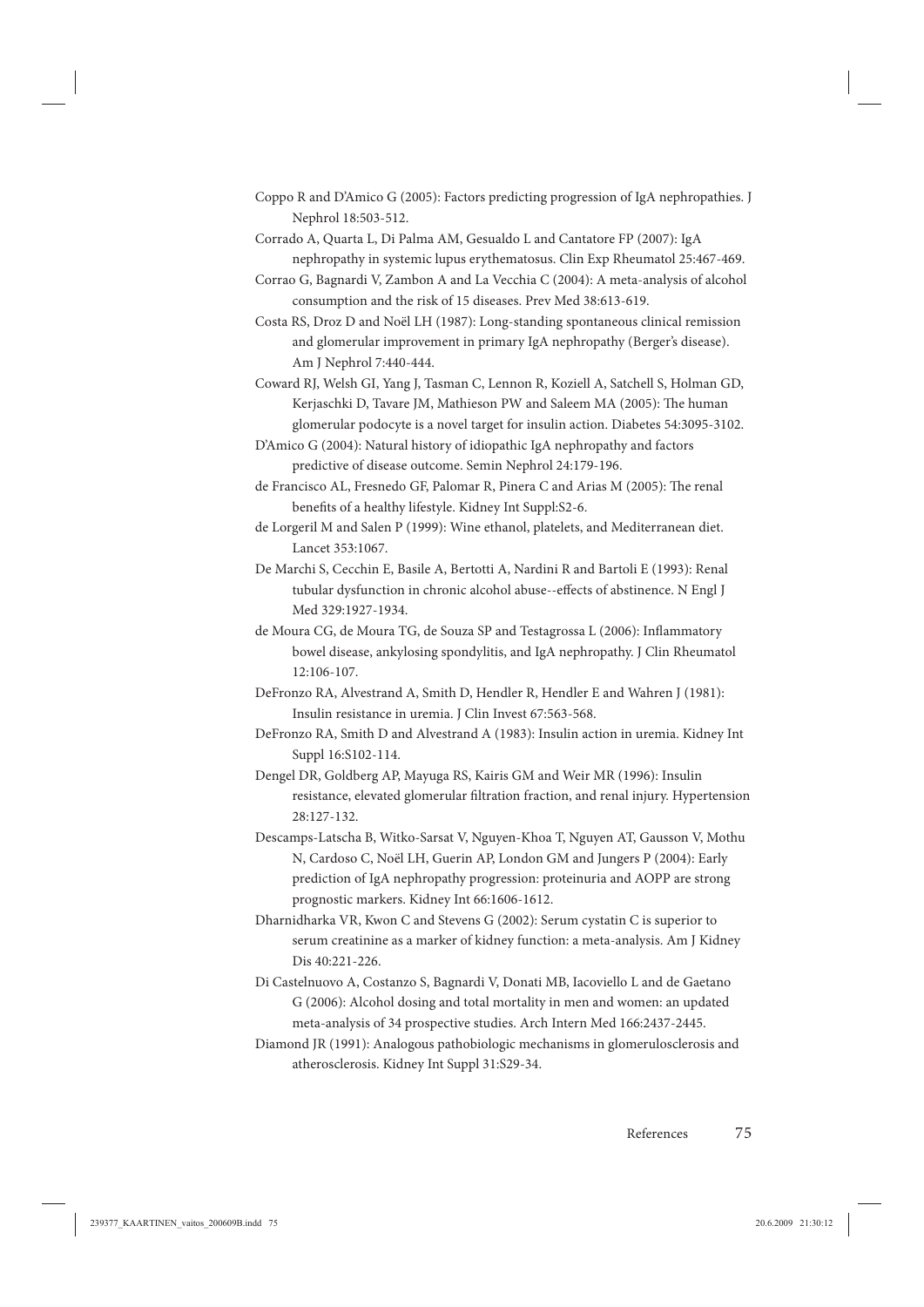- Dillon JJ (2004): Angiotensin-converting enzyme inhibitors and angiotensin receptor blockers for IgA nephropathy. Semin Nephrol 24:218-224.
- Ding JX, Xu LX, Lv JC, Zhao MH, Zhang H and Wang HY (2007): Aberrant sialylation of serum IgA1 was associated with prognosis of patients with IgA nephropathy. Clin Immunol 125:268-274.
- Don BR and Kaysen G (2004): Serum albumin: relationship to inflammation and nutrition. Semin Dial 17:432-437.
- Donadio JV (2001): The emerging role of omega-3 polyunsaturated fatty acids in the management of patients with IgA nephropathy. J Ren Nutr 11:122-128.
- Donadio JV, Bergstralh EJ, Grande JP and Rademcher DM (2002): Proteinuria patterns and their association with subsequent end-stage renal disease in IgA nephropathy. Nephrol Dial Transplant 17:1197-1203.
- Donadio JV, Bergstralh EJ, Offord KP, Holley KE and Spencer DC (1994): Clinical and histopathologic associations with impaired renal function in IgA nephropathy. Mayo Nephrology Collaborative Group. Clin Nephrol 41:65-71.
- Donadio JV and Grande JP (2002): IgA nephropathy. N Engl J Med 347:738-748.
- Dzurik R, Spustová V and Janeková K (1995): The prevalence of insulin resistance in kidney disease patients before the development of renal failure. Nephron 69:281-285.
- Eidemak I, Feldt-Rasmussen B, Kanstrup IL, Nielsen SL, Schmitz O and Strandgaard S (1995): Insulin resistance and hyperinsulinaemia in mild to moderate progressive chronic renal failure and its association with aerobic work capacity. Diabetologia 38:565-572.
- Eijgenraam JW and van Kooten C (2008): IgA1 glycosylation in IgA nephropathy: as sweet as it can be. Kidney Int 73:1106-1108.
- Eiro M, Katoh T, Sakuma Y, Sakurai K, Suzuki H, Asahi K, Watanabe K and Watanabe T (2003): Insulin resistance highly associates with hypertension in IgA nephropathy. Clin Nephrol 59:71-78.
- El-Atat FA, Stas SN, McFarlane SI and Sowers JR (2004): The relationship between hyperinsulinemia, hypertension and progressive renal disease. J Am Soc Nephrol 15:2816-2827.
- Endo Y, Matsushita H, Nozawa Y, Nishikage S, Matsuya S and Hara M (1983): Glomerulonephritis associated with liver cirrhosis. Acta Pathol Jpn 33:333-346.
- Epstein M (1997): Alcohol's impact on kidney function. Alcohol Health Res World 21:84-92.
- Eustace JA, Astor B, Muntner PM, Ikizler TA and Coresh J (2004): Prevalence of acidosis and inflammation and their association with low serum albumin in chronic kidney disease. Kidney Int 65:1031-1040.
- Feehally J (2001): Predicting prognosis in IgA nephropathy. Am J Kidney Dis 38:881- 883.
- Feehally J and Barratt J (2008): IgA nephropathy: introduction. Semin Nephrol 28:1-3.
- Feehally J, Barratt J, Coppo R, Cook T and Roberts I (2007): International IgA nephropathy network clinico-pathological classification of IgA nephropathy. Contrib Nephrol 157:13-18.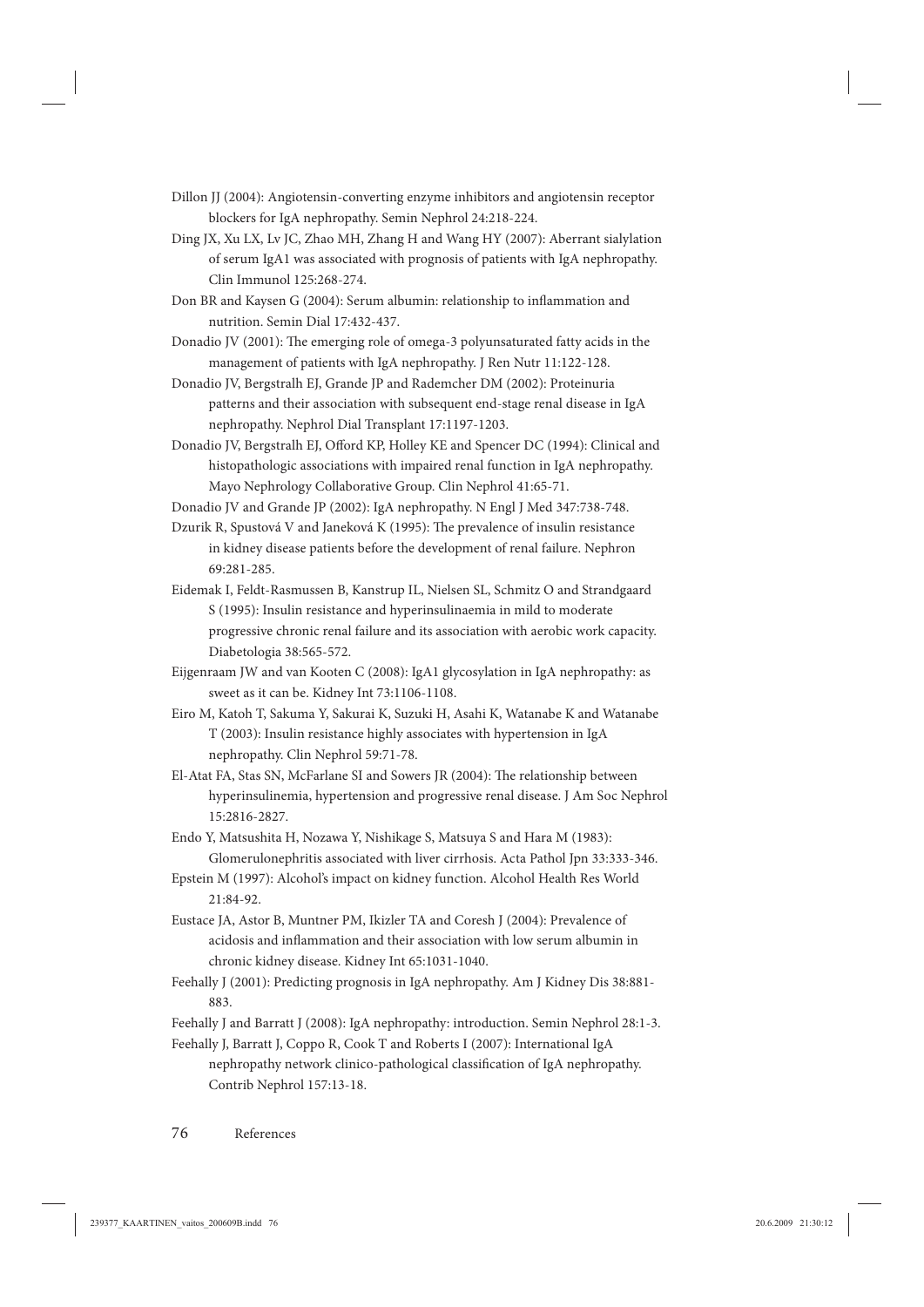- Ferrario F, Rastaldi MP and Napodano P (1999): Morphological features in IgA nephropathy. Ann Med Interne (Paris) 150:108-116.
- Festa A, D'Agostino R, Jr., Howard G, Mykkänen L, Tracy RP and Haffner SM (2000): Chronic subclinical inflammation as part of the insulin resistance syndrome: the Insulin Resistance Atherosclerosis Study (IRAS). Circulation 102:42-47.
- Fliser D, Kronenberg F, Kielstein JT, Morath C, Bode-Boger SM, Haller H and Ritz E (2005): Asymmetric dimethylarginine and progression of chronic kidney disease: the mild to moderate kidney disease study. J Am Soc Nephrol 16:2456- 2461.
- Fliser D, Pacini G, Engelleiter R, Kautzky-Willer A, Prager R, Franek E and Ritz E (1998): Insulin resistance and hyperinsulinemia are already present in patients with incipient renal disease. Kidney Int 53:1343-1347.
- Floege J (2004): Recurrent IgA nephropathy after renal transplantation. Semin Nephrol 24:287-291.
- Floege J and Eitner F (2008): Immune modulating therapy for IgA nephropathy: rationale and evidence. Semin Nephrol 28:38-47.
- Fox CS, Larson MG, Leip EP, Meigs JB, Wilson PW and Levy D (2005): Glycemic status and development of kidney disease: the Framingham Heart Study. Diabetes Care 28:2436-2440.
- Fried L, Solomon C, Shlipak M, Seliger S, Stehman-Breen C, Bleyer AJ, Chaves P, Furberg C, Kuller L and Newman A (2004): Inflammatory and prothrombotic markers and the progression of renal disease in elderly individuals. J Am Soc Nephrol 15:3184-3191.
- Friedewald WT, Levy RI and Fredrickson DS (1972): Estimation of the concentration of low-density lipoprotein cholesterol in plasma, without use of the preparative ultracentrifuge. Clin Chem 18:499-502.
- Friedman AN, Hunsicker LG, Selhub J and Bostom AG (2005): C-reactive protein as a predictor of total arteriosclerotic outcomes in type 2 diabetic nephropathy. Kidney Int 68:773-778.
- Frimat L, Briancon S, Hestin D, Aymard B, Renoult E, Huu TC and Kessler M  $(1997)$ : IgA nephropathy: prognostic classification of end-stage renal failure. L'Association des Nephrologues de l'Est. Nephrol Dial Transplant 12:2569-2575.
- Galla JH (2001): Molecular genetics in IgA nephropathy. Nephron 88:107-112.
- Garcia R, Silva R and Silva D (1995): [Alcohol consumption and glomerulonephritis caused by IgA mesangial deposits. (Berger's disease)]. Rev Med Chil 123:37-43.
- Geddes CC, Rauta V, Grönhagen-Riska C, Bartosik LP, Jardine AG, Ibels LS, Pei Y and Cattran DC (2003): A tricontinental view of IgA nephropathy. Nephrol Dial Transplant 18:1541-1548.
- Gharavi AG, Moldoveanu Z, Wyatt RJ, Barker CV, Woodford SY, Lifton RP, Mestecky J, Novak J and Julian BA (2008): Aberrant IgA1 glycosylation is inherited in familial and sporadic IgA nephropathy. J Am Soc Nephrol 19:1008-1014.
- Gharavi AG, Yan Y, Scolari F, Schena FP, Frasca GM, Ghiggeri GM, Cooper K, Amoroso A, Viola BF, Battini G, Caridi G, Canova C, Farhi A, Subramanian V, Nelson-Williams C, Woodford S, Julian BA, Wyatt RJ and Lifton RP (2000):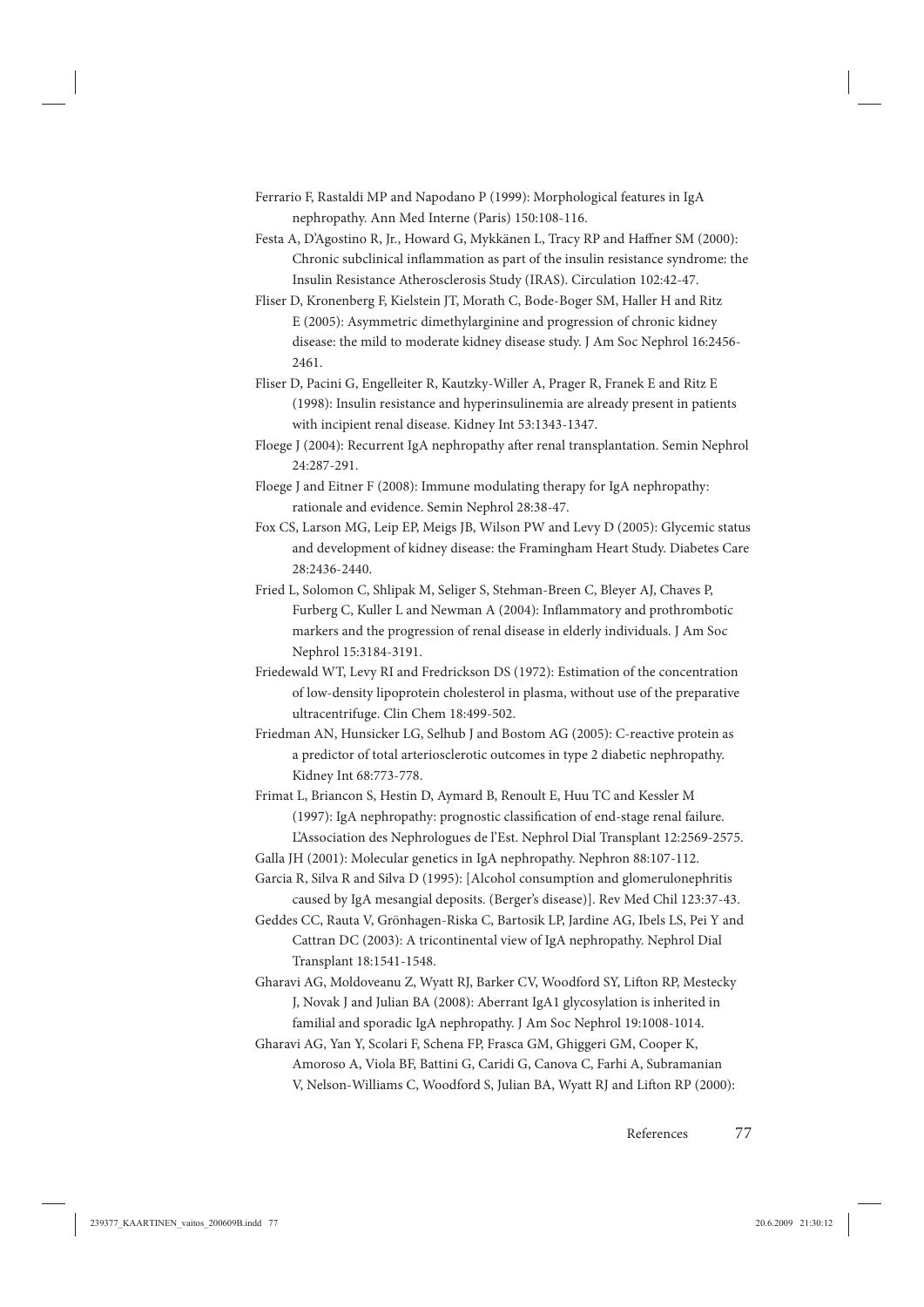IgA nephropathy, the most common cause of glomerulonephritis, is linked to 6q22-23. Nat Genet 26:354-357.

- Gherghiceanu M, Penescu M and Mandache E (2005): The predictive value of peritubular capillaries C3d deposition in IgA glomerulonephritis. J Cell Mol Med 9:143-152.
- Giovannucci E, Colditz G, Stampfer MJ, Rimm EB, Litin L, Sampson L and Willett WC (1991): The assessment of alcohol consumption by a simple self-administered questionnaire. Am J Epidemiol 133:810-817.
- Glassock RJ (2008): IgA nephropathy: challenges and opportunities. Cleve Clin J Med 75:569-576.
- Gülcan E, Gulcan A, Erbilen E, Taser F, Sahin L, Ozbek O and Bicik Z (2007): The predictive value of CRP levels on future severe renal disease in overweight and obese subjects without diabetes mellitus and hypertension. Am J Med Sci 334:444-451.
- Gutiérrez E, González E, Hernández E, Morales E, Martinez MA, Usera G and Praga M (2007): Factors that determine an incomplete recovery of renal function in macrohematuria-induced acute renal failure of IgA nephropathy. Clin J Am Soc Nephrol 2:51-57.
- Hager SR (1989): Insulin resistance of uremia. Am J Kidney Dis 14:272-276.
- Hall YN, Fuentes EF, Chertow GM and Olson JL (2004): Race/ethnicity and disease severity in IgA nephropathy. BMC Nephrol 5:10.
- Halme JT, Seppä K, Alho H, Pirkola S, Poikolainen K, Lönnqvist J and Aalto M (2008): Hazardous drinking: prevalence and associations in the Finnish general population. Alcohol Clin Exp Res 32:1615-1622.
- Harada K, Akai Y, Kurumatani N, Iwano M and Saito Y (2002): Prognostic value of urinary interleukin 6 in patients with IgA nephropathy: an 8-year follow-up study. Nephron 92:824-826.
- Haubitz M, Wittke S, Weissinger EM, Walden M, Rupprecht HD, Floege J, Haller H and Mischak H (2005): Urine protein patterns can serve as diagnostic tools in patients with IgA nephropathy. Kidney Int 67:2313-2320.
- Hietala J, Koivisto H, Anttila P and Niemelä O (2006a): Comparison of the combined marker GGT-CDT and the conventional laboratory markers of alcohol abuse in heavy drinkers, moderate drinkers and abstainers. Alcohol Alcohol 41:528-533.
- Hietala J, Koivisto H, Latvala J, Anttila P and Niemelä O (2006b): IgAs against acetaldehyde-modified red cell protein as a marker of ethanol consumption in male alcoholic subjects, moderate drinkers, and abstainers. Alcohol Clin Exp Res 30:1693-1698.
- Hiki Y, Tanaka A, Kokubo T, Iwase H, Nishikido J, Hotta K and Kobayashi Y (1998): Analyses of IgA1 hinge glycopeptides in IgA nephropathy by matrix-assisted laser desorption/ionization time-of-flight mass spectrometry. J Am Soc Nephrol 9:577-582.
- Himmelfarb J (2004): Linking oxidative stress and inflammation in kidney disease: which is the chicken and which is the egg? Semin Dial 17:449-454.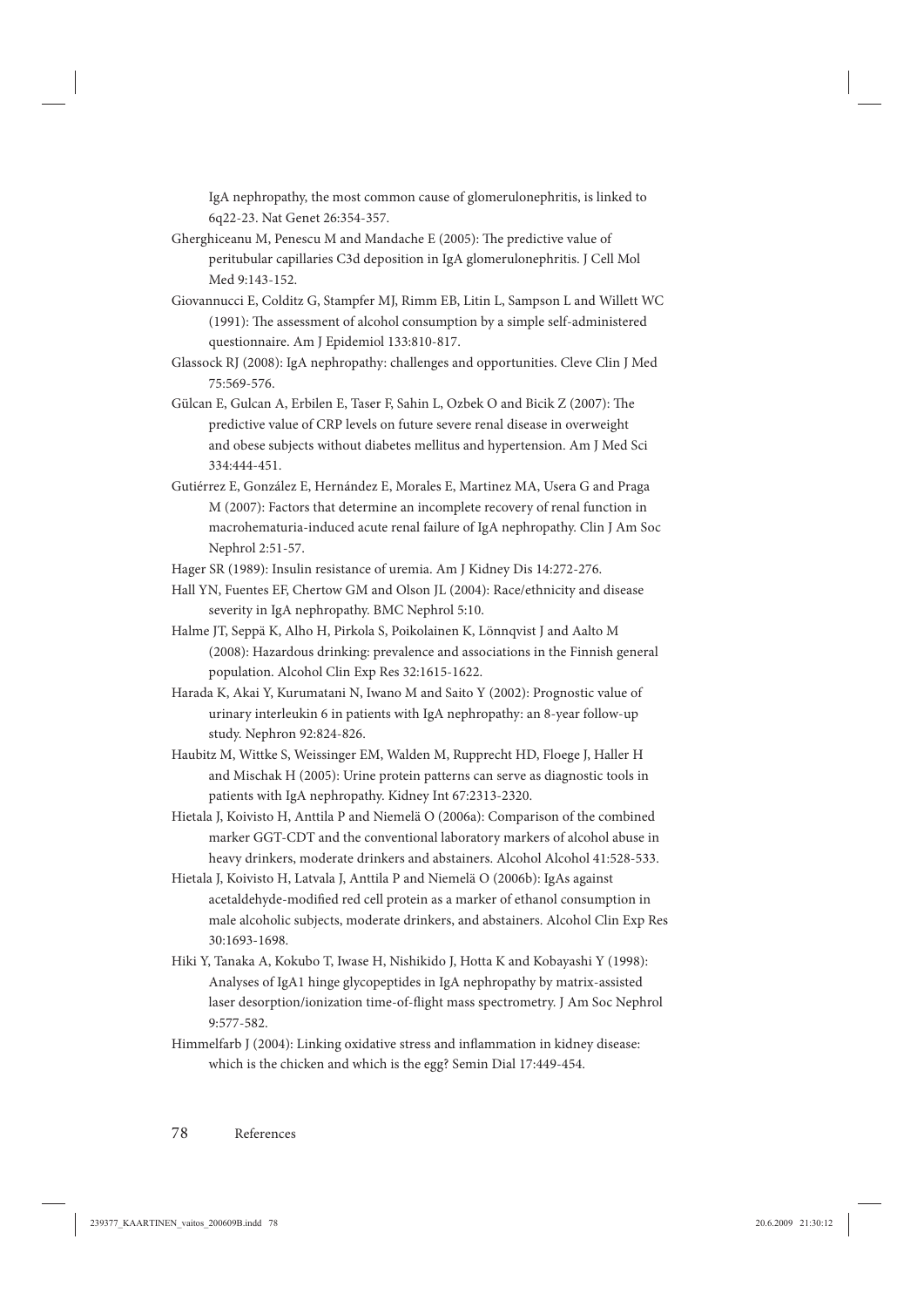- Hines LM and Rimm EB (2001): Moderate alcohol consumption and coronary heart disease: a review. Postgrad Med J 77:747-752.
- Hock B, Schwarz M, Domke I, Grunert VP, Wuertemberger M, Schiemann U, Horster S, Limmer C, Stecker G and Soyka M (2005): Validity of carbohydrate-deficient transferrin (%CDT), gamma-glutamyltransferase (gamma-GT) and mean corpuscular erythrocyte volume (MCV) as biomarkers for chronic alcohol abuse: a study in patients with alcohol dependence and liver disorders of non-alcoholic and alcoholic origin. Addiction 100:1477-1486.
- Homann N, Tillonen J and Salaspuro M (2000): Microbially produced acetaldehyde from ethanol may increase the risk of colon cancer via folate deficiency. Int J Cancer 86:169-173.
- Honma M, Toyoda M, Umezono T, Kato M, Kobayashi K, Miyauchi M, Yamamoto N, Kimura M, Maruyama M, Nishina M, Yagame M, Endoh M and Suzuki D (2008): An investigation of 2,093 renal biopsies performed at Tokai University Hospital between 1976 and 2000. Clin Nephrol 69:18-23.
- Hotta O, Furuta T, Chiba S, Tomioka S and Taguma Y (2002): Regression of IgA nephropathy: a repeat biopsy study. Am J Kidney Dis 39:493-502.
- Hsu SI (2008): Racial and genetic factors in IgA nephropathy. Semin Nephrol 28:48-57.
- Hsu SI, Ramirez SB, Winn MP, Bonventre JV and Owen WF (2000): Evidence for genetic factors in the development and progression of IgA nephropathy. Kidney Int 57:1818-1835.
- Ibels LS and Györy AZ (1994): IgA nephropathy: analysis of the natural history, important factors in the progression of renal disease, and a review of the literature. Medicine (Baltimore) 73:79-102.
- Ikee R, Hamasaki Y, Oka M, Maesato K, Mano T, Moriya H, Ohtake T and Kobayashi S (2008): Glucose metabolism, insulin resistance, and renal pathology in nondiabetic chronic kidney disease. Nephron Clin Pract 108:c163-168.
- Iseki K, Ikemiya Y, Kinjo K, Iseki C and Takishita S (2004): Prevalence of high fasting plasma glucose and risk of developing end-stage renal disease in screened subjects in Okinawa, Japan. Clin Exp Nephrol 8:250-256.
- Janssen U, Bahlmann F, Kohl J, Zwirner J, Haubitz M and Floege J (2000): Activation of the acute phase response and complement C3 in patients with IgA nephropathy. Am J Kidney Dis 35:21-28.
- Jennette JC, Falk RJ, Andrassy K, Bacon PA, Churg J, Gross WL, Hagen EC, Hoffman GS, Hunder GG, Kallenberg CG and et al. (1994): Nomenclature of systemic vasculitides. Proposal of an international consensus conference. Arthritis Rheum 37:187-192.
- Jennette JC, Wall SD and Wilkman AS (1985): Low incidence of IgA nephropathy in blacks. Kidney Int 28:944-950.
- Jeong HJ, Park SK, Cho YM, Kim MS, Kim YS, Choi J, Kim SI and Lim BJ (2008): Progression of renal allograft histology after renal transplantation in recurrent and nonrecurrent immunoglobulin A nephropathy. Hum Pathol 39:1511-1518.
- Johnston PA, Brown JS, Braumholtz DA and Davison AM (1992): Clinico-pathological correlations and long-term follow-up of 253 United Kingdom patients with IgA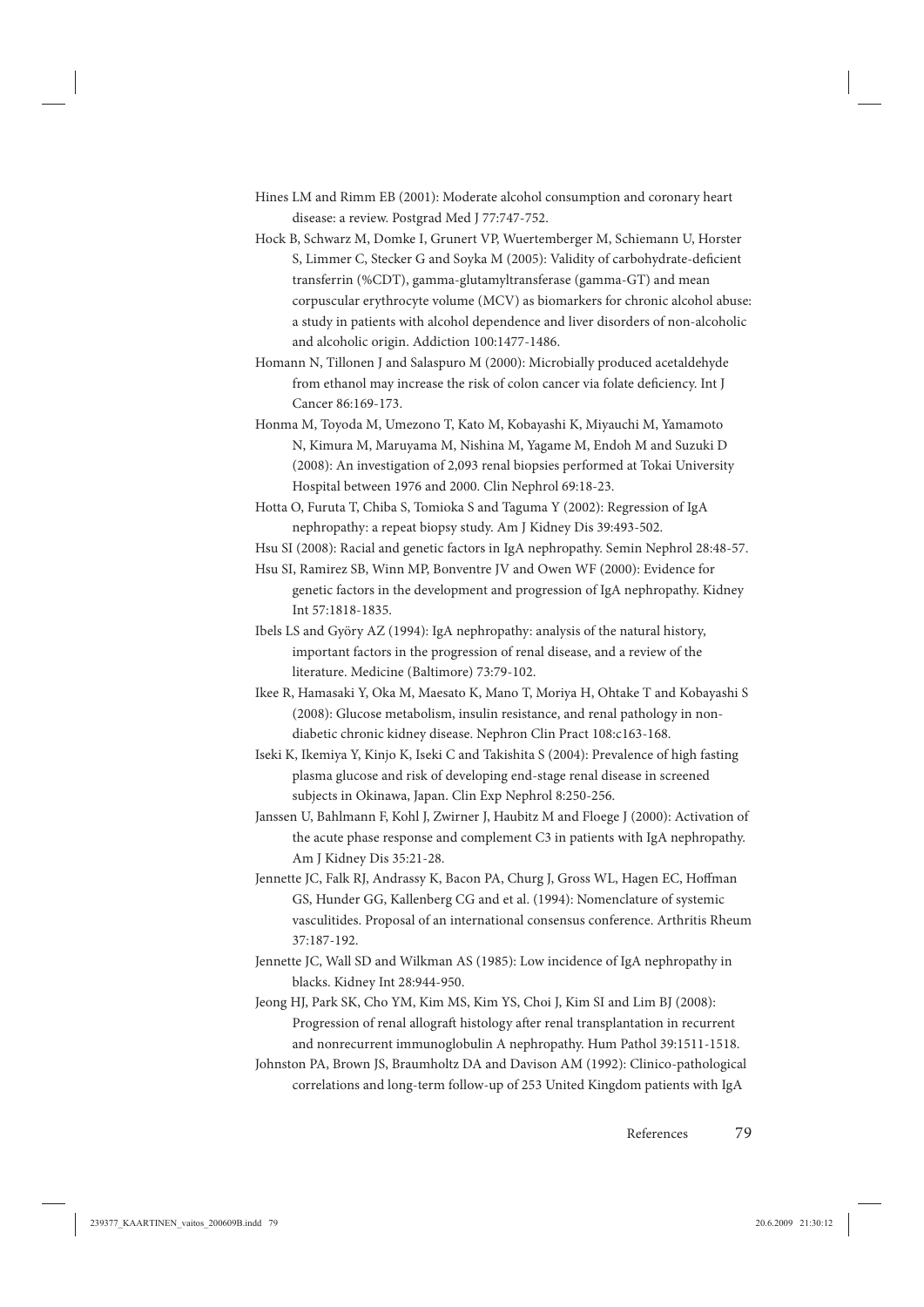nephropathy. A report from the MRC Glomerulonephritis Registry. Q J Med 84:619-627.

- Julian BA and Novak J (2004): IgA nephropathy: an update. Curr Opin Nephrol Hypertens 13:171-179.
- Julian BA, Wyatt RJ, Matousovic K, Moldoveanu Z, Mestecky J and Novak J (2007): IgA nephropathy: a clinical overview. Contrib Nephrol 157:19-26.
- Kalantar-Zadeh K, Ikizler TA, Block G, Avram MM and Kopple JD (2003): Malnutrition-inflammation complex syndrome in dialysis patients: causes and consequences. Am J Kidney Dis 42:864-881.
- Kanauchi M, Akai Y and Hashimoto T (2002): Validation of simple indices to assess insulin sensitivity and pancreatic Beta-cell function in patients with renal dysfunction. Nephron 92:713-715.
- Kaneshige H, Endoh M, Tomino Y, Nomoto Y and Sakai H (1983): Abnormal glucose tolerance in patients with chronic glomerulonephritis without renal failure. Diabetes Care 6:381-386.
- Kanno Y, Okada H, Saruta T and Suzuki H (2000): Blood pressure reduction associated with preservation of renal function in hypertensive patients with IgA nephropathy: a 3-year follow-up. Clin Nephrol 54:360-365.
- Kanno Y, Okada H, Yamaji Y, Nakazato Y and Suzuki H (2005): Angiotensinconverting-enzyme inhibitors slow renal decline in IgA nephropathy, independent of tubulointerstitial fibrosis at presentation. Qjm 98:199-203.
- Kato Y, Hayashi M, Ohno Y, Suzawa T, Sasaki T and Saruta T (2000): Mild renal dysfunction is associated with insulin resistance in chronic glomerulonephritis. Clin Nephrol 54:366-373.
- Keller C, Katz R, Cushman M, Fried LF and Shlipak M (2008): Association of kidney function with inflammatory and procoagulant markers in a diverse cohort: a cross-sectional analysis from the Multi-Ethnic Study of Atherosclerosis (MESA). BMC Nephrol 9:9.
- Keller CR, Odden MC, Fried LF, Newman AB, Angleman S, Green CA, Cummings SR, Harris TB and Shlipak MG (2007): Kidney function and markers of inflammation in elderly persons without chronic kidney disease: the health, aging, and body composition study. Kidney Int 71:239-244.
- Kiattisunthorn K, Premasathian N, Wongwiwatana A, Parichatikanond P, Cheunsuchon B and Vasuvattakul S (2008): Evaluating the clinical course and prognostic factors of posttransplantation immunoglobulin A nephropathy. Transplant Proc 40:2349-2354.
- Kielstein JT, Becker B, Graf S, Brabant G, Haller H and Fliser D (2003): Increased resistin blood levels are not associated with insulin resistance in patients with renal disease. Am J Kidney Dis 42:62-66.
- Kim SH and Reaven GM (2008): Insulin resistance and hyperinsulinemia: you can't have one without the other. Diabetes Care 31:1433-1438.
- Klassen LW, Tuma D and Sorrell MF (1995): Immune mechanisms of alcohol-induced liver disease. Hepatology 22:355-357.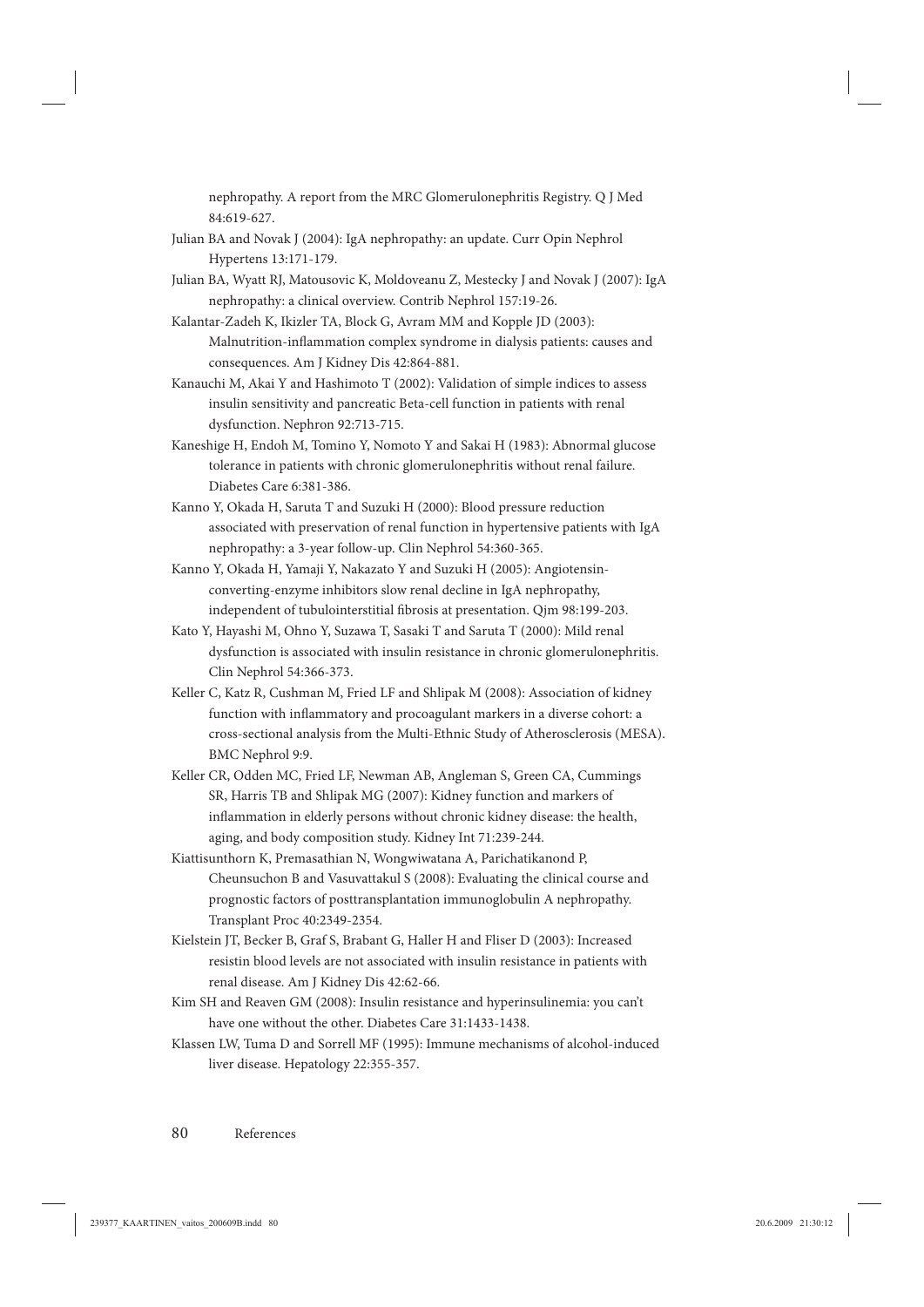- Kloner RA and Rezkalla SH (2007): To drink or not to drink? That is the question. Circulation 116:1306-1317.
- Knight EL, Stampfer MJ, Rimm EB, Hankinson SE and Curhan GC (2003): Moderate alcohol intake and renal function decline in women: a prospective study. Nephrol Dial Transplant 18:1549-1554.
- Knight EL, Verhave JC, Spiegelman D, Hillege HL, de Zeeuw D, Curhan GC and de Jong PE (2004): Factors influencing serum cystatin C levels other than renal function and the impact on renal function measurement. Kidney Int 65:1416- 1421.
- Kobayashi S, Maesato K, Moriya H, Ohtake T and Ikeda T (2005): Insulin resistance in patients with chronic kidney disease. Am J Kidney Dis 45:275-280.
- Koch M, Beien A, Fussha Ller A, Zitta S, Haastert B and Trapp R (2008): Impact of age, body mass index, insulin resistance and proteinuria on the kidney function in obese patients with Type 2 diabetes and renal insufficiency. Clin Nephrol 69:10-17.
- Koike M, Takei T, Uchida K, Honda K, Moriyama T, Horita S, Ogawa T, Yoshida T, Tsuchiya K and Nitta K (2008): Clinical assessment of low-dose steroid therapy for patients with IgA nephropathy: a prospective study in a single center. Clin Exp Nephrol 12:250-255.
- Komatsu H, Fujimoto S, Hara S, Sato Y, Yamada K and Eto T (2004): Relationship between serum IgA/C3 ratio and progression of IgA nephropathy. Intern Med 43:1023-1028.
- Komatsu H, Fujimoto S, Hara S, Sato Y, Yamada K and Kitamura K (2008): Effect of tonsillectomy plus steroid pulse therapy on clinical remission of IgA nephropathy: a controlled study. Clin J Am Soc Nephrol 3:1301-1307.
- Koskinas J, Kenna JG, Bird GL, Alexander GJ and Williams R (1992): Immunoglobulin A antibody to a 200-kilodalton cytosolic acetaldehyde adduct in alcoholic hepatitis. Gastroenterology 103:1860-1867.
- Kovacs EJ and Messingham KA (2002): Influence of alcohol and gender on immune response. Alcohol Res Health 26:257-263.
- Kovesdy CP and Kalantar-Zadeh K (2008): Novel targets and new potential: developments in the treatment of inflammation in chronic kidney disease. Expert Opin Investig Drugs 17:451-467.
- Kronborg J, Jenssen T, Njølstad I, Toft I and Eriksen BO (2007): Metabolic risk factors associated with serum creatinine in a non-diabetic population. Eur J Epidemiol 22:707-713.
- Kronborg J, Solbu M, Njølstad I, Toft I, Eriksen BO and Jenssen T (2008): Predictors of change in estimated GFR: a population-based 7-year follow-up from the Tromsø study. Nephrol Dial Transplant 23:2818-2826.
- Kubo M, Kiyohara Y, Kato I, Iwamoto H, Nakayama K, Hirakata H and Fujishima M (1999): Effect of hyperinsulinemia on renal function in a general Japanese population: the Hisayama study. Kidney Int 55:2450-2456.
- Kubo M, Kiyohara Y, Kato I, Tanizaki Y, Katafuchi R, Hirakata H, Okuda S, Tsuneyoshi M, Sueishi K, Fujishima M and Iida M (2003): Risk factors for renal glomerular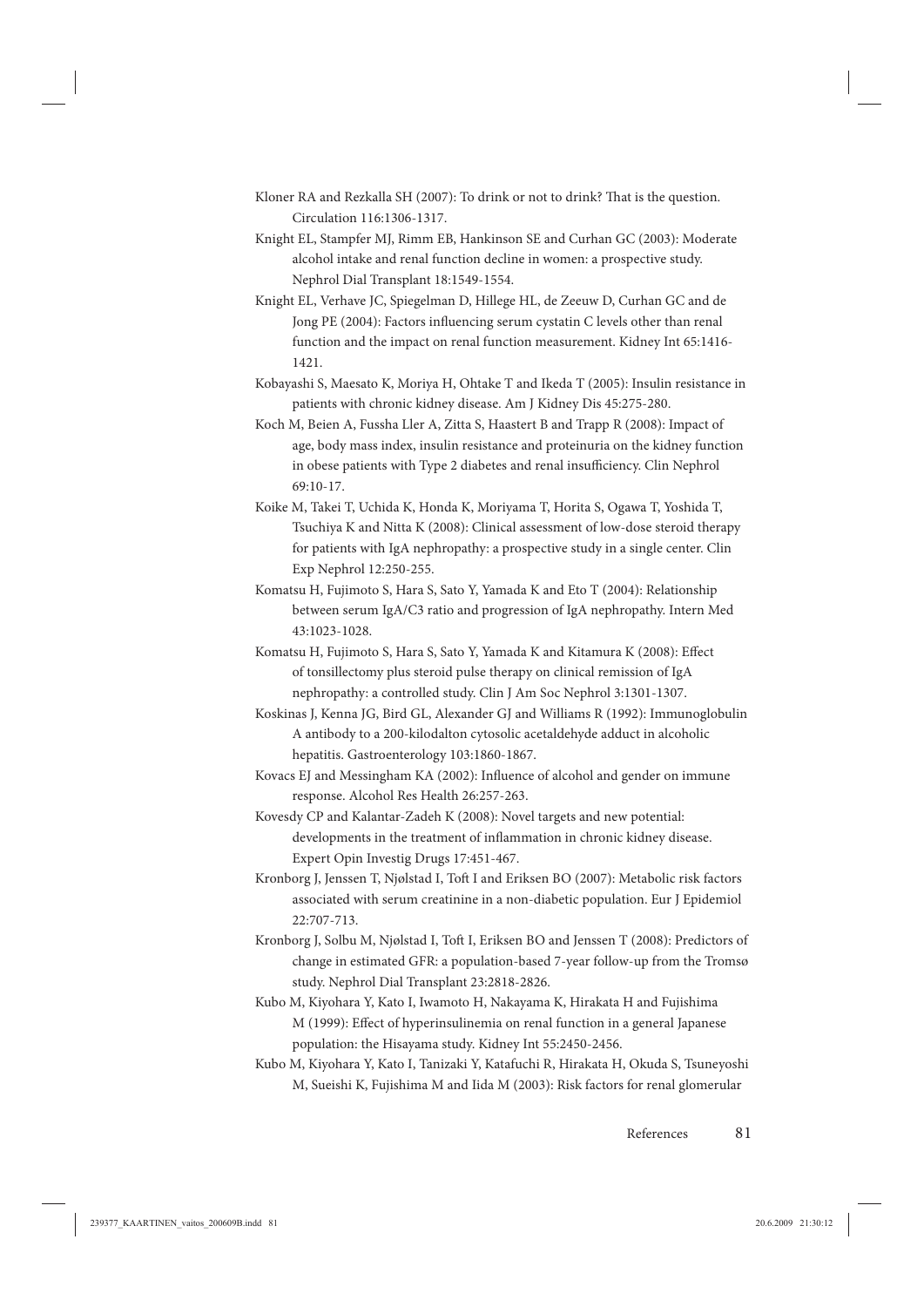and vascular changes in an autopsy-based population survey: the Hisayama study. Kidney Int 63:1508-1515.

- Kurella M, Lo JC and Chertow GM (2005): Metabolic syndrome and the risk for chronic kidney disease among nondiabetic adults. J Am Soc Nephrol 16:2134- 2140.
- Kushner I, Rzewnicki D and Samols D (2006): What does minor elevation of C-reactive protein signify? Am J Med 119:166 e117-128.
- Lacson E, Jr. and Levin NW (2004): C-reactive protein and end-stage renal disease. Semin Dial 17:438-448.
- Lai AS and Lai KN (2005): Molecular basis of IgA nephropathy. Curr Mol Med 5:475- 487.
- Lamb EJ, Tomson CR and Roderick PJ (2005): Estimating kidney function in adults using formulae. Ann Clin Biochem 42:321-345.
- Landray MJ, Wheeler DC, Lip GY, Newman DJ, Blann AD, McGlynn FJ, Ball S, Townend JN and Baigent C (2004): Inflammation, endothelial dysfunction, and platelet activation in patients with chronic kidney disease: the chronic renal impairment in Birmingham (CRIB) study. Am J Kidney Dis 43:244-253.
- Lappalainen-Lehto R, Seppä K and Nordback I (2005): Cutting down substance abuse--present state and visions among surgeons and nurses. Addict Behav 30:1013-1018.
- Laterza OF, Price CP and Scott MG (2002): Cystatin C: an improved estimator of glomerular filtration rate? Clin Chem 48:699-707.
- Latvala J, Hietala J, Koivisto H, Järvi K, Anttila P and Niemelä O (2005): Immune Responses to Ethanol Metabolites and Cytokine Profiles Differentiate Alcoholics with or without Liver Disease. Am J Gastroenterol 100:1303-1310.
- Lee JE, Choi SY, Huh W, Kim YG, Kim DJ and Oh HY (2007): Metabolic syndrome, C-reactive protein, and chronic kidney disease in nondiabetic, nonhypertensive adults. Am J Hypertens 20:1189-1194.

Leinikki PO, Mustonen J and Pasternack A (1987): Immune response to oral polio vaccine in patients with IgA glomerulonephritis. Clin Exp Immunol 68:33-38.

- Lemley KV, Lafayette RA, Derby G, Blouch KL, Anderson L, Efron B and Myers BD (2008): Prediction of early progression in recently diagnosed IgA nephropathy. Nephrol Dial Transplant 23:213-222.
- Levey AS, Bosch JP, Lewis JB, Greene T, Rogers N and Roth D (1999): A more accurate method to estimate glomerular filtration rate from serum creatinine: a new prediction equation. Modification of Diet in Renal Disease Study Group. Ann Intern Med 130:461-470.
- Li PK, Ho KK, Szeto CC, Yu L and Lai FM (2002): Prognostic indicators of IgA nephropathy in the Chinese--clinical and pathological perspectives. Nephrol Dial Transplant 17:64-69.
- Li PK, Leung CB, Chow KM, Cheng YL, Fung SK, Mak SK, Tang AW, Wong TY, Yung CY, Yung JC, Yu AW and Szeto CC (2006): Hong Kong study using valsartan in IgA nephropathy (HKVIN): a double-blind, randomized, placebo-controlled study. Am J Kidney Dis 47:751-760.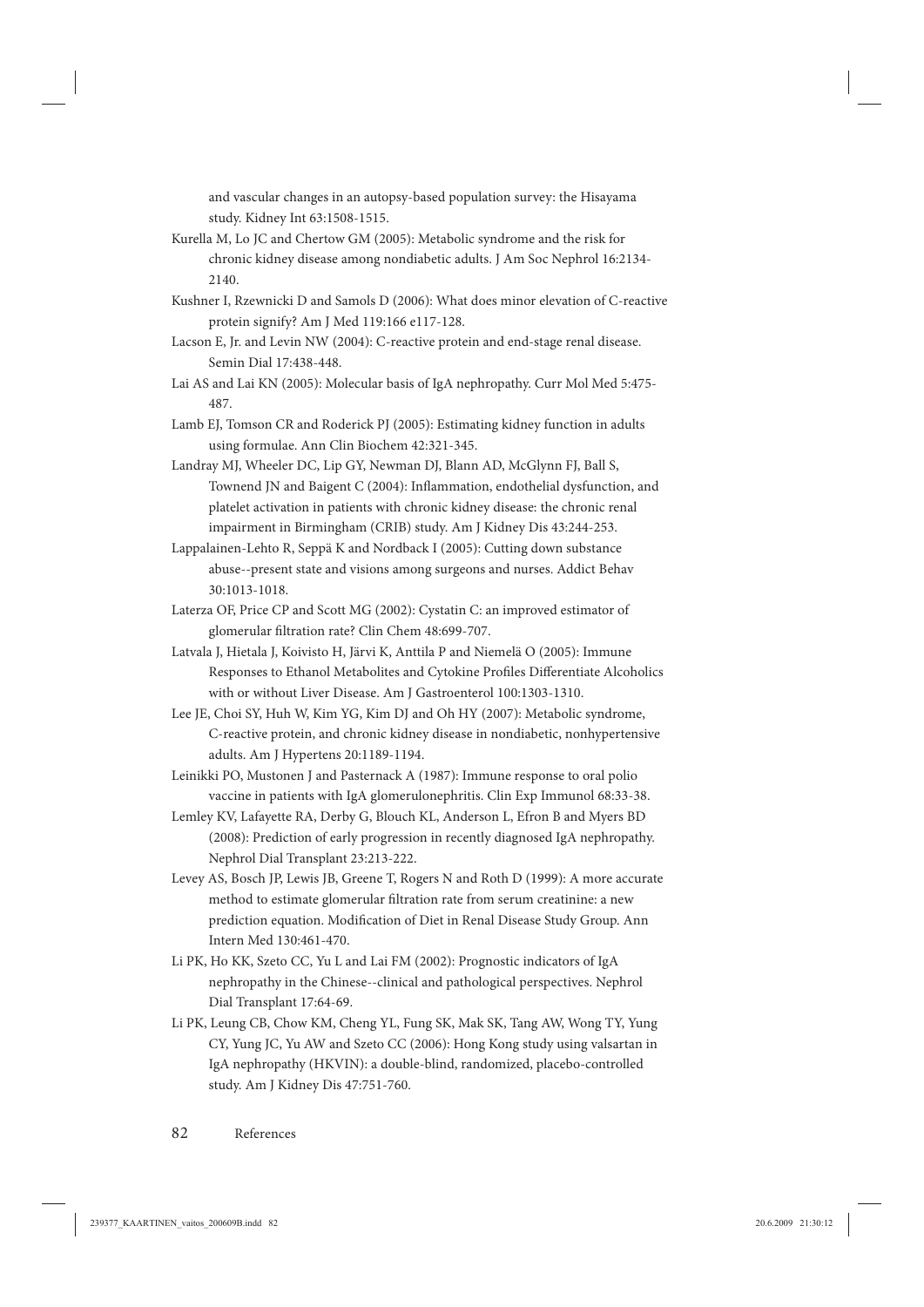- Lin J, Hu FB, Rimm EB, Rifai N and Curhan GC (2006): The association of serum lipids and inflammatory biomarkers with renal function in men with type II diabetes mellitus. Kidney Int 69:336-342.
- Lucove J, Vupputuri S, Heiss G, North K and Russell M (2008): Metabolic syndrome and the development of CKD in American Indians: the Strong Heart Study. Am J Kidney Dis 51:21-28.
- Lv J, Zhang H, Chen Y, Li G, Jiang L, Singh AK and Wang H (2009): Combination therapy of prednisone and ACE inhibitor versus ACE-inhibitor therapy alone in patients with IgA nephropathy: a randomized controlled trial. Am J Kidney Dis 53:26-32.
- Lv J, Zhang H, Zhou Y, Li G, Zou W and Wang H (2008): Natural history of immunoglobulin A nephropathy and predictive factors of prognosis: a long-term follow up of 204 cases in China. Nephrology (Carlton) 13:242-246.
- Maeda A, Gohda T, Funabiki K, Horikoshi S, Shirato I and Tomino Y (2003): Significance of serum IgA levels and serum IgA/C3 ratio in diagnostic analysis of patients with IgA nephropathy. J Clin Lab Anal 17:73-76.
- Magistroni R, Furci L, Leonelli M, Masellis M, Ligabue G, Lucchi L, Lupo A, Brezzi B, Gambaro G, Manganelli L, Pedrazzi G, Ricardi M, Bormioli L and Albertazzi A (2006): A validated model of disease progression in IgA nephropathy. J Nephrol 19:32-40.
- Mak RH (2008): Insulin and its role in chronic kidney disease. Pediatr Nephrol 23:355- 362.
- Mak RH and DeFronzo RA (1992): Glucose and insulin metabolism in uremia. Nephron 61:377-382.
- Manno C, Strippoli GF, D'Altri C, Torres D, Rossini M and Schena FP (2007): A novel simpler histological classification for renal survival in IgA nephropathy: a retrospective study. Am J Kidney Dis 49:763-775.
- Matthews DR, Hosker JP, Rudenski AS, Naylor BA, Treacher DF and Turner RC (1985): Homeostasis model assessment: insulin resistance and beta-cell function from fasting plasma glucose and insulin concentrations in man. Diabetologia 28:412- 419.
- Menon V, Wang X, Greene T, Beck GJ, Kusek JW, Marcovina SM, Levey AS and Sarnak MJ (2003): Relationship between C-reactive protein, albumin, and cardiovascular disease in patients with chronic kidney disease. Am J Kidney Dis 42:44-52.
- Moldoveanu Z, Wyatt RJ, Lee JY, Tomana M, Julian BA, Mestecky J, Huang WQ, Anreddy SR, Hall S, Hastings MC, Lau KK, Cook WJ and Novak J (2007): Patients with IgA nephropathy have increased serum galactose-deficient IgA1 levels. Kidney Int 71:1148-1154.
- Moller DE and Flier JS (1991): Insulin resistance--mechanisms, syndromes, and implications. N Engl J Med 325:938-948.
- Monteiro RC (2007): Pathogenic role of IgA receptors in IgA nephropathy. Contrib Nephrol 157:64-69.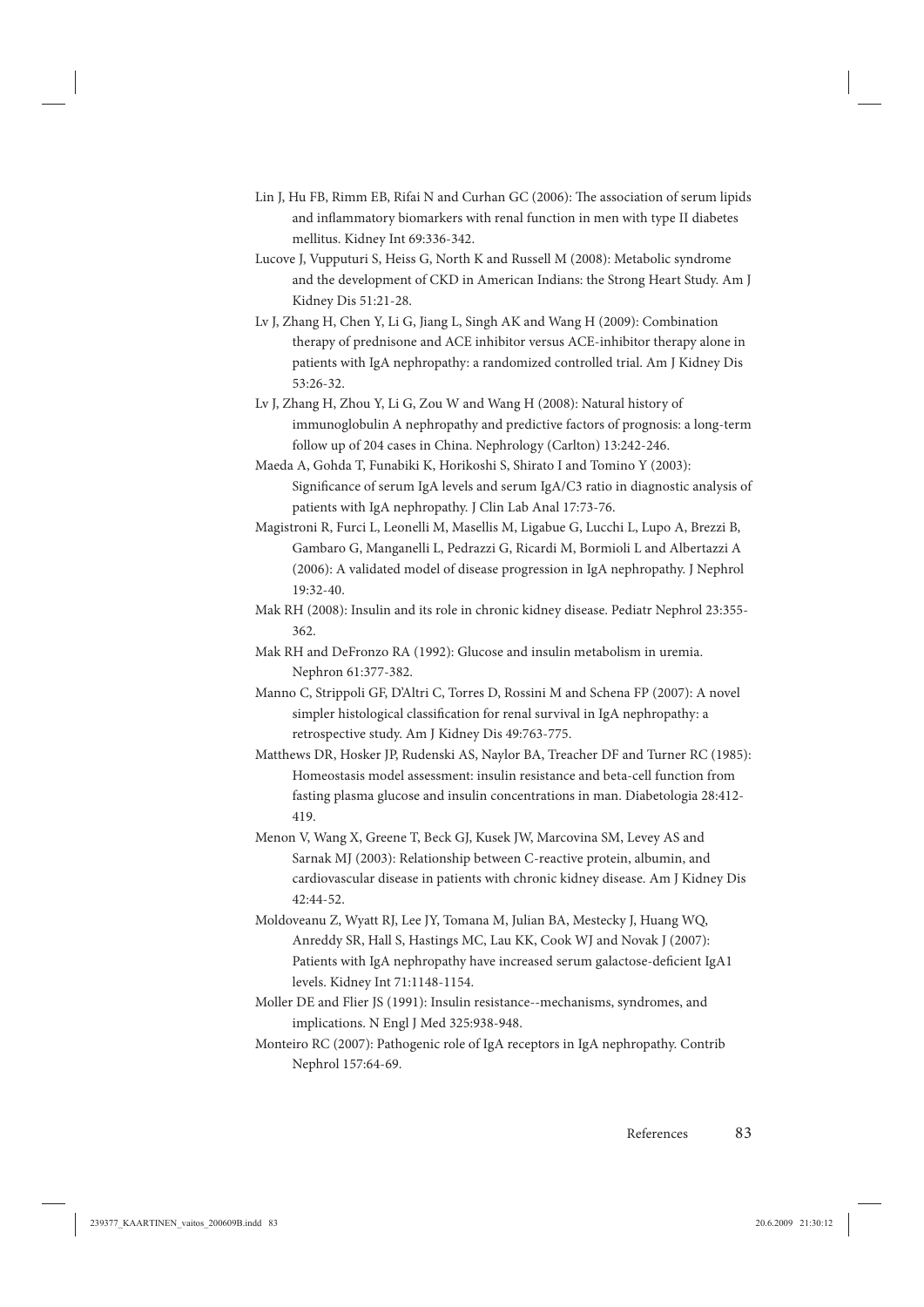- Monzillo LU and Hamdy O (2003): Evaluation of insulin sensitivity in clinical practice and in research settings. Nutr Rev 61:397-412.
- Moura IC, Benhamou M, Launay P, Vrtovsnik F, Blank U and Monteiro RC (2008): The glomerular response to IgA deposition in IgA nephropathy. Semin Nephrol 28:88-95.
- Mukamal KJ, Conigrave KM, Mittleman MA, Camargo CA, Jr., Stampfer MJ, Willett WC and Rimm EB (2003): Roles of drinking pattern and type of alcohol consumed in coronary heart disease in men. N Engl J Med 348:109-118.
- Muntner P, Hamm LL, Kusek JW, Chen J, Whelton PK and He J (2004): The prevalence of nontraditional risk factors for coronary heart disease in patients with chronic kidney disease. Ann Intern Med 140:9-17.
- Mustonen J (1984): IgA glomerulonephritis and associated diseases. Ann Clin Res 16:161-166.
- Mustonen J, Pasternack A and Helin H (1984): IgA mesangial nephropathy in neoplastic diseases. Contrib Nephrol 40:283-291.
- Mustonen J, Pasternack A and Rantala I (1983): The nephrotic syndrome in IgA glomerulonephritis: response to corticosteroid therapy. Clin Nephrol 20:172- 176.
- Myllymäki JM, Honkanen TT, Syrjänen JT, Helin HJ, Rantala IS, Pasternack AI and Mustonen JT (2007): Severity of tubulointerstitial inflammation and prognosis in immunoglobulin A nephropathy. Kidney Int 71:343-348.
- Nagy J, Kovács T and Wittmann I (2005): Renal protection in IgA nephropathy requires strict blood pressure control. Nephrol Dial Transplant 20:1533-1539.
- Nakao N, Yoshimura A, Morita H, Takada M, Kayano T and Ideura T (2003): Combination treatment of angiotensin-II receptor blocker and angiotensinconverting-enzyme inhibitor in non-diabetic renal disease (COOPERATE): a randomised controlled trial. Lancet 361:117-124.
- Narita I and Gejyo F (2008): Pathogenetic significance of aberrant glycosylation of IgA1 in IgA nephropathy. Clin Exp Nephrol 12:332-338.
- Narita I, Goto S, Saito N, Song J, Omori K, Kondo D, Sakatsume M and Gejyo F (2003): Angiotensinogen gene variation and renoprotective efficacy of renin-angiotensin system blockade in IgA nephropathy. Kidney Int 64:1050-1058
- Nelson CL, Karschimkus CS, Dragicevic G, Packham DK, Wilson AM, O'Neal D, Becker GJ, Best JD and Jenkins AJ (2005): Systemic and vascular inflammation is elevated in early IgA and type 1 diabetic nephropathies and relates to vascular disease risk factors and renal function. Nephrol Dial Transplant 20:2420-2426.
- Nerpin E, Riserus U, Ingelsson E, Sundström J, Jobs M, Larsson A, Basu S and Arnlöv J (2008): Insulin sensitivity measured with euglycemic clamp is independently associated with glomerular filtration rate in a community-based cohort. Diabetes Care 31:1550-1555.
- Neugarten J, Acharya A and Silbiger SR (2000): Effect of gender on the progression of nondiabetic renal disease: a meta-analysis. J Am Soc Nephrol 11:319-329.
- Newell GC (1987): Cirrhotic glomerulonephritis: incidence, morphology, clinical features, and pathogenesis. Am J Kidney Dis 9:183-190.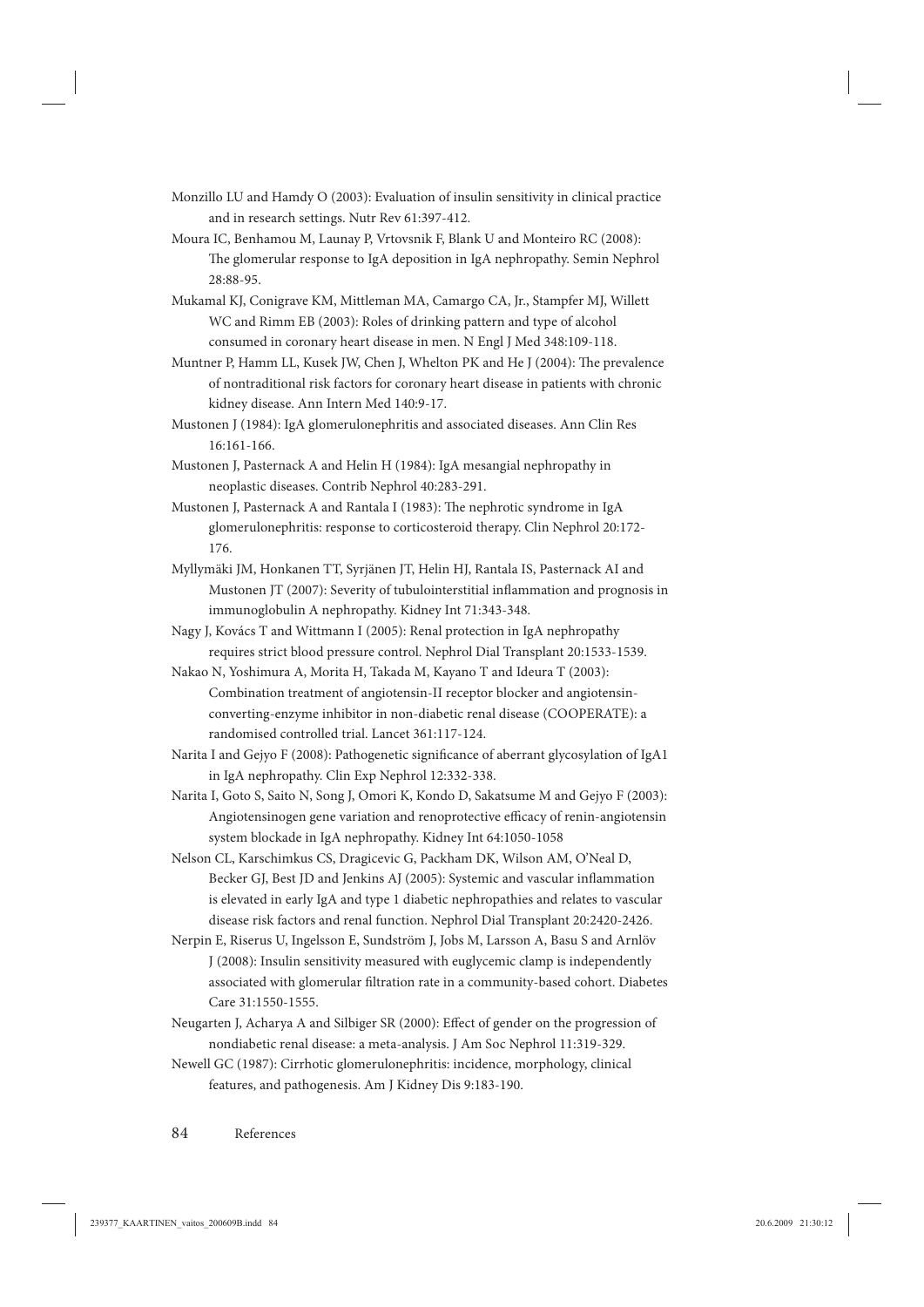- Niemelä O (2001): Distribution of ethanol-induced protein adducts in vivo: relationship to tissue injury. Free Radic Biol Med 31:1533-1538.
- Niemelä O (2007): Biomarkers in alcoholism. Clin Chim Acta 377:39-49.
- Niemelä O and Israel Y (1992): Hemoglobin-acetaldehyde adducts in human alcohol abusers. Lab Invest 67:246-252.
- Nishitani Y, Iwano M, Yamaguchi Y, Harada K, Nakatani K, Akai Y, Nishino T, Shiiki H, Kanauchi M, Saito Y and Neilson EG (2005): Fibroblast-specific protein 1 is a specific prognostic marker for renal survival in patients with IgAN. Kidney Int 68:1078-1085.
- Noborisaka Y, Honda R, Ishizaki M, Nakata M and Yamada Y (2007): Alcohol and cigarette consumption, renal function and blood pressure in middle-aged healthy men. J Hum Hypertens 21:966-968.
- Nochy D, Druet P and Bariety J (1984): IgA nephropathy in chronic liver disease. Contrib Nephrol 40:268-275.
- Novak J, Julian BA, Tomana M and Mestecky J (2008): IgA glycosylation and IgA immune complexes in the pathogenesis of IgA nephropathy. Semin Nephrol 28:78-87.
- Novak J, Moldoveanu Z, Renfrow MB, Yanagihara T, Suzuki H, Raska M, Hall S, Brown R, Huang WQ, Goepfert A, Kilian M, Poulsen K, Tomana M, Wyatt RJ, Julian BA and Mestecky J (2007): IgA nephropathy and Henoch-Schoenlein purpura nephritis: aberrant glycosylation of IgA1, formation of IgA1-containing immune complexes, and activation of mesangial cells. Contrib Nephrol 157:134-138.
- Obara W, Iida A, Suzuki Y, Tanaka T, Akiyama F, Maeda S, Ohnishi Y, Yamada R, Tsunoda T, Takei T, Ito K, Honda K, Uchida K, Tsuchiya K, Yumura W, Ujiie T, Nagane Y, Nitta K, Miyano S, Narita I, Gejyo F, Nihei H, Fujioka T and Nakamura Y (2003): Association of single-nucleotide polymorphisms in the polymeric immunoglobulin receptor gene with immunoglobulin A nephropathy (IgAN) in Japanese patients. J Hum Genet 48:293-299.
- Oberg BP, McMenamin E, Lucas FL, McMonagle E, Morrow J, Ikizler TA and Himmelfarb J (2004): Increased prevalence of oxidant stress and inflammation in patients with moderate to severe chronic kidney disease. Kidney Int 65:1009- 1016.
- Odum J, Peh CA, Clarkson AR, Bannister KM, Seymour AE, Gillis D, Thomas AC, Mathew TH and Woodroffe AJ (1994): Recurrent mesangial IgA nephritis following renal transplantation. Nephrol Dial Transplant 9:309-312.
- Ohno I, Hosoya T, Gomi H, Ichida K, Okabe H and Hikita M (2001): Serum uric acid and renal prognosis in patients with IgA nephropathy. Nephron 87:333-339.
- Onat A, Hergenç G, Türkmen S, Yazici M, Sari I and Can G (2006): Discordance between insulin resistance and metabolic syndrome: features and associated cardiovascular risk in adults with normal glucose regulation. Metabolism 55:445-452.
- Onat A, Hergenç G, Uyarel H, Ozhan H, Esen AM, Karabulut A, Albayrak S, Can G and Keleş I (2007): Association between mild renal dysfunction and insulin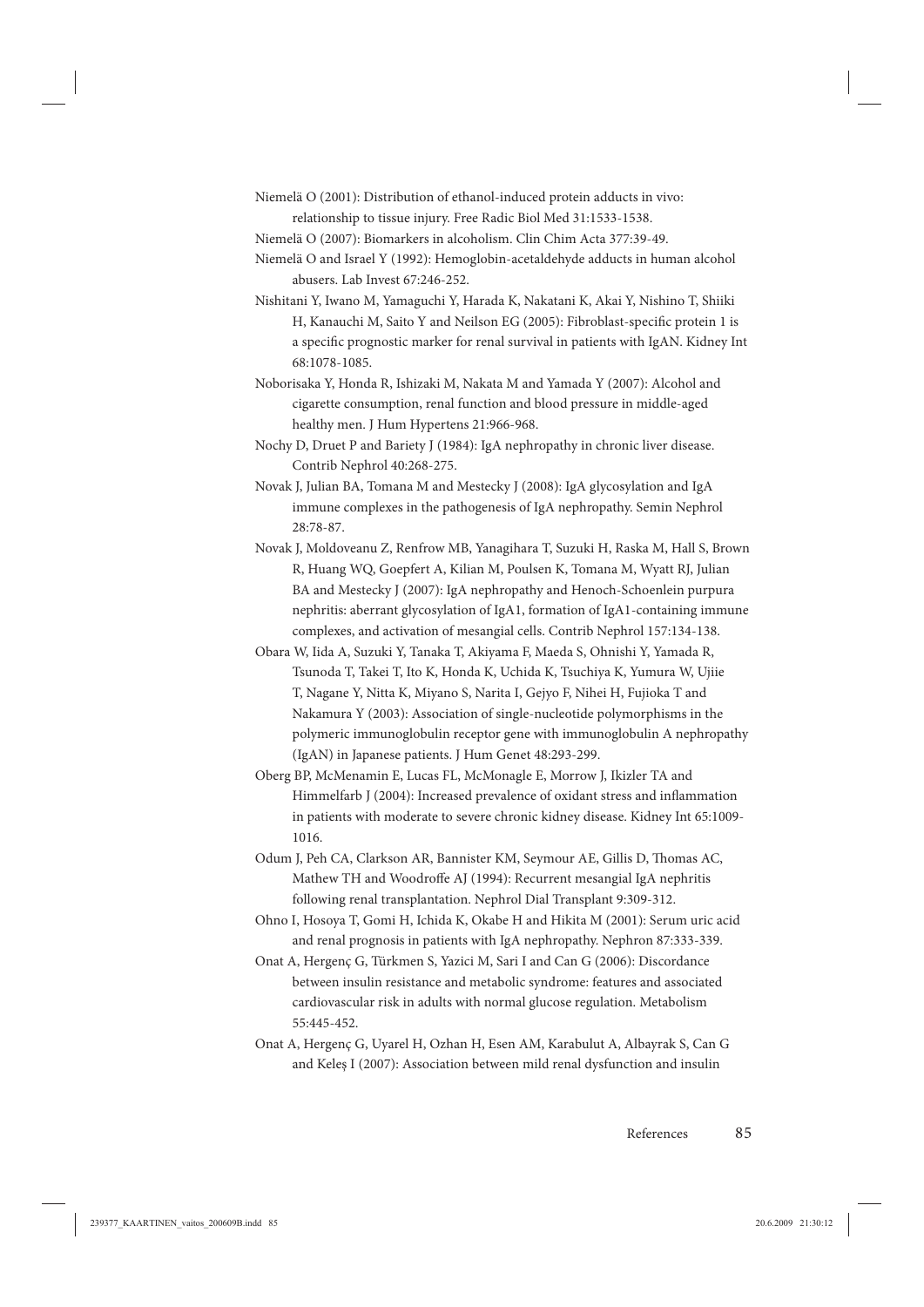resistance or metabolic syndrome in a random nondiabetic population sample. Kidney Blood Press Res 30:88-96.

- Onda K, Ohi H, Tamano M, Ohsawa I, Wakabayashi M, Horikoshi S, Fujita T and Tomino Y (2007): Hypercomplementemia in adult patients with IgA nephropathy. J Clin Lab Anal 21:77-84.
- Oortwijn BD, Rastaldi MP, Roos A, Mattinzoli D, Daha MR and van Kooten C (2007): Demonstration of secretory IgA in kidneys of patients with IgA nephropathy. Nephrol Dial Transplant 22:3191-3195.
- Ortega O, Rodriguez I, Gallar P, Carreno A, Ortiz M, Espejo B, Jimenez J, Gutierrez M, Oliet A and Vigil A (2002): Significance of high C-reactive protein levels in pre-dialysis patients. Nephrol Dial Transplant 17:1105-1109.
- Osawa Y, Narita I, Imai N, Iino N, Iguchi S, Ueno M, Shimada H, Nishi S, Arakawa M and Gejyo F (2001): Determination of optimal blood pressure for patients with IgA nephropathy based on renal histology. Hypertens Res 24:89-92.
- Panichi V, Migliori M, De Pietro S, Taccola D, Bianchi AM, Giovannini L, Norpoth M, Metelli MR, Cristofani R, Bertelli AA, Sbragia G, Tetta C, Palla R and Colombo R (2002): C-reactive protein and interleukin-6 levels are related to renal function in predialytic chronic renal failure. Nephron 91:594-600.
- Panichi V, Migliori M, De Pietro S, Taccola D, Bianchi AM, Norpoth M, Metelli MR, Giovannini L, Tetta C and Palla R (2001): C reactive protein in patients with chronic renal diseases. Ren Fail 23:551-562.
- Paterson AD, Liu XQ, Wang K, Magistroni R, Song X, Kappel J, Klassen J, Cattran D, St George-Hyslop P and Pei Y (2007): Genome-wide linkage scan of a large family with IgA nephropathy localizes a novel susceptibility locus to chromosome 2q36. J Am Soc Nephrol 18:2408-2415.
- Pecoits-Filho R, Heimbürger O, Bárány P, Suliman M, Fehrman-Ekholm I, Lindholm B and Stenvinkel P (2003): Associations between circulating inflammatory markers and residual renal function in CRF patients. Am J Kidney Dis 41:1212-1218.
- Perneger TV, Whelton PK, Puddey IB and Klag MJ (1999): Risk of end-stage renal disease associated with alcohol consumption. Am J Epidemiol 150:1275-1281.
- Philibert D, Cattran D and Cook T (2008): Clinicopathologic correlation in IgA nephropathy. Semin Nephrol 28:10-17.
- Pouria S and Barratt J (2008): Secondary IgA nephropathy. Semin Nephrol 28:27-37.
- Pouria S and Feehally J (1999): Glomerular IgA deposition in liver disease. Nephrol Dial Transplant 14:2279-2282.
- Praga M, Gutiérrez E, González E, Morales E and Hernández E (2003): Treatment of IgA nephropathy with ACE inhibitors: a randomized and controlled trial. J Am Soc Nephrol 14:1578-1583.
- Presti RL, Carollo C and Caimi G (2007): Wine consumption and renal diseases: new perspectives. Nutrition 23:598-602.
- Procopio M and Borretta G (2003): Derangement of glucose metabolism in hyperparathyroidism. J Endocrinol Invest 26:1136-1142.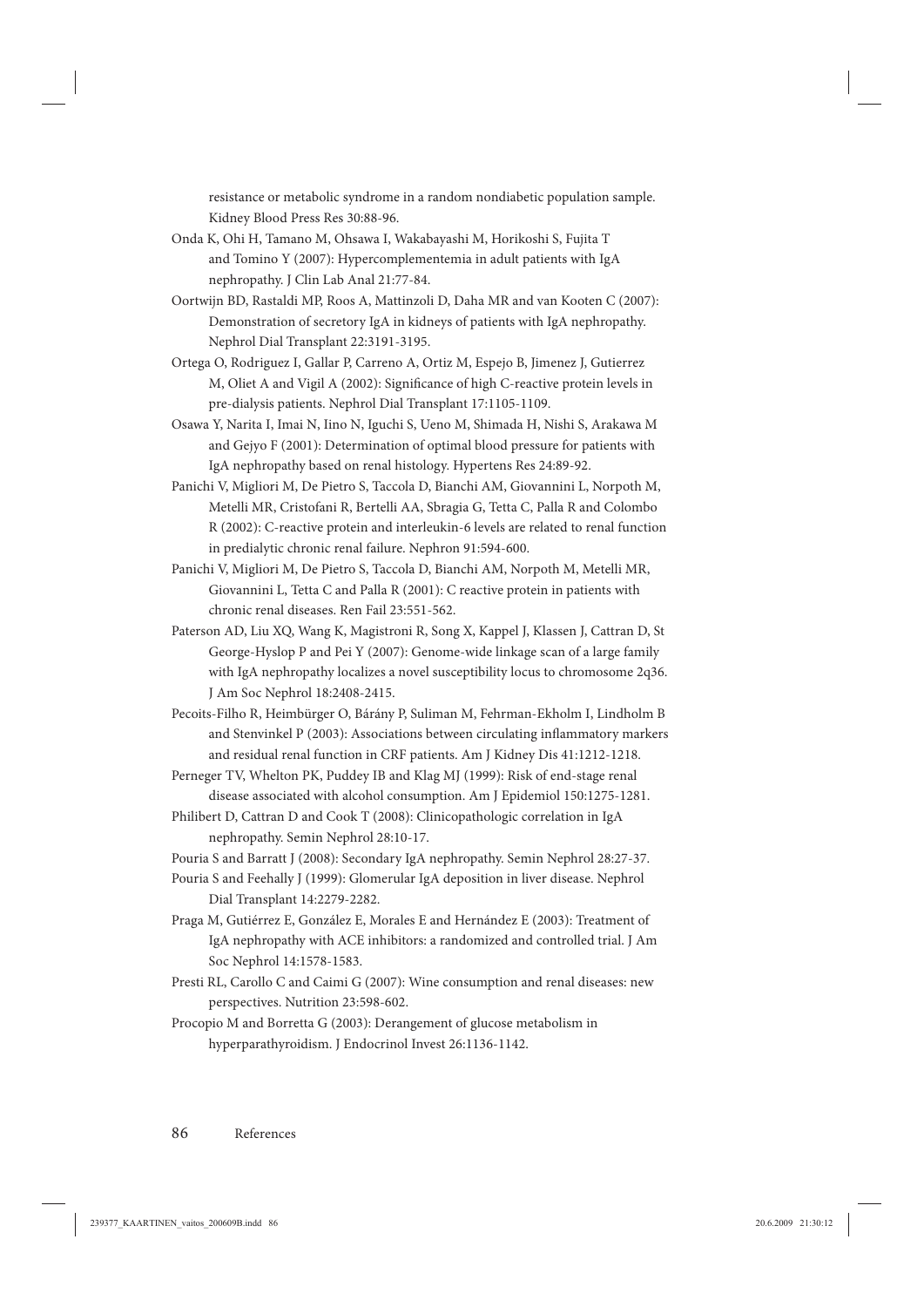- Ranieri E, Gesualdo L, Petrarulo F and Schena FP (1996): Urinary IL-6/EGF ratio: a useful prognostic marker for the progression of renal damage in IgA nephropathy. Kidney Int 50:1990-2001.
- Rasche FM, Keller F, Lepper PM, Aymanns C, Karges W, Sailer LC, von Müller L and Czock D (2006): High-dose intravenous immunoglobulin pulse therapy in patients with progressive immunoglobulin A nephropathy: a long-term follow-up. Clin Exp Immunol 146:47-53.
- Rasche FM, Keller F, von Müller L, Czock D and Lepper PM (2007): Sequential immunosuppressive therapy in progressive IgA nephropathy. Contrib Nephrol 157:109-113.
- Rauta V, Finne P, Fagerudd J, Rosenlöf K, Törnroth T and Grönhagen-Riska C (2002): Factors associated with progression of IgA nephropathy are related to renal function--a model for estimating risk of progression in mild disease. Clin Nephrol 58:85-94.
- Razeghi E, Parkhideh S, Ahmadi F and Khashayar P (2008): Serum CRP levels in pre-dialysis patients. Ren Fail 30:193-198.
- Reaven GM (1995): Pathophysiology of insulin resistance in human disease. Physiol Rev 75:473-486.
- Reddan DN, Klassen PS, Szczech LA, Coladonato JA, O'Shea S, Owen WF, Jr. and Lowrie EG (2003): White blood cells as a novel mortality predictor in haemodialysis patients. Nephrol Dial Transplant 18:1167-1173.
- Reich HN, Troyanov S, Scholey JW and Cattran DC (2007): Remission of proteinuria improves prognosis in IgA nephropathy. J Am Soc Nephrol 18:3177-3183.
- Rekola S, Bergstrand A and Bucht H (1991): Deterioration rate in hypertensive IgA nephropathy: comparison of a converting enzyme inhibitor and beta-blocking agents. Nephron 59:57-60.
- Reynolds K, Gu D, Chen J, Tang X, Yau CL, Yu L, Chen CS, Wu X, Hamm LL and He J (2008): Alcohol consumption and the risk of end-stage renal disease among Chinese men. Kidney Int 73:870-876.
- Rieu P and Noël LH (1999): Henoch-Schönlein nephritis in children and adults. Morphological features and clinicopathological correlations. Ann Med Interne (Paris) 150:151-159.
- Rimm EB, Williams P, Fosher K, Criqui M and Stampfer MJ (1999): Moderate alcohol intake and lower risk of coronary heart disease: meta-analysis of effects on lipids and haemostatic factors. Bmj 319:1523-1528.
- Ritz E (2008): Metabolic syndrome and kidney disease. Blood Purif 26:59-62.
- Ritz E and Schwenger V (2005): Lifestyle modification and progressive renal failure. Nephrology (Carlton) 10:387-392.
- Rivera F, López-Gómez JM and Pérez-Garcia R (2002): Frequency of renal pathology in Spain 1994-1999. Nephrol Dial Transplant 17:1594-1602.
- Riveros-Rosas H, Julian-Sanchez A and Piña E (1997): Enzymology of ethanol and acetaldehyde metabolism in mammals. Arch Med Res 28:453-471.
- Rocchetti MT, Centra M, Papale M, Bortone G, Palermo C, Centonze D, Ranieri E, Di Paolo S and Gesualdo L (2008): Urine protein profile of IgA nephropathy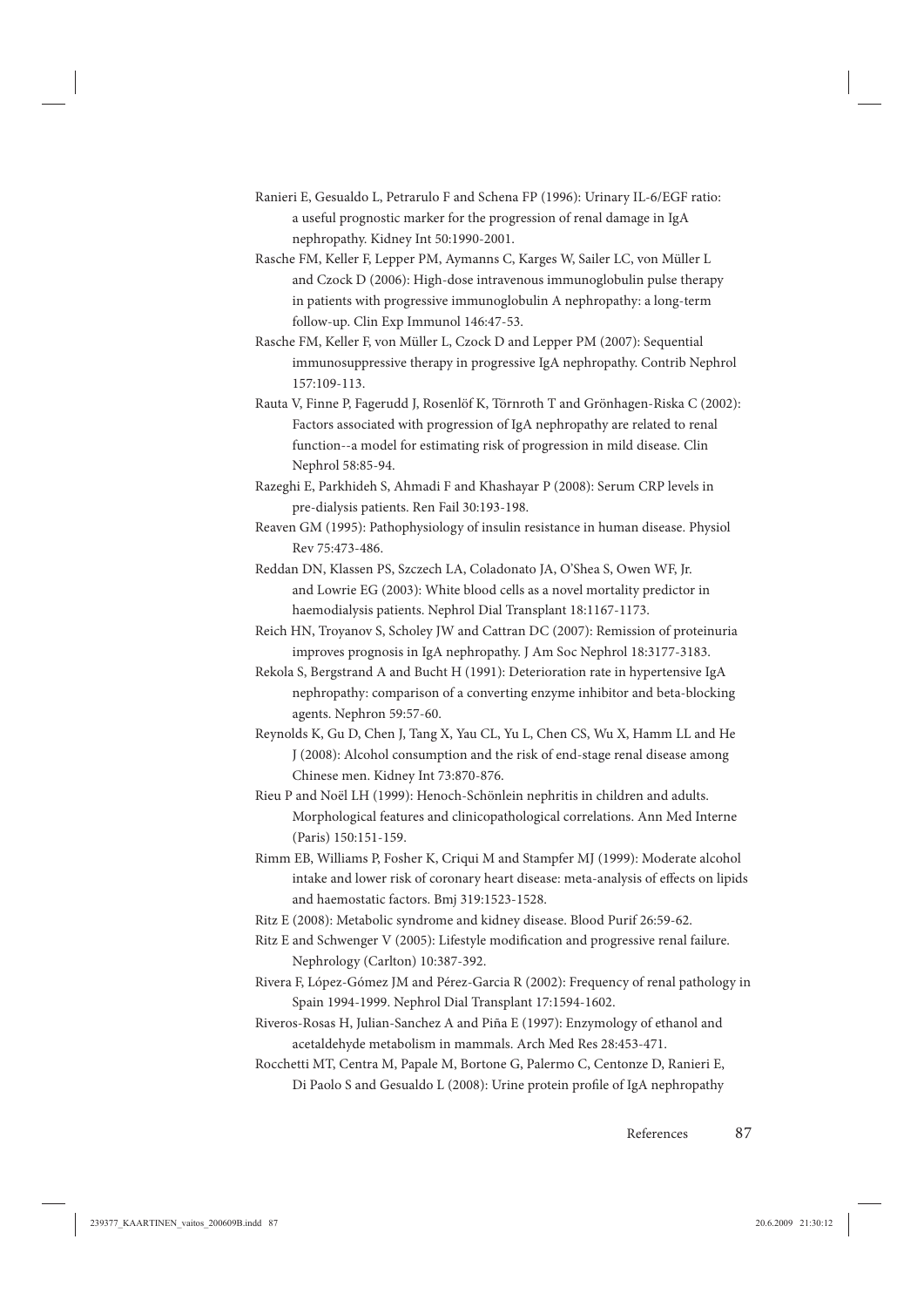patients may predict the response to ACE-inhibitor therapy. Proteomics 8:206- 216.

- Rodrigo R and Rivera G (2002): Renal damage mediated by oxidative stress: a hypothesis of protective effects of red wine. Free Radic Biol Med 33:409-422.
- Rodrigo R, Th ielemann L, Olea M, Muñoz P, Cereceda M and Orellana M (1998): Effect of ethanol ingestion on renal regulation of water and electrolytes. Arch Med Res 29:209-218.
- Ronkainen J, Ala-Houhala M, Autio-Harmainen H, Jahnukainen T, Koskimies O, Merenmies J, Mustonen J, Örmälä T, Turtinen J and Nuutinen M (2006): Longterm outcome 19 years after childhood IgA nephritis: a retrospective cohort study. Pediatr Nephrol 21:1266-1273.
- Roos A, Rastaldi MP, Calvaresi N, Oortwijn BD, Schlagwein N, van Gijlswijk-Janssen DJ, Stahl GL, Matsushita M, Fujita T, van Kooten C and Daha MR (2006): Glomerular activation of the lectin pathway of complement in IgA nephropathy is associated with more severe renal disease. J Am Soc Nephrol 17:1724-1734.
- Rostoker G, Rymer JC, Bagnard G, Petit-Phar M, Griuncelli M and Pilatte Y (1998): Imbalances in serum proinflammatory cytokines and their soluble receptors: a putative role in the progression of idiopathic IgA nephropathy (IgAN) and Henoch-Schonlein purpura nephritis, and a potential target of immunoglobulin therapy? Clin Exp Immunol 114:468-476.
- Rychlik I, Jančová E, Tesař V, Kolský A, Lácha J, Stejskal J, Stejskalová A, Dušek J and Herout V (2004): The Czech registry of renal biopsies. Occurrence of renal diseases in the years 1994-2000. Nephrol Dial Transplant 19:3040-3049.
- Samuels JA, Strippoli GF, Craig JC, Schena FP and Molony DA (2004): Immunosuppressive treatments for immunoglobulin A nephropathy: a metaanalysis of randomized controlled trials. Nephrology (Carlton) 9:177-185.
- Saraheimo M, Teppo AM, Forsblom C, Fagerudd J and Groop PH (2003): Diabetic nephropathy is associated with low-grade inflammation in Type 1 diabetic patients. Diabetologia 46:1402-1407.
- Sarnak MJ, Poindexter A, Wang SR, Beck GJ, Kusek JW, Marcovina SM, Greene T and Levey AS (2002): Serum C-reactive protein and leptin as predictors of kidney disease progression in the Modification of Diet in Renal Disease Study. Kidney Int 62:2208-2215.
- Satirapoj B, Supasyndh O, Boonyavarakul A, Luesutthiviboon L and Choovichian P  $(2005)$ : The correlation of insulin resistance and renal function in non diabetic chronic kidney disease patients. J Med Assoc Thai 88 Suppl 3:S97-104.
- Sato M, Kojima H and Koshikawa S (1988): IgA nephropathy in rheumatoid arthritis. Nephron 48:169-170.
- Savdie E, Grosslight GM and Adena MA (1984): Relation of alcohol and cigarette consumption to blood pressure and serum creatinine levels. J Chronic Dis 37:617-623.
- Schaeffner ES, Kurth T, de Jong PE, Glynn RJ, Buring JE and Gaziano JM (2005): Alcohol consumption and the risk of renal dysfunction in apparently healthy men. Arch Intern Med 165:1048-1053.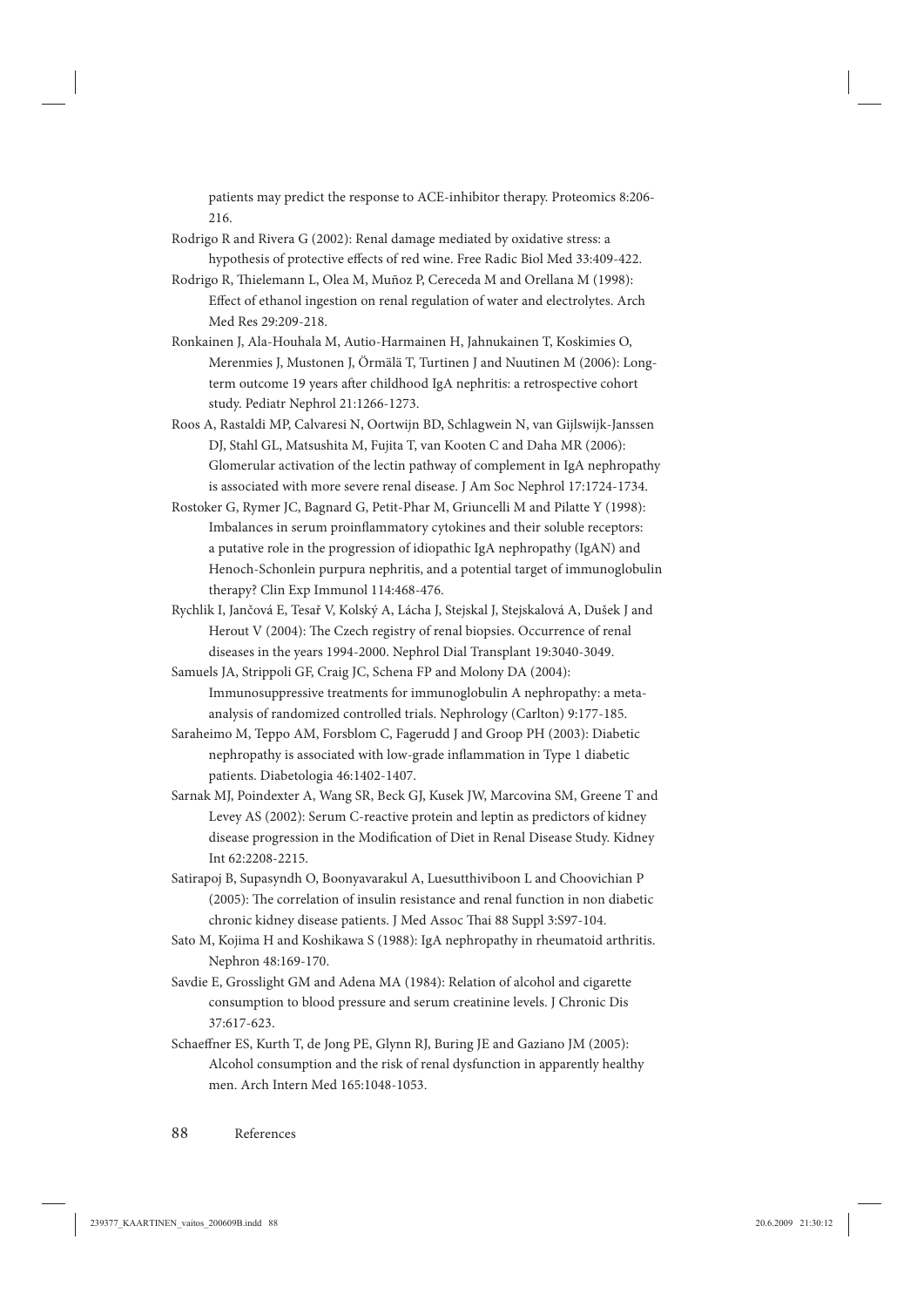- Schmidt S and Ritz E (1999): Genetic factors in IgA nephropathy. Ann Med Interne (Paris) 150:86-90.
- Schöll U, Wastl U, Risler T, Braun N, Grabensee B, Heering P, Schollmeyer P, Zäuner I, Stein G, Fünfstück R and Keller F (1999): The "point of no return" and the rate of progression in the natural history of IgA nephritis. Clin Nephrol 52:285-292.
- Scolari F, Amoroso A, Savoldi S, Mazzola G, Prati E, Valzorio B, Viola BF, Nicola B, Movilli E, Sandrini M, Campanini M and Maiorca R (1999): Familial clustering of IgA nephropathy: further evidence in an Italian population. Am J Kidney Dis 33:857-865.
- Šebeková K, Štefiková K, Polakovičová D, Spustová V and Dzưrik R (2002): Does magnesium dysbalance participate in the development of insulin resistance in early stages of renal disease? Physiol Res 51:605-612.
- Sechi LA, Catena C, Zingaro L, Melis A and De Marchi S (2002): Abnormalities of glucose metabolism in patients with early renal failure. Diabetes 51:1226-1232.
- Seppä K, Löf K, Sinclair D and Sillanaukee P (1994): Hidden alcohol abuse among women. Br J Psychiatry 164:544-546.
- Shankar A, Klein R and Klein BE (2006): The association among smoking, heavy drinking, and chronic kidney disease. Am J Epidemiol 164:263-271.
- Shen P, He L and Huang D (2008): Clinical course and prognostic factors of clinical early IgA nephropathy. Neth J Med 66:242-247.
- Shen P, He L, Li Y, Wang Y and Chan M (2007): Natural history and prognostic factors of IgA nephropathy presented with isolated microscopic hematuria in Chinese patients. Nephron Clin Pract 106:c157-161.
- Shen Y, Peake PW and Kelly JJ (2005): Should we quantify insulin resistance in patients with renal disease? Nephrology (Carlton) 10:599-605.
- Shimizu A, Takei T, Uchida K, Tsuchiya K and Nitta K (2008): Low-dose losartan therapy reduces proteinuria in normotensive patients with immunoglobulin A nephropathy. Hypertens Res 31:1711-1717.
- Shlipak MG, Fried LF, Crump C, Bleyer AJ, Manolio TA, Tracy RP, Furberg CD and Psaty BM (2003): Elevations of inflammatory and procoagulant biomarkers in elderly persons with renal insufficiency. Circulation 107:87-92.
- Shlipak MG, Fried LF, Cushman M, Manolio TA, Peterson D, Stehman-Breen C, Bleyer A, Newman A, Siscovick D and Psaty B (2005a): Cardiovascular mortality risk in chronic kidney disease: comparison of traditional and novel risk factors. Jama 293:1737-1745.
- Shlipak MG, Katz R, Cushman M, Sarnak MJ, Stehman-Breen C, Psaty BM, Siscovick D, Tracy RP, Newman A and Fried L (2005b): Cystatin-C and inflammatory markers in the ambulatory elderly. Am J Med 118:1416.
- Shoji T, Emoto M and Nishizawa Y (2001): HOMA index to assess insulin resistance in renal failure patients. Nephron 89:348-349.
- Siew ED and Ikizler TA (2008): Determinants of insulin resistance and its effects on protein metabolism in patients with advanced chronic kidney disease. Contrib Nephrol 161:138-144.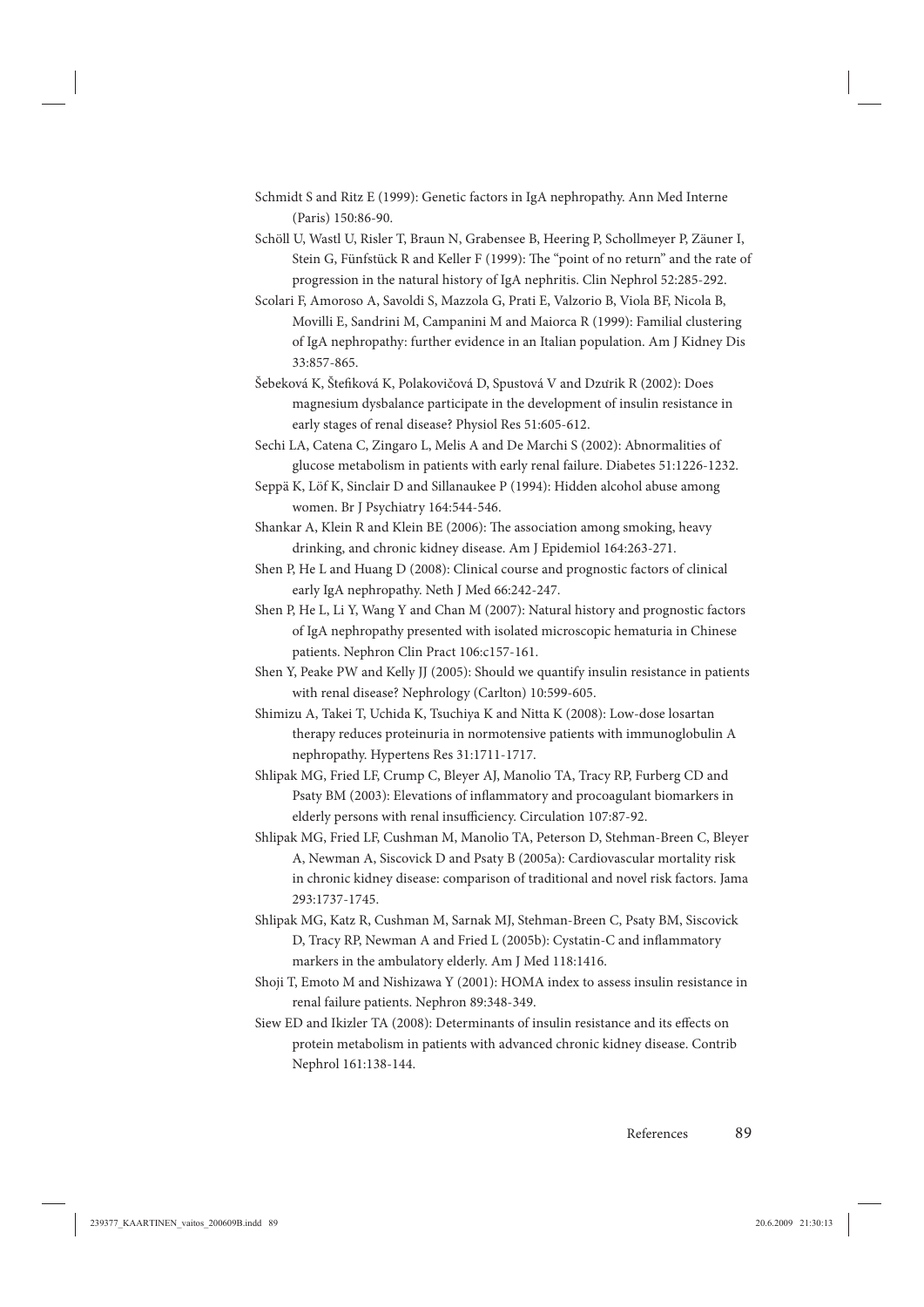- Sillanaukee P, Seppä K, Koivula T, Israel Y and Niemelä O (1992): Acetaldehydemodified hemoglobin as a marker of alcohol consumption: comparison of two new methods. J Lab Clin Med 120:42-47.
- Silva FG, Chander P, Pirani CL and Hardy MA (1982): Disappearance of glomerular mesangial IgA deposits after renal allograft transplantation. Transplantation 33:241-246.
- Simon P, Ramee MP, Boulahrouz R, Stanescu C, Charasse C, Ang KS, Leonetti F, Cam G, Laruelle E, Autuly V and Rioux N (2004): Epidemiologic data of primary glomerular diseases in western France. Kidney Int 66:905-908.
- Singh D, Whooley MA, Ix JH, Ali S and Shlipak MG (2007): Association of cystatin C and estimated GFR with inflammatory biomarkers: the Heart and Soul Study. Nephrol Dial Transplant 22:1087-1092.
- Sinniah R (1983): Occurrence of mesangial IgA and IgM deposits in a control necropsy population. J Clin Pathol 36:276-279.
- Sit D, Kadiroglu AK, Kayabasi H and Yilmaz ME (2006): The prevalence of insulin resistance in nondiabetic nonobese patients with chronic kidney disease. Adv Ther 23:988-998.
- Smith A, Molyneux K, Feehally J and Barratt J (2008): Is sialylation of IgA the agent provocateur of IgA nephropathy? Nephrol Dial Transplant 23:2176-2178.
- Smith SM and Hoy WE (1989): Frequent association of mesangial glomerulonephritis and alcohol abuse: a study of 3 ethnic groups. Mod Pathol 2:138-143.
- Smith SM, Yu GS and Tsukamoto H (1990): IgA nephropathy in alcohol abuse. An animal model. Lab Invest 62:179-184.
- Soler MJ, Mir M, Rodriguez E, Orfila A, Munne A, Vázquez S, Lloveras J and Puig JM (2005): Recurrence of IgA nephropathy and Henoch-Schönlein purpura after kidney transplantation: risk factors and graft survival. Transplant Proc 37:3705- 3709.
- Soriano S, González L, Martin-Malo A, Rodriguez M and Aljama P (2007): C-reactive protein and low albumin are predictors of morbidity and cardiovascular events in chronic kidney disease (CKD) 3-5 patients. Clin Nephrol 67:352-357.
- Stam F, van Guldener C, Becker A, Dekker JM, Heine RJ, Bouter LM and Stehouwer CD (2006): Endothelial dysfunction contributes to renal function-associated cardiovascular mortality in a population with mild renal insufficiency: the Hoorn study. J Am Soc Nephrol 17:537-545.
- Stam F, van Guldener C, Schalkwijk CG, ter Wee PM, Donker AJ and Stehouwer CD (2003): Impaired renal function is associated with markers of endothelial dysfunction and increased inflammatory activity. Nephrol Dial Transplant 18:892-898.
- Stengel B, Tarver-Carr ME, Powe NR, Eberhardt MS and Brancati FL (2003): Lifestyle factors, obesity and the risk of chronic kidney disease. Epidemiology 14:479-487.
- Stenvinkel P (2001): Malnutrition and chronic inflammation as risk factors for cardiovascular disease in chronic renal failure. Blood Purif 19:143-151.
- Stenvinkel P (2002): Inflammation in end-stage renal failure: could it be treated? Nephrol Dial Transplant 17 Suppl 8:33-38; discussion 40.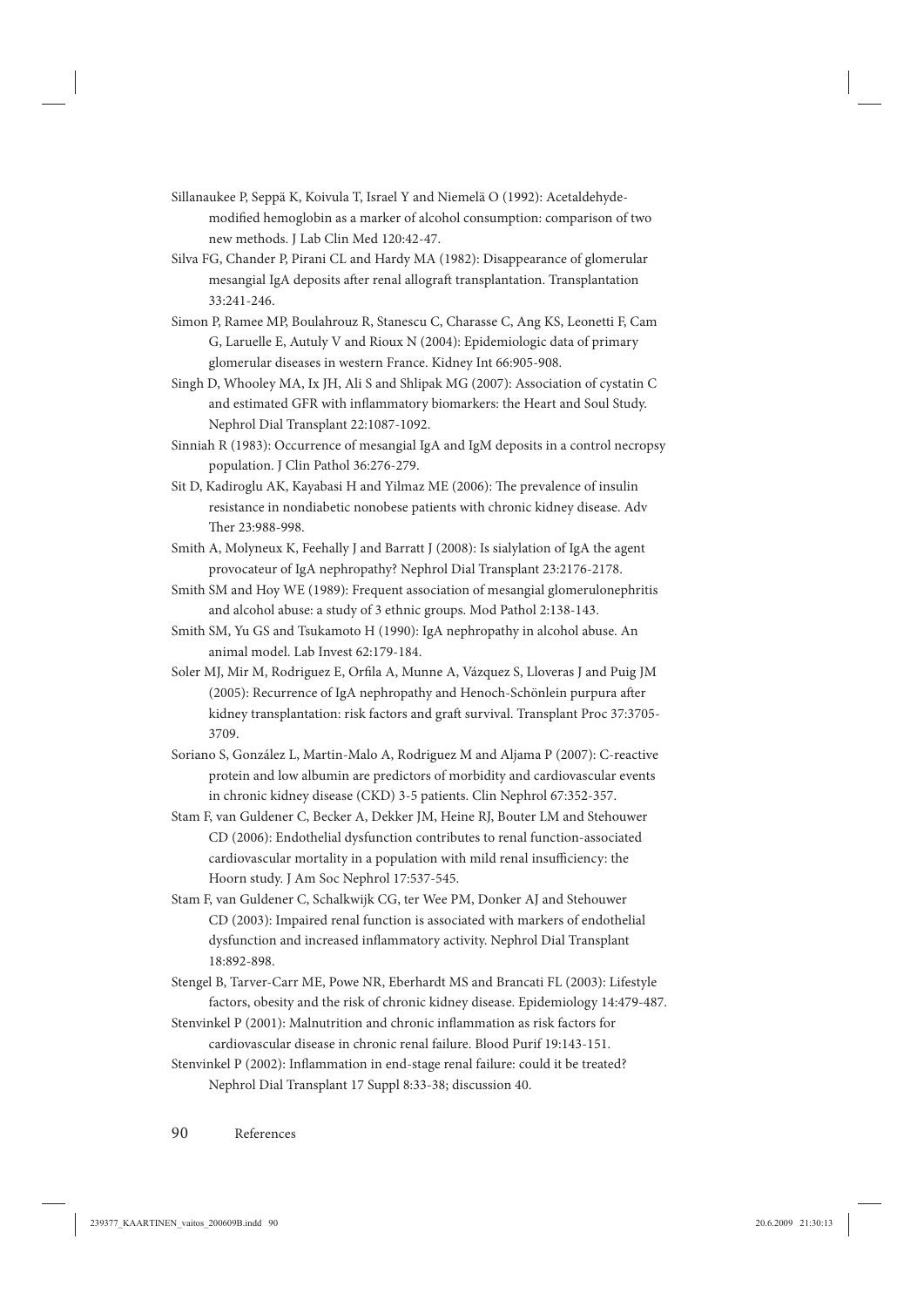- Stenvinkel P, Heimbürger O, Paultre F, Diczfalusy U, Wang T, Berglund L and Jogestrand T (1999): Strong association between malnutrition, inflammation, and atherosclerosis in chronic renal failure. Kidney Int 55:1899-1911.
- Stenvinkel P, Ottosson-Seeberger A and Alvestrand A (1995): Renal hemodynamics and sodium handling in moderate renal insufficiency: the role of insulin resistance and dyslipidemia. J Am Soc Nephrol 5:1751-1760.

Stibler H (1991): Carbohydrate-deficient transferrin in serum: a new marker of potentially harmful alcohol consumption reviewed. Clin Chem 37:2029-2037.

Stibler H, Borg S and Beckman G (1988): Transferrin phenotype and level of carbohydrate-deficient transferrin in healthy individuals. Alcohol Clin Exp Res 12:450-453.

Stickel F, Schuppan D, Hahn EG and Seitz HK (2002): Cocarcinogenic effects of alcohol in hepatocarcinogenesis. Gut 51:132-139.

Stout RW (1985): Overview of the association between insulin and atherosclerosis. Metabolism 34:7-12.

Stuveling EM, Hillege HL, Bakker SJ, Gans RO, De Jong PE and De Zeeuw D (2003): C-reactive protein is associated with renal function abnormalities in a nondiabetic population. Kidney Int 63:654-661.

- Suzuki K, Honda K, Tanabe K, Toma H, Nihei H and Yamaguchi Y (2003): Incidence of latent mesangial IgA deposition in renal allograft donors in Japan. Kidney Int 63:2286-2294.
- Suzuki Y and Tomino Y (2008): Potential immunopathogenic role of the mucosa-bone marrow axis in IgA nephropathy: insights from animal models. Semin Nephrol 28:66-77.
- Syrjänen J, Mustonen J and Pasternack A (2000): Hypertriglyceridaemia and hyperuricaemia are risk factors for progression of IgA nephropathy. Nephrol Dial Transplant 15:34-42.
- Szeto CC, Chow KM, Kwan BC, Chung KY, Leung CB and Li PK (2008): Oral calcitriol for the treatment of persistent proteinuria in immunoglobulin A nephropathy: an uncontrolled trial. Am J Kidney Dis 51:724-731.

Szeto CC, Lai FM, To KF, Wong TY, Chow KM, Choi PC, Lui SF and Li PK (2001): The natural history of immunoglobulin A nephropathy among patients with hematuria and minimal proteinuria. Am J Med 110:434-437.

- Taji Y, Kuwahara T, Shikata S and Morimoto T (2006): Meta-analysis of antiplatelet therapy for IgA nephropathy. Clin Exp Nephrol 10:268-273.
- Takei T, Iida A, Nitta K, Tanaka T, Ohnishi Y, Yamada R, Maeda S, Tsunoda T, Takeoka S, Ito K, Honda K, Uchida K, Tsuchiya K, Suzuki Y, Fujioka T, Ujiie T, Nagane Y, Miyano S, Narita I, Gejyo F, Nihei H and Nakamura Y (2002): Association between single-nucleotide polymorphisms in selectin genes and immunoglobulin A nephropathy. Am J Hum Genet 70:781-786.
- Takeshita T and Morimoto K (2000): Accumulation of hemoglobin-associated acetaldehyde with habitual alcohol drinking in the atypical ALDH2 genotype. Alcohol Clin Exp Res 24:1-7.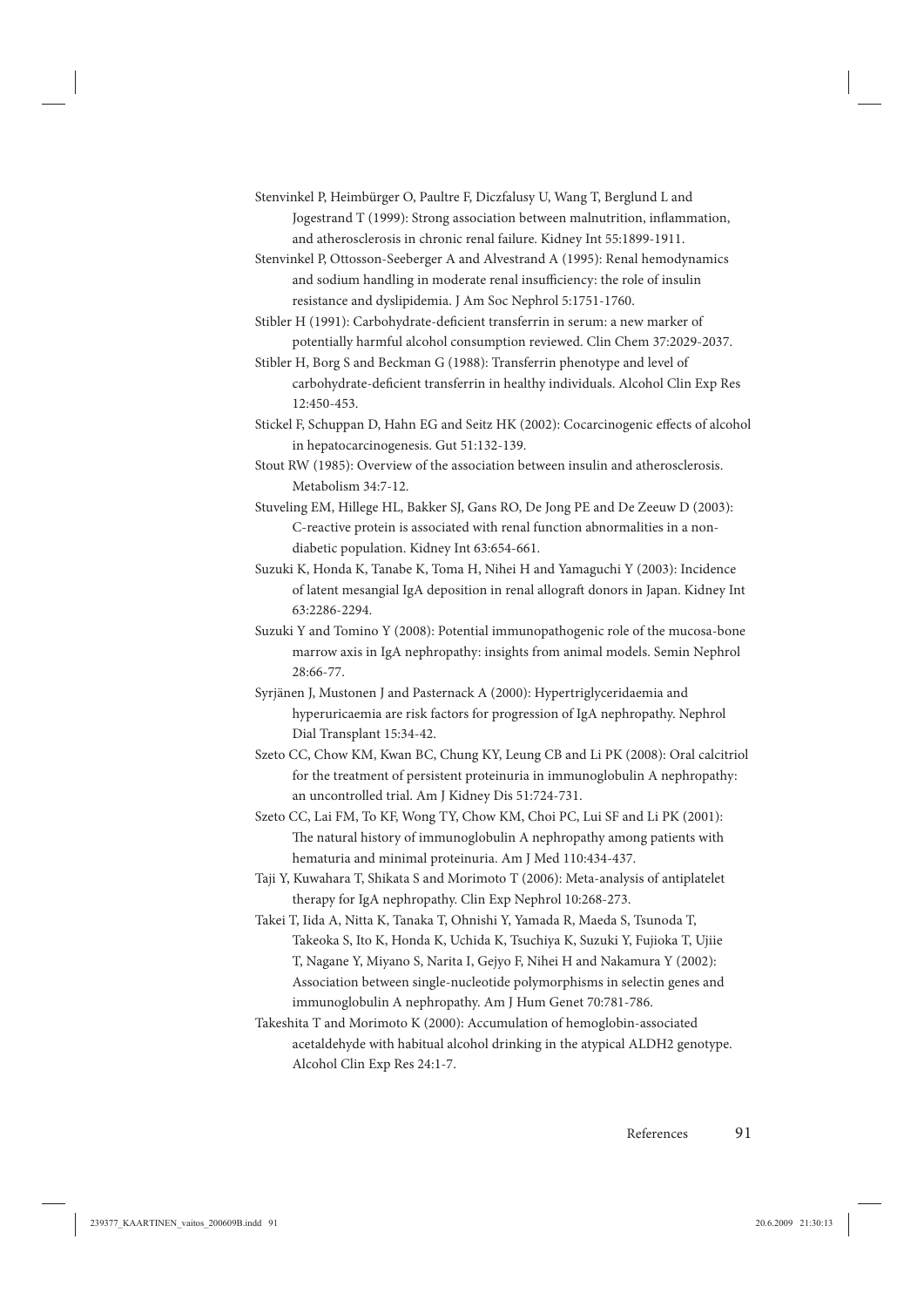- Tanaka H, Shiohira Y, Uezu Y, Higa A and Iseki K (2006): Metabolic syndrome and chronic kidney disease in Okinawa, Japan. Kidney Int 69:369-374.
- Tanaka R, Iijima K, Nakamura H and Yoshikawa N (2000): Genetics of immunoglobulin A nephropathy. Ann Acad Med Singapore 29:364-369.
- Tarelli E, Smith AC, Hendry BM, Challacombe SJ and Pouria S (2004): Human serum IgA1 is substituted with up to six O-glycans as shown by matrix assisted laser desorption ionisation time-of-flight mass spectrometry. Carbohydr Res 339:2329-2335.
- Tencer J, Thysell H, Westman K and Rippe B (1995): Elevated plasma levels of acute phase proteins in mesangioproliferative glomerulonephritis, membranous nephropathy and IgA nephropathy. Scand J Urol Nephrol 29:5-9.
- Tolstrup J and Grønbaek M (2007): Alcohol and atherosclerosis: recent insights. Curr Atheroscler Rep 9:116-124.
- Tonelli M, Sacks F, Pfeffer M, Jhangri GS and Curhan G (2005): Biomarkers of inflammation and progression of chronic kidney disease. Kidney Int 68:237-245.
- Torres DD, Rossini M, Manno C, Mattace-Raso F, D'Altri C, Ranieri E, Pontrelli P, Grandaliano G, Gesualdo L and Schena FP (2008): The ratio of epidermal growth factor to monocyte chemotactic peptide-1 in the urine predicts renal prognosis in IgA nephropathy. Kidney Int 73:327-333.
- Tozawa M, Iseki C, Tokashiki K, Chinen S, Kohagura K, Kinjo K, Takishita S and Iseki K (2007): Metabolic syndrome and risk of developing chronic kidney disease in Japanese adults. Hypertens Res 30:937-943.
- Trirogoff ML, Shintani A, Himmelfarb J and Ikizler TA (2007): Body mass index and fat mass are the primary correlates of insulin resistance in nondiabetic stage 3-4 chronic kidney disease patients. Am J Clin Nutr 86:1642-1648.
- Tumlin JA, Madaio MP and Hennigar R (2007): Idiopathic IgA nephropathy: pathogenesis, histopathology, and therapeutic options. Clin J Am Soc Nephrol 2:1054-1061.
- Uzun H, Konukoglu D, Besler M, Erdenen F, Sezgin C and Muderrisoglu C (2008): The effects of renal replacement therapy on plasma, asymmetric dimethylarginine, nitric oxide and C-reactive protein levels. Clin Invest Med 31:E1-7.
- Wada J, Sugiyama H and Makino H (2003): Pathogenesis of IgA nephropathy. Semin Nephrol 23:556-563.
- Wakai K, Kawamura T, Endoh M, Kojima M, Tomino Y, Tamakoshi A, Ohno Y, Inaba Y and Sakai H (2006): A scoring system to predict renal outcome in IgA nephropathy: from a nationwide prospective study. Nephrol Dial Transplant 21:2800-2808.
- Wakai K, Kawamura T, Matsuo S, Hotta N and Ohno Y (1999): Risk factors for IgA nephropathy: a case-control study in Japan. Am J Kidney Dis 33:738-745.
- Wakai K, Nakai S, Matsuo S, Kawamura T, Hotta N, Maeda K and Ohno Y (2002): Risk factors for IgA nephropathy: a case-control study with incident cases in Japan. Nephron 90:16-23.
- Waldo FB (1988): Is Henoch-Schönlein purpura the systemic form of IgA nephropathy? Am J Kidney Dis 12:373-377.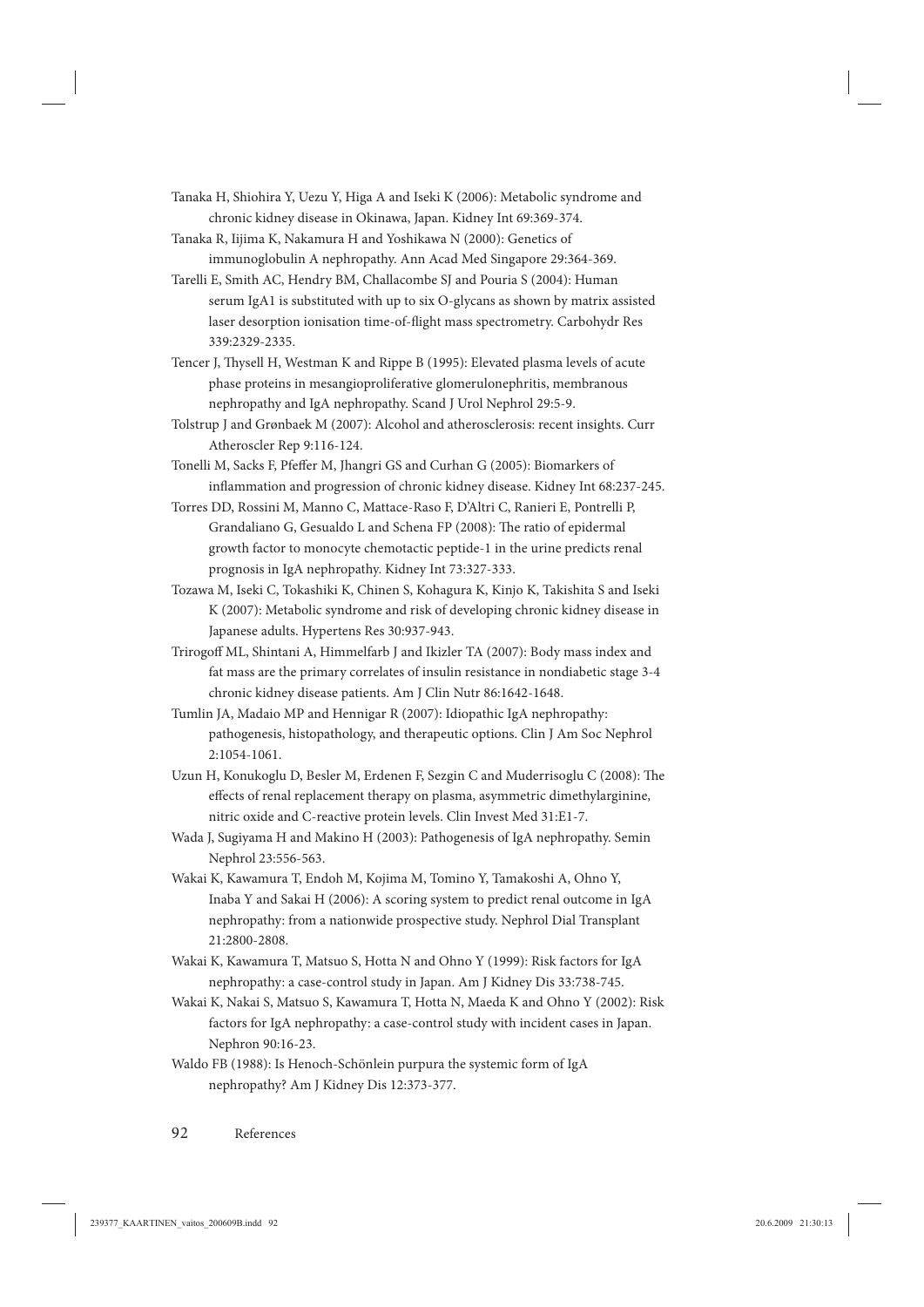Vamvakas S, Teschner M, Bahner U and Heidland A (1998): Alcohol abuse: potential role in electrolyte disturbances and kidney diseases. Clin Nephrol 49:205-213.

van der Boog PJ, van Kooten C, de Fijter JW and Daha MR (2005): Role of macromolecular IgA in IgA nephropathy. Kidney Int 67:813-821.

van Es LA, de Heer E, Vleming LJ, van der Wal A, Mallat M, Bajema I, Bruijn JA and de Fijter JW (2008): GMP-17-positive T-lymphocytes in renal tubules predict progression in early stages of IgA nephropathy. Kidney Int 73:1426-1433.

Wang AY, Wang M, Woo J, Lam CW, Lui SF, Li PK and Sanderson JE (2004): Inflammation, residual kidney function, and cardiac hypertrophy are interrelated and combine adversely to enhance mortality and cardiovascular death risk of peritoneal dialysis patients. J Am Soc Nephrol 15:2186-2194.

Wannamethee SG, Shaper AG, Lowe GD, Lennon L, Rumley A and Whincup PH (2006): Renal function and cardiovascular mortality in elderly men: the role of inflammatory, procoagulant, and endothelial biomarkers. Eur Heart J 27:2975-2981.

Vareesangthip K, Tong P, Wilkinson R and Thomas TH (1997): Insulin resistance in adult polycystic kidney disease. Kidney Int 52:503-508.

Varis J, Rantala I, Pasternack A, Oksa H, Jäntti M, Paunu ES and Pirhonen R (1993): Immunoglobulin and complement deposition in glomeruli of 756 subjects who had committed suicide or met with a violent death. J Clin Pathol 46:607-610.

Vasdev S, Gill V and Singal PK (2006): Beneficial effect of low ethanol intake on the cardiovascular system: possible biochemical mechanisms. Vasc Health Risk Manag 2:263-276.

Whaley-Connell A, Pavey BS, Afroze A and Bakris GL (2006): Obesity and insulin resistance as risk factors for chronic kidney disease. J Cardiometab Syndr 1:209- 214; quiz 215-206.

Vidt DG (2006): Inflammation in renal disease. Am J Cardiol 97:20A-27A.

Viitala K, Israel Y, Blake JE and Niemelä O (1997): Serum IgA, IgG, and IgM antibodies directed against acetaldehyde-derived epitopes: relationship to liver disease severity and alcohol consumption. Hepatology 25:1418-1424.

Viitala K, Makkonen K, Israel Y, Lehtimäki T, Jaakkola O, Koivula T, Blake JE and Niemelä O (2000): Autoimmune responses against oxidant stress and acetaldehyde-derived epitopes in human alcohol consumers. Alcohol Clin Exp Res 24:1103-1109.

Wirta O, Mustonen J, Helin H and Pasternack A (2008): Incidence of biopsy-proven glomerulonephritis. Nephrol Dial Transplant 23:193-200.

Woo KT, Chiang GS, Lau YK and Lim CH (1987): IgA nephritis in Singapore: clinical, prognostic indices, and treatment. Semin Nephrol 7:379-381.

Woo KT, Lau YK, Chan CM and Wong KS (2008): Angiotensin-converting enzyme inhibitor versus angiotensin 2 receptor antagonist therapy and the influence of angiotensin-converting enzyme gene polymorphism in IgA nephritis. Ann Acad Med Singapore 37:372-376.